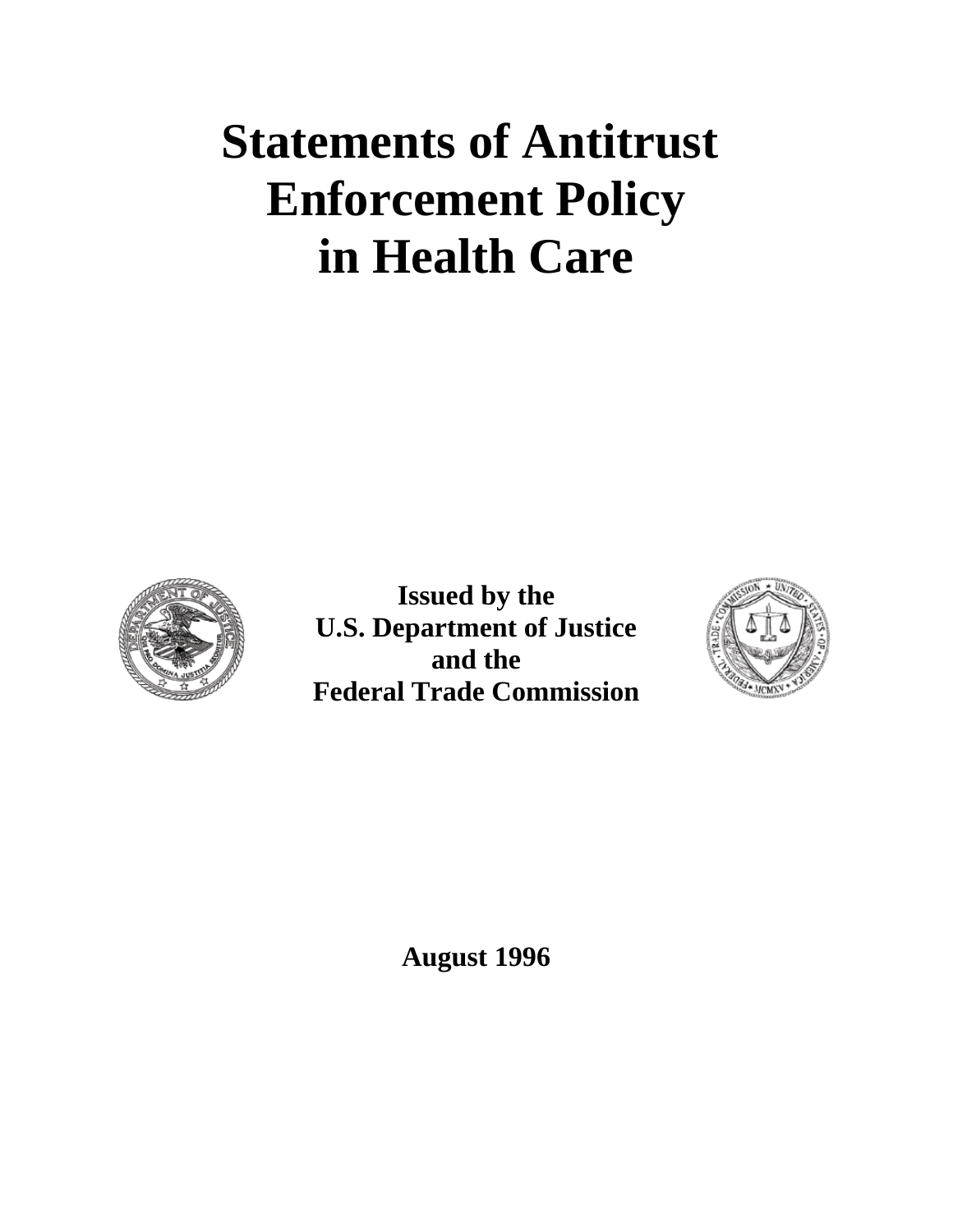### **TABLE OF CONTENTS**

| Introduction | 1                                                                                                                                                                |
|--------------|------------------------------------------------------------------------------------------------------------------------------------------------------------------|
|              | Statement 1 - Mergers Among Hospitals<br>8                                                                                                                       |
|              | Statement 2 - Hospital Joint Ventures Involving<br>High Technology Or Other Expensive<br>12<br><b>Health Care Equipment</b><br>$\mathbf{r}$ and $\mathbf{r}$     |
|              | Statement 3 - Hospital Joint Ventures Involving<br>Specialized Clinical Or Other Expensive<br>Health Care Services<br>31                                         |
|              | Statement 4 - Providers' Collective Provision Of<br>Non-Fee-Related Information To Purchasers<br>Of Health Care Services<br>40                                   |
|              | Statement 5 - Providers' Collective Provision Of<br>Fee-Related Information To Purchasers Of<br>Health Care Services<br>43                                       |
|              | Statement 6 - Provider Participation In Exchanges Of<br>Price And Cost Information<br>49                                                                         |
|              | Statement 7 - Joint Purchasing Arrangements Among Health<br>Care Providers $\cdot \cdot \cdot \cdot \cdot \cdot \cdot \cdot \cdot \cdot \cdot \cdot \cdot$<br>53 |
|              | Statement 8 - Physician Network Joint Ventures 61                                                                                                                |
|              | Statement 9 - Multiprovider Networks<br>. 106                                                                                                                    |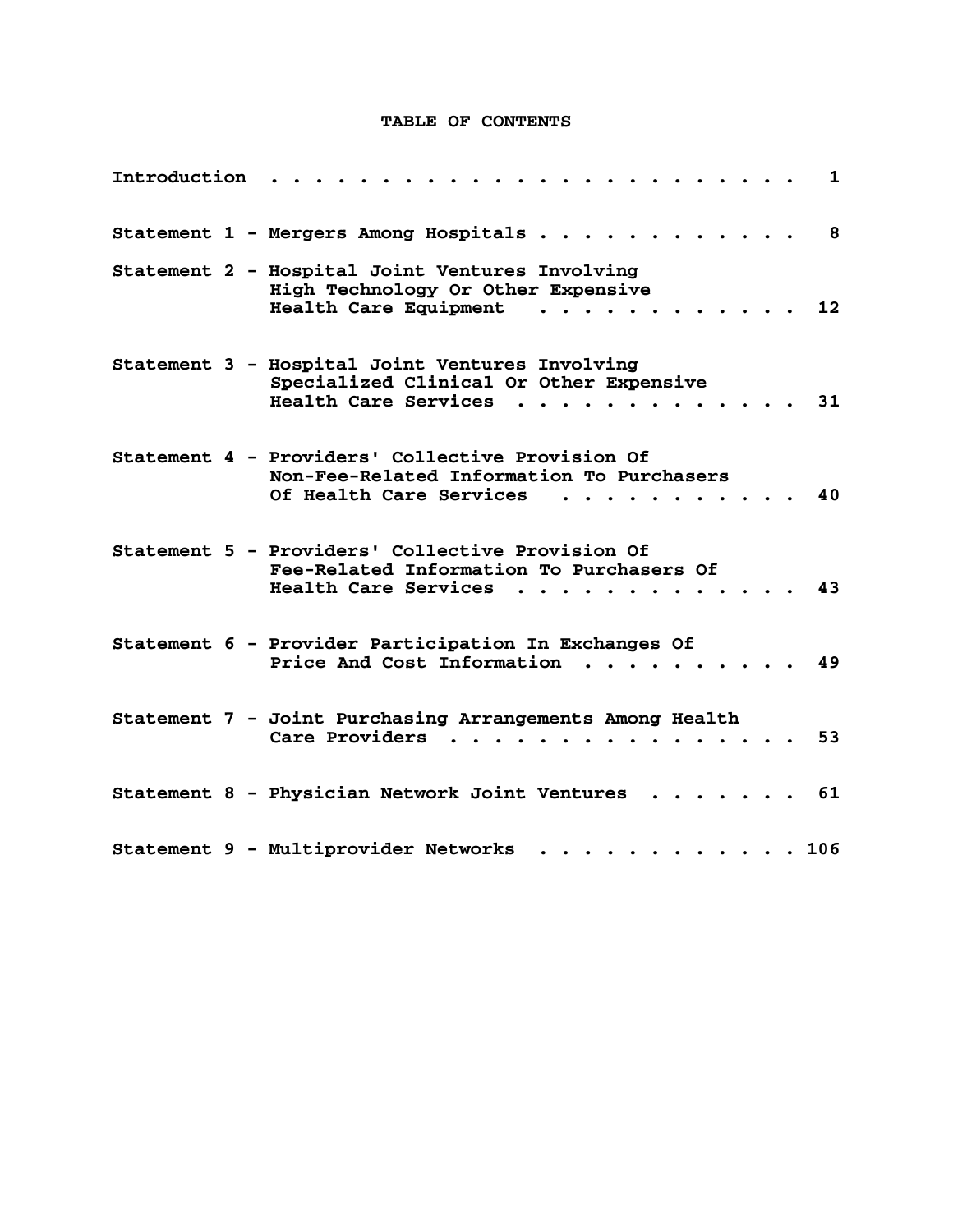## **DEPARTMENT OF JUSTICE AND FEDERAL TRADE COMMISSION STATEMENTS OF ANTITRUST ENFORCEMENT POLICY IN HEALTH CARE**

#### **INTRODUCTION**

In September 1993, the Department of Justice and the Federal Trade Commission (the "Agencies") issued six statements of their antitrust enforcement policies regarding mergers and various joint activities in the health care area. The six policy statements addressed: (1) hospital mergers; (2) hospital joint ventures involving high-technology or other expensive medical equipment; (3) physicians' provision of information to purchasers of health care services; (4) hospital participation in exchanges of price and cost information; (5) health care providers' joint purchasing arrangements; and (6) physician network joint ventures. The Agencies also committed to issuing expedited Department of Justice business reviews and Federal Trade Commission advisory opinions in response to requests for antitrust guidance on specific proposed conduct involving the health care industry.

The 1993 policy statements and expedited specific Agency guidance were designed to advise the health care community in a time of tremendous change, and to address, as completely as possible, the problem of uncertainty concerning the Agencies' enforcement policy that some had said might deter mergers, joint ventures, or other activities that could lower health care costs. Sound antitrust enforcement, of course, continued to protect consumers against anticompetitive activities.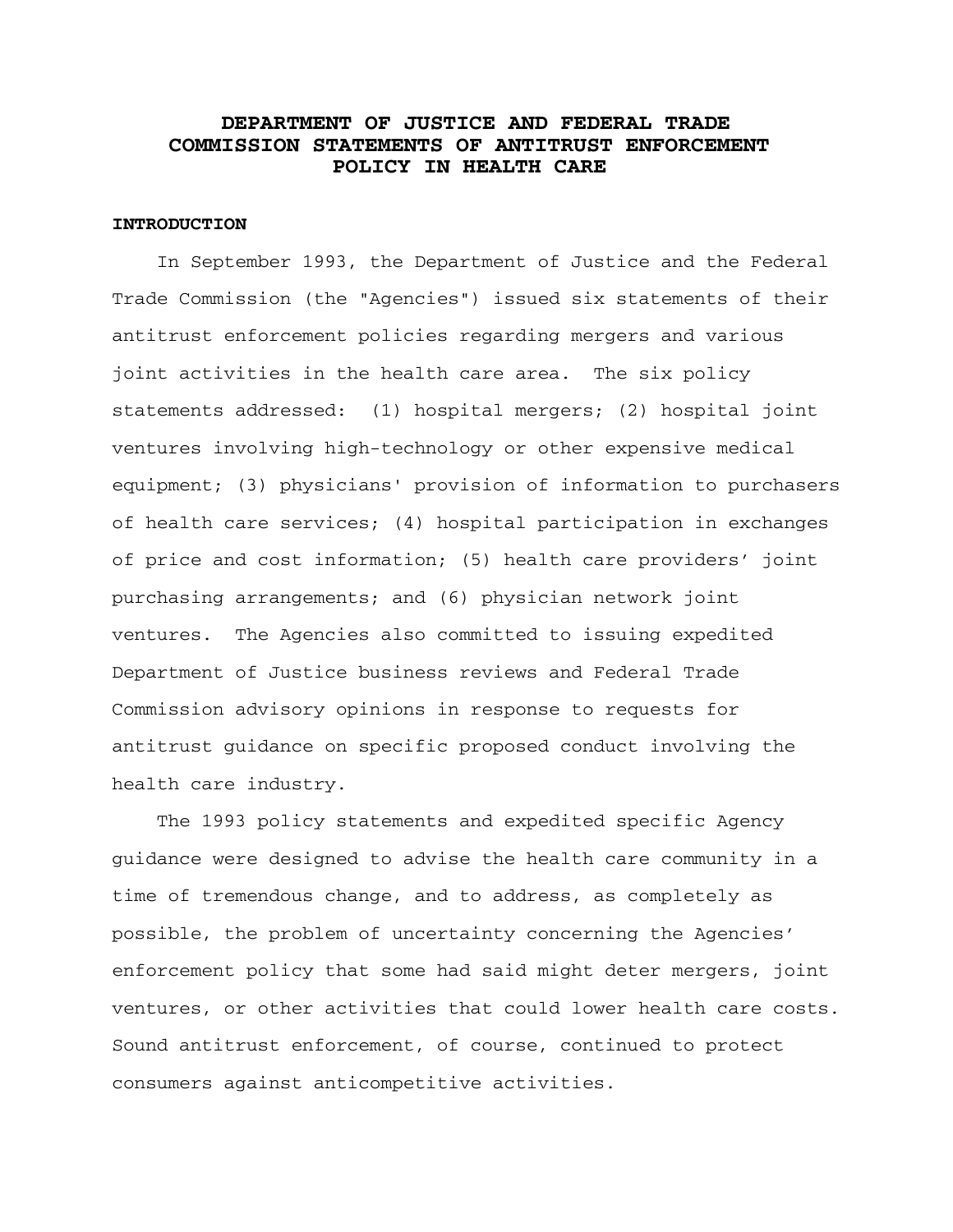When the Agencies issued the 1993 health care antitrust enforcement policy statements, they recognized that additional guidance might be desirable in the areas covered by those statements as well as in other health care areas, and committed to issuing revised and additional policy statements as warranted. In light of the comments the Agencies received on the 1993 statements and the Agencies' own experience, the Agencies revised and expanded the health care antitrust enforcement policy statements in September 1994. The 1994 statements, which superseded the 1993 statements, added new statements addressing hospital joint ventures involving specialized clinical or other expensive health care services, providers' collective provision of fee-related information to purchasers of health care services, and analytical principles relating to a broad range of health care provider networks (termed "multiprovider networks"), and expanded the antitrust "safety zones" for several other statements.

Since issuance of the 1994 statements, health care markets have continued to evolve in response to consumer demand and competition in the marketplace. New arrangements and variations on existing arrangements involving joint activity by health care providers continue to emerge to meet consumers', purchasers', and payers' desire for more efficient delivery of high quality health care services. During this period, the Agencies have gained additional experience with arrangements involving joint provider activity. As a result of these developments, the Agencies have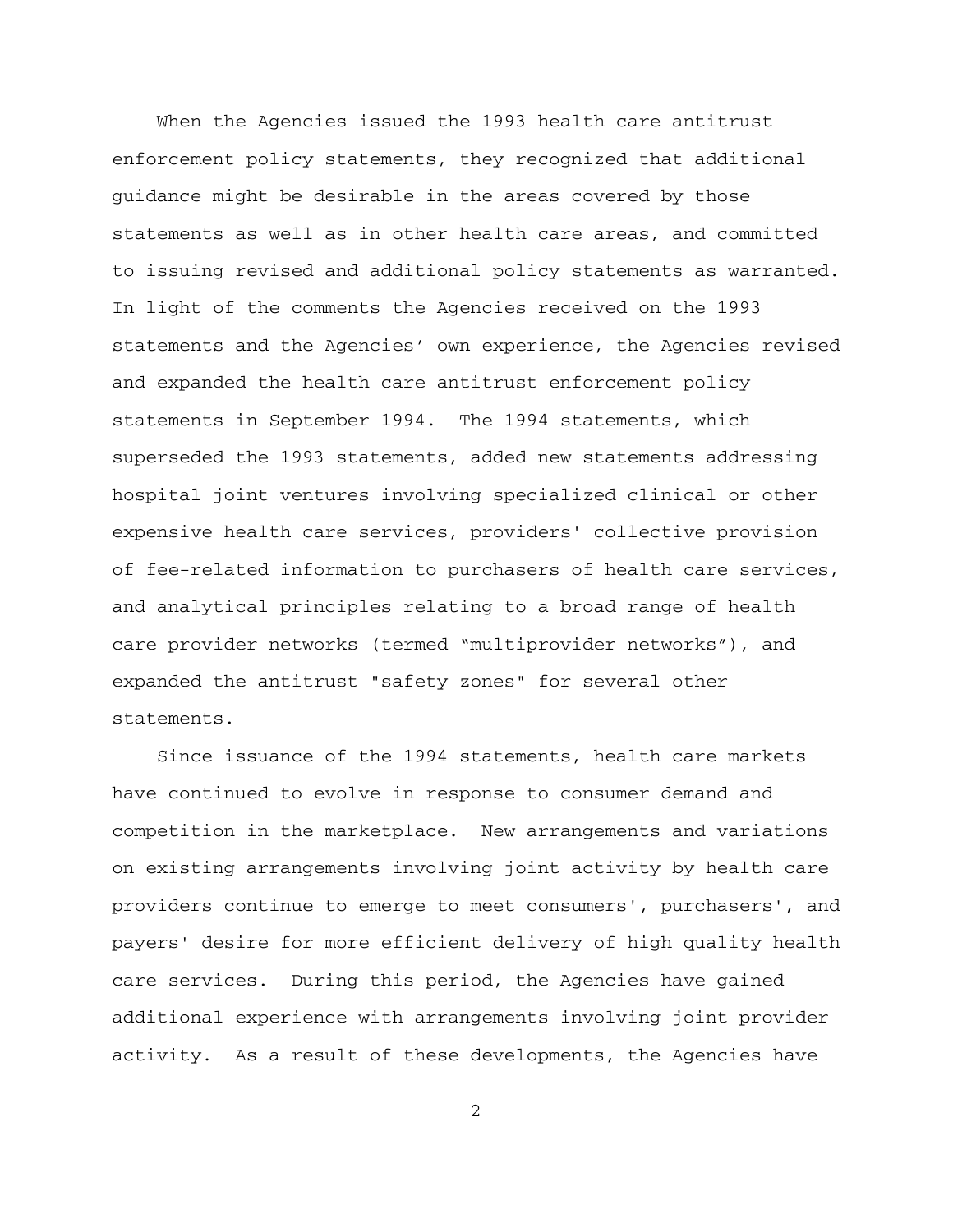decided to amplify the enforcement policy statement on physician network joint ventures and the more general statement on multiprovider networks.

In these revised statements, the Agencies continue to analyze all types of health care provider networks under general antitrust principles. These principles are sufficiently flexible to take into account the particular characteristics of health care markets and the rapid changes that are occurring in those markets. The Agencies emphasize that it is not their intent to treat such networks either more strictly or more leniently than joint ventures in other industries, or to favor any particular procompetitive organization or structure of health care delivery over other forms that consumers may desire. Rather, their goal is to ensure a competitive marketplace in which consumers will have the benefit of high quality, cost-effective health care and a wide range of choices, including new provider-controlled networks that expand consumer choice and increase competition.

The revisions to the statements on physician network joint ventures and multiprovider networks are summarized below. In addition to these revisions, various changes have been made to the language of both statements to improve their clarity. No revisions have been made to any of the other statements.

#### **Physician Network Joint Ventures**

The revised statement on physician network joint ventures provides an expanded discussion of the antitrust principles that apply to such ventures. The revisions focus on the analysis of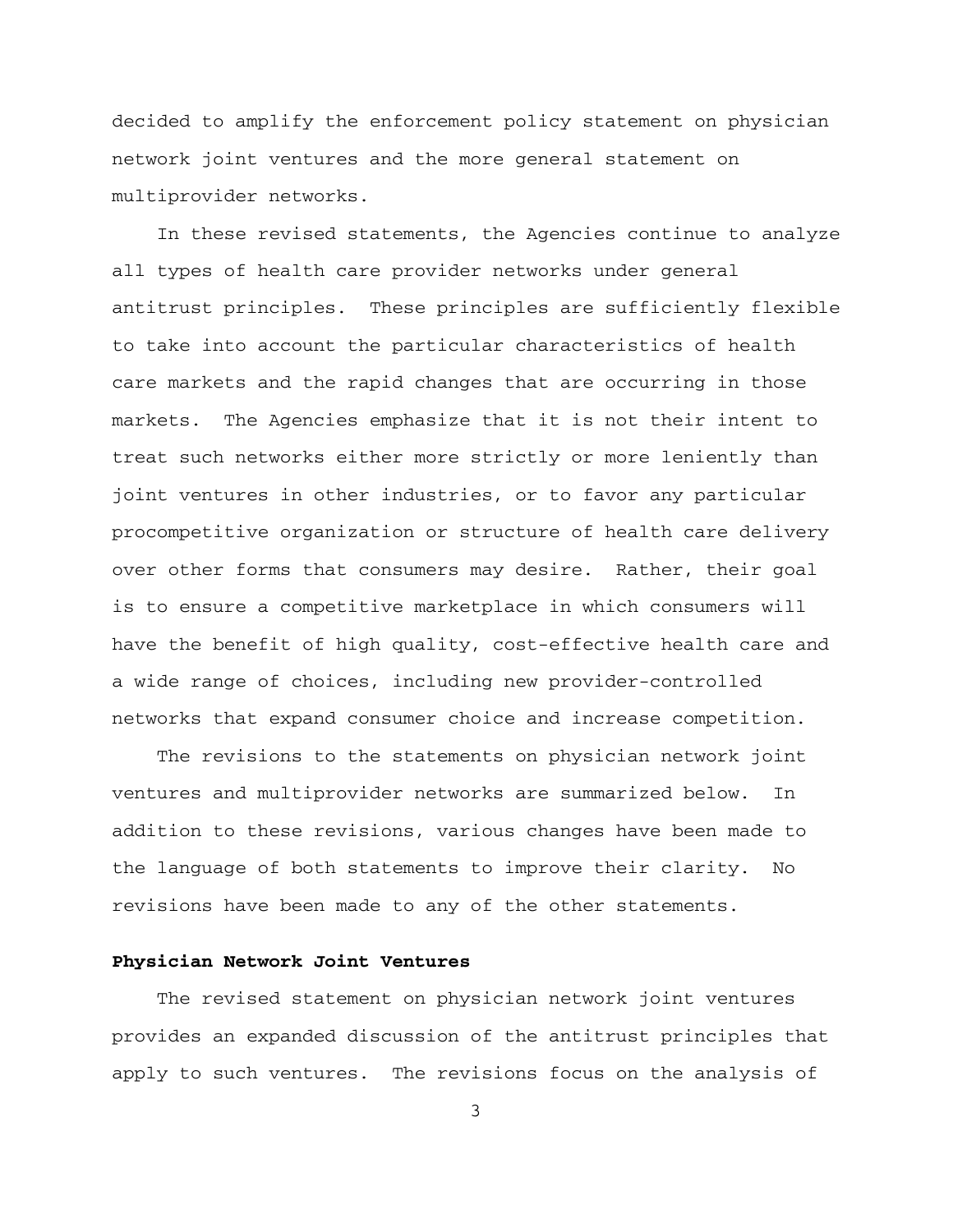networks that fall outside the safety zones contained in the existing statement, particularly those networks that do not involve the sharing of substantial financial risk by their physician participants. The revised statement explains that where physicians' integration through the network is likely to produce significant efficiencies, any agreements on price reasonably necessary to accomplish the venture's procompetitive benefits will be analyzed under the rule of reason.

The revised statement adds three hypothetical examples to further illustrate the application of these principles: (1) a physician network joint venture that does not involve the sharing of substantial financial risk, but receives rule of reason treatment due to the extensive integration among its physician participants; (2) a network that involves both risk-sharing and non-risk-sharing activities, and receives rule of reason treatment; and (3) a network that involves little or no integration among its physician participants, and is per se illegal.

The safety zones for physician network joint ventures remain unchanged, but the revised statement identifies additional types of financial risk-sharing arrangements that can qualify a network for the safety zones. It also further emphasizes two points previously made in the 1994 statements. First, the enumeration in the statements of particular examples of substantial financial risk sharing does not foreclose consideration of other arrangements through which physicians may share substantial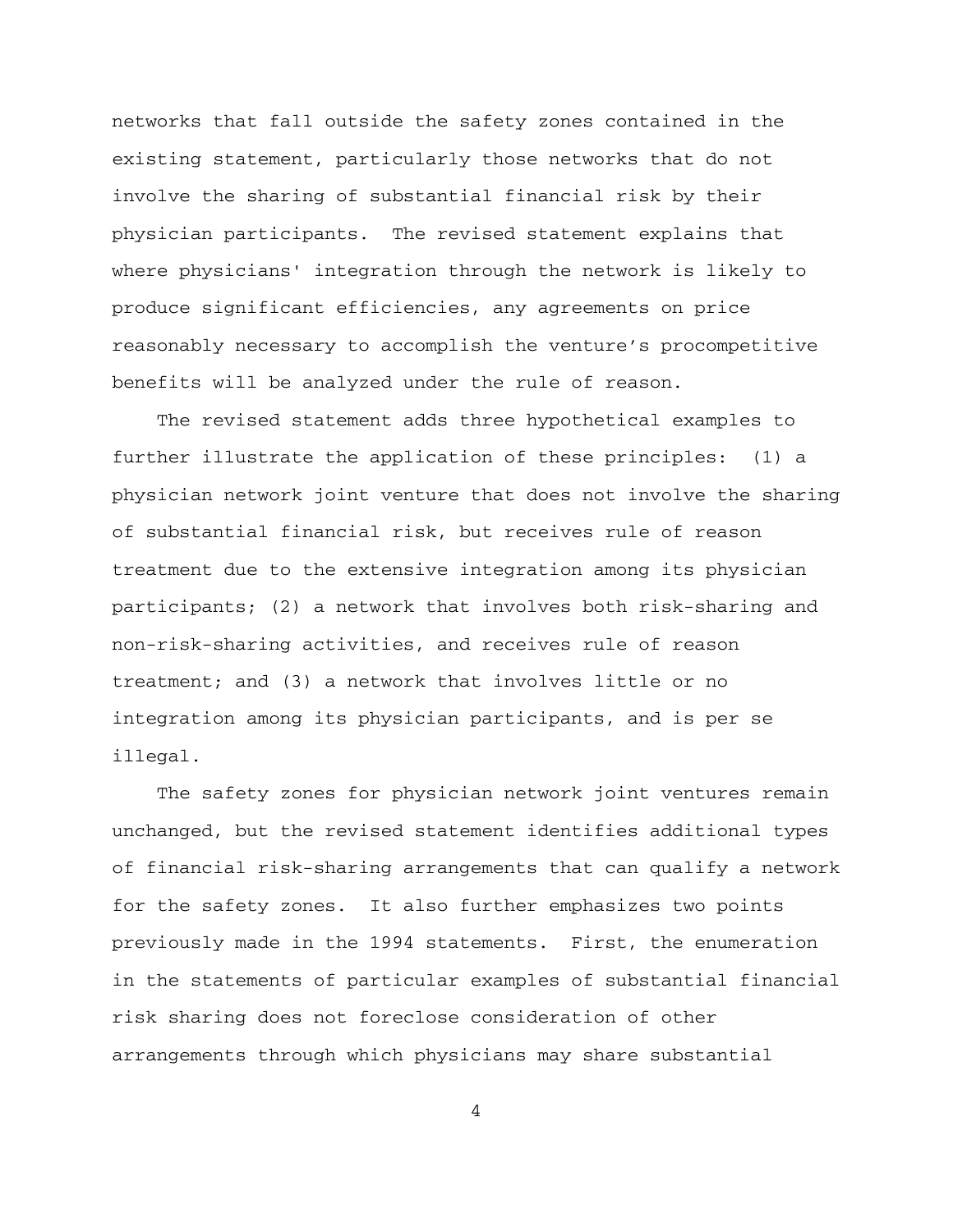financial risk. Second, a physician network that falls outside the safety zones is not necessarily anticompetitive.

#### **Multiprovider Networks**

In 1994, the Agencies issued a new statement on multiprovider health care networks that described the general antitrust analysis of such networks. The revised statement on multiprovider networks emphasizes that it is intended to articulate general principles relating to a wide range of health care provider networks. Many of the revisions to this statement reflect changes made to the revised statement on physician network joint ventures. In addition, four hypothetical examples involving PHOs ("physician-hospital organizations"), including one involving "messenger model" arrangements, have been added.

#### **Safety Zones and Hypothetical Examples**

Most of the nine statements give health care providers guidance in the form of antitrust safety zones, which describe conduct that the Agencies will not challenge under the antitrust laws, absent extraordinary circumstances. The Agencies are aware that some parties have interpreted the safety zones as defining the limits of joint conduct that is permissible under the antitrust laws. This view is incorrect. The inclusion of certain conduct within the antitrust safety zones does not imply that conduct falling outside the safety zones is likely to be challenged by the Agencies. Antitrust analysis is inherently fact-intensive. The safety zones are designed to require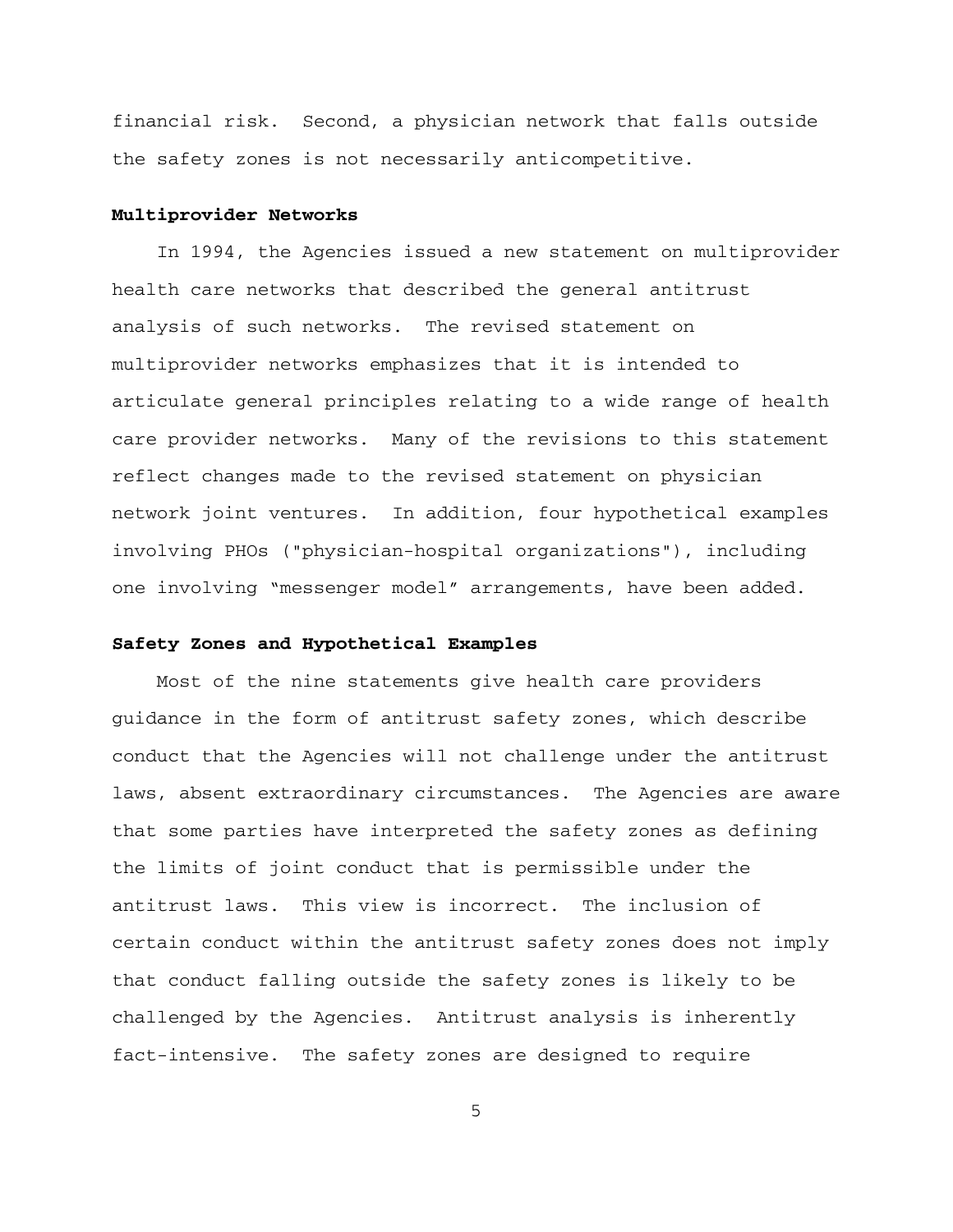consideration of only a few factors that are relatively easy to apply, and to provide the Agencies with a high degree of confidence that arrangements falling within them are unlikely to raise substantial competitive concerns. Thus, the safety zones encompass only a subset of provider arrangements that the Agencies are unlikely to challenge under the antitrust laws. The statements outline the analysis the Agencies will use to review conduct that falls outside the safety zones.

Likewise, the statements' hypothetical examples concluding that the Agencies would not challenge the particular arrangement do not mean that conduct varying from the examples is likely to be challenged by the Agencies. The hypothetical examples are designed to illustrate how the statements' general principles apply to specific situations. Interested parties should examine the business review letters issued by the Department of Justice and the advisory opinions issued by the Federal Trade Commission and its staff for additional guidance on the application and interpretation of these statements. Copies of those letters and opinions and summaries of the letters and opinions are available from the Agencies at the mailing and Internet addresses listed at the end of the statements.

The statements also set forth the Department of Justice's business review procedure and the Federal Trade Commission's advisory opinion procedure under which the health care community can obtain the Agencies' antitrust enforcement intentions regarding specific proposed conduct on an expedited basis. The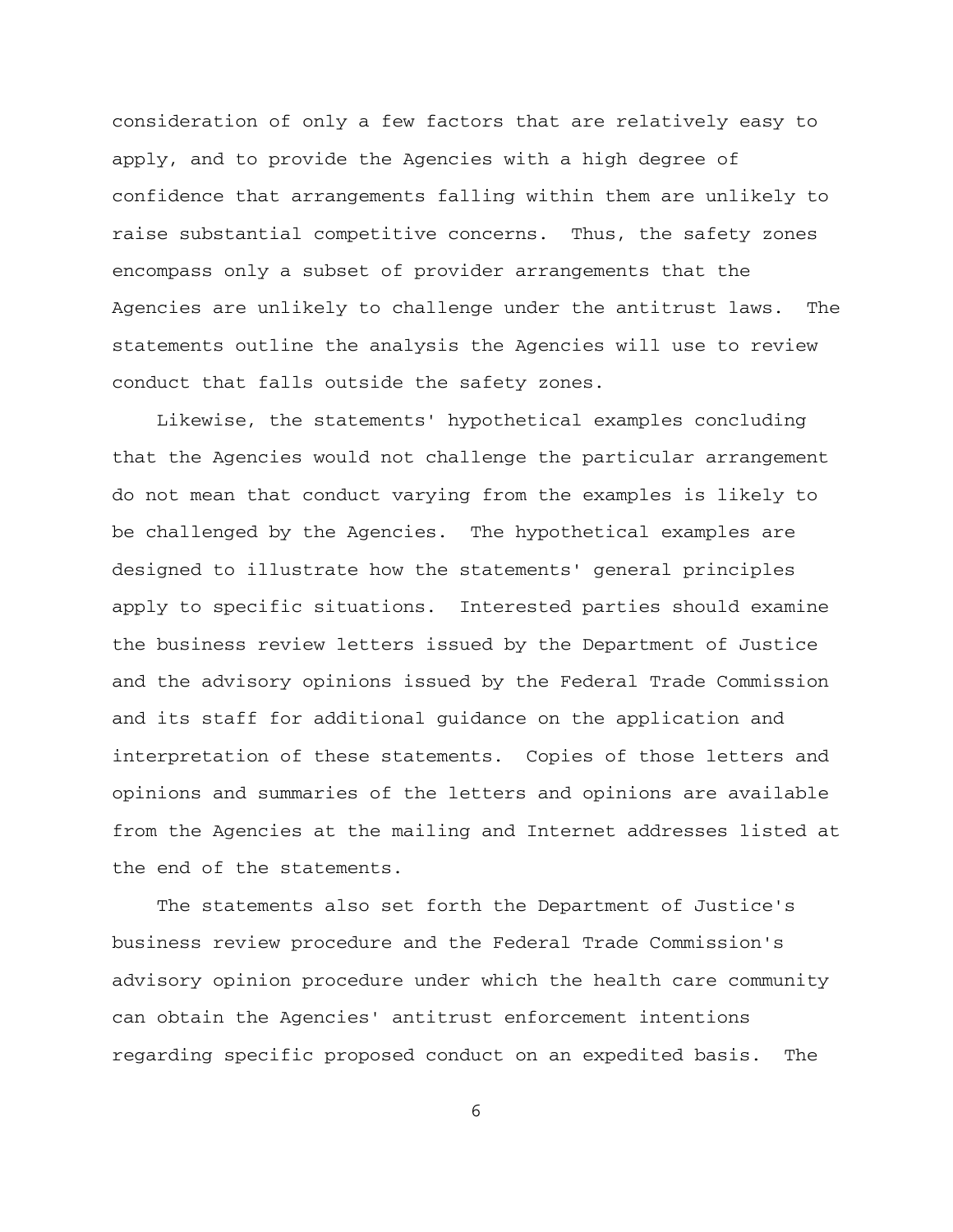statements continue the commitment of the Agencies to respond to requests for business reviews or advisory opinions from the health care community no later than 90 days after all necessary information is received regarding any matter addressed in the statements, except requests relating to hospital mergers outside the antitrust safety zone and multiprovider networks. The Agencies also will respond to business review or advisory opinion requests regarding multiprovider networks or other non-merger health care matters within 120 days after all necessary information is received. The Agencies intend to work closely with persons making requests to clarify what information is necessary and to provide guidance throughout the process. The Agencies continue this commitment to expedited review in an effort to reduce antitrust uncertainty for the health care industry in what the Agencies recognize is a time of fundamental change.

The Agencies recognize the importance of antitrust guidance in evolving health care contexts. Consequently, the Agencies continue their commitment to issue additional guidance as warranted.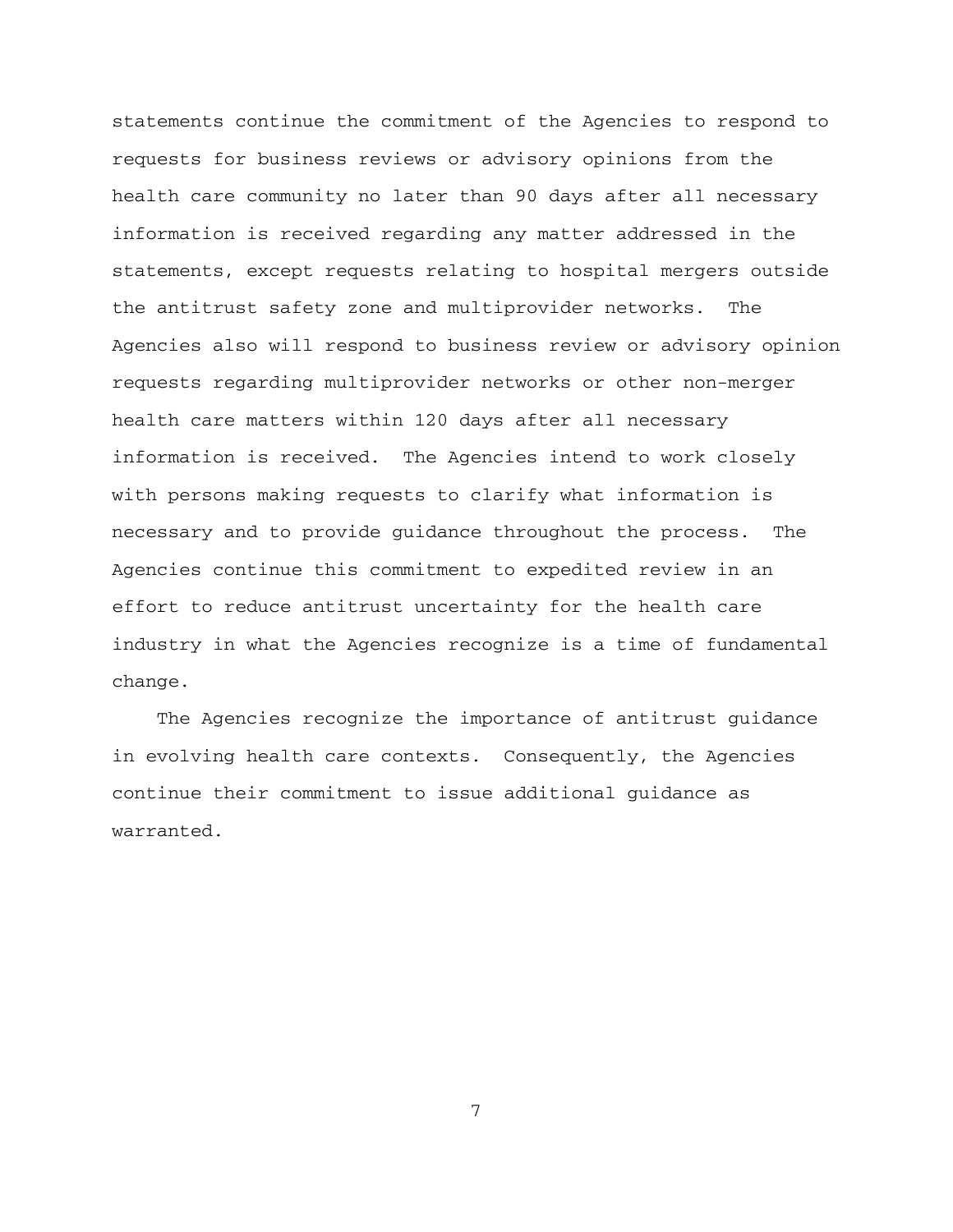#### **1. STATEMENT OF DEPARTMENT OF JUSTICE AND FEDERAL TRADE COMMISSION ENFORCEMENT POLICY ON MERGERS AMONG HOSPITALS**

### **Introduction**

Most hospital mergers and acquisitions ("mergers") do not present competitive concerns. While careful analysis may be necessary to determine the likely competitive effect of a particular hospital merger, the competitive effect of many hospital mergers is relatively easy to assess. This statement sets forth an antitrust safety zone for certain mergers in light of the Agencies' extensive experience analyzing hospital mergers. Mergers that fall within the antitrust safety zone will not be challenged by the Agencies under the antitrust laws, absent extraordinary circumstances. $1$  This policy statement also briefly describes the Agencies' antitrust analysis of hospital mergers that fall outside the antitrust safety zone.

#### **A.** *Antitrust Safety Zone:* **Mergers Of Hospitals That Will Not Be Challenged, Absent Extraordinary Circumstances, By The Agencies**

The Agencies will not challenge any merger between two general acute-care hospitals where one of the hospitals (1) has an average of fewer than 100 licensed beds over the three most recent years, and (2) has an average daily inpatient census of

 $1$  The Agencies are confident that conduct falling within the antitrust safety zones contained in these policy statements is very unlikely to raise competitive concerns. Accordingly, the Agencies anticipate that extraordinary circumstances warranting a challenge to such conduct will be rare.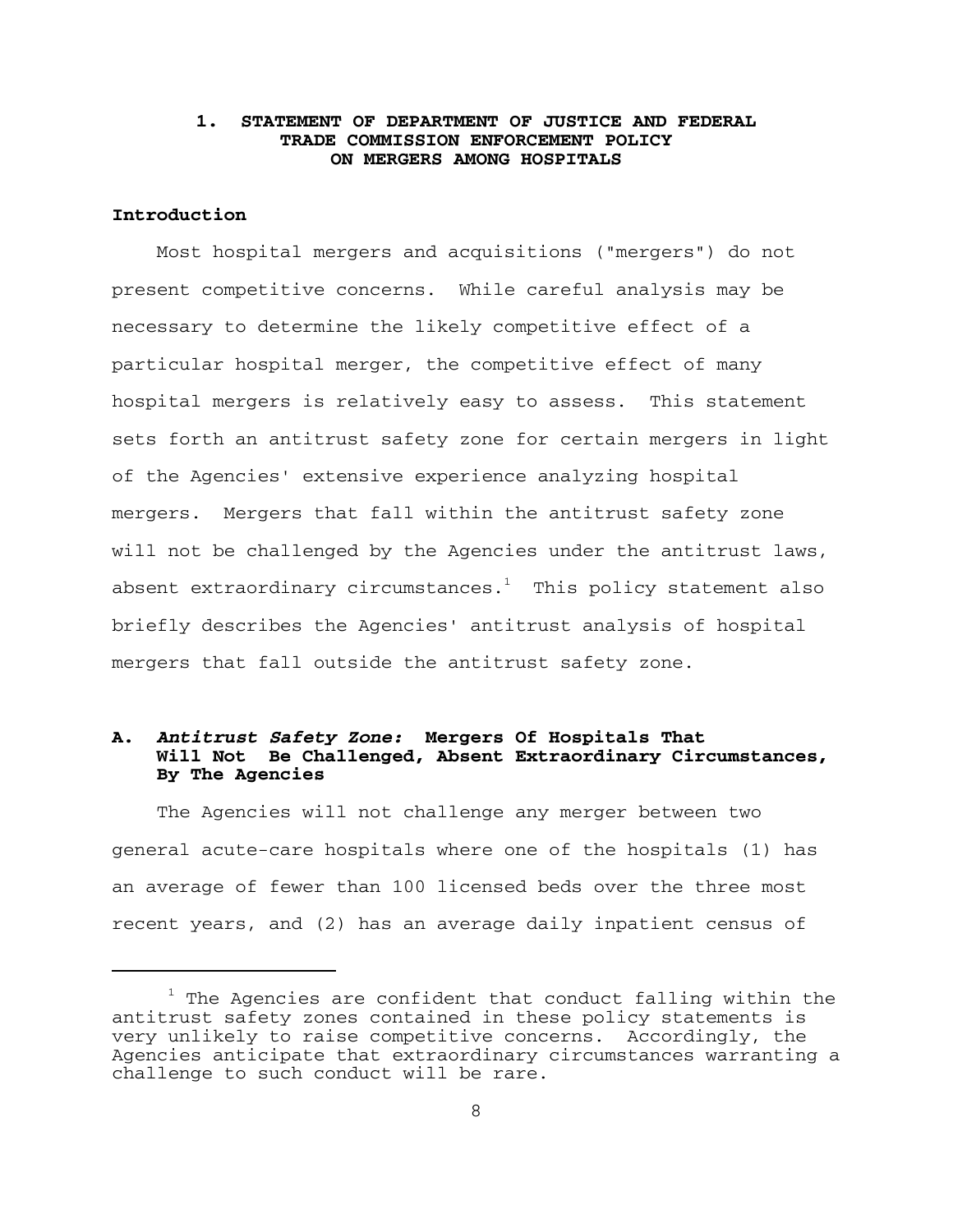fewer than 40 patients over the three most recent years, absent extraordinary circumstances. This antitrust safety zone will not apply if that hospital is less than 5 years old.

The Agencies recognize that in some cases a general acute care hospital with fewer than 100 licensed beds and an average daily inpatient census of fewer than 40 patients will be the only hospital in a relevant market. As such, the hospital does not compete in any significant way with other hospitals. Accordingly, mergers involving such hospitals are unlikely to reduce competition substantially.

The Agencies also recognize that many general acute care hospitals, especially rural hospitals, with fewer than 100 licensed beds and an average daily inpatient census of fewer than 40 patients are unlikely to achieve the efficiencies that larger hospitals enjoy. Some of those cost-saving efficiencies may be realized, however, through a merger with another hospital.

### **B. The Agencies' Analysis Of Hospital Mergers That Fall Outside The Antitrust Safety Zone**

Hospital mergers that fall outside the antitrust safety zone are not necessarily anticompetitive, and may be procompetitive. The Agencies' analysis of hospital mergers follows the five steps set forth in the Department of Justice/ Federal Trade Commission 1992 Horizontal Merger Guidelines.

Applying the analytical framework of the Merger Guidelines to particular facts of specific hospital mergers, the Agencies often have concluded that an investigated hospital merger will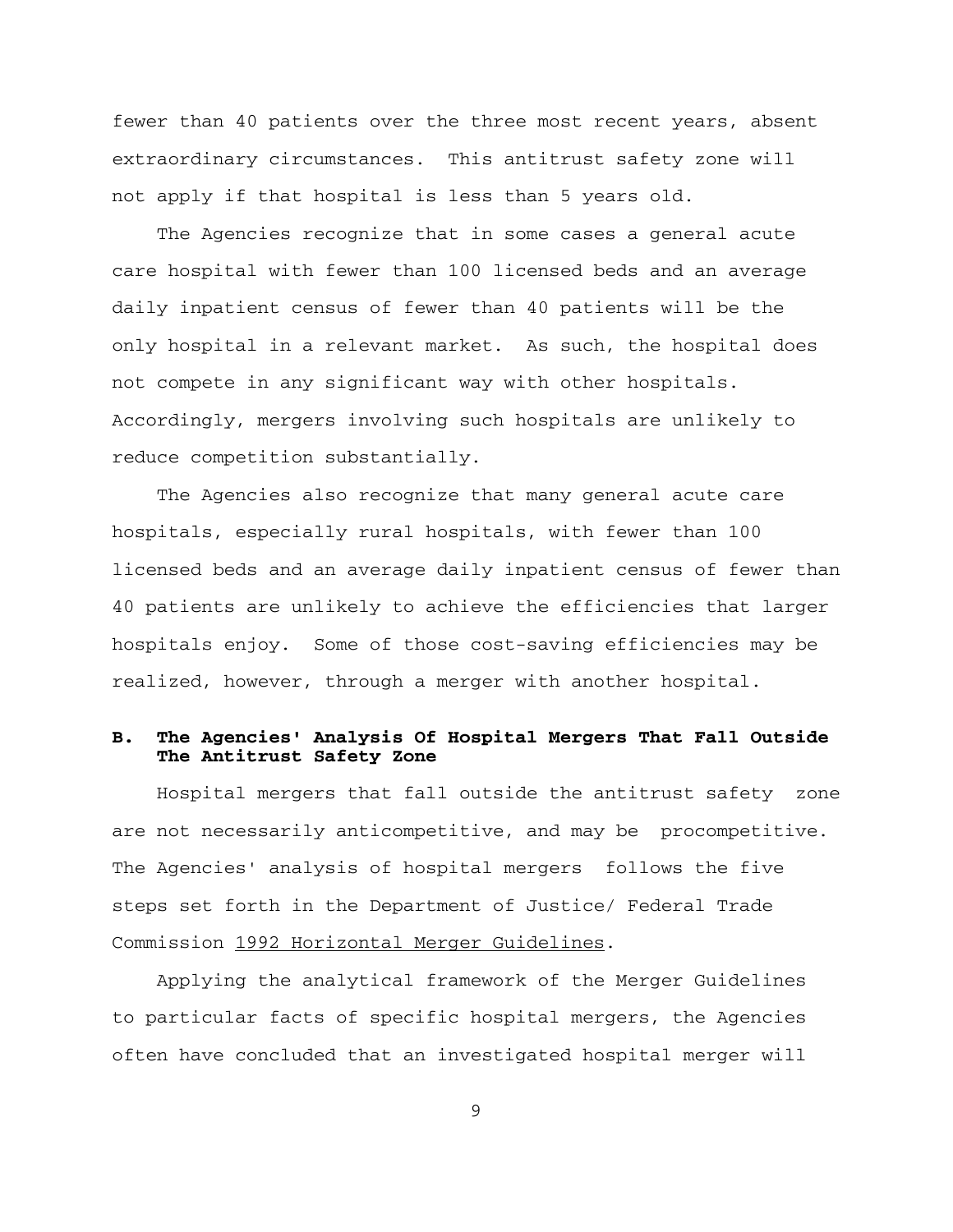not result in a substantial lessening of competition in situations where market concentration might otherwise raise an inference of anticompetitive effects. Such situations include transactions where the Agencies found that: (1) the merger would not increase the likelihood of the exercise of market power either because of the existence post-merger of strong competitors or because the merging hospitals were sufficiently differentiated; (2) the merger would allow the hospitals to realize significant cost savings that could not otherwise be realized; or (3) the merger would eliminate a hospital that likely would fail with its assets exiting the market.

Antitrust challenges to hospital mergers are relatively rare. Of the hundreds of hospital mergers in the United States since 1987, the Agencies have challenged only a handful, and in several cases sought relief only as to part of the transaction. Most reviews of hospital mergers conducted by the Agencies are concluded within one month.

\*\*\*

If hospitals are considering mergers that appear to fall within the antitrust safety zone and believe they need additional certainty regarding the legality of their conduct under the antitrust laws, they can take advantage of the Department's business review procedure (28 C.F.R. § 50.6 (1992)) or the Federal Trade Commission's advisory opinion procedure (16 C.F.R. §§ 1.1-1.4 (1993)). The Agencies will respond to business review or advisory opinion requests on behalf of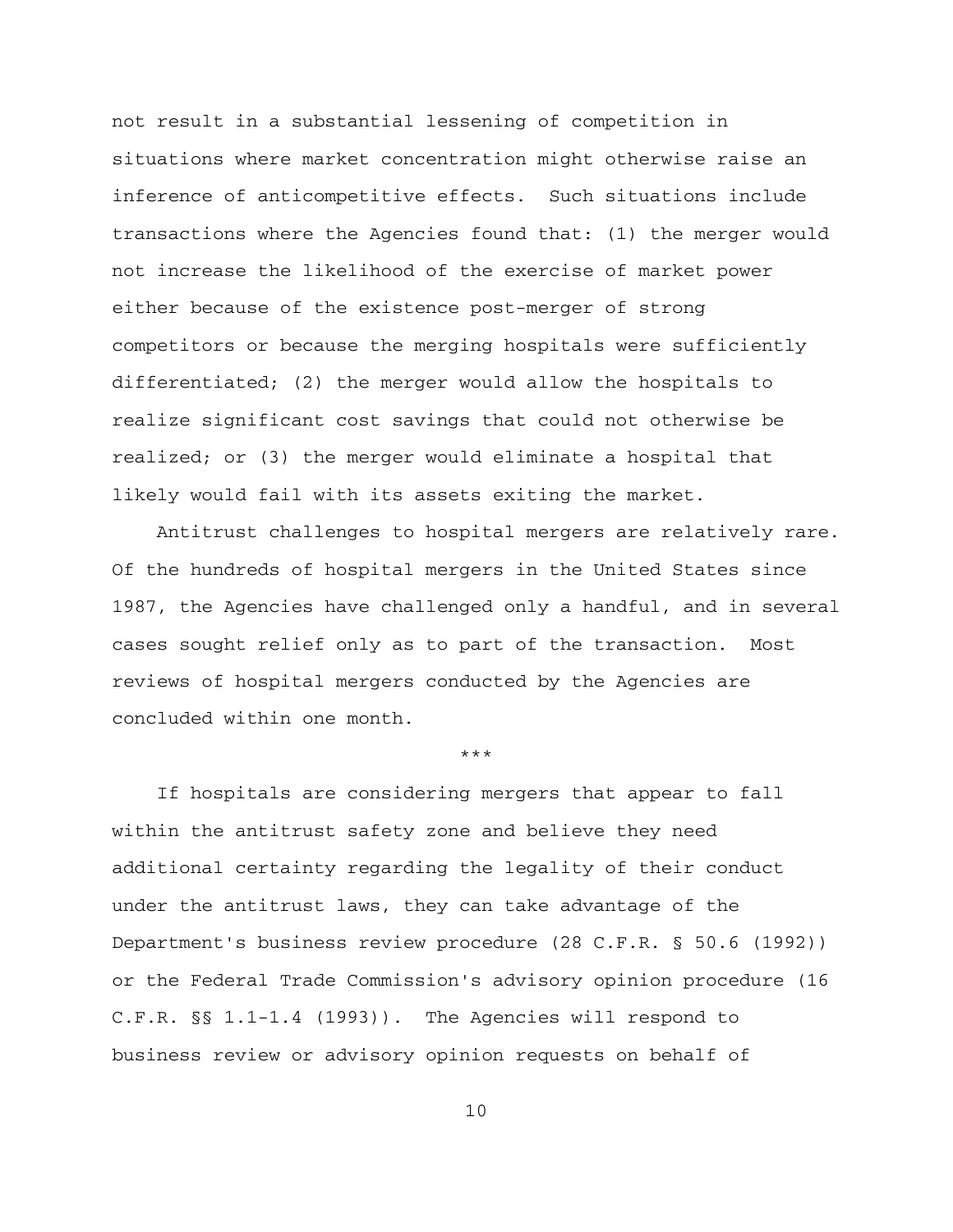hospitals considering mergers that appear to fall within the antitrust safety zone within 90 days after all necessary information is submitted.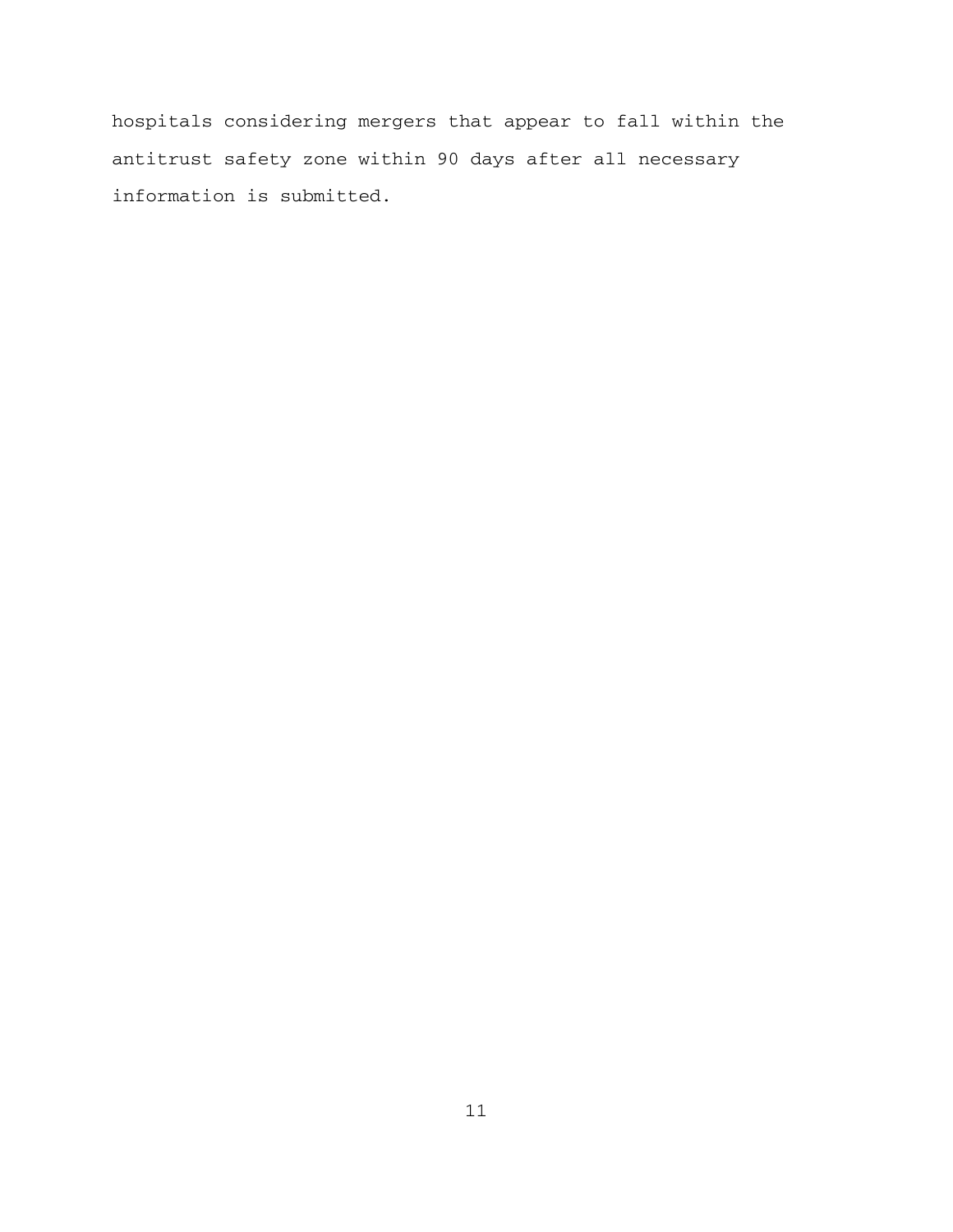#### **2. STATEMENT OF DEPARTMENT OF JUSTICE AND FEDERAL TRADE COMMISSION ENFORCEMENT POLICY ON HOSPITAL JOINT VENTURES INVOLVING HIGH-TECHNOLOGY OR OTHER EXPENSIVE HEALTH CARE EQUIPMENT**

#### **Introduction**

Most hospital joint ventures to purchase or otherwise share the ownership cost of, operate, and market high-technology or other expensive health care equipment and related services do not create antitrust problems. In most cases, these collaborative activities create procompetitive efficiencies that benefit consumers. These efficiencies include the provision of services at a lower cost or the provision of services that would not have been provided absent the joint venture. Sound antitrust enforcement policy distinguishes those joint ventures that on balance benefit the public from those that may increase prices without providing a countervailing benefit, and seeks to prevent only those that are harmful to consumers. The Agencies have never challenged a joint venture among hospitals to purchase or otherwise share the ownership cost of, operate and market high-technology or other expensive health care equipment and related services.

This statement of enforcement policy sets forth an antitrust safety zone that describes hospital high-technology or other expensive health care equipment joint ventures that will not be challenged, absent extraordinary circumstances, by the Agencies under the antitrust laws. It then describes the Agencies' antitrust analysis of hospital high-technology or other expensive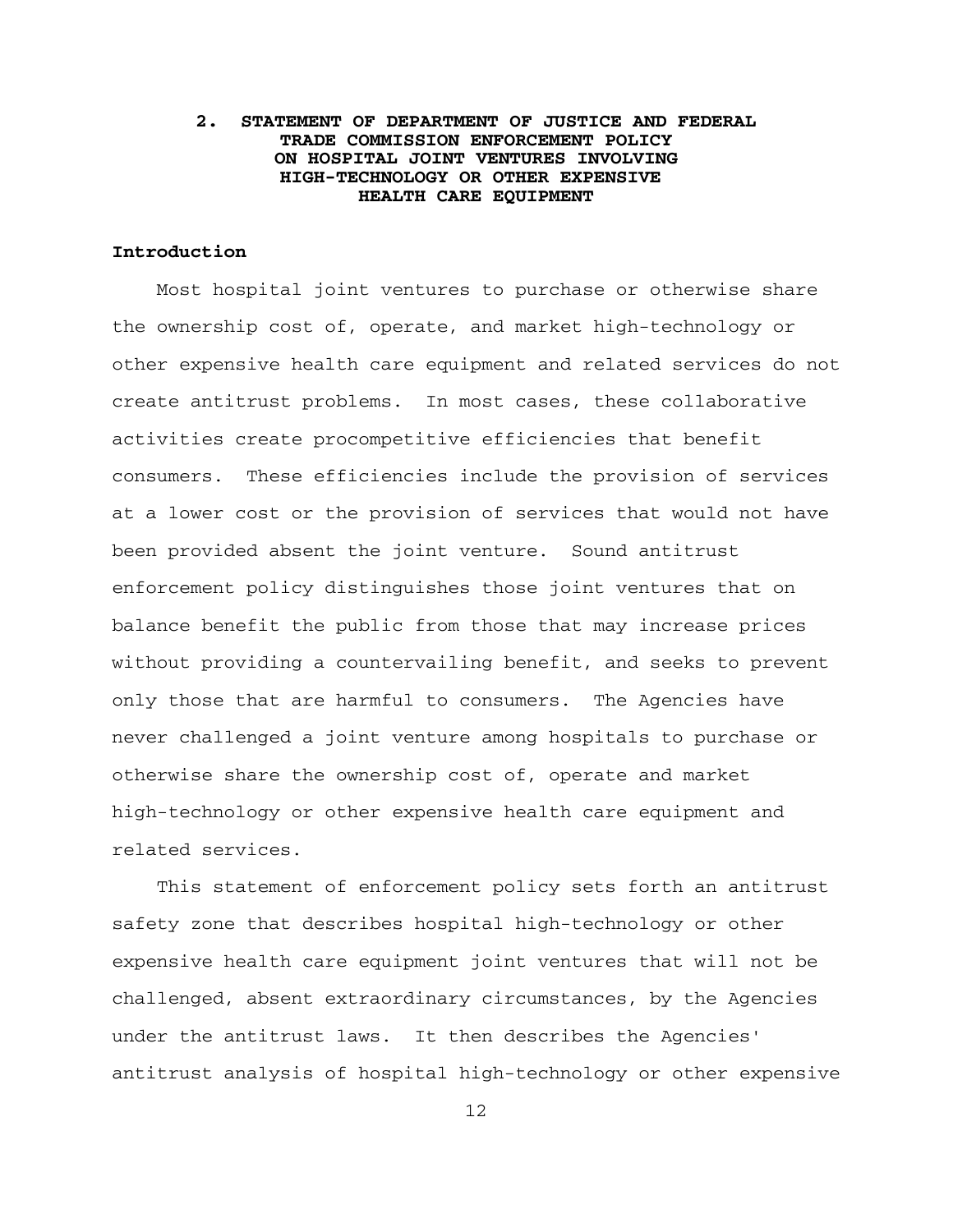health care equipment joint ventures that fall outside the antitrust safety zone. Finally, this statement includes examples of its application to hospital high-technology or other expensive health care equipment joint ventures.

#### **A.** *Antitrust Safety Zone:* **Hospital High-Technology Joint Ventures That Will Not Be Challenged, Absent Extraordinary Circumstances, By The Agencies**

The Agencies will not challenge under the antitrust laws any joint venture among hospitals to purchase or otherwise share the ownership cost of, operate, and market the related services of, high-technology or other expensive health care equipment if the joint venture includes only the number of hospitals whose participation is needed to support the equipment, absent extraordinary circumstances. $^{2}$  This applies to joint ventures involving purchases of new equipment as well as to joint ventures involving existing equipment.<sup>3</sup> A joint venture that includes additional hospitals also will not be challenged if the additional hospitals could not support the equipment on their own

 $2$  A hospital or group of hospitals will be considered able to support high-technology or other expensive health care equipment for purposes of this antitrust safety zone if it could recover the costs of owning, operating, and marketing the equipment over its useful life. If the joint venture is limited to ownership, only the ownership costs are relevant. If the joint venture is limited to owning and operating, only the owning and operating costs are relevant.

 $3$  Consequently, the safety zone would apply in a situation in which one hospital had already purchased the health care equipment, but was not recovering the costs of the equipment and sought a joint venture with one or more hospitals in order to recover the costs of the equipment.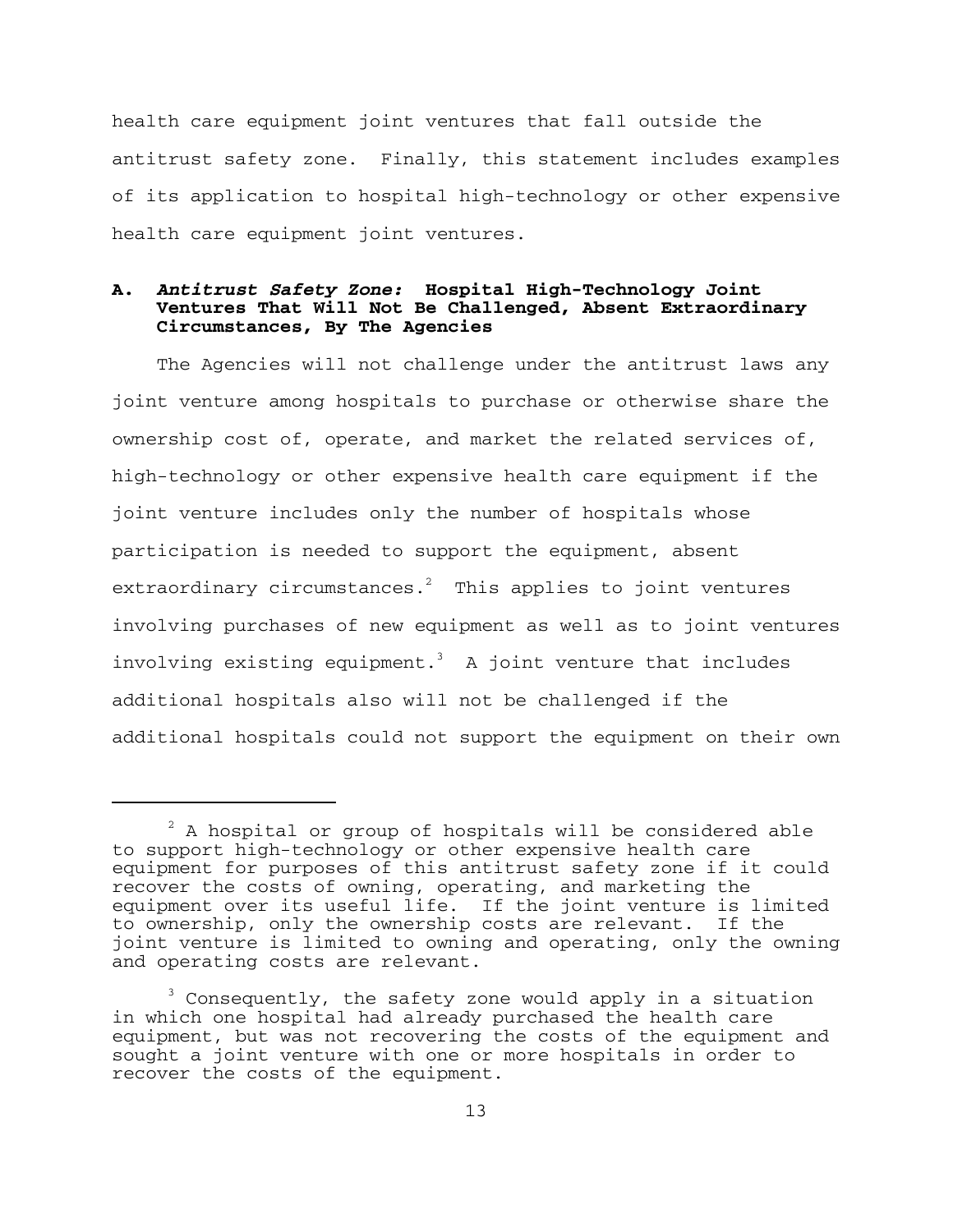or through the formation of a competing joint venture, absent extraordinary circumstances.

For example, if two hospitals are each unlikely to recover the cost of individually purchasing, operating, and marketing the services of a magnetic resonance imager (MRI) over its useful life, their joint venture with respect to the MRI would not be challenged by the Agencies. On the other hand, if the same two hospitals entered into a joint venture with a third hospital that independently could have purchased, operated, and marketed an MRI in a financially viable manner, the joint venture would not be in this antitrust safety zone. If, however, none of the three hospitals could have supported an MRI by itself, the Agencies would not challenge the joint venture. $4$ 

Information necessary to determine whether the costs of a piece of high-technology health care equipment could be recovered over its useful life is normally available to any hospital or group of hospitals considering such a purchase. This information may include the cost of the equipment, its expected useful life, the minimum number of procedures that must be done to meet a machine's financial breakeven point, the expected number of procedures the equipment will be used for given the population

<sup>&</sup>lt;sup>4</sup> The antitrust safety zone described in this statement applies only to the joint venture and agreements reasonably necessary to the venture. The safety zone does not apply to or protect agreements made by participants in a joint venture that are related to a service not provided by the venture. For example, the antitrust safety zone that would apply to the MRI joint venture would not apply to protect an agreement among the hospitals with respect to charges for an overnight stay.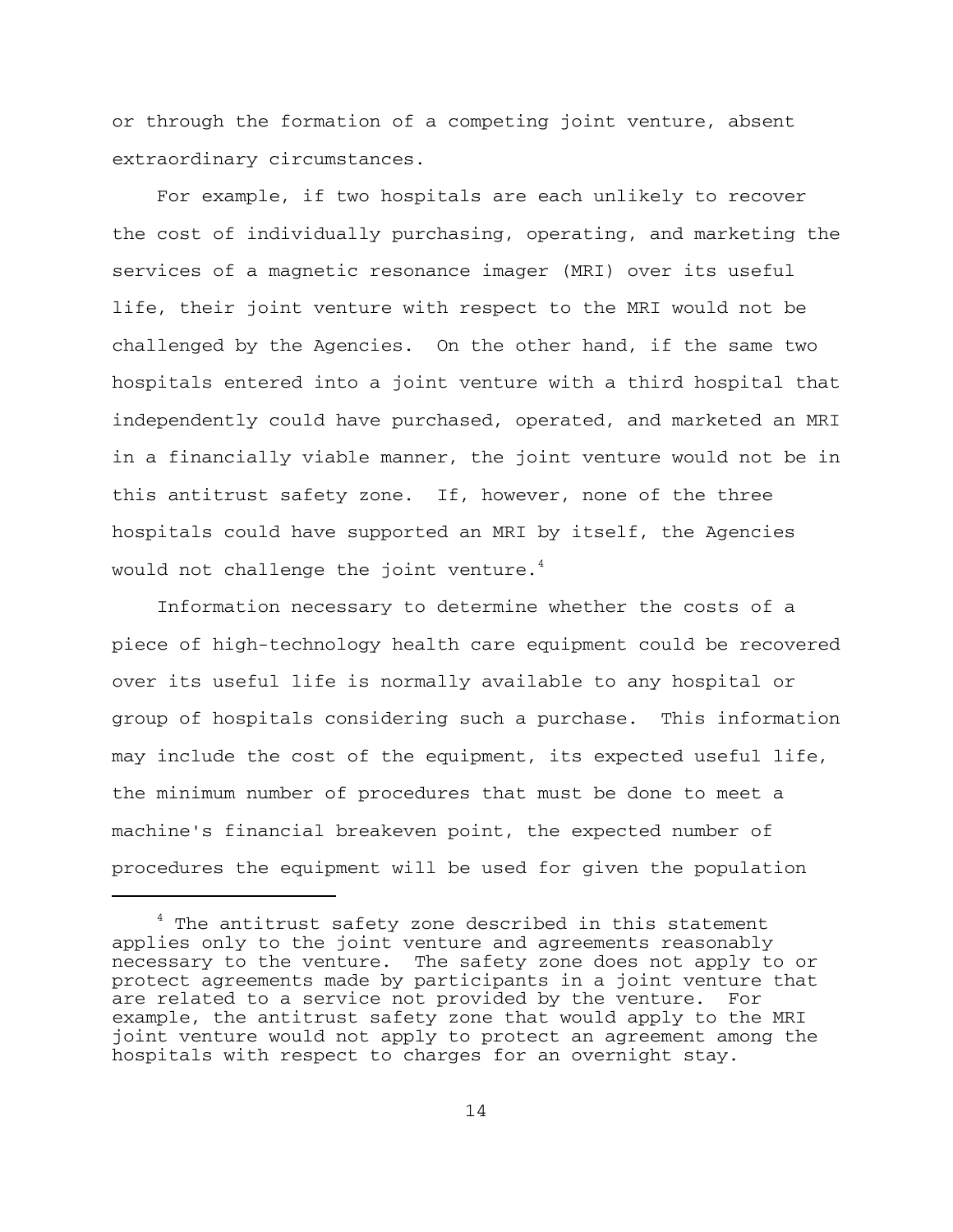served by the joint venture and the expected price to be charged for the use of the equipment. Expected prices and costs should be confirmed by objective evidence, such as experiences in similar markets for similar technologies.

#### **B. The Agencies' Analysis Of Hospital High-Technology Or Other Expensive Health Care Equipment Joint Ventures That Fall Outside The Antitrust Safety Zone**

The Agencies recognize that joint ventures that fall outside the antitrust safety zone do not necessarily raise significant antitrust concerns. The Agencies will apply a rule of reason analysis in their antitrust review of such joint ventures.<sup>5</sup> The objective of this analysis is to determine whether the joint venture may reduce competition substantially, and, if it might, whether it is likely to produce procompetitive efficiencies that outweigh its anticompetitive potential. This analysis is flexible and takes into account the nature and effect of the joint venture, the characteristics of the venture and of the hospital industry generally, and the reasons for, and purposes of, the venture. It also allows for consideration of

<sup>&</sup>lt;sup>5</sup> This statement assumes that the joint venture arrangement is not one that uses the joint venture label but is likely merely to restrict competition and decrease output. For example, two hospitals that independently operate profitable MRI services could not avoid charges of price fixing by labeling as a joint venture their plan to obtain higher prices through joint marketing of their existing MRI services.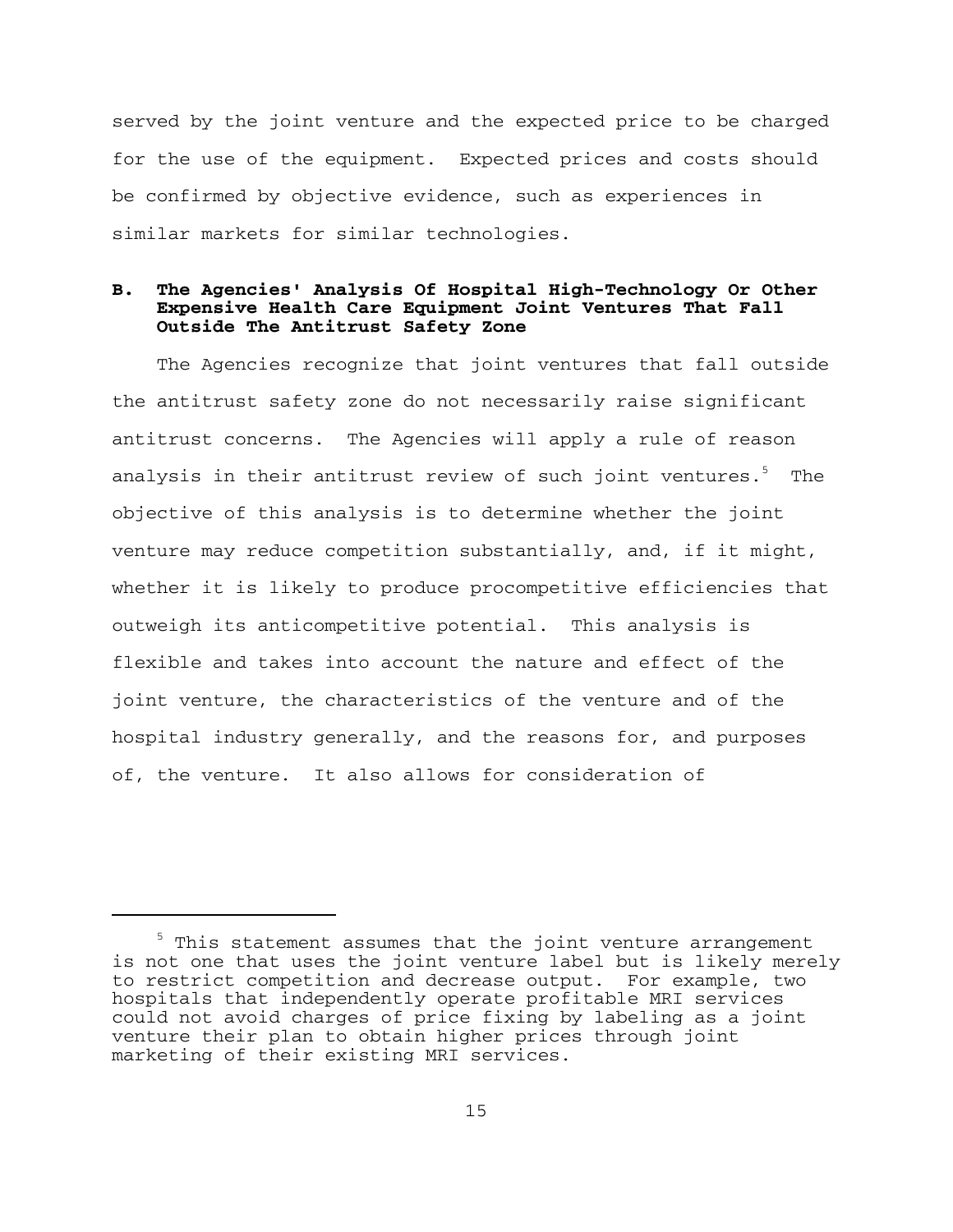efficiencies that will result from the venture. The steps involved in a rule of reason analysis are set forth below.<sup>6</sup>

*Step one: Define the relevant market.* The rule of reason analysis first identifies what is produced through the joint venture. The relevant product and geographic markets are then properly defined. This process seeks to identify any other provider that could offer what patients or physicians generally would consider a good substitute for that provided by the joint venture. Thus, if a joint venture were to purchase and jointly operate and market the related services of an MRI, the relevant market would include all other MRIs in the area that are reasonable alternatives for the same patients, but would not include providers with only traditional X-ray equipment.

*Step two: Evaluate the competitive effects of the venture.*  This step begins with an analysis of the structure of the relevant market. If many providers would compete with the joint venture, competitive harm is unlikely and the analysis would continue with step four described below.

<sup>6</sup> Many joint ventures that could provide substantial efficiencies also may present little likelihood of competitive harm. Where it is clear initially that any joint venture presents little likelihood of competitive harm, the step-by-step analysis described in the text below will not be necessary. For example, when two hospitals propose to merge existing expensive health care equipment into a joint venture in a properly defined market in which many other hospitals or other health care facilities operate the same equipment, such that the market will be unconcentrated, then the combination is unlikely to be anticompetitive and further analysis ordinarily would not be required. See Department of Justice/Federal Trade Commission 1992 Horizontal Merger Guidelines.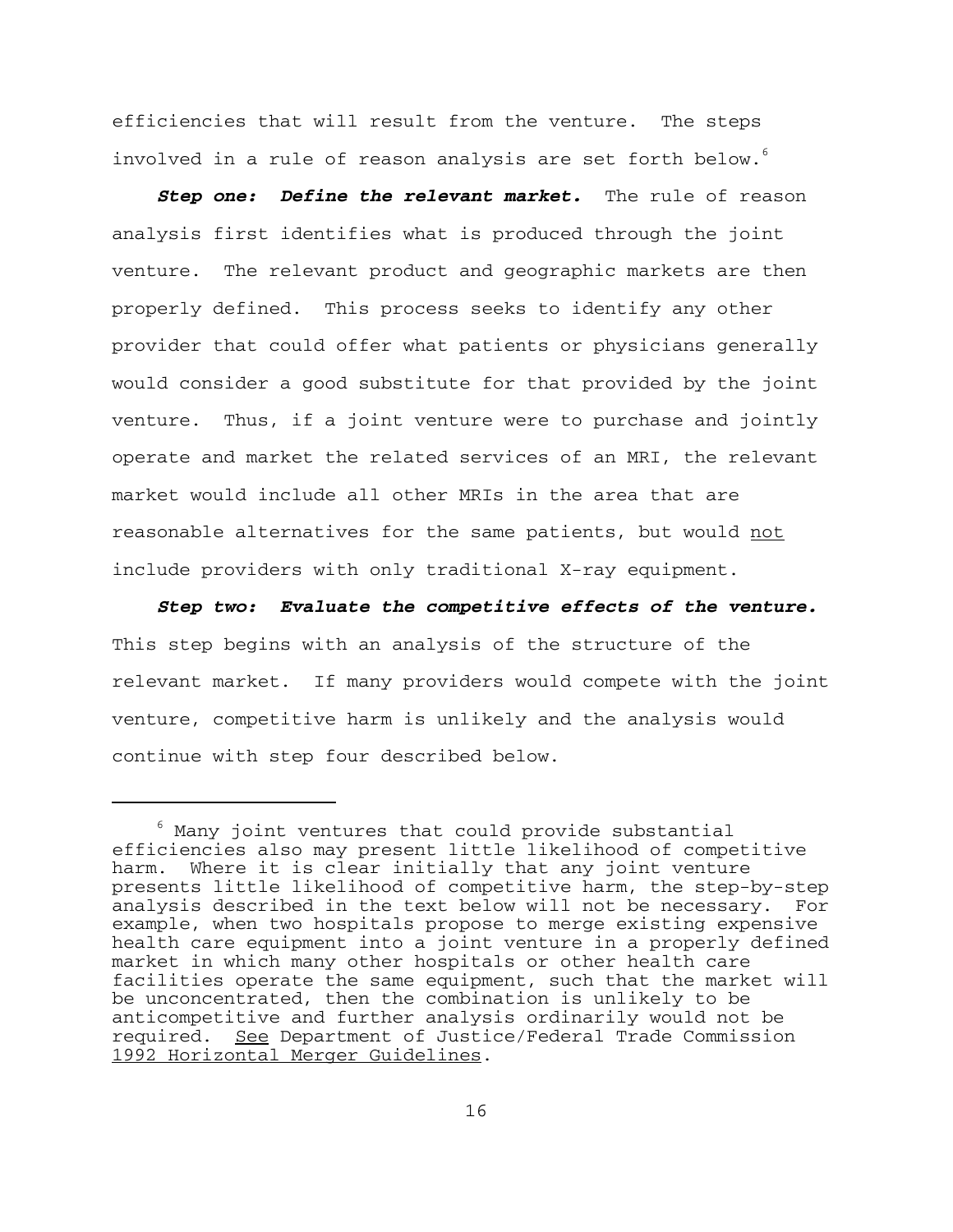If the structural analysis of the relevant market showed that the joint venture would eliminate an existing or potentially viable competing provider and that there were few competing providers of that service, or that cooperation in the joint venture market may spill over into a market in which the parties to the joint venture are competitors, it then would be necessary to assess the extent of the potential anticompetitive effects of the joint venture. In addition to the number and size of competing providers, factors that could restrain the ability of the joint venture to raise prices either unilaterally or through collusive agreements with other providers would include: (1) characteristics of the market that make anticompetitive coordination unlikely; (2) the likelihood that other providers would enter the market; and (3) the effects of government regulation.

The extent to which the joint venture restricts competition among the hospitals participating in the venture is evaluated during this step. In some cases, a joint venture to purchase or otherwise share the cost of high-technology equipment may not substantially eliminate competition among the hospitals in providing the related service made possible by the equipment. For example, two hospitals might purchase a mobile MRI jointly, but operate and market MRI services separately. In such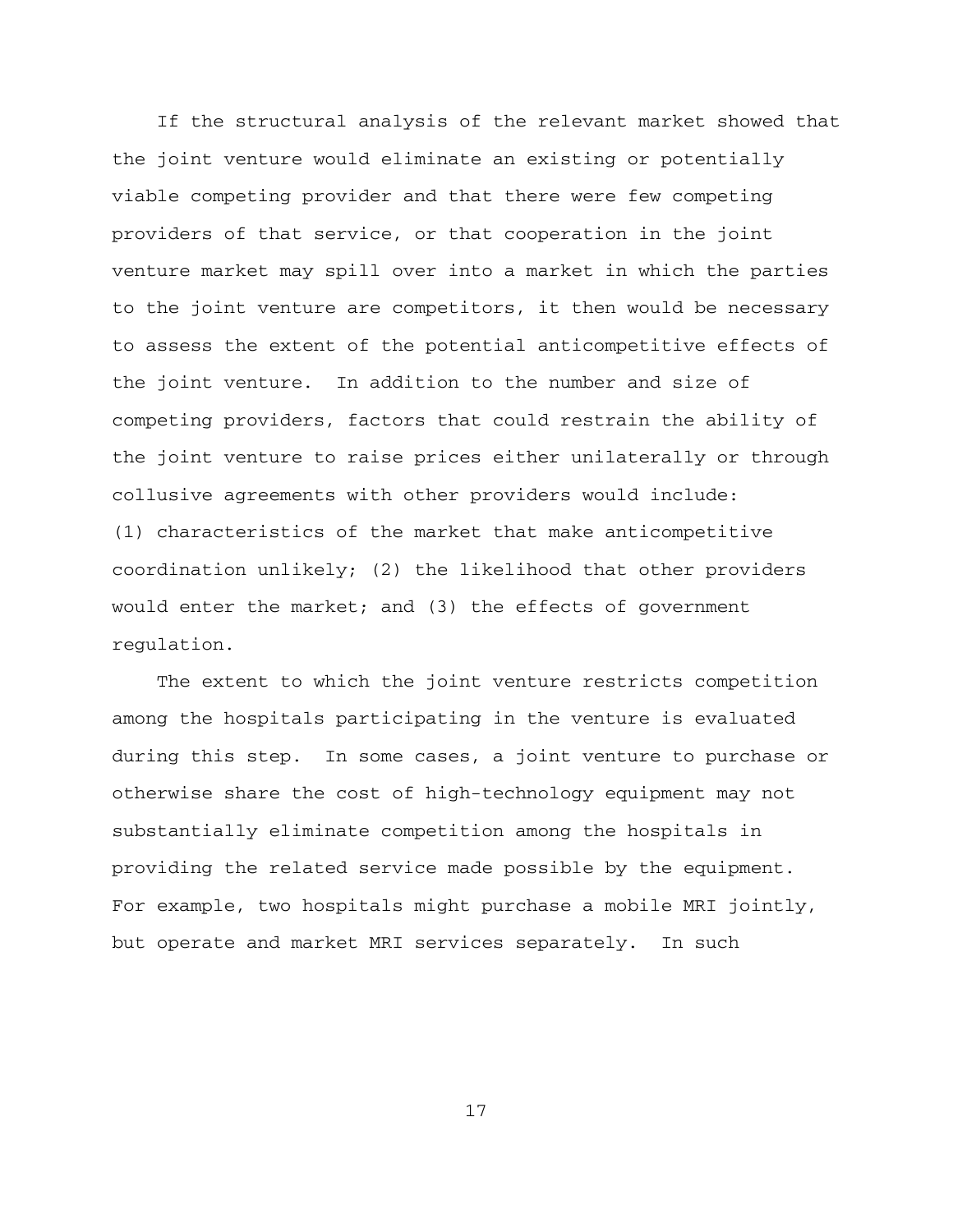instances, the potential impact on competition of the joint venture would be substantially reduced.<sup>7</sup>

*Step three: Evaluate the impact of procompetitive efficiencies.* This step requires an examination of the joint venture's potential to create procompetitive efficiencies, and the balancing of these efficiencies against any potential anticompetitive effects. The greater the venture's likely anticompetitive effects, the greater must be the venture's likely efficiencies. In certain circumstances, efficiencies can be substantial because of the need to spread the cost of expensive equipment over a large number of patients and the potential for improvements in quality to occur as providers gain experience and skill from performing a larger number of procedures.

*Step four: Evaluate collateral agreements.* This step examines whether the joint venture includes collateral agreements or conditions that unreasonably restrict competition and are unlikely to contribute significantly to the legitimate purposes of the joint venture. The Agencies will examine whether the collateral agreements are reasonably necessary to achieve the efficiencies sought by the joint venture. For example, if the participants in a joint venture formed to purchase a mobile lithotripter also agreed on the daily room rate to be charged lithotripsy patients who required overnight hospitalization, this

 $^7$  If steps one and two reveal no competitive concerns with the joint venture, step three is unnecessary, and the analysis continues with step four described below.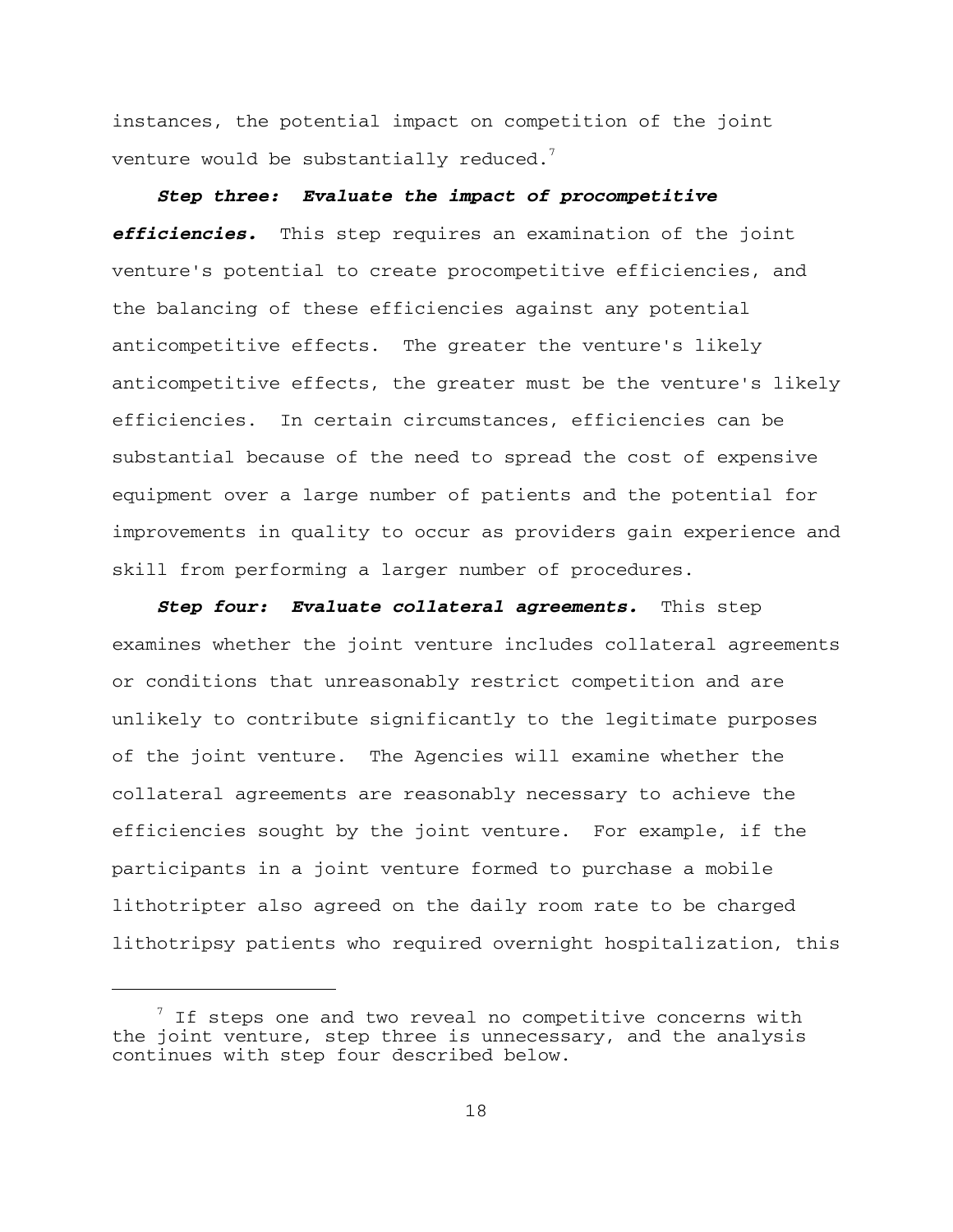collateral agreement as to room rates would not be necessary to achieve the benefits of the lithotripter joint venture. Although the joint venture itself would be legal, the collateral agreement on hospital room rates would not be legal and would be subject to challenge.

#### **C. Examples Of Hospital High-Technology Joint Ventures**

The following are examples of hospital joint ventures that are unlikely to raise significant antitrust concerns. Each is intended to demonstrate an aspect of the analysis that would be used to evaluate the venture.

#### **1. New Equipment That Can Be Offered Only By A Joint Venture**

All the hospitals in a relevant market agree that they jointly will purchase, operate and market a helicopter to provide emergency transportation for patients. The community's need for the helicopter is not great enough to justify having more than one helicopter operating in the area and studies of similarly sized communities indicate that a second helicopter service could not be supported. This joint venture falls within the antitrust safety zone. It would make available a service that would not otherwise be available, and for which duplication would be inefficient.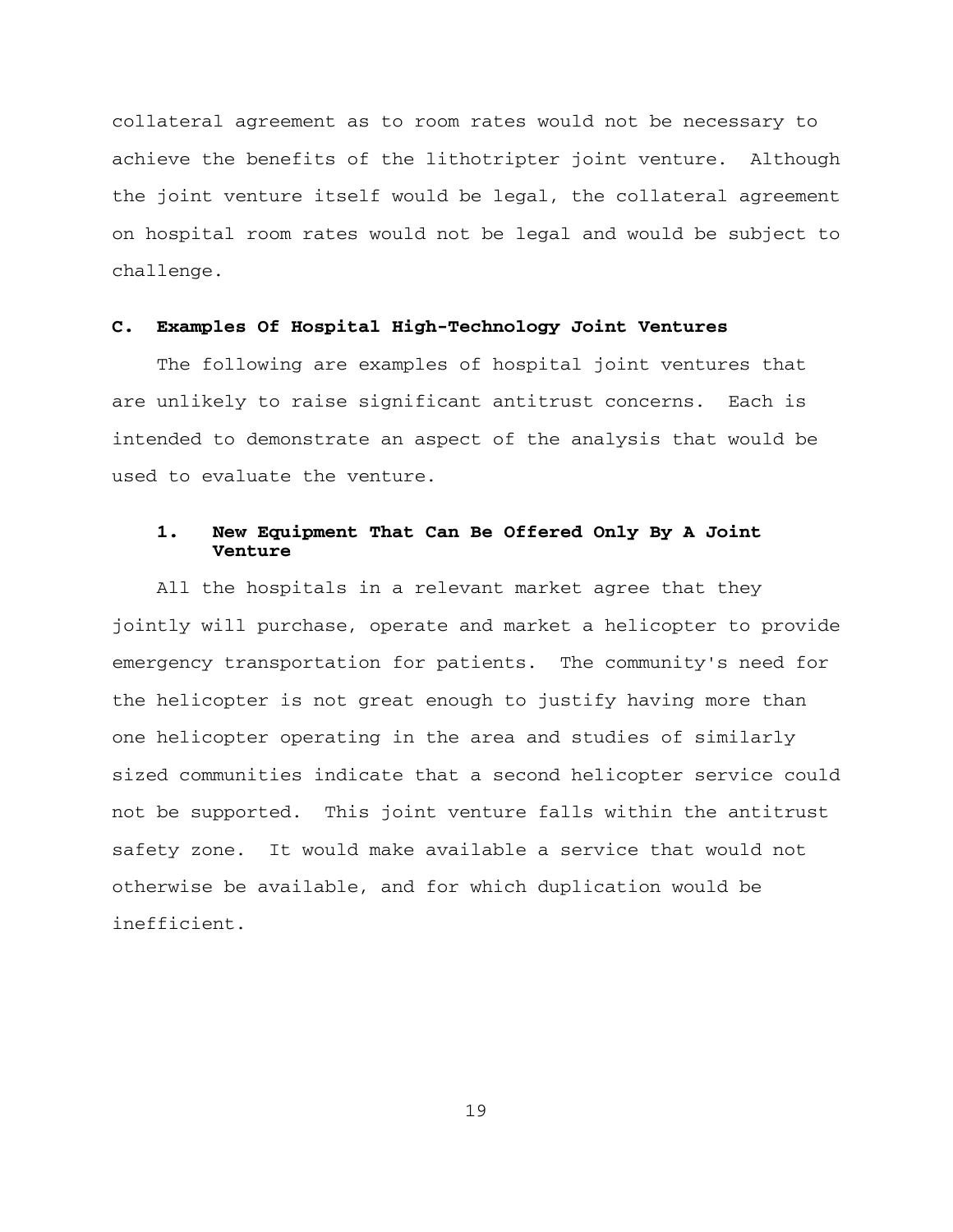#### **2. Joint Venture To Purchase Expensive Equipment**

All five hospitals in a relevant market agree to jointly purchase a mobile health care device that provides a service for which consumers have no reasonable alternatives. The hospitals will share equally in the cost of maintaining the equipment, and the equipment will travel from one hospital to another and be available one day each week at each hospital. The hospitals' agreement contains no provisions for joint marketing of, and protects against exchanges of competitively sensitive information regarding, the equipment. $8$  There are also no limitations on the prices that each hospital will charge for use of the equipment, on the number of procedures that each hospital can perform, or on each hospital's ability to purchase the equipment on its own. Although any combination of two of the hospitals could afford to purchase the equipment and recover their costs within the equipment's useful life, patient volume from all five hospitals is required to maximize the efficient use of the equipment and lead to significant cost savings. In addition, patient demand would be satisfied by provision of the equipment one day each week at each hospital. The joint venture would result in higher use of the equipment, thus lowering the cost per patient and potentially improving quality.

This joint venture does not fall within the antitrust safety zone because smaller groups of hospitals could afford to purchase

<sup>8</sup> Examples of such information include prices and marketing plans.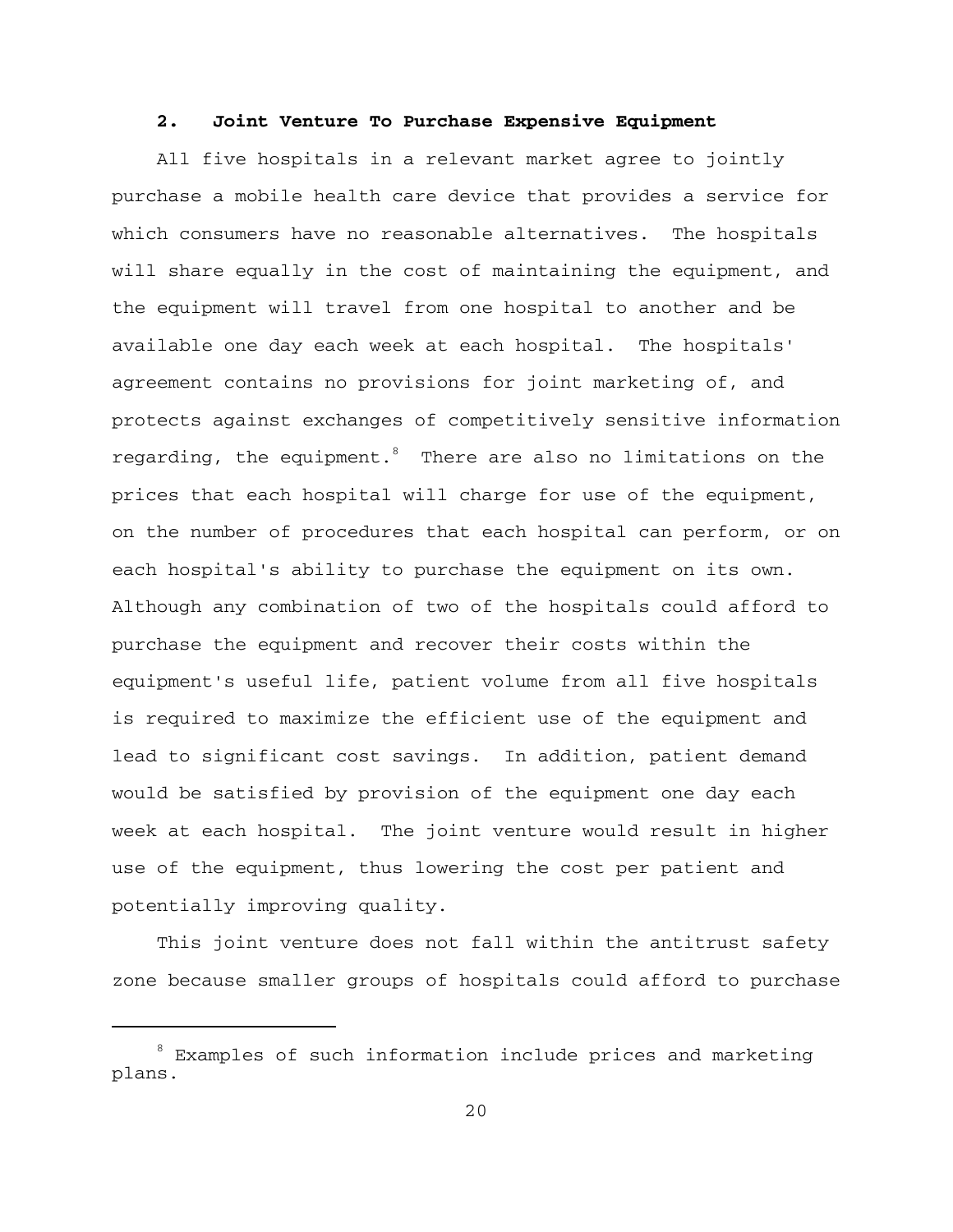and operate the equipment and recover their costs. Therefore, the joint venture would be analyzed under the rule of reason. The first step is to define the relevant market. In this example, the relevant market consists of the services provided by the equipment, and the five hospitals all potentially compete against each other for patients requiring this service.

The second step in the analysis is to determine the competitive effects of the joint venture. Because the joint venture is likely to reduce the number of these health care devices in the market, there is a potential restraint on competition. The restraint would not be substantial, however, for several reasons. First, the joint venture is limited to the purchase of the equipment and would not eliminate competition among the hospitals in the provision of the services. The hospitals will market the services independently, and will not exchange competitively sensitive information. In addition, the venture does not preclude a hospital from purchasing another unit should the demand for these services increase.

Because the joint venture raises some competitive concerns, however, it is necessary to examine the potential efficiencies associated with the venture. As noted above, by sharing the equipment among the five hospitals significant cost savings can be achieved. The joint venture would produce substantial efficiencies while providing access to high quality care. Thus, this joint venture would on balance benefit consumers since it would not lessen competition substantially, and it would allow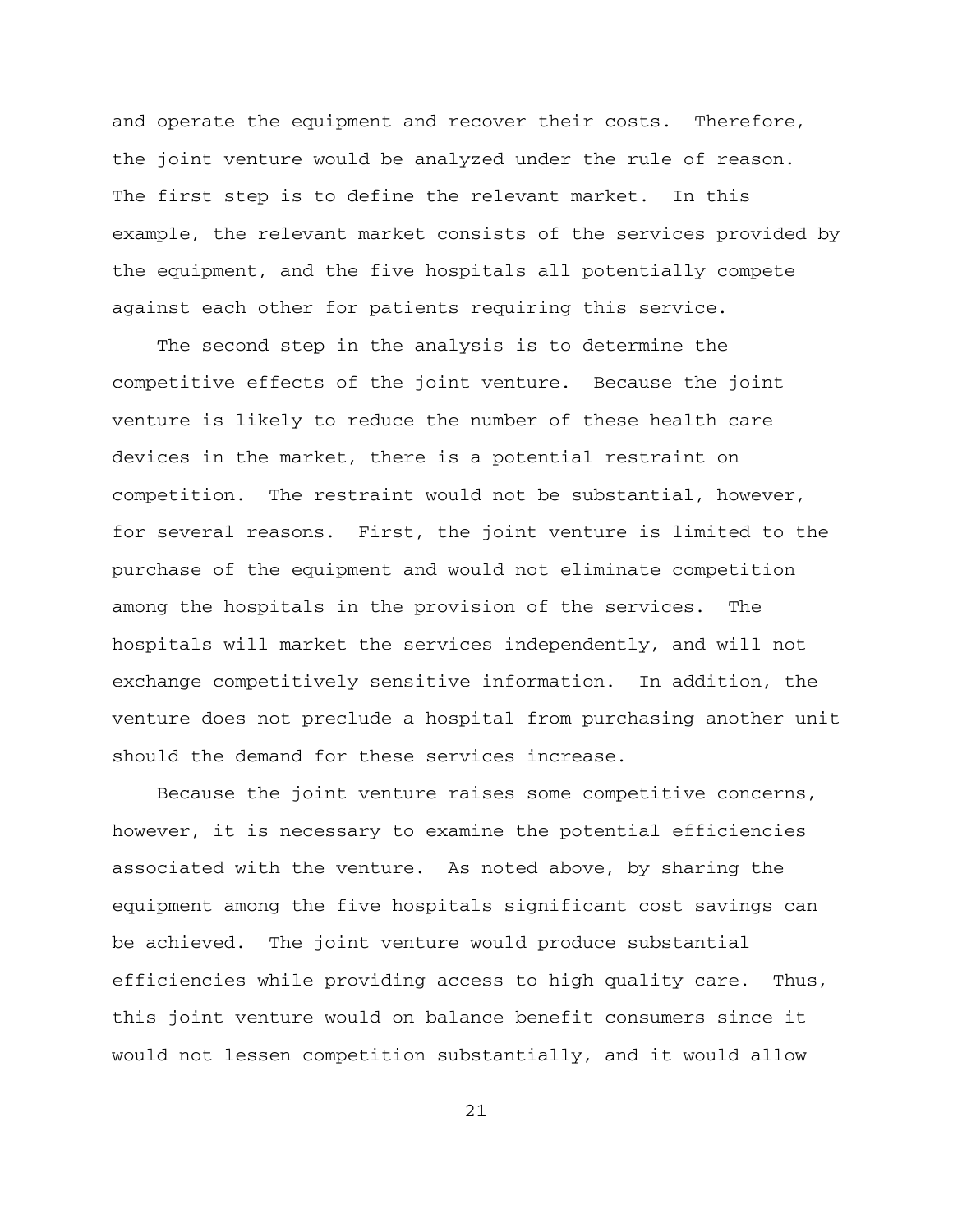the hospitals to serve the community's need in a more efficient manner. Finally, in this example the joint venture does not involve any collateral agreements that raise competitive concerns. On these facts, the joint venture would not be challenged by the Agencies.

#### **3. Joint Venture Of Existing Expensive Equipment Where One Of The Hospitals In The Venture Already Owns The Equipment**

Metropolis has three hospitals and a population of 300,000. Mercy and University Hospitals each own and operate their own magnetic resonance imaging device ("MRI"). General Hospital does not. Three independent physician clinics also own and operate MRIs. All of the existing MRIs have similar capabilities. The acquisition of an MRI is not subject to review under a certificate of need law in the state in which Metropolis is located.

Managed care plans have told General Hospital that, unless it can provide MRI services, it will be a less attractive contracting partner than the other two hospitals in town. The five existing MRIs are slightly underutilized -- that is, the average cost per scan could be reduced if utilization of the machines increased. There is insufficient demand in Metropolis for six fully-utilized MRIs.

General has considered purchasing its own MRI so that it can compete on equal terms with Mercy and University Hospitals. However, it has decided based on its analysis of demand for MRI services and the cost of acquiring and operating the equipment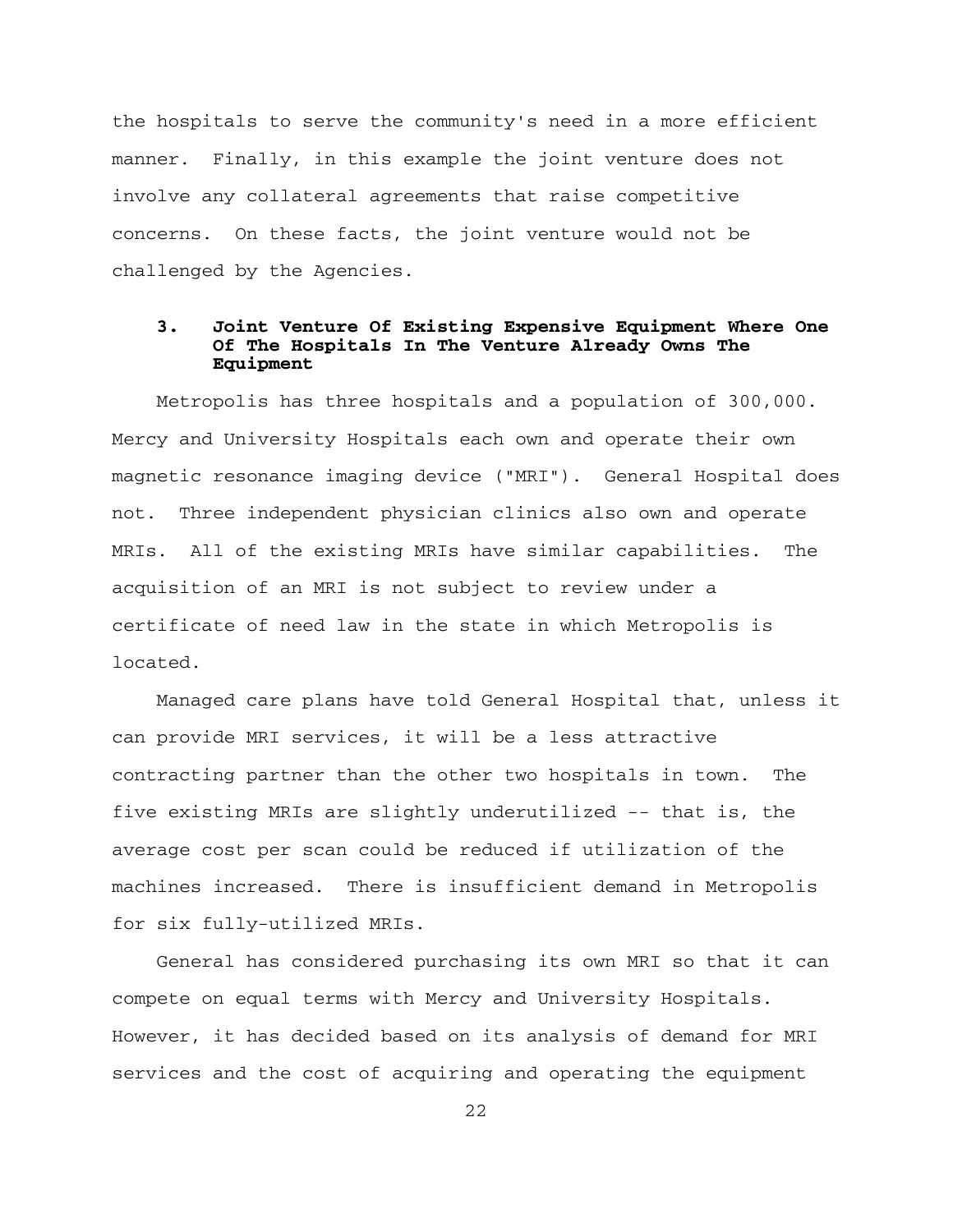that it would be better to share the equipment with another hospital. General proposes forming a joint venture in which it will purchase a 50 percent share in Mercy's MRI, and the two hospitals will work out an arrangement by which each hospital has equal access to the MRI. Each hospital in the joint venture will independently market and set prices for those MRI services, and the joint venture agreement protects against exchanges of competitively sensitive information among the hospitals. There is no restriction on the ability of each hospital to purchase its own equipment.

The proposed joint venture does not fall within the antitrust safety zone because General apparently could independently support the purchase and operation of its own MRI. Accordingly, the Agencies would analyze the joint venture under a rule of reason.

The first step of the rule of reason analysis is defining the relevant product and geographic markets. Assuming there are no good substitutes for MRI services, the relevant product market in this case is MRI services. Most patients currently receiving MRI services are unwilling to travel outside of Metropolis for those services, so the relevant geographic market is Metropolis. Mercy, University, and the three physician clinics are already offering MRI services in this market. Because General intends to offer MRI services within the next year, even if there is no joint venture, it is viewed as a market participant.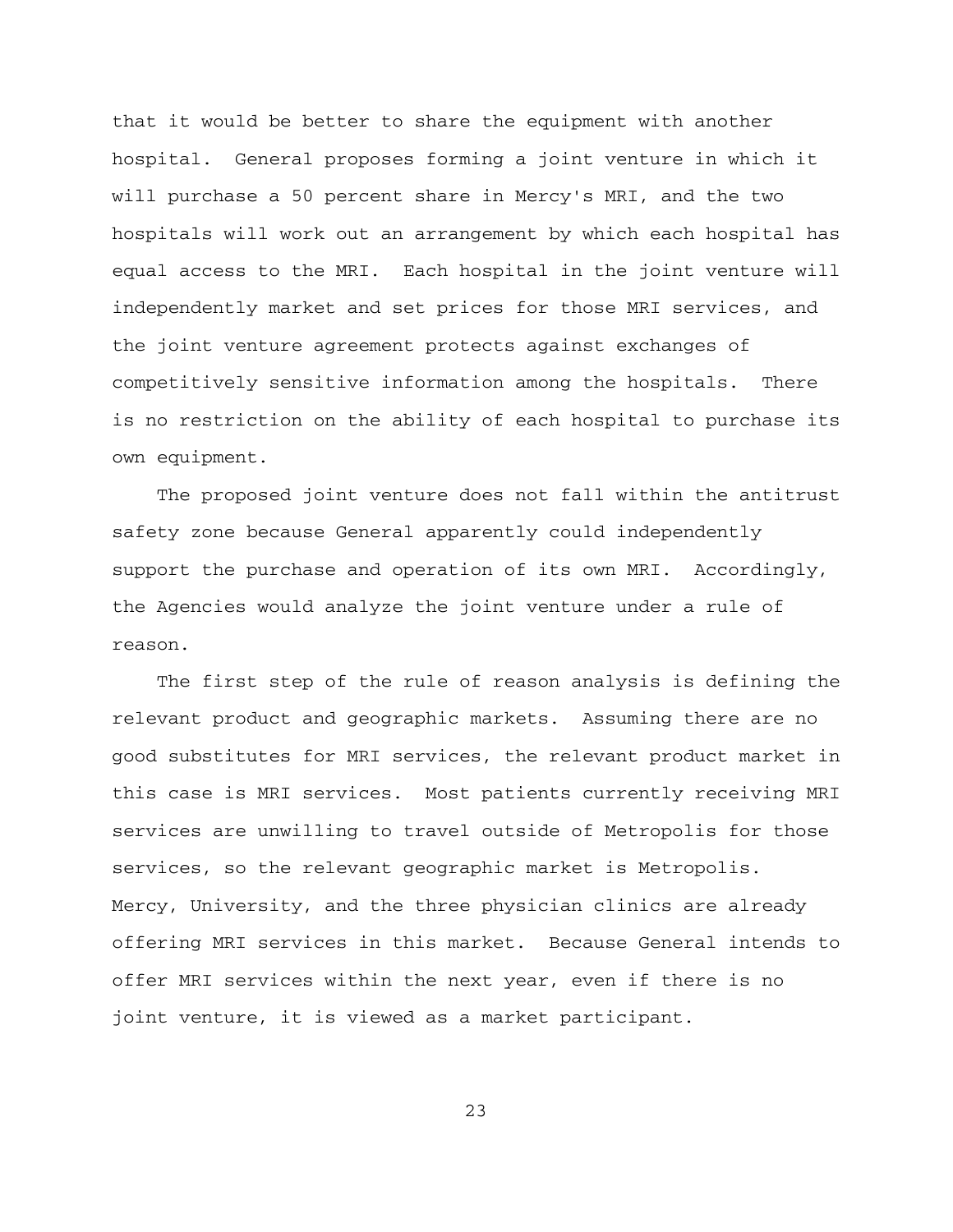The second step is determining the competitive impact of the joint venture. Absent the joint venture, there would have been six independent MRIs in the market. This raises some competitive concerns with the joint venture. The fact that the joint venture will not entail joint price setting or marketing of MRI services to purchasers reduces the venture's potential anticompetitive effect. The competitive analysis would also consider the likelihood of additional entry in the market. If, for example, another physician clinic is likely to purchase an MRI in the event that the price of MRI services were to increase, any anticompetitive effect from the joint venture becomes less likely. Entry may be more likely in Metropolis than other areas because new entrants are not required to obtain certificates of need.

The third step of the analysis is assessing the likely efficiencies associated with the joint venture. The magnitude of any likely anticompetitive effects associated with the joint venture is important; the greater the venture's likely anticompetitive effects, the greater must be the venture's likely efficiencies. In this instance, the joint venture will avoid the costly duplication associated with General purchasing an MRI, and will allow Mercy to reduce the average cost of operating its MRI by increasing the number of procedures done. The competition between the Mercy/General venture and the other MRI providers in the market will provide some incentive for the joint venture to operate the MRI in as low-cost a manner as possible. Thus, there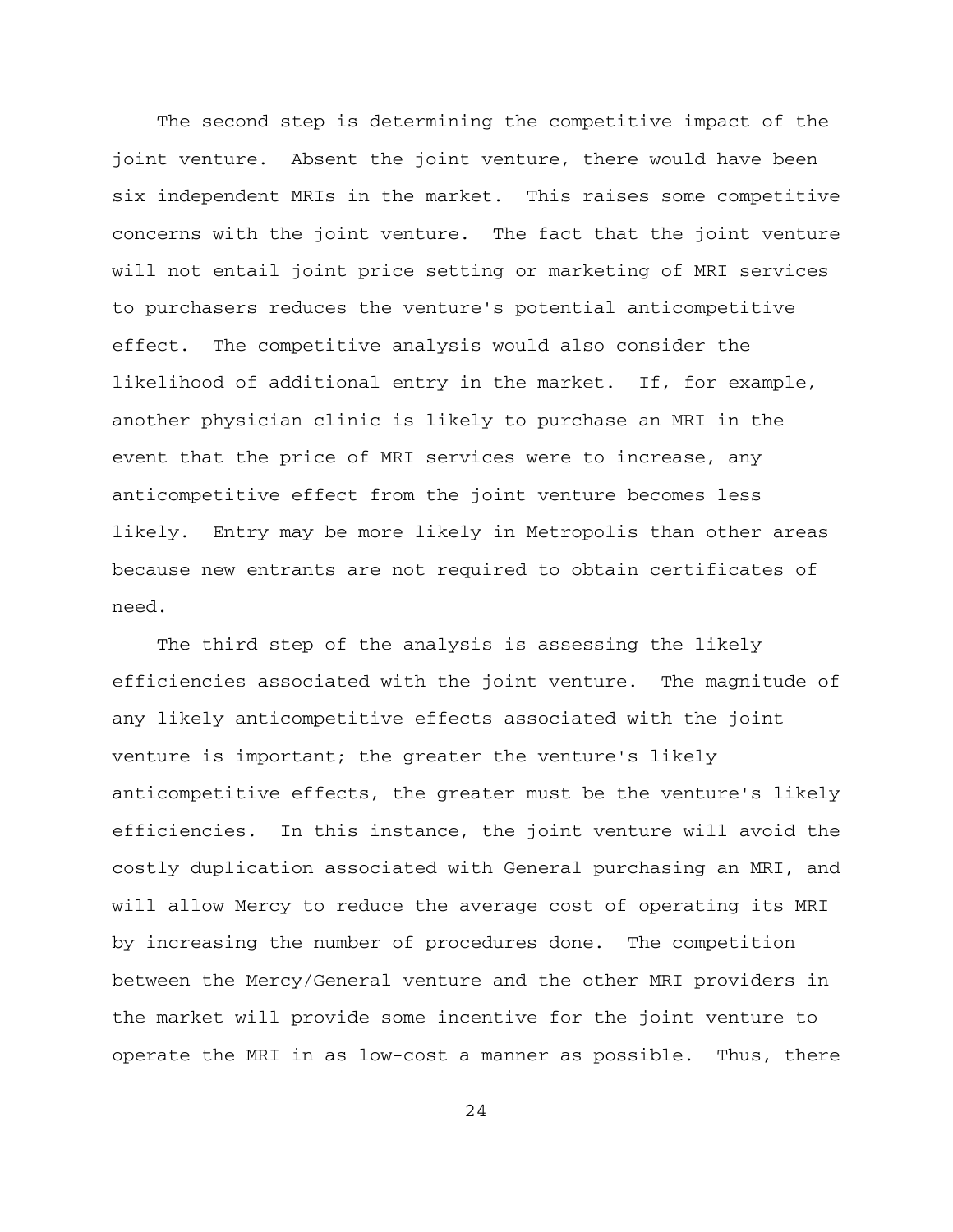are efficiencies associated with the joint venture that could not be achieved in a less restrictive manner.

The final step of the analysis is determining whether the joint venture has any collateral agreements or conditions that reduce competition and are not reasonably necessary to achieve the efficiencies sought by the venture. For example, if the joint venture required managed care plans desiring MRI services to contract with both joint venture participants for those services, that condition would be viewed as anticompetitive and unnecessary to achieve the legitimate procompetitive goals of the joint venture. This example does not include any unnecessary collateral restraints.

On balance, when weighing the likelihood that the joint venture will significantly reduce competition for these services against its potential to result in efficiencies, the Agencies would view this joint venture favorably under a rule of reason analysis.

#### **4. Joint Venture Of Existing Equipment Where Both Hospitals In The Venture Already Own The Equipment**

Valley Town has a population of 30,000 and is located in a valley surrounded by mountains. The closest urbanized area is over 75 miles away. There are two hospitals in Valley Town: Valley Medical Center and St. Mary's. Valley Medical Center offers a full range of primary and secondary services. St. Mary's offers primary and some secondary services. Although both hospitals have a CT scanner, Valley Medical Center's scanner is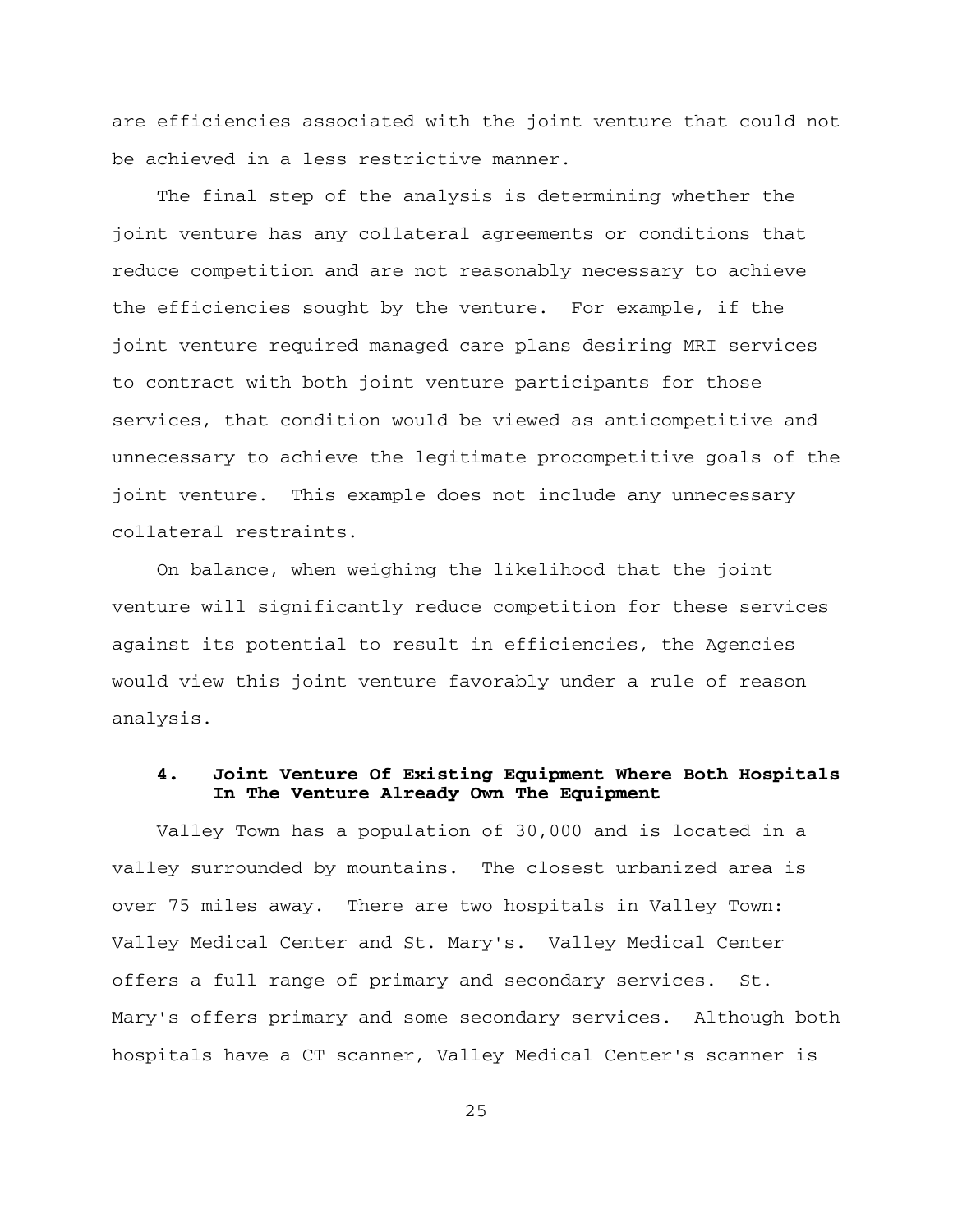more sophisticated. Because of its greater sophistication, Valley Medical Center's scanner is more expensive to operate, and can conduct fewer scans in a day. A physician clinic in Valley Town operates a third CT scanner that is comparable to St. Mary's scanner and is not fully utilized.

Valley Medical Center has found that many of the scans that it conducts do not require the sophisticated features of its scanner. Because scans on its machine take so long, and so many patients require scans, Valley Medical Center also is experiencing significant scheduling problems. St. Mary's scanner, on the other hand, is underutilized, partially because many individuals go to Valley Medical Center because they need the more sophisticated scans that only Valley Medical Center's scanner can provide. Despite the underutilization of St. Mary's scanner, and the higher costs of Valley Medical Center's scanner, neither hospital has any intention of discontinuing its CT services. Valley Medical Center and St. Mary's are proposing a joint venture that would own and operate both hospitals' CT scanners. The two hospitals will then independently market and set the prices they charge for those services, and the joint venture agreement protects against exchanges of competitively sensitive information between the hospitals. There is no restriction on the ability of each hospital to purchase its own equipment.

The proposed joint venture does not qualify under the Agencies' safety zone because the participating hospitals can independently support their own equipment. Accordingly, the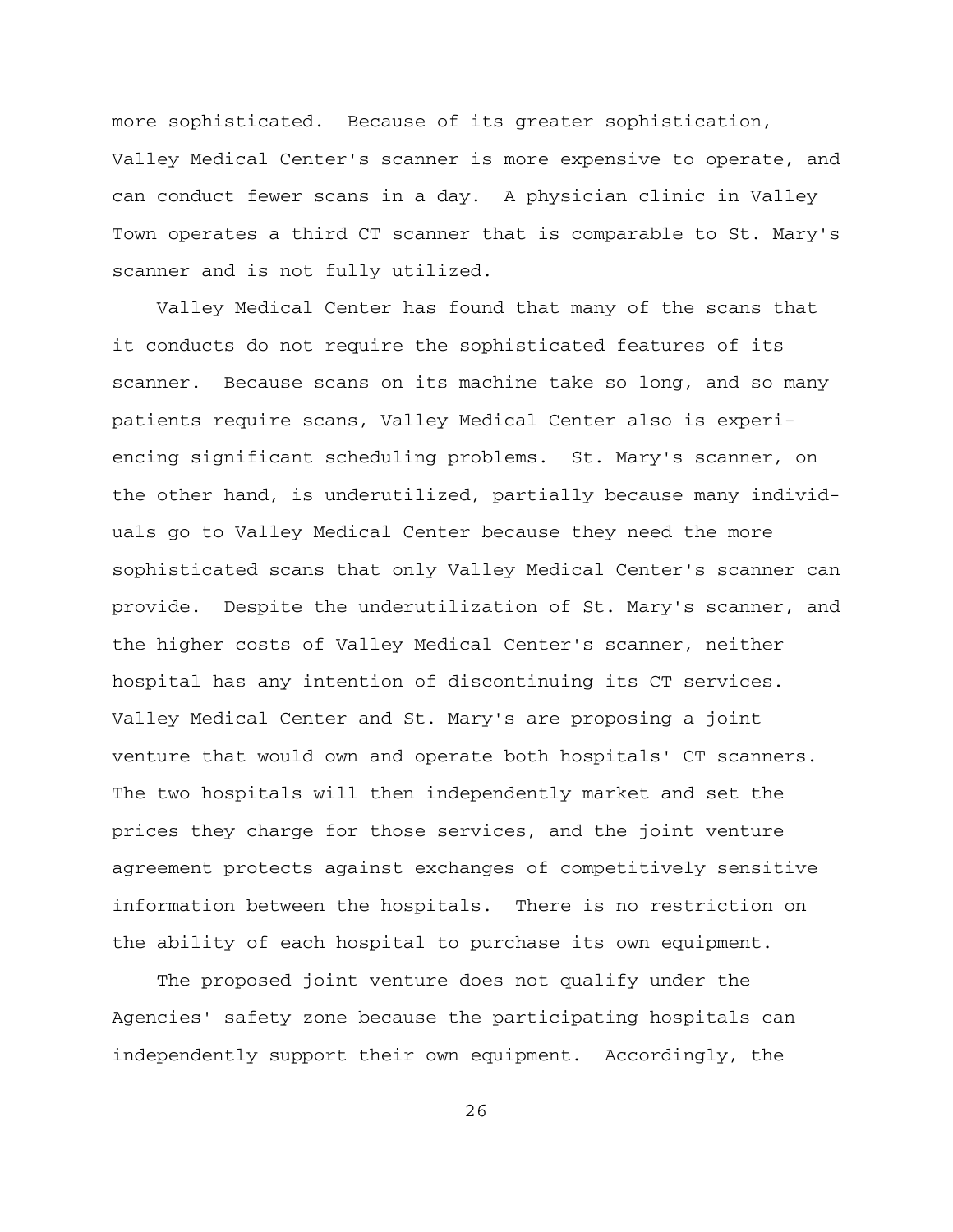Agencies would analyze the joint venture under a rule of reason. The first step of the analysis is to determine the relevant product and geographic markets. As long as other diagnostic services such as conventional X-rays or MRI scans are not viewed as a good substitute for CT scans, the relevant product market is CT scans. If patients currently receiving CT scans in Valley Town would be unlikely to switch to providers offering CT scans outside of Valley Town in the event that the price of CT scans in Valley Town increased by a small but significant amount, the relevant geographic market is Valley Town. There are three participants in this relevant market: Valley Medical Center, St. Mary's, and the physician clinic.

The second step of the analysis is determining the competitive effect of the joint venture. Because the joint venture does not entail joint pricing or marketing of CT services, the joint venture does not effectively reduce the number of market participants. This reduces the venture's potential anticompetitive effect. In fact, by increasing the scope of the CT services that each hospital can provide, the joint venture may increase competition between Valley Medical Center and St. Mary's since now both hospitals can provide sophisticated scans. Competitive concerns with this joint venture would be further ameliorated if other health care providers were likely to acquire CT scanners in response to a price increase following the formation of the joint venture.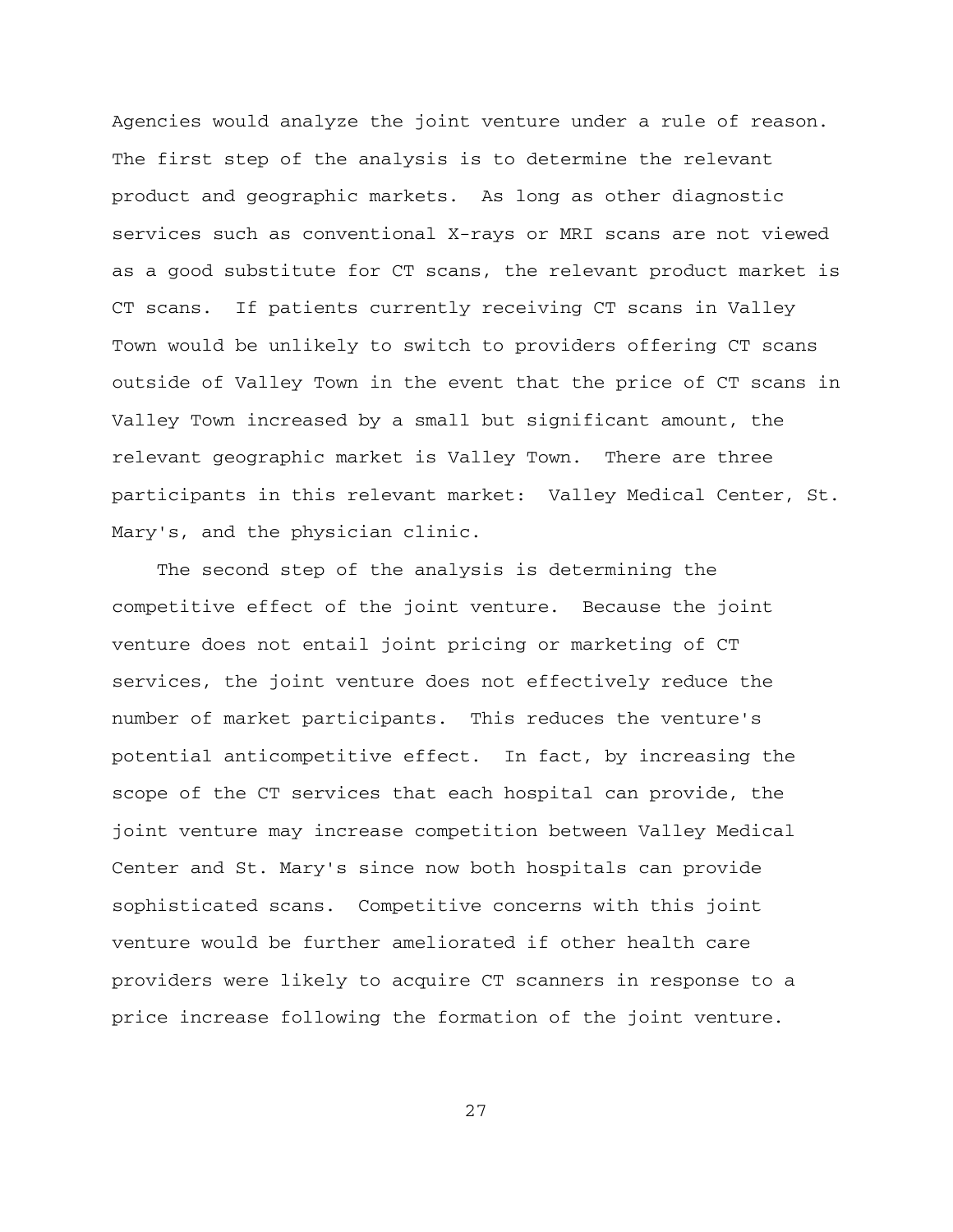The third step is assessing whether the efficiencies associated with the joint venture outweigh any anticompetitive effect associated with the joint venture. This joint venture will allow both hospitals to make either the sophisticated CT scanner or the less sophisticated, but less costly, CT scanner available to patients at those hospitals.

Thus, the joint venture should increase quality of care by allowing for better utilization and scheduling of the equipment, while also reducing the cost of providing that care, thereby benefitting the community. The joint venture may also increase quality of care by making more capacity available to Valley Medical Center; while Valley Medical Center faced capacity constraints prior to the joint venture, it can now take advantage of St. Mary's underutilized CT scanner. The joint venture will also improve access by allowing patients requiring routine scans to be moved from the sophisticated scanner at Valley Medical Center to St. Mary's scanner where the scans can be performed more quickly.

The last step of the analysis is to determine whether there are any collateral agreements or conditions associated with the joint venture that reduce competition and are not reasonably necessary to achieve the efficiencies sought by the joint venture. Assuming there are no such agreements or conditions, the Agencies would view this joint venture favorably under a rule of reason analysis.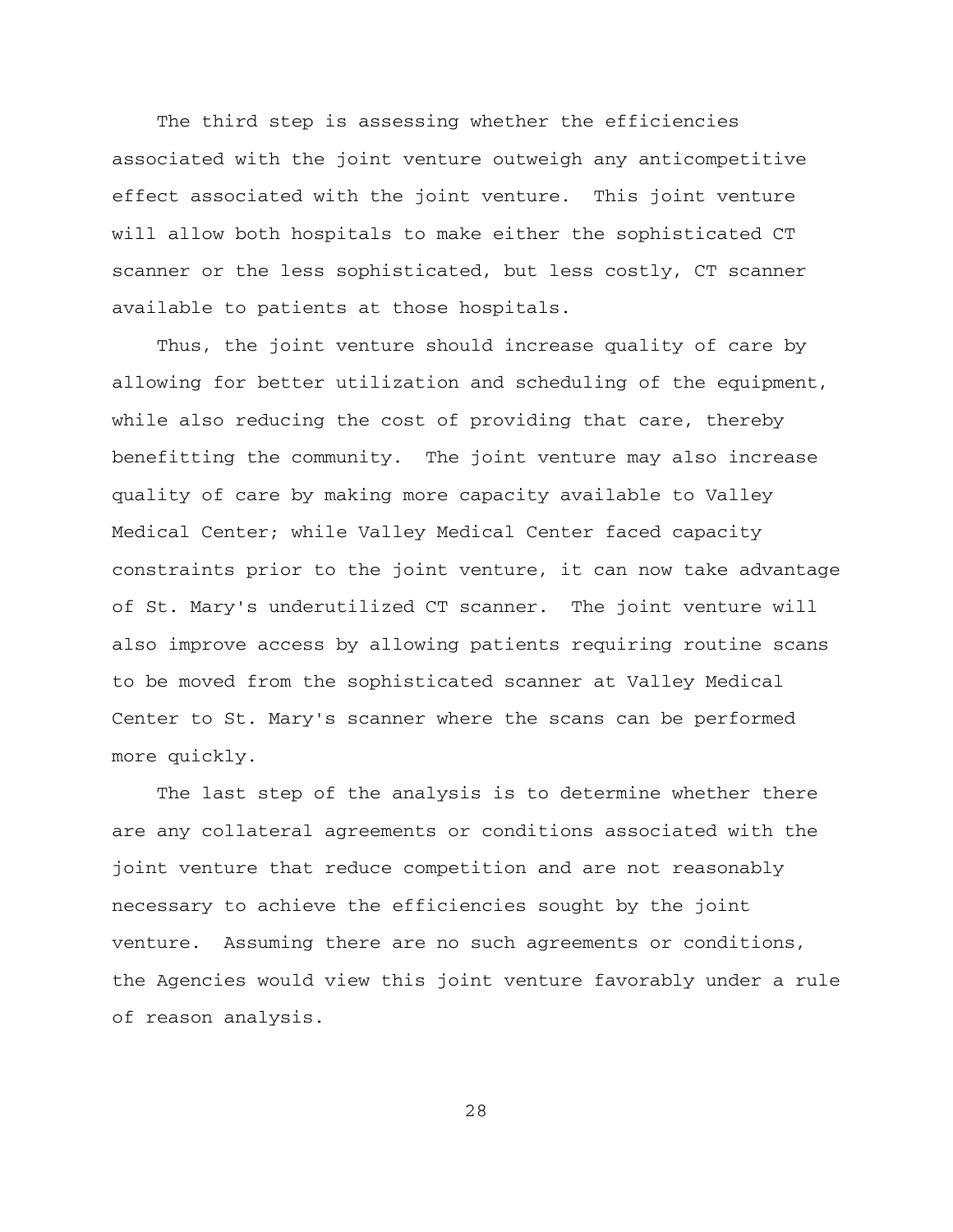As noted in the previous example, excluding price setting and marketing from the scope of the joint venture reduces the probability and magnitude of any anticompetitive effect of the joint venture, and thus reduces the likelihood that the Agencies will find the joint venture to be anticompetitive. If joint price setting and marketing were, however, a part of that joint venture, the Agencies would have to determine whether the cost savings and quality improvements associated with the joint venture offset the loss of competition between the two hospitals.

Also, if neither of the hospitals in Valley Town had a CT scanner, and they proposed a similar joint venture for the purchase of two CT scanners, one sophisticated and one less sophisticated, the Agencies would be unlikely to view that joint venture as anticompetitive, even though each hospital could independently support the purchase of its own CT scanner. This conclusion would be based upon a rule of reason analysis that was virtually identical to the one described above.

#### \*\*\*

Hospitals that are considering high-technology or other expensive equipment joint ventures and are unsure of the legality of their conduct under the antitrust laws can take advantage of the Department's expedited business review procedure for joint ventures and information exchanges announced on December 1, 1992 (58 Fed. Reg. 6132 (1993)) or the Federal Trade Commission's advisory opinion procedure contained at 16 C.F.R. §§ 1.1-1.4 (1993). The Agencies will respond to a business review or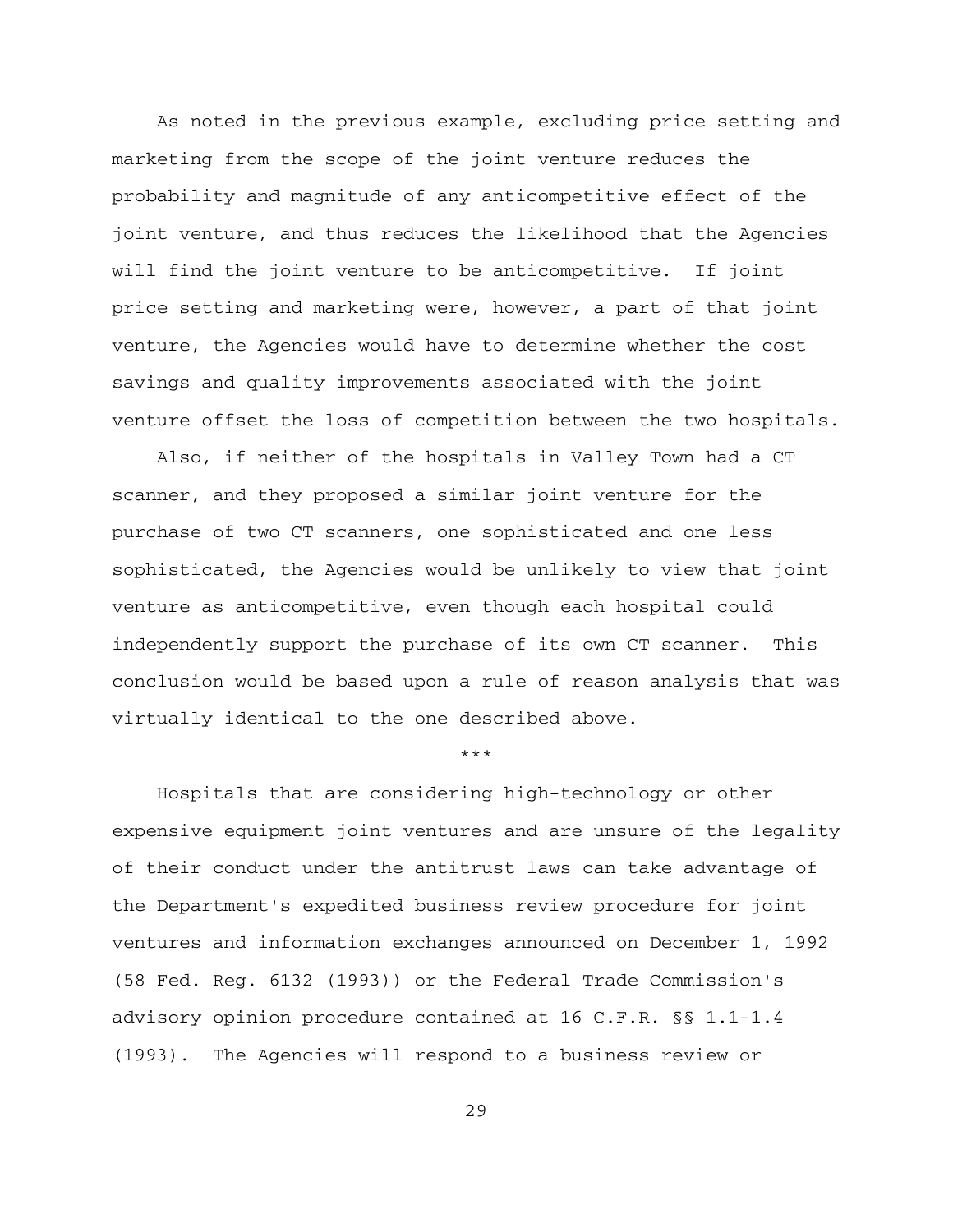advisory opinion request on behalf of hospitals that are considering a high-technology joint venture within 90 days after all necessary information is submitted. The Department's December 1, 1992 announcement contains specific guidance as to the information that should be submitted.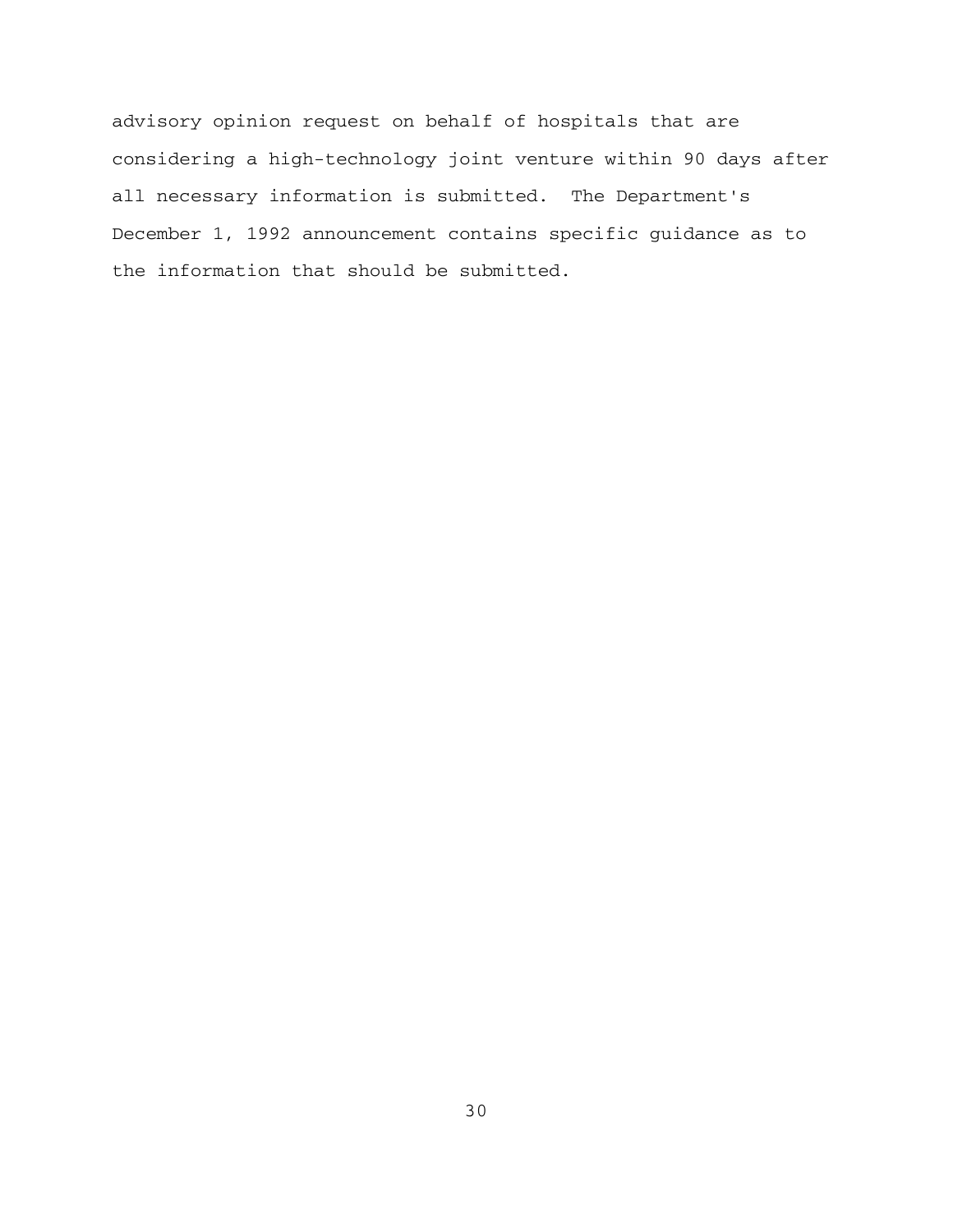#### **3. STATEMENT OF DEPARTMENT OF JUSTICE AND FEDERAL TRADE COMMISSION ENFORCEMENT POLICY ON HOSPITAL JOINT VENTURES INVOLVING SPECIALIZED CLINICAL OR OTHER EXPENSIVE HEALTH CARE SERVICES**

#### **Introduction**

Most hospital joint ventures to provide specialized clinical or other expensive health care services do not create antitrust problems. The Agencies have never challenged an integrated joint venture among hospitals to provide a specialized clinical or other expensive health care service.

Many hospitals wish to enter into joint ventures to offer these services because the development of these services involves investments -- such as the recruitment and training of specialized personnel -- that a single hospital may not be able to support. In many cases, these collaborative activities could create procompetitive efficiencies that benefit consumers, including the provision of services at a lower cost or the provision of a service that would not have been provided absent the joint venture. Sound antitrust enforcement policy distinguishes those joint ventures that on balance benefit the public from those that may increase prices without providing a countervailing benefit, and seeks to prevent only those that are harmful to consumers.

This statement of enforcement policy sets forth the Agencies' antitrust analysis of joint ventures between hospitals to provide specialized clinical or other expensive health care services and includes an example of its application to such ventures. It does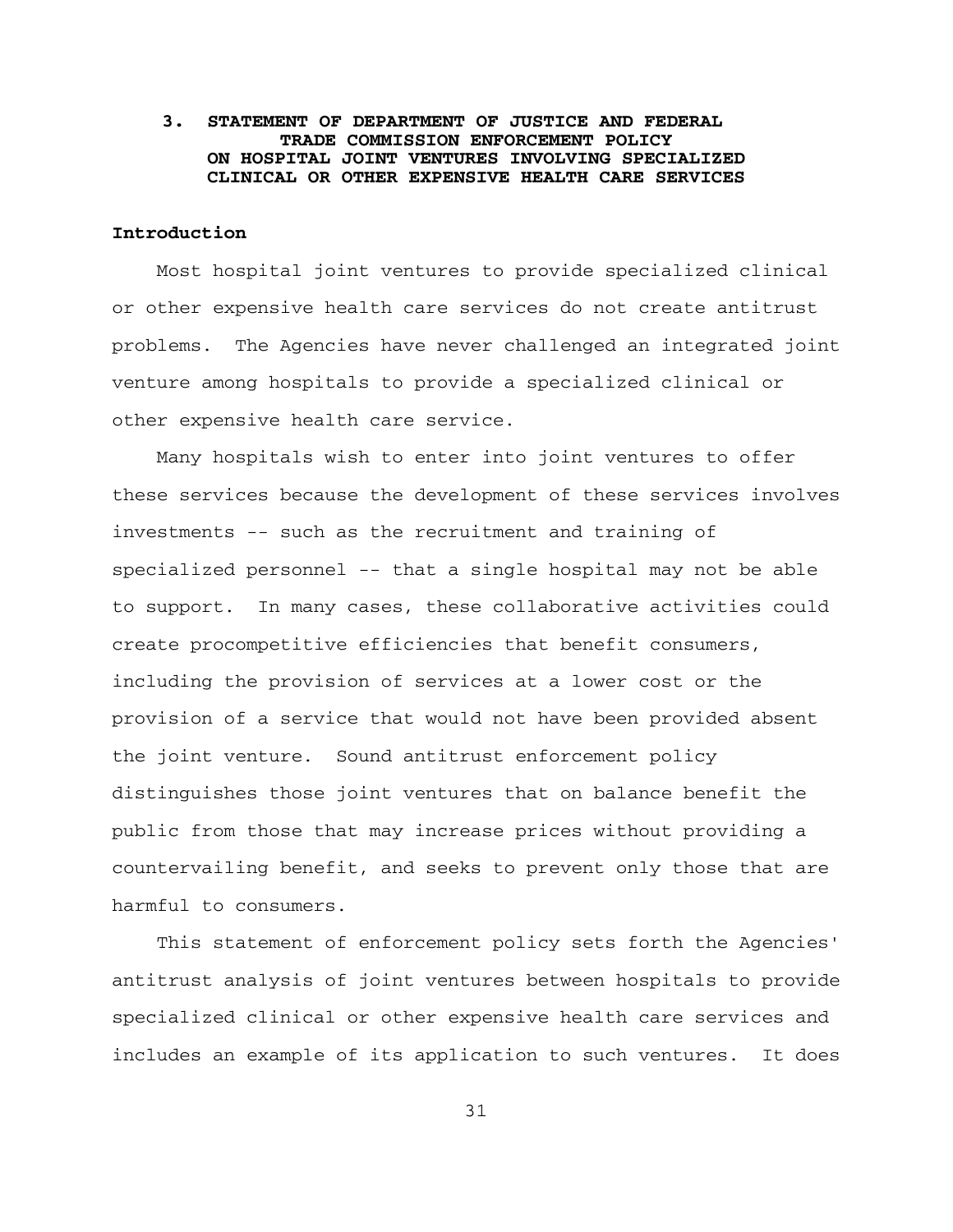not include a safety zone for such ventures since the Agencies believe that they must acquire more expertise in evaluating the cost of, demand for, and potential benefits from such joint ventures before they can articulate a meaningful safety zone. The absence of a safety zone for such collaborative activities does not imply that they create any greater antitrust risk than other types of collaborative activities.

#### **A. The Agencies' Analysis Of Hospital Joint Ventures Involving Specialized Clinical Or Other Expensive Health Care Services**

The Agencies apply a rule of reason analysis in their antitrust review of hospital joint ventures involving specialized clinical or other expensive health care services. $9$  The objective of this analysis is to determine whether the joint venture may reduce competition substantially, and if it might, whether it is likely to produce procompetitive efficiencies that outweigh its anticompetitive potential. This analysis is flexible and takes into account the nature and effect of the joint venture, the characteristics of the services involved and of the hospital industry generally, and the reasons for, and purposes of, the

 $9$  This statement assumes that the joint venture is not likely merely to restrict competition and decrease output. For example, if two hospitals that both profitably provide open heart surgery and a burn unit simply agree without entering into an integrated joint venture that in the future each of the services will be offered exclusively at only one of the hospitals, the agreement would be viewed as an illegal market allocation.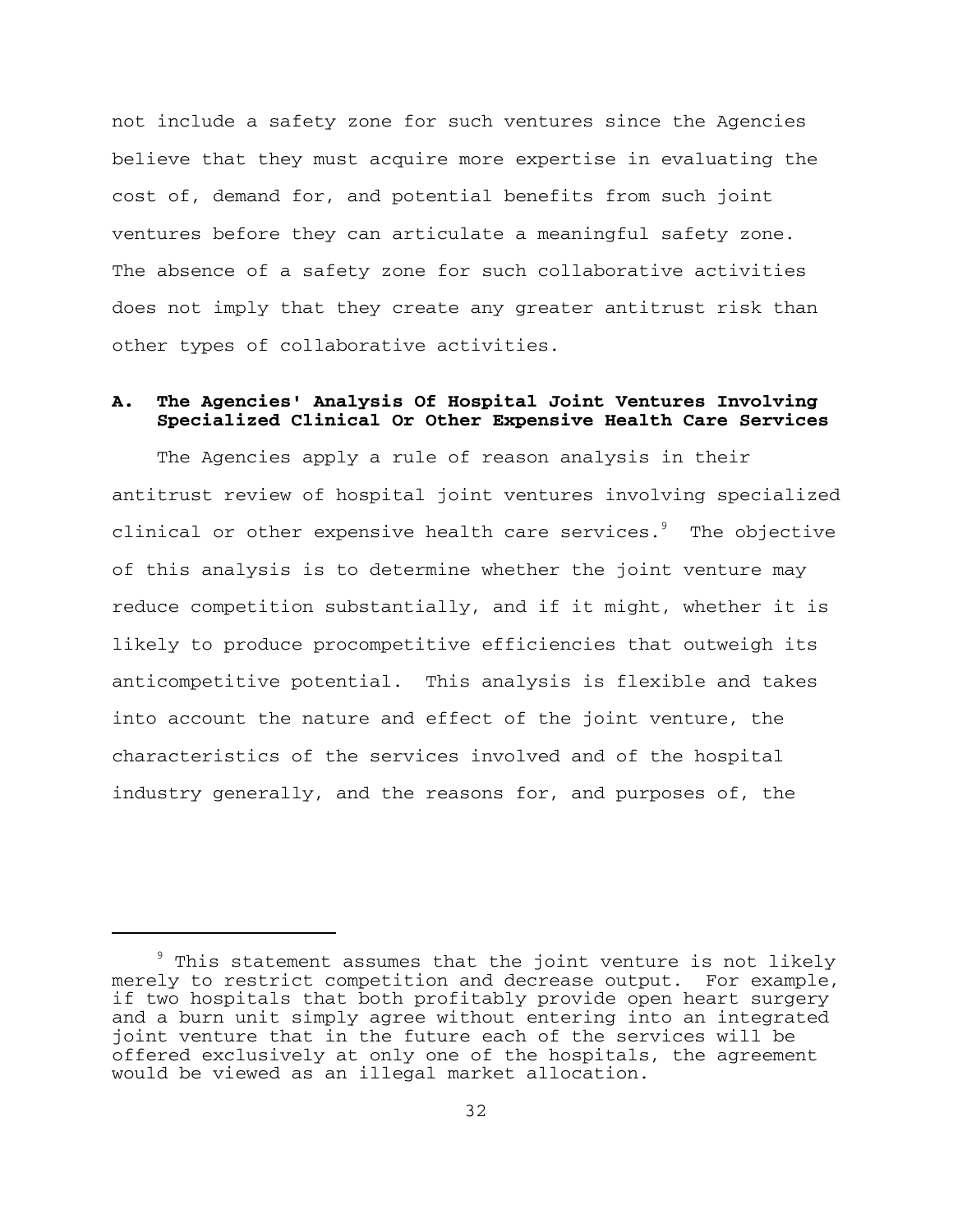venture. It also allows for consideration of efficiencies that will result from the venture. The steps involved in a rule of reason analysis are set forth below. $^{10}$ 

*Step one: Define the relevant market.* The rule of reason analysis first identifies the service that is produced through the joint venture. The relevant product and geographic markets that include the service are then properly defined. This process seeks to identify any other provider that could offer a service that patients or physicians generally would consider a good substitute for that provided by the joint venture. Thus, if a joint venture were to produce intensive care neonatology services, the relevant market would include only other neonatal intensive care nurseries that patients or physicians would view as reasonable alternatives.

*Step two: Evaluate the competitive effects of the venture.*  This step begins with an analysis of the structure of the relevant market. If many providers compete with the joint venture, competitive harm is unlikely and the analysis would continue with step four described below.

If the structural analysis of the relevant market showed that the joint venture would eliminate an existing or potentially viable competing provider of a service and that there were few

<sup>&</sup>lt;sup>10</sup> Many joint venturers that could provide substantial efficiencies also may present little likelihood of competitive harm. Where it is clear initially that any joint venture presents little likelihood of competitive harm, it will not be necessary to complete all steps in the analysis to conclude that the joint venture should not be challenged. See note 7, above.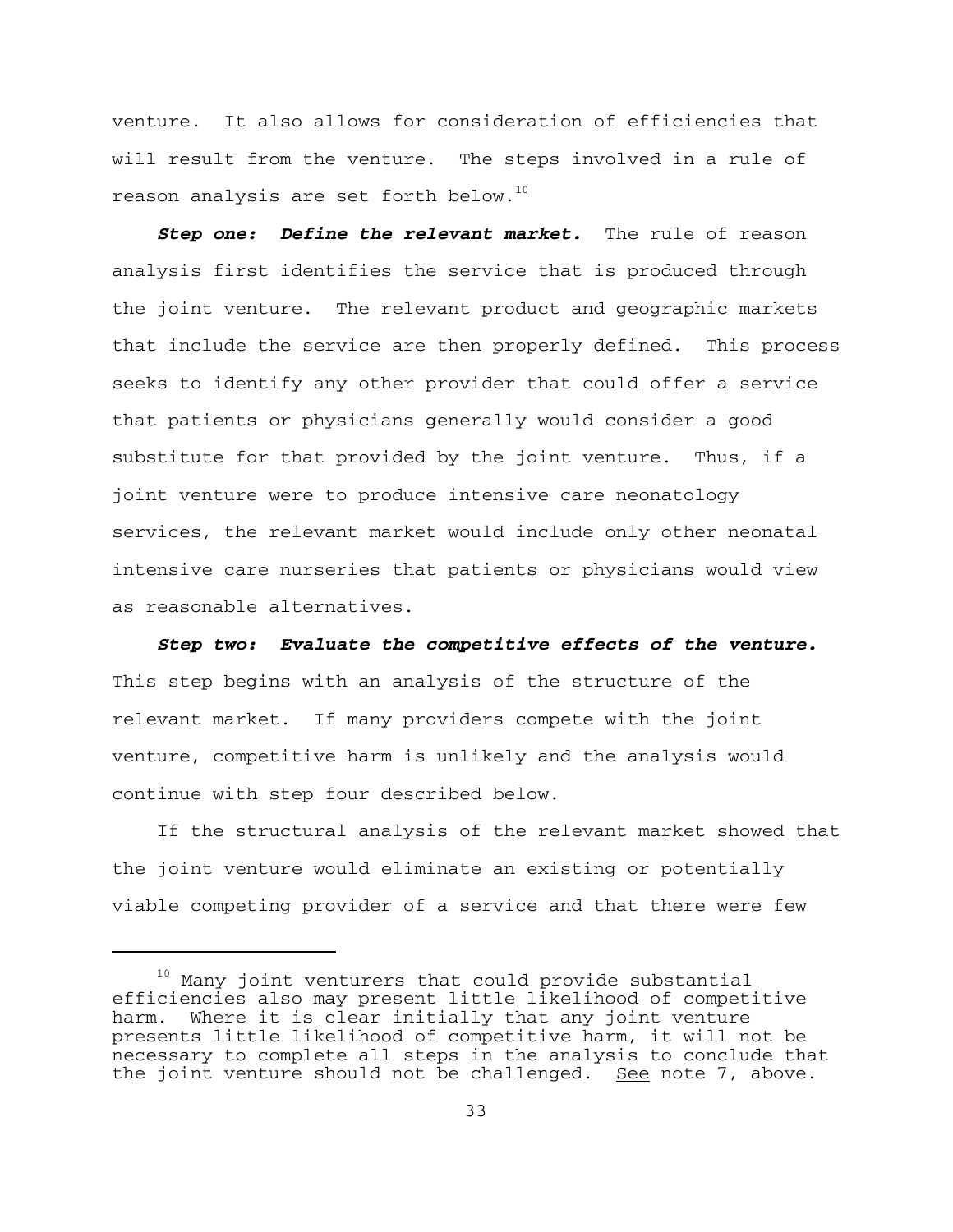competing providers of that service, or that cooperation in the joint venture market might spill over into a market in which the parties to the joint venture are competitors, it then would be necessary to assess the extent of the potential anticompetitive effects of the joint venture. In addition to the number and size of competing providers, factors that could restrain the ability of the joint venture to act anticompetitively either unilaterally or through collusive agreements with other providers would include: (1) characteristics of the market that make anticompetitive coordination unlikely; (2) the likelihood that others would enter the market; and (3) the effects of government regulation.

The extent to which the joint venture restricts competition among the hospitals participating in the venture is evaluated during this step. In some cases, a joint venture to provide a specialized clinical or other expensive health care service may not substantially limit competition. For example, if the only two hospitals providing primary and secondary acute care inpatient services in a relevant geographic market for such services were to form a joint venture to provide a tertiary service, they would continue to compete on primary and secondary services. Because the geographic market for a tertiary service may in certain cases be larger than the geographic market for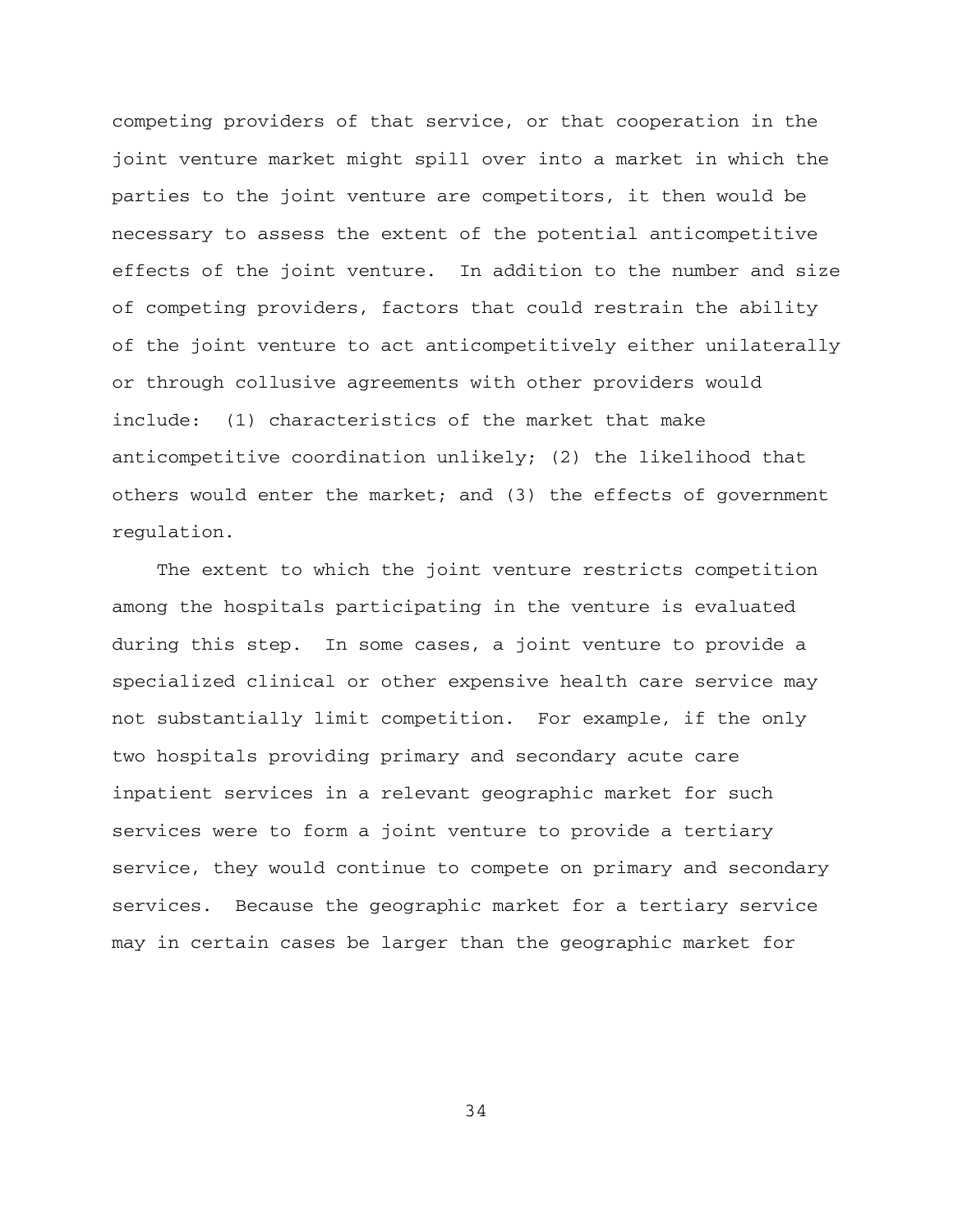primary or secondary services, the hospitals may also face substantial competition for the joint-ventured tertiary service.<sup>11</sup>

*Step three: Evaluate the impact of procompetitive efficiencies.* This step requires an examination of the joint venture's potential to create procompetitive efficiencies, and the balancing of these efficiencies against any potential anticompetitive effects. The greater the venture's likely anticompetitive effects, the greater must be the venture's likely efficiencies. In certain circumstances, efficiencies can be substantial because of the need to spread the cost of the investment associated with the recruitment and training of personnel over a large number of patients and the potential for improvement in quality to occur as providers gain experience and skill from performing a larger number of procedures. In the case of certain specialized clinical services, such as open heart surgery, the joint venture may permit the program to generate sufficient patient volume to meet well-accepted minimum standards for assuring quality and patient safety.

*Step four: Evaluate collateral agreements.* This step examines whether the joint venture includes collateral agreements or conditions that unreasonably restrict competition and are unlikely to contribute significantly to the legitimate purposes

 $11$  If steps one and two reveal no competitive concerns with the joint venture, step three is unnecessary, and the analysis continues with step four described below.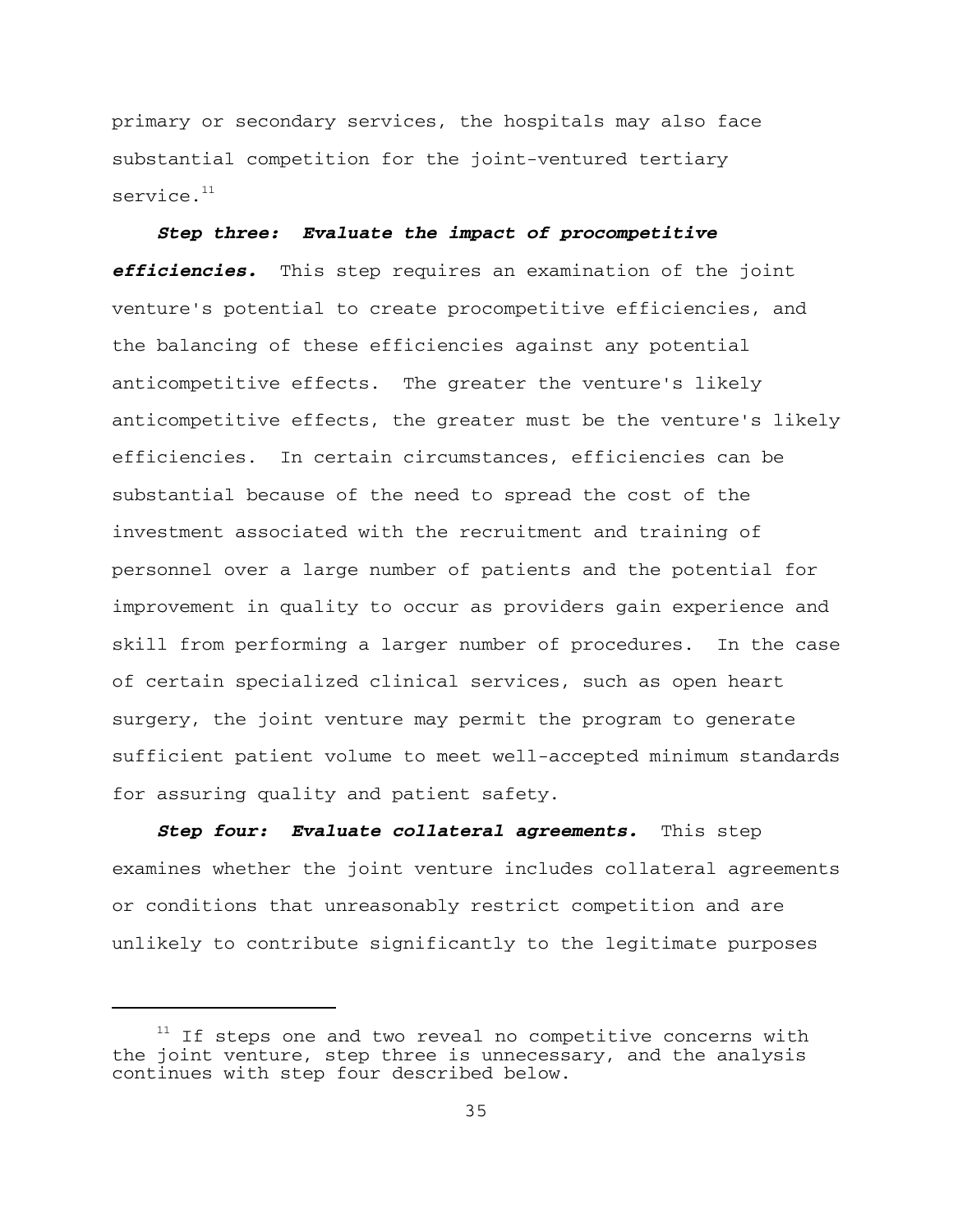of the joint venture. The Agencies will examine whether the collateral agreements are reasonably necessary to achieve the efficiencies sought by the venture. For example, if the participants in a joint venture to provide highly sophisticated oncology services were to agree on the prices to be charged for all radiology services regardless of whether the services are provided to patients undergoing oncology radiation therapy, this collateral agreement as to radiology services for non-oncology patients would be unnecessary to achieve the benefits of the sophisticated oncology joint venture. Although the joint venture itself would be legal, the collateral agreement would not be legal and would be subject to challenge.

### **B. Example -- Hospital Joint Venture For New Specialized Clinical Service Not Involving Purchase Of High-Technology Or Other Expensive Health Care Equipment**

Midvale has a population of about 75,000, and is geographically isolated in a rural part of its state. Midvale has two general acute care hospitals, Community Hospital and Religious Hospital, each of which performs a mix of basic primary, secondary, and some tertiary care services. The two hospitals have largely non-overlapping medical staffs. Neither hospital currently offers open-heart surgery services, nor has plans to do so on its own. Local residents, physicians, employers, and hospital managers all believe that Midvale has sufficient demand to support one local open-heart surgery unit.

The two hospitals in Midvale propose a joint venture whereby they will share the costs of recruiting a cardiac surgery team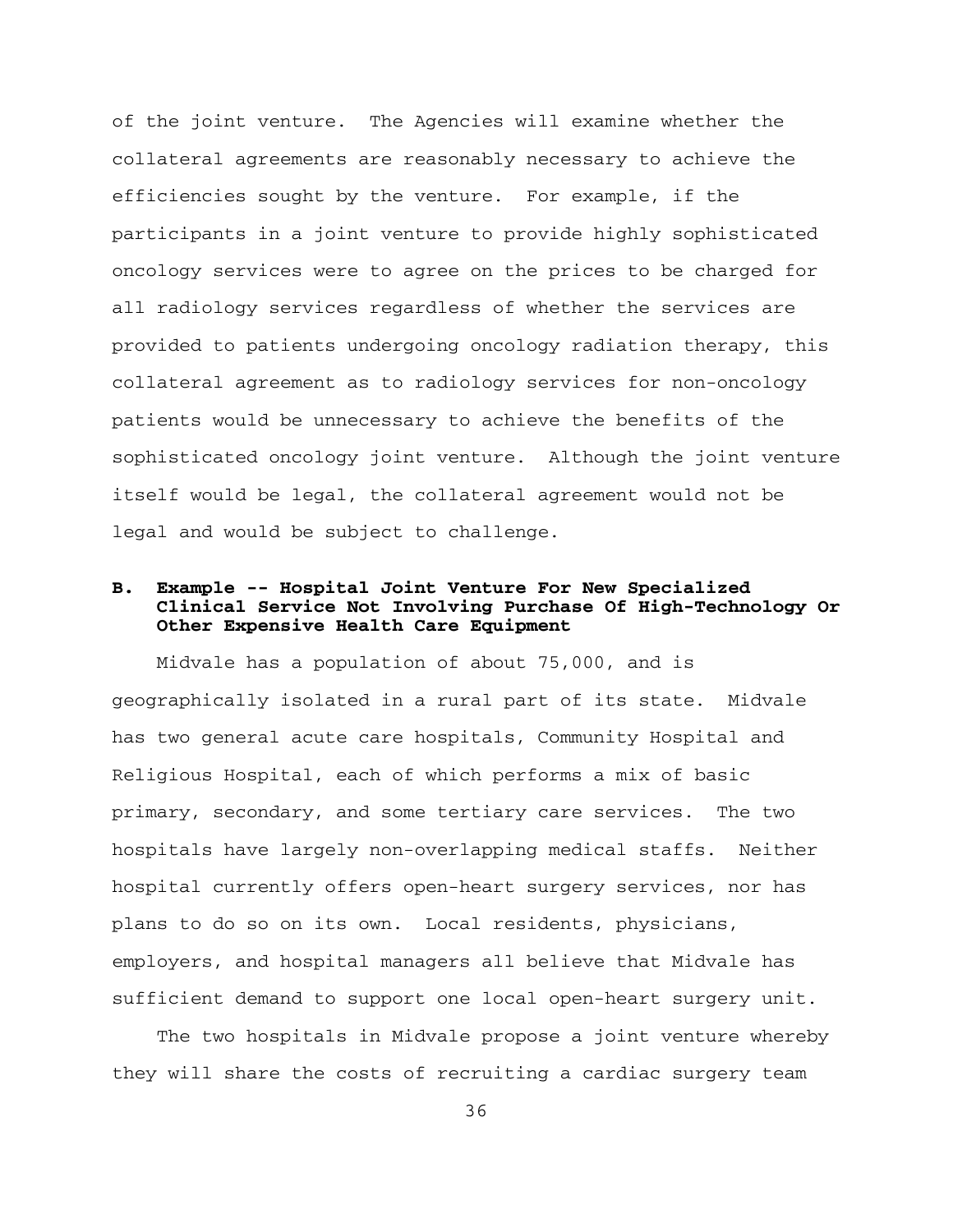and establishing an open-heart surgery program, to be located at one of the hospitals. Patients will be referred to the program from both hospitals, who will share expenses and revenues of the program. The hospitals' agreement protects against exchanges of competitively sensitive information.

As stated above, the Agencies would analyze such a joint venture under a rule of reason. The first step of the rule of reason analysis is defining the relevant product and geographic markets. The relevant product market in this case is open-heart surgery services, because there are no reasonable alternatives for patients needing such surgery. The relevant geographic market may be limited to Midvale. Although patients now travel to distant hospitals for open-heart surgery, it is significantly more costly for patients to obtain surgery from them than from a provider located in Midvale. Physicians, patients, and purchasers believe that after the open heart surgery program is operational, most Midvale residents will choose to receive these services locally.

The second step is determining the competitive impact of the joint venture. Here, the joint venture does not eliminate any existing competition, because neither of the two hospitals previously was providing open-heart surgery. Nor does the joint venture eliminate any potential competition, because there is insufficient patient volume for more than one viable open-heart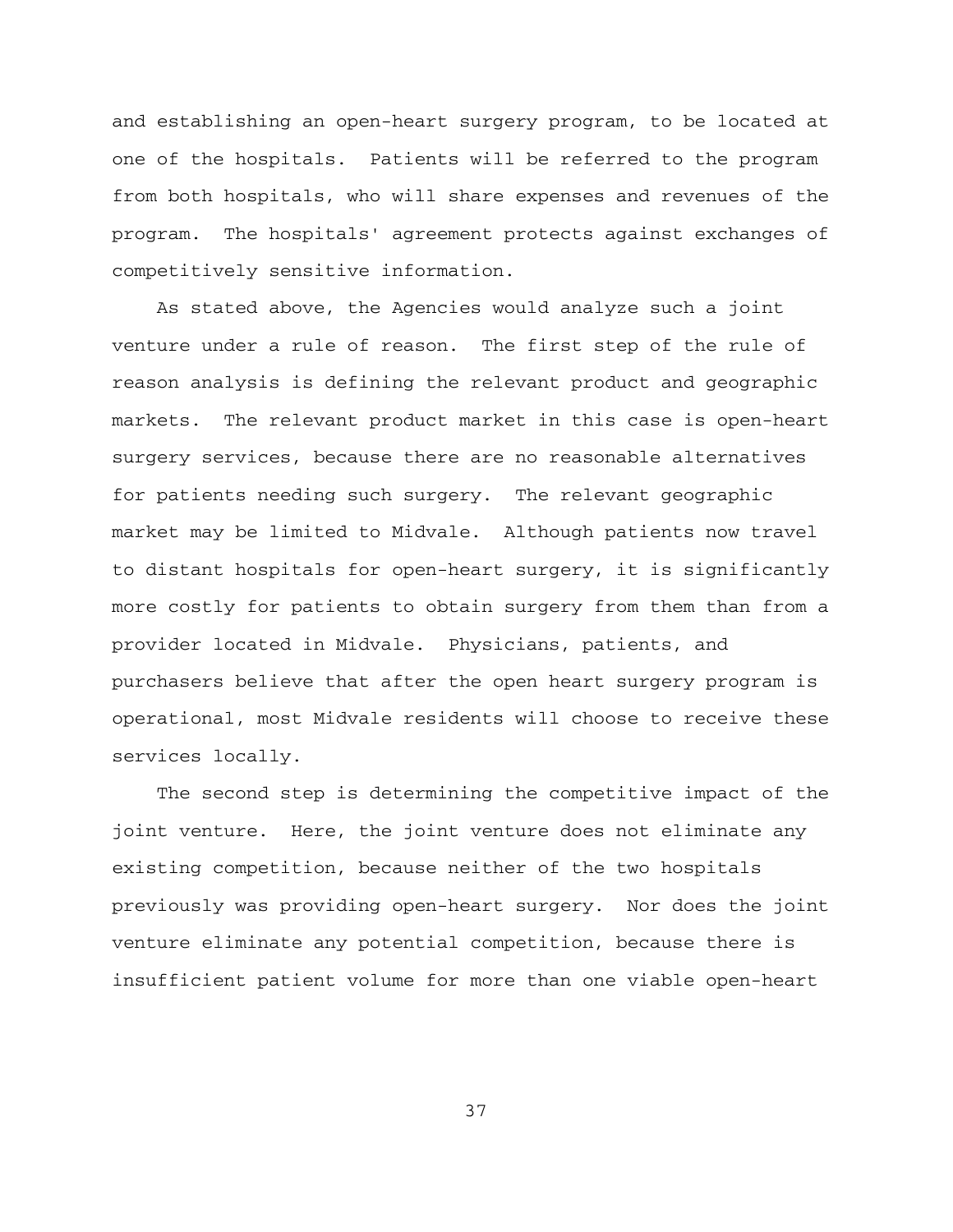surgery program. Thus, only one such program could exist in Midvale, regardless of whether it was established unilaterally or through a joint venture.

Normally, the third step in the rule of reason analysis would be to assess the procompetitive effects of, and likely efficiencies associated with, the joint venture. In this instance, this step is unnecessary, since the analysis has concluded under step two that the joint venture will not result in any significant anticompetitive effects.

The final step of the analysis is to determine whether the joint venture has any collateral agreements or conditions that reduce competition and are not reasonably necessary to achieve the efficiencies sought by the venture. The joint venture does not appear to involve any such agreements or conditions; it does not eliminate or reduce competition between the two hospitals for any other services, or impose any conditions on use of the openheart surgery program that would affect other competition.

Because the joint venture described above is unlikely significantly to reduce competition among hospitals for openheart surgery services, and will in fact increase the services available to consumers, the Agencies would view this joint venture favorably under a rule of reason analysis.

\*\*\*

Hospitals that are considering specialized clinical or other expensive health care services joint ventures and are unsure of the legality of their conduct under the antitrust laws can take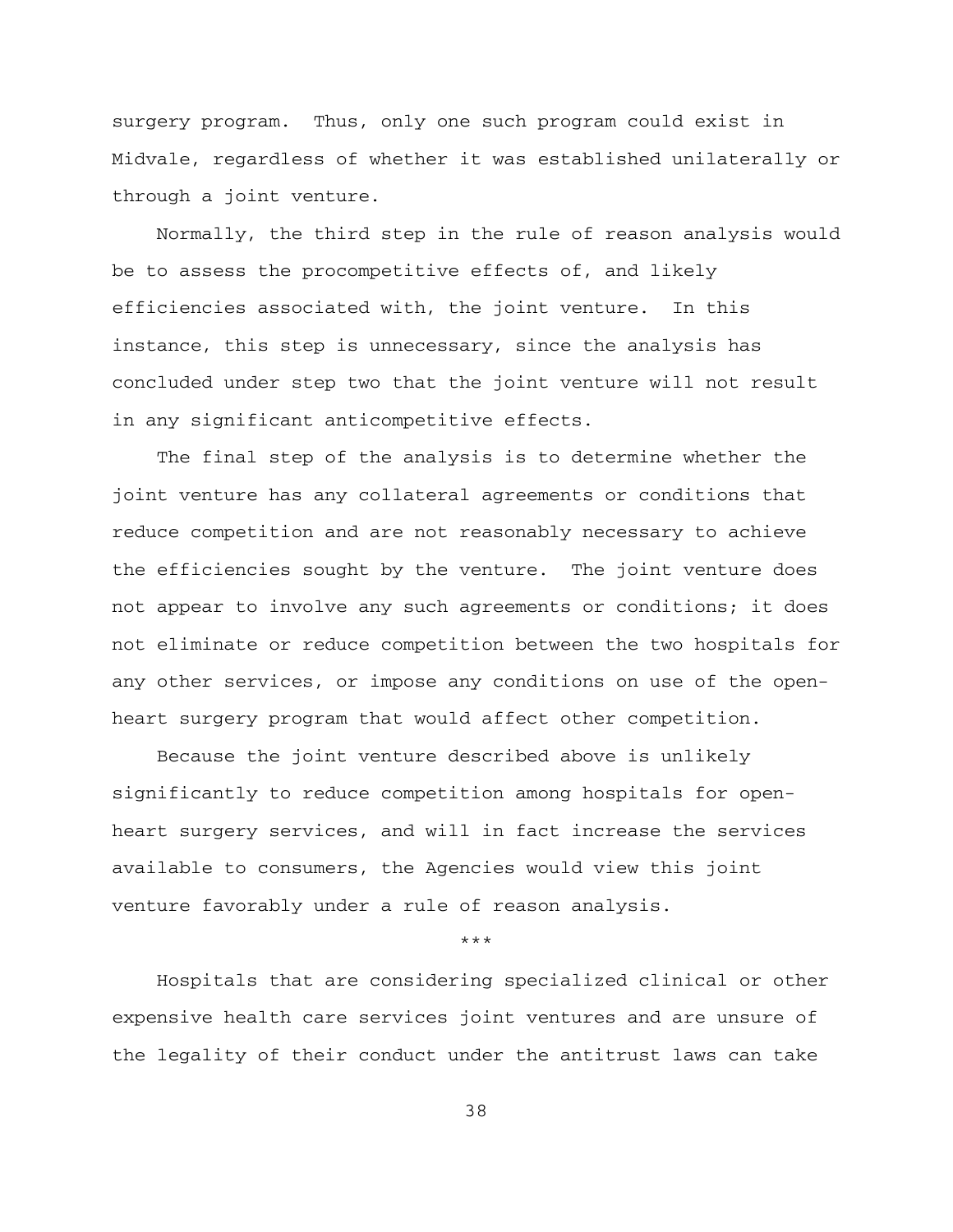advantage of the Department of Justice's expedited business review procedure announced on December 1, 1992 (58 Fed. Reg. 6132 (1993)) or the Federal Trade Commission's advisory opinion procedure contained at 16 C.F.R. §§ 1.1-1.4 (1993). The Agencies will respond to a business review or advisory opinion request on behalf of hospitals that are considering jointly providing such services within 90 days after all necessary information is submitted. The Department's December 1, 1992 announcement contains specific guidance as to the information that should be submitted.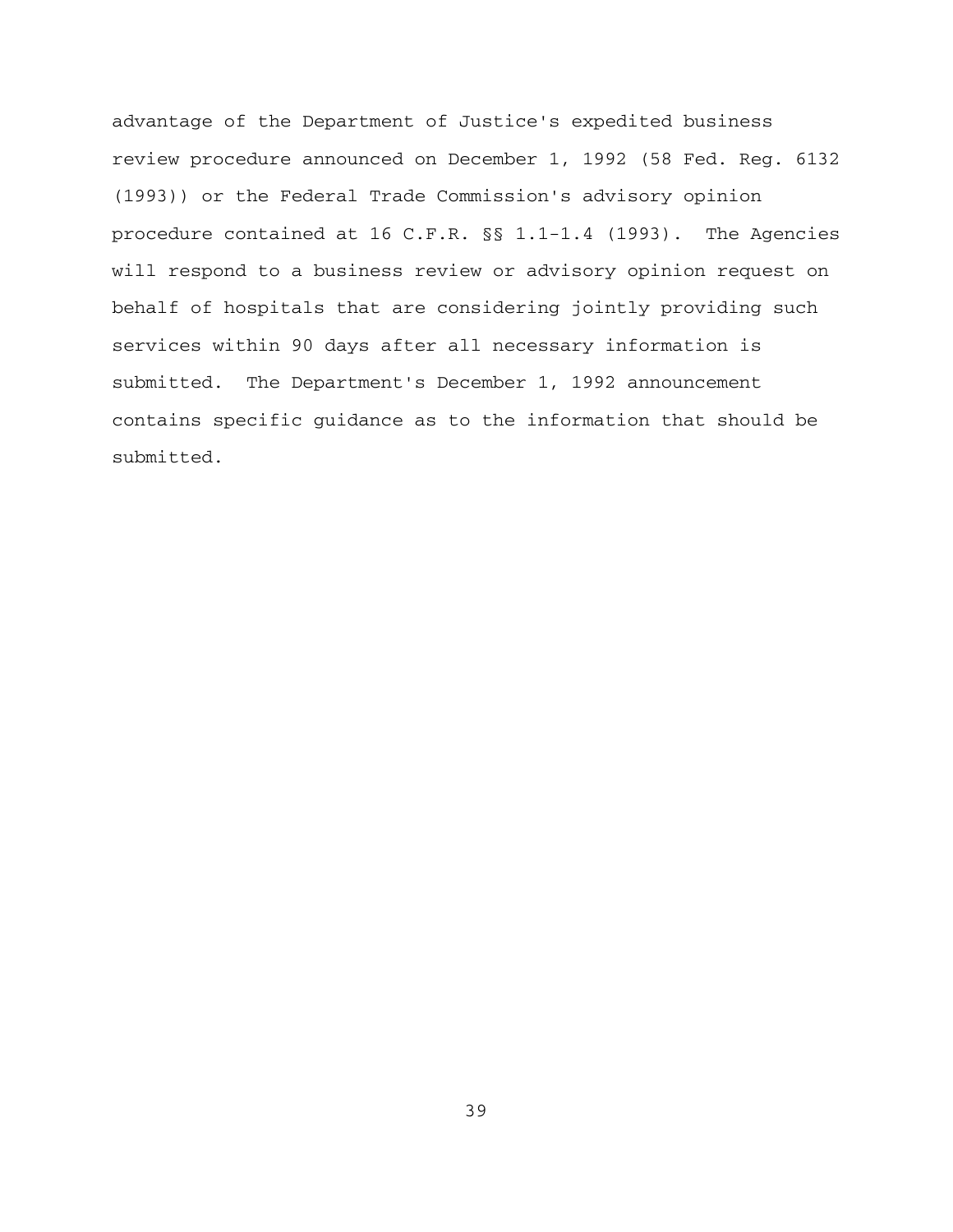### **4. STATEMENT OF DEPARTMENT OF JUSTICE AND FEDERAL TRADE COMMISSION ENFORCEMENT POLICY ON PROVIDERS' COLLECTIVE PROVISION OF NON-FEE-RELATED INFORMATION TO PURCHASERS OF HEALTH CARE SERVICES**

# **Introduction**

The collective provision of non-fee-related information by competing health care providers to a purchaser in an effort to influence the terms upon which the purchaser deals with the providers does not necessarily raise antitrust concerns. Generally, providers' collective provision of certain types of information to a purchaser is likely either to raise little risk of anticompetitive effects or to provide procompetitive benefits.

This statement sets forth an antitrust safety zone that describes providers' collective provision of non-fee-related information that will not be challenged by the Agencies under the antitrust laws, absent extraordinary circumstances. $12$  It also describes conduct that is expressly excluded from the antitrust safety zone.

<sup>&</sup>lt;sup>12</sup> This statement addresses only providers' collective activities. As a general proposition, providers acting individually may provide any information to any purchaser without incurring liability under federal antitrust law. This statement also does not address the collective provision of information through an integrated joint venture or the exchange of information that necessarily occurs among providers involved in legitimate joint venture activities. Those activities generally do not raise antitrust concerns.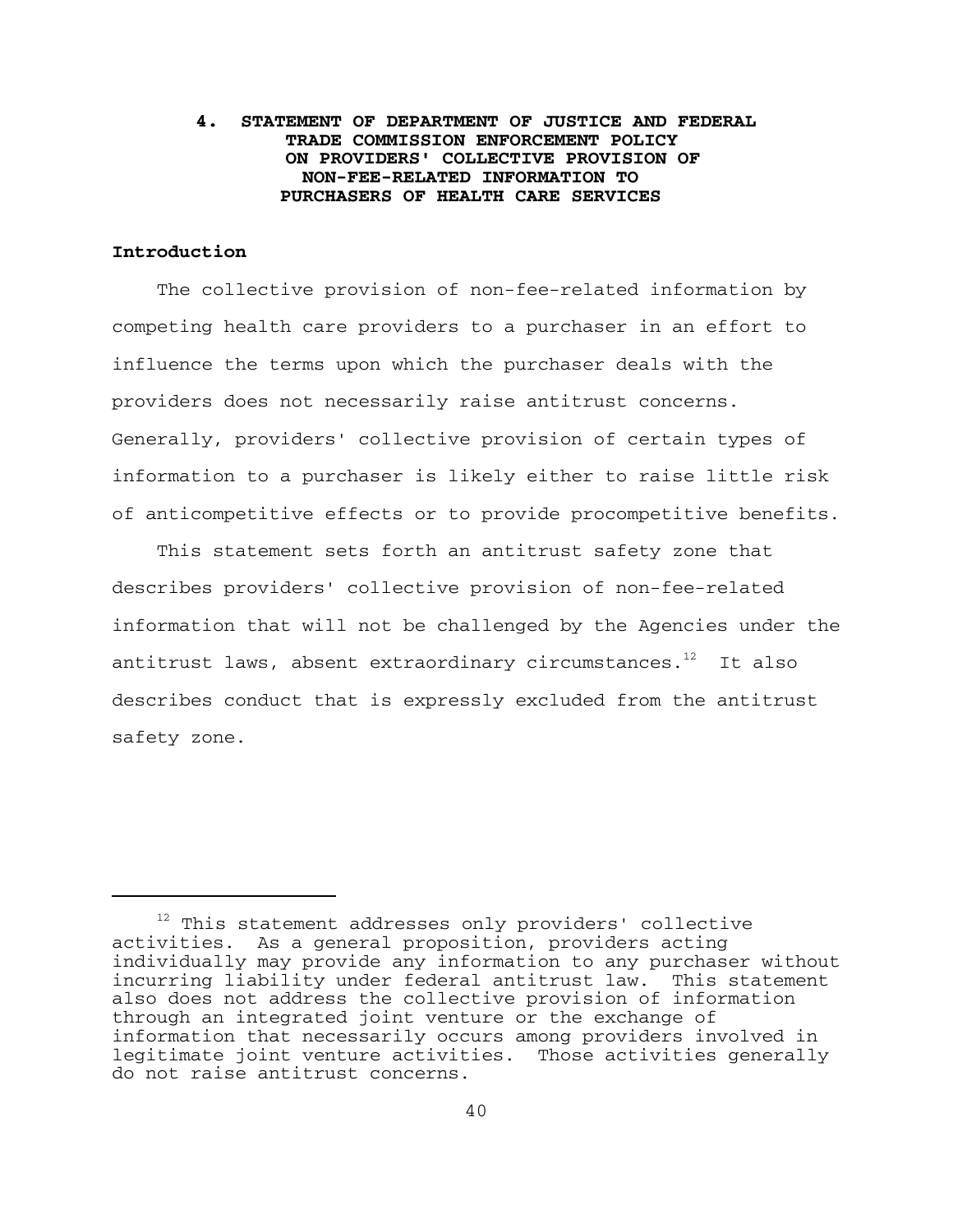# **A.** *Antitrust Safety Zone:* **Providers' Collective Provision Of Non-Fee-Related Information That Will Not Be Challenged, Absent Extraordinary Circumstances, By The Agencies**

Providers' collective provision of underlying medical data that may improve purchasers' resolution of issues relating to the mode, quality, or efficiency of treatment is unlikely to raise any significant antitrust concern and will not be challenged by the Agencies, absent extraordinary circumstances. Thus, the Agencies will not challenge, absent extraordinary circumstances, a medical society's collection of outcome data from its members about a particular procedure that they believe should be covered by a purchaser and the provision of such information to the purchaser. The Agencies also will not challenge, absent extraordinary circumstances, providers' development of suggested practice parameters--standards for patient management developed to assist providers in clinical decisionmaking--that also may provide useful information to patients, providers, and purchasers. Because providers' collective provision of such information poses little risk of restraining competition and may help in the development of protocols that increase quality and efficiency, the Agencies will not challenge such activity, absent extraordinary circumstances.

In the course of providing underlying medical data, providers may collectively engage in discussions with purchasers about the scientific merit of that data. However, the antitrust safety zone excludes any attempt by providers to coerce a purchaser's decisionmaking by implying or threatening a boycott of any plan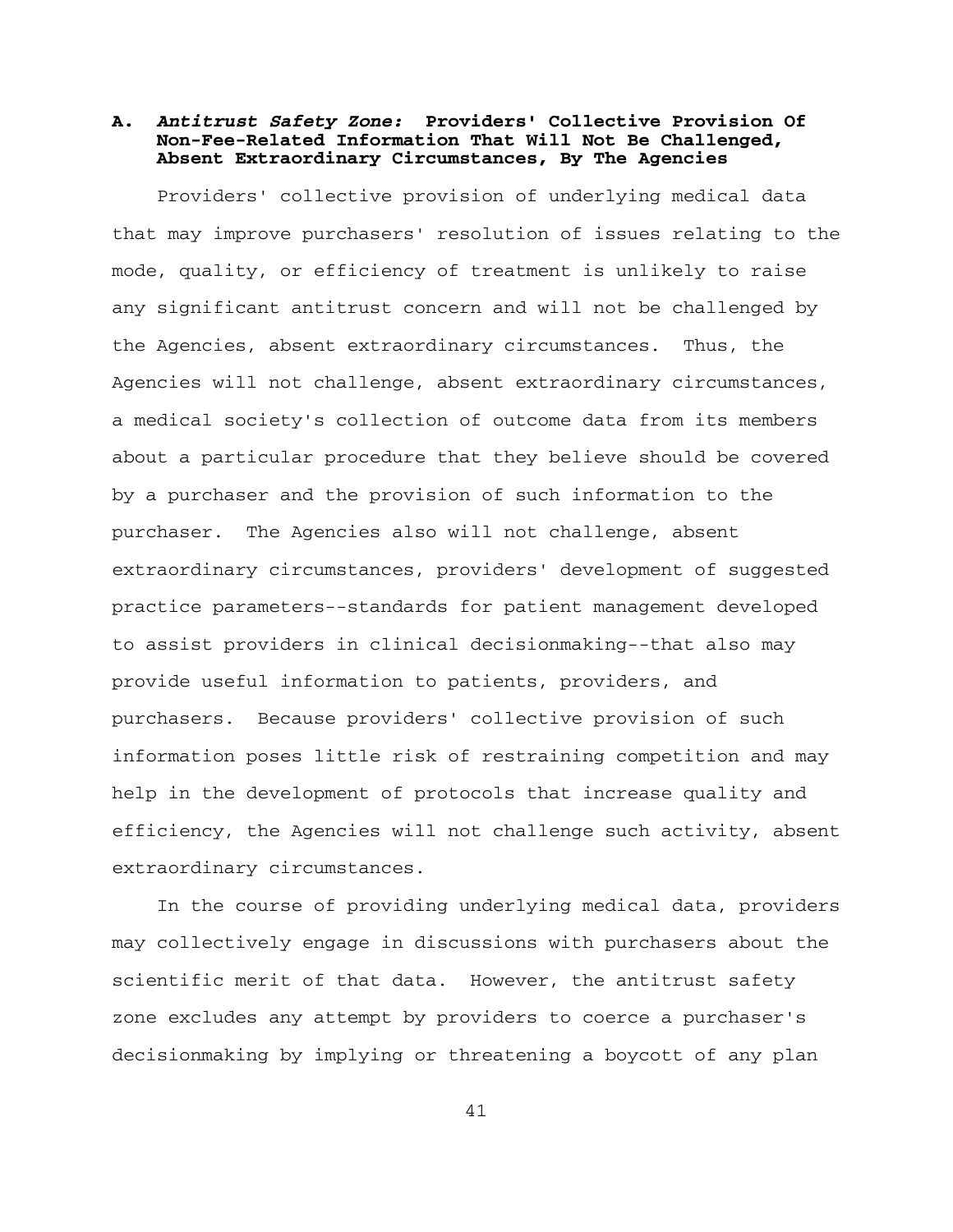that does not follow the providers' joint recommendation. Providers who collectively threaten to or actually refuse to deal with a purchaser because they object to the purchaser's administrative, clinical, or other terms governing the provision of services run a substantial antitrust risk. For example, providers' collective refusal to provide X-rays to a purchaser that seeks them before covering a particular treatment regimen would constitute an antitrust violation. Similarly, providers' collective attempt to force purchasers to adopt recommended practice parameters by threatening to or actually boycotting purchasers that refuse to accept their joint recommendation also would risk antitrust challenge.

\*\*\*

Competing providers who are considering jointly providing non-fee-related information to a purchaser and are unsure of the legality of their conduct under the antitrust laws can take advantage of the Department of Justice's expedited business review procedure announced on December 1, 1992 (58 Fed. Reg. 6132 (1993)) or the Federal Trade Commission's advisory opinion procedure contained at 16 C.F.R. §§ 1.1-1.4 (1993). The Agencies will respond to a business review or advisory opinion request on behalf of providers who are considering jointly providing such information within 90 days after all necessary information is submitted. The Department's December 1, 1992 announcement contains specific guidance as to the information that should be submitted.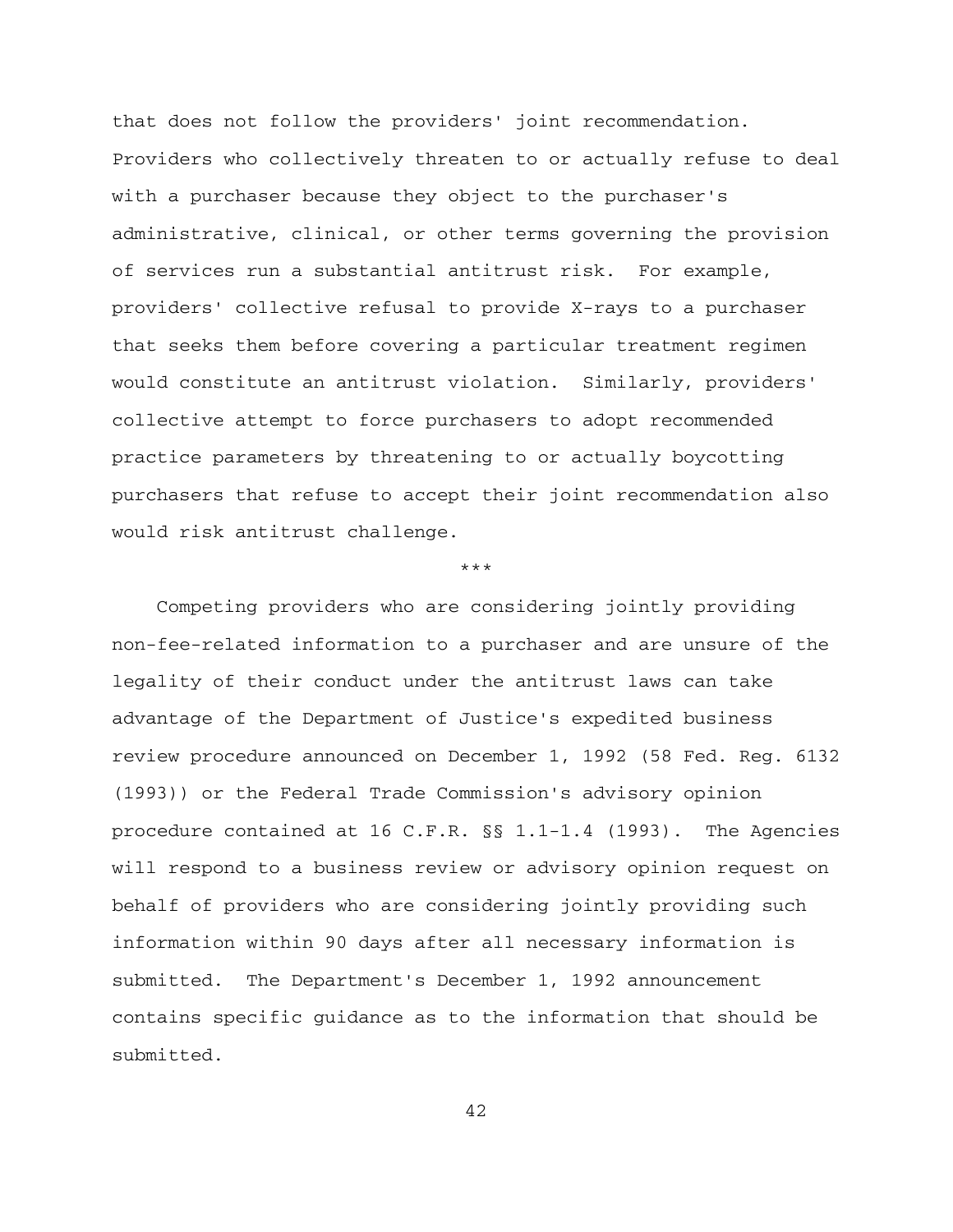# **5. STATEMENT OF DEPARTMENT OF JUSTICE AND FEDERAL TRADE COMMISSION ENFORCEMENT POLICY ON PROVIDERS' COLLECTIVE PROVISION OF FEE-RELATED INFORMATION TO PURCHASERS OF HEALTH CARE SERVICES**

# **Introduction**

The collective provision by competing health care providers to purchasers of health care services of factual information concerning the fees charged currently or in the past for the providers' services, and other factual information concerning the amounts, levels, or methods of fees or reimbursement, does not necessarily raise antitrust concerns. With reasonable safeguards, providers' collective provision of this type of factual information to a purchaser of health care services may provide procompetitive benefits and raise little risk of anticompetitive effects.

This statement sets forth an antitrust safety zone that describes collective provision of fee-related information that will not be challenged by the Agencies under the antitrust laws, absent extraordinary circumstances. $13$  It also describes types of conduct that are expressly excluded from the antitrust safety

<sup>&</sup>lt;sup>13</sup> This statement addresses only providers' collective activities. As a general proposition, providers acting individually may provide any information to any purchaser without incurring liability under federal antitrust law. This statement also does not address the collective provision of information through an integrated joint venture or the exchange of information that necessarily occurs among providers involved in legitimate joint venture activities. Those activities generally do not raise antitrust concerns.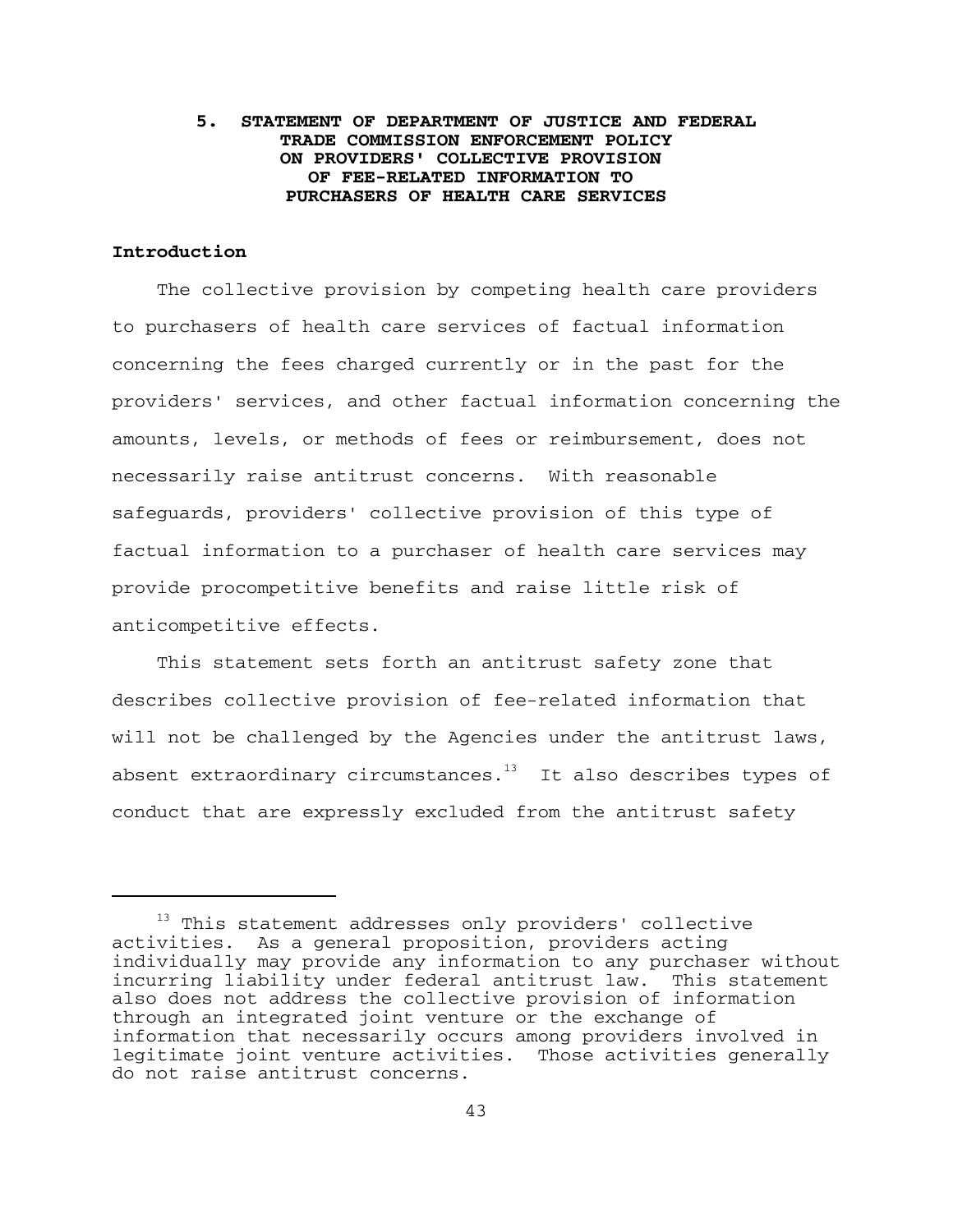zone, some clearly unlawful, and others that may be lawful depending on the circumstances.

# **A.** *Antitrust Safety Zone***: Providers' Collective Provision Of Fee-Related Information That Will Not Be Challenged, Absent Extraordinary Circumstances, By The Agencies**

Providers' collective provision to purchasers of health care services of factual information concerning the providers' current or historical fees or other aspects of reimbursement, such as discounts or alternative reimbursement methods accepted (including capitation arrangements, risk-withhold fee arrangements, or use of all-inclusive fees), is unlikely to raise significant antitrust concern and will not be challenged by the Agencies, absent extraordinary circumstances. Such factual information can help purchasers efficiently develop reimbursement terms to be offered to providers and may be useful to a purchaser when provided in response to a request from the purchaser or at the initiative of providers.

In assembling information to be collectively provided to purchasers, providers need to be aware of the potential antitrust consequences of information exchanges among competitors. The principles expressed in the Agencies' statement on provider participation in exchanges of price and cost information are applicable in this context. Accordingly, in order to qualify for this safety zone, the collection of information to be provided to purchasers must satisfy the following conditions: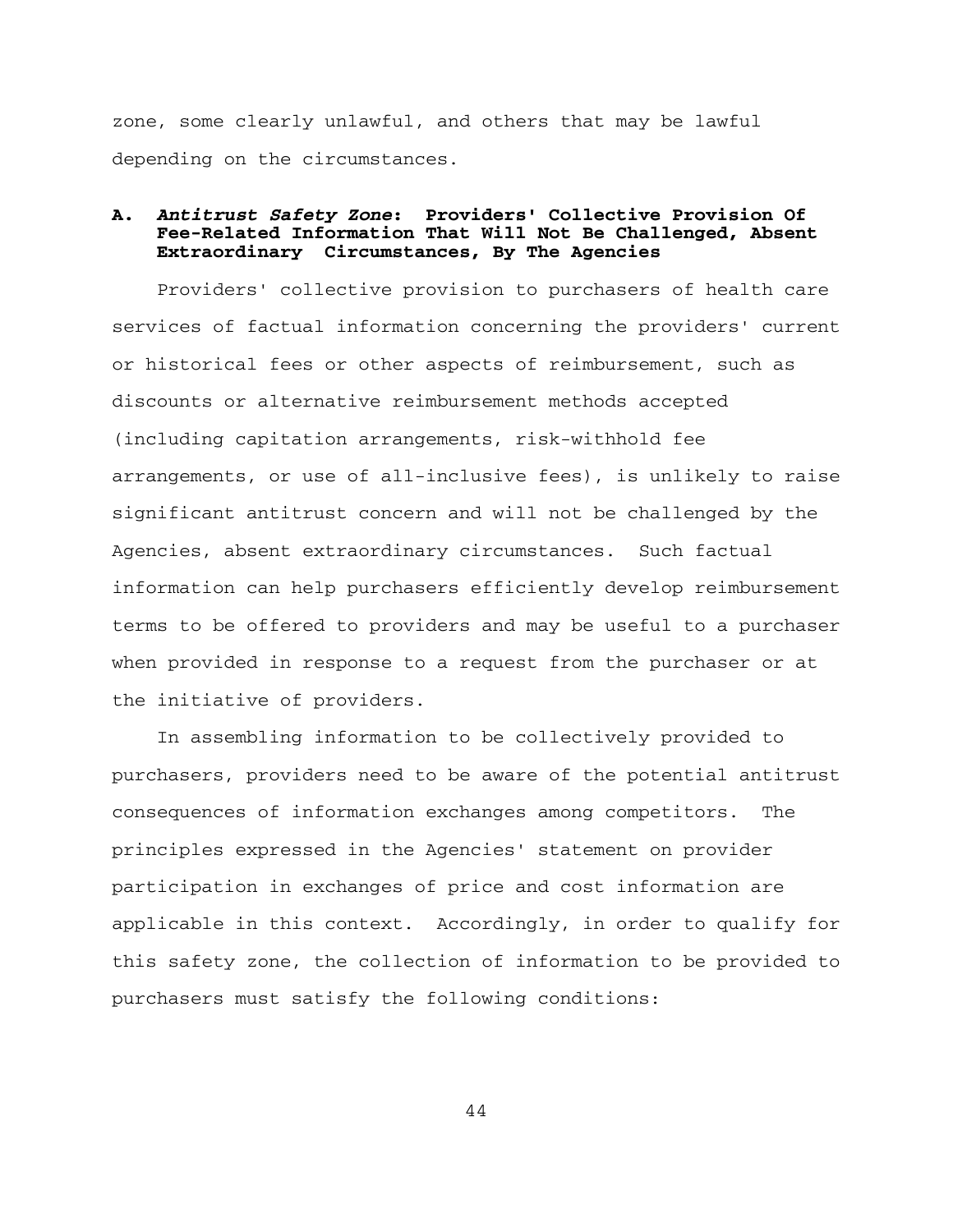- (1) the collection is managed by a third party  $(e.g.,)$  a purchaser, government agency, health care consultant, academic institution, or trade association);
- (2) although current fee-related information may be provided to purchasers, any information that is shared among or is available to the competing providers furnishing the data must be more than three months old; and
- (3) for any information that is available to the providers furnishing data, there are at least five providers reporting data upon which each disseminated statistic is based, no individual provider's data may represent more than 25 percent on a weighted basis of that statistic, and any information disseminated must be sufficiently aggregated such that it would not allow recipients to identify the prices charged by any individual provider.

The conditions that must be met for an information exchange among providers to fall within the antitrust safety zone are intended to ensure that an exchange of price or cost data is not used by competing providers for discussion or coordination of provider prices or costs. They represent a careful balancing of a provider's individual interest in obtaining information useful in adjusting the prices it charges or the wages it pays in response to changing market conditions against the risk that the exchange of such information may permit competing providers to communicate with each other regarding a mutually acceptable level of prices for health care services or compensation for employees.

# **B. The Agencies' Analysis Of Providers' Collective Provision Of Fee-Related Information That Falls Outside The Antitrust Safety Zone**

The safety zone set forth in this policy statement does not apply to collective negotiations between unintegrated providers and purchasers in contemplation or in furtherance of any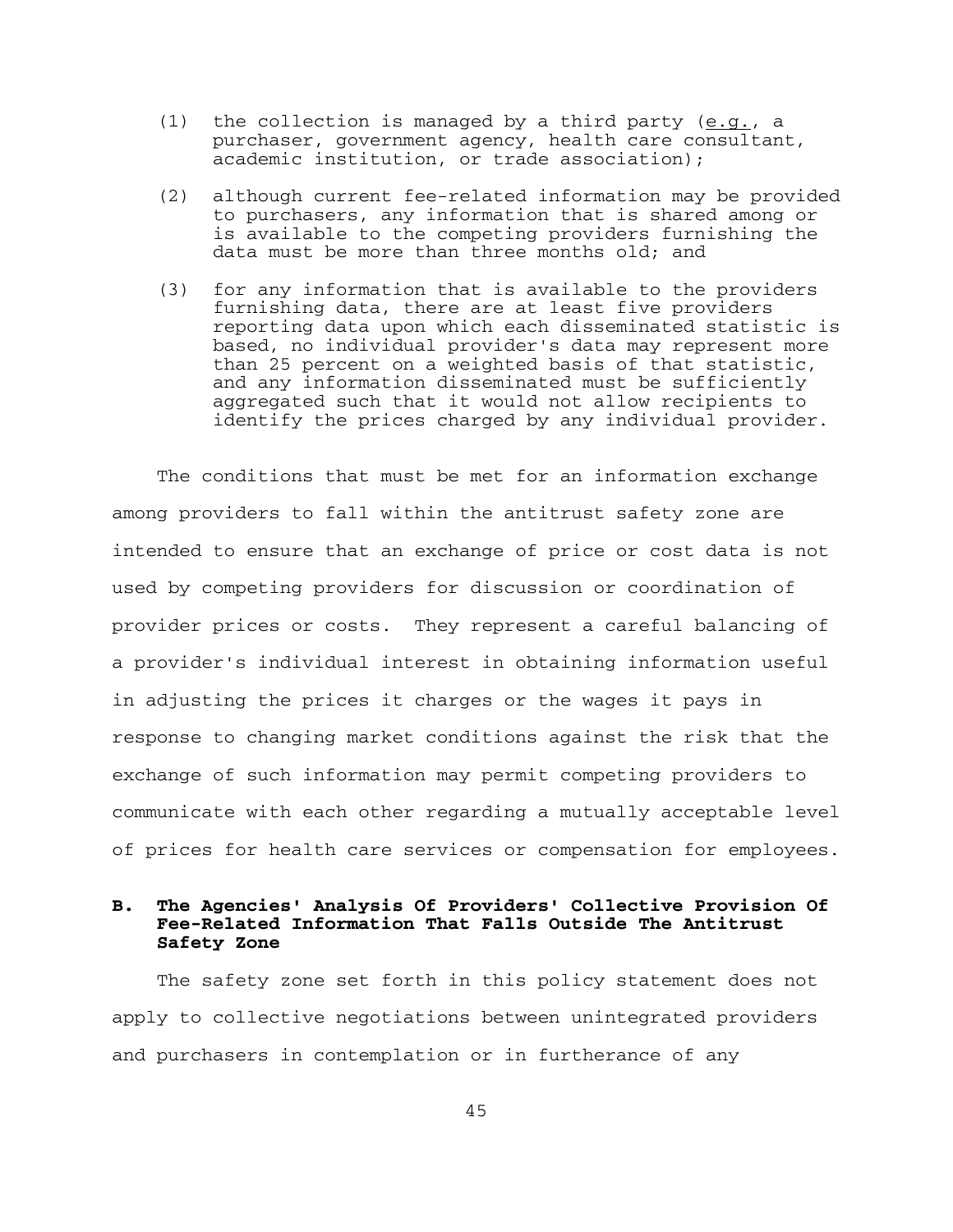agreement among the providers on fees or other terms or aspects of reimbursement, $14$  or to any agreement among unintegrated providers to deal with purchasers only on agreed terms. Providers also may not collectively threaten, implicitly or explicitly, to engage in a boycott or similar conduct, or actually undertake such a boycott or conduct, to coerce any purchaser to accept collectively-determined fees or other terms or aspects of reimbursement. These types of conduct likely would violate the antitrust laws and, in many instances, might be per se illegal.

Also excluded from the safety zone is providers' collective provision of information or views concerning prospective feerelated matters. In some circumstances, the collective provision of this type of fee-related information also may be helpful to a purchaser and, as long as independent decisions on whether to accept a purchaser's offer are truly preserved, may not raise antitrust concerns. However, in other circumstances, the collective provision of prospective fee-related information or views may evidence or facilitate an agreement on prices or other competitively significant terms by the competing providers. It also may exert a coercive effect on the purchaser by implying or threatening a collective refusal to deal on terms other than those proposed, or amount to an implied threat to boycott any plan that does not follow the providers' collective proposal.

<sup>&</sup>lt;sup>14</sup> Whether communications between providers and purchasers will amount to negotiations depends on the nature and context of the communications, not solely the number of such communications.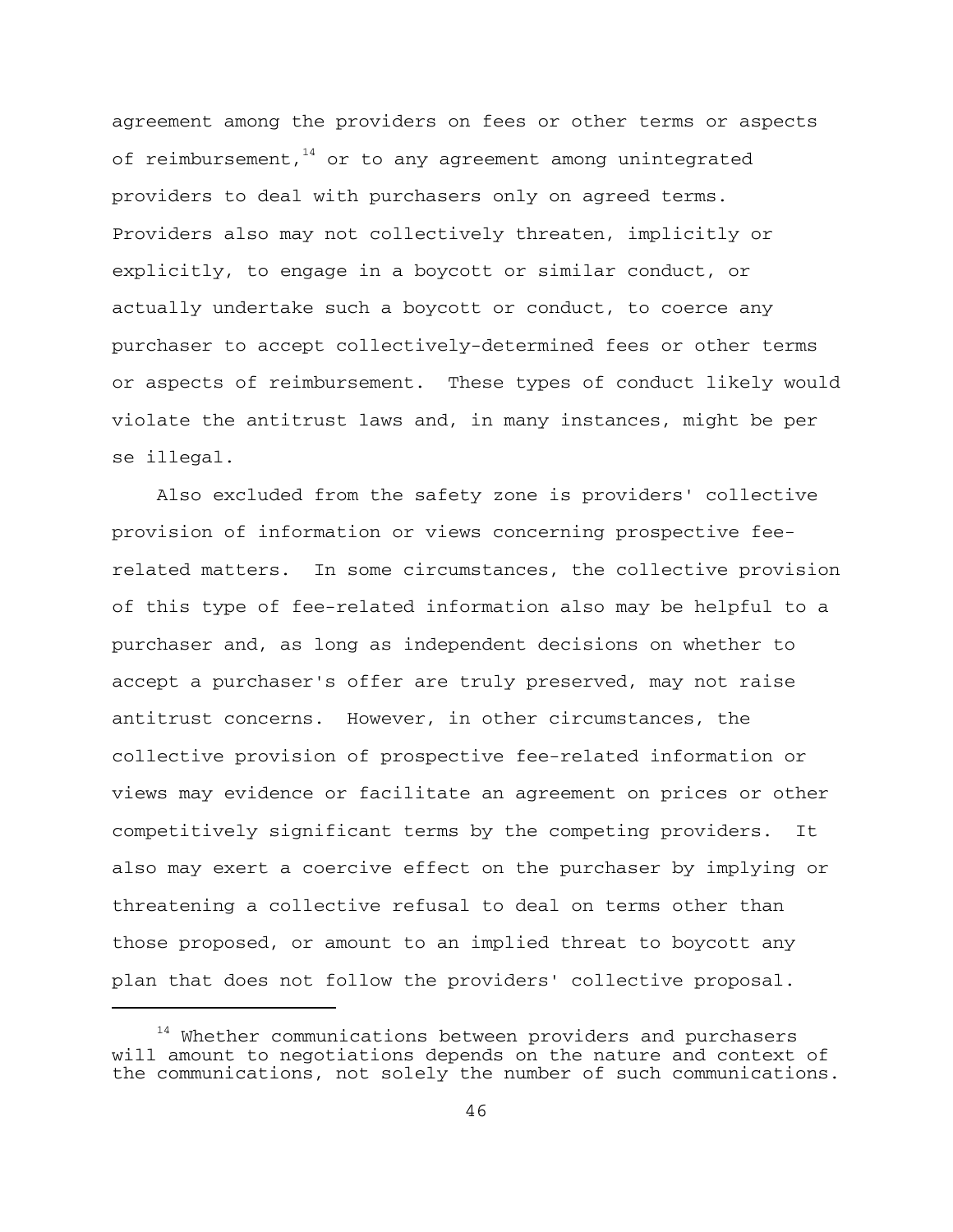The Agencies recognize the need carefully to distinguish possibly procompetitive collective provision of prospective feerelated information or views from anticompetitive situations that involve unlawful price agreements, boycott threats, refusals to deal except on collectively determined terms, collective negotiations, or conduct that signals or facilitates collective price terms. Therefore, the collective provision of such prospective fee-related information or views will be assessed on a case-by-case basis. In their case-by-case analysis, the Agencies will look at all the facts and circumstances surrounding the provision of the information, including, but not limited to, the nature of the information provided, the nature and extent of the communications among the providers and between the providers and the purchaser, the rationale for providing the information, and the nature of the market in which the information is provided.

In addition, because the collective provision of prospective fee-related information and views can easily lead to or accompany unlawful collective negotiations, price agreements, or the other types of collective conduct noted above, providers need to be aware of the potential antitrust consequences of information exchanges among competitors in assembling information or views concerning prospective fee-related matters. Consequently, such protections as the use of a third party to manage the collection of information and views, and the adoption of mechanisms to assure that the information is not disseminated or used in a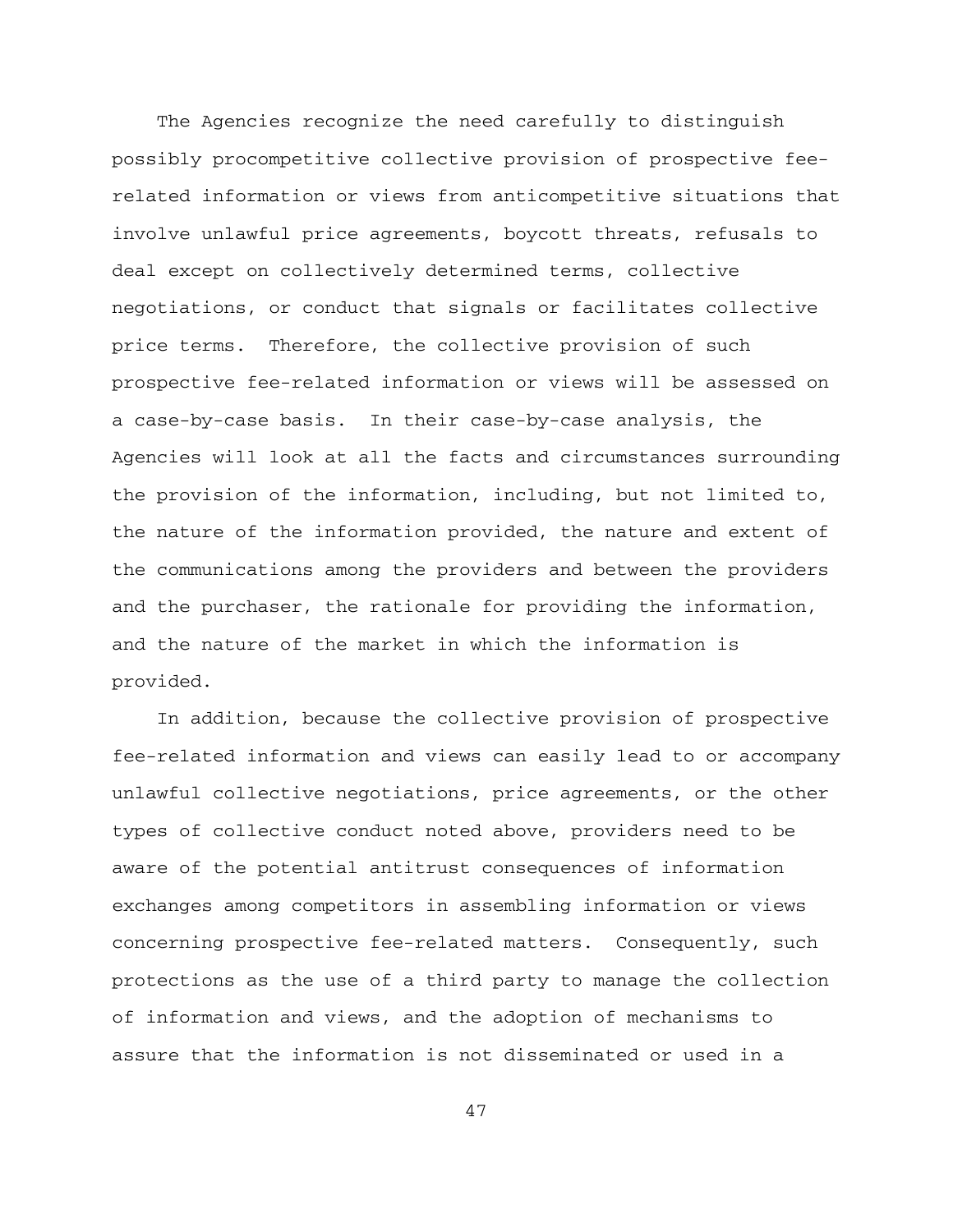manner that facilitates unlawful agreements or coordinated conduct by the providers, likely would reduce antitrust concerns.

\*\*\*

Competing providers who are considering collectively providing fee-related information to purchasers, and are unsure of the legality of their conduct under the antitrust laws, can take advantage of the Department of Justice's expedited business review procedure announced on December 1, 1992 (58 Fed. Reg. 6132 (1993)) or the Federal Trade Commission's advisory opinion procedure contained at 16 C.F.R. §§ 1.1-1.4 (1993). The Agencies will respond to a business review or advisory opinion request on behalf of providers who are considering collectively providing fee-related information within 90 days after all necessary information is submitted. The Department's December 1, 1992 announcement contains specific guidance as to the information that should be submitted.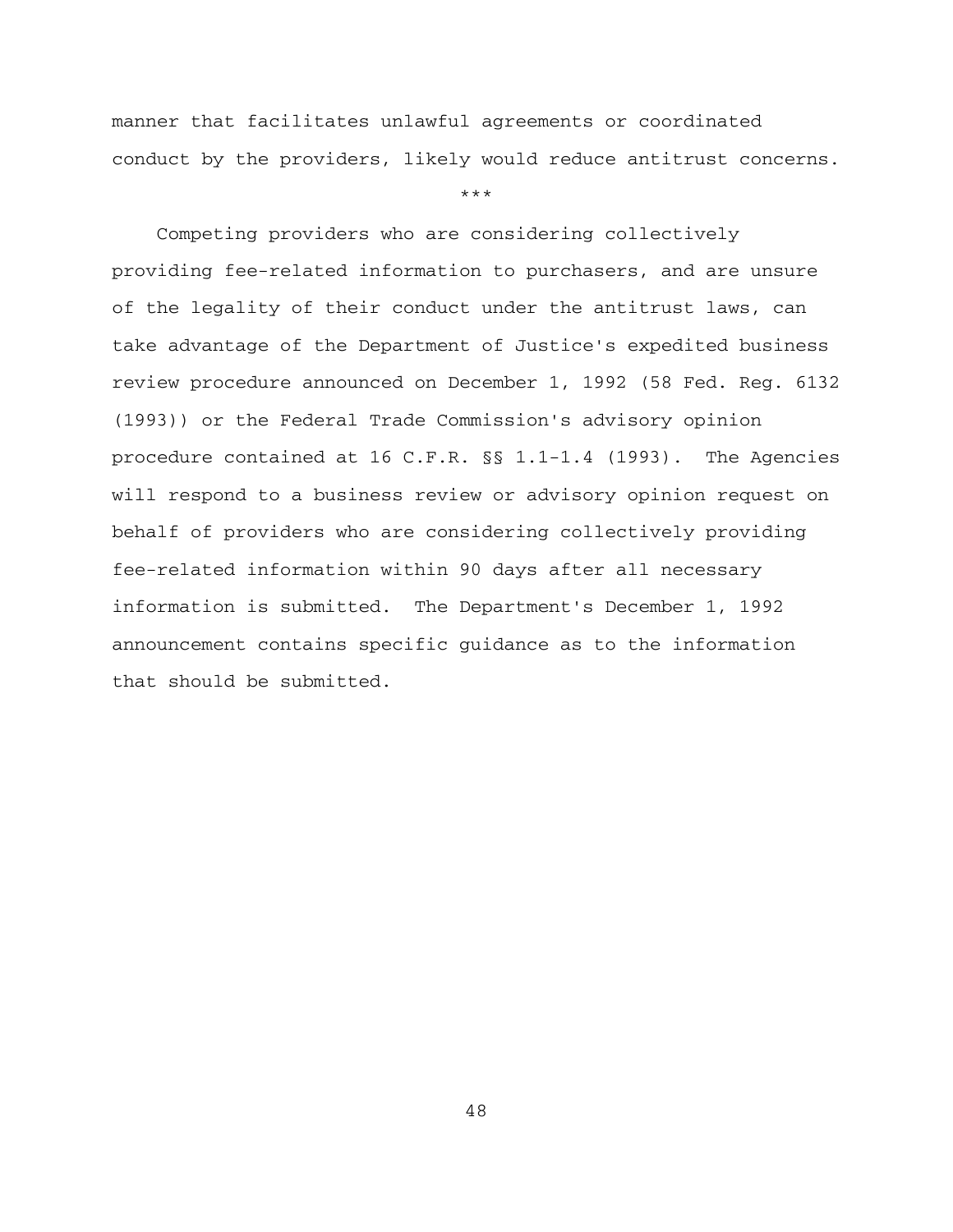#### **6. STATEMENT OF DEPARTMENT OF JUSTICE AND FEDERAL TRADE COMMISSION ENFORCEMENT POLICY ON PROVIDER PARTICIPATION IN EXCHANGES OF PRICE AND COST INFORMATION**

#### **Introduction**

Participation by competing providers in surveys of prices for health care services, or surveys of salaries, wages or benefits of personnel, does not necessarily raise antitrust concerns. In fact, such surveys can have significant benefits for health care consumers. Providers can use information derived from price and compensation surveys to price their services more competitively and to offer compensation that attracts highly qualified personnel. Purchasers can use price survey information to make more informed decisions when buying health care services. Without appropriate safeguards, however, information exchanges among competing providers may facilitate collusion or otherwise reduce competition on prices or compensation, resulting in increased prices, or reduced quality and availability of health care services. A collusive restriction on the compensation paid to health care employees, for example, could adversely affect the availability of health care personnel.

This statement sets forth an antitrust safety zone that describes exchanges of price and cost information among providers that will not be challenged by the Agencies under the antitrust laws, absent extraordinary circumstances. It also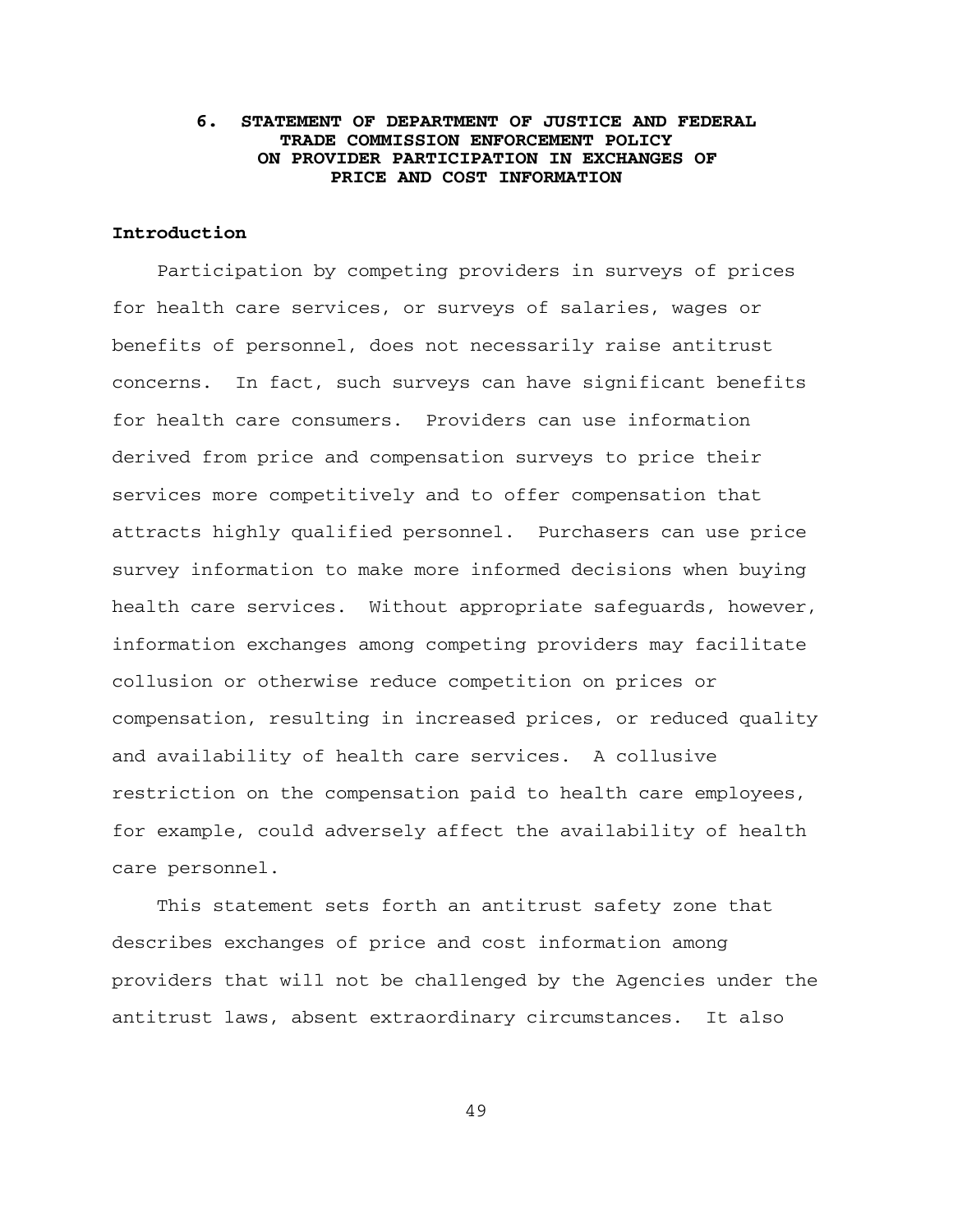briefly describes the Agencies' antitrust analysis of information exchanges that fall outside the antitrust safety zone.

# **A.** *Antitrust Safety Zone:* **Exchanges Of Price And Cost Information Among Providers That Will Not Be Challenged, Absent Extraordinary Circumstances, By The Agencies**

The Agencies will not challenge, absent extraordinary circumstances, provider participation in written surveys of (a) prices for health care services,  $15$  or (b) wages, salaries, or benefits of health care personnel, if the following conditions are satisfied:

- (1) the survey is managed by a third-party  $(e.g., a$ purchaser, government agency, health care consultant, academic institution, or trade association);
- (2) the information provided by survey participants is based on data more than 3 months old; and
- (3) there are at least five providers reporting data upon which each disseminated statistic is based, no individual provider's data represents more than 25 percent on a weighted basis of that statistic, and any information disseminated is sufficiently aggregated such that it would not allow recipients to identify the prices charged or compensation paid by any particular provider.

The conditions that must be met for an information exchange among providers to fall within the antitrust safety zone are intended to ensure that an exchange of price or cost data is not used by competing providers for discussion or coordination of provider prices or costs. They represent a careful balancing of a provider's individual interest in obtaining information useful

<sup>&</sup>lt;sup>15</sup> The "prices" at which providers offer their services to purchasers can take many forms, including billed charges for individual services, discounts off billed charges, or per diem, capitated, or diagnosis related group rates.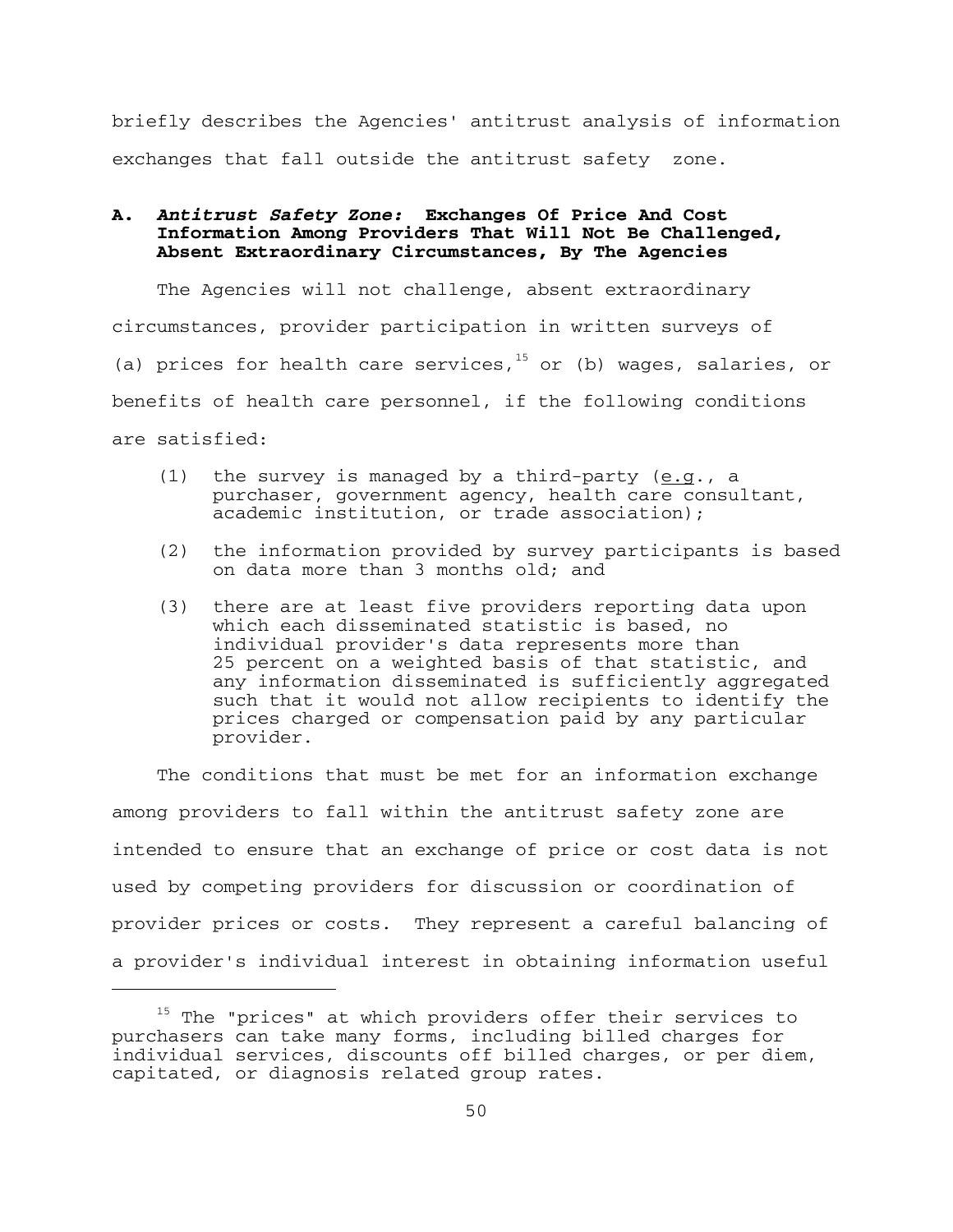in adjusting the prices it charges or the wages it pays in response to changing market conditions against the risk that the exchange of such information may permit competing providers to communicate with each other regarding a mutually acceptable level of prices for health care services or compensation for employees.

### **B. The Agencies' Analysis of Provider Exchanges Of Information That Fall Outside The Antitrust Safety Zone**

Exchanges of price and cost information that fall outside the antitrust safety zone generally will be evaluated to determine whether the information exchange may have an anticompetitive effect that outweighs any procompetitive justification for the exchange. Depending on the circumstances, public, non-provider initiated surveys may not raise competitive concerns. Such surveys could allow purchasers to have useful information that they can use for procompetitive purposes.

Exchanges of future prices for provider services or future compensation of employees are very likely to be considered anticompetitive. If an exchange among competing providers of price or cost information results in an agreement among competitors as to the prices for health care services or the wages to be paid to health care employees, that agreement will be considered unlawful per se.

\*\*\*

Competing providers that are considering participating in a survey of price or cost information and are unsure of the legality of their conduct under the antitrust laws can take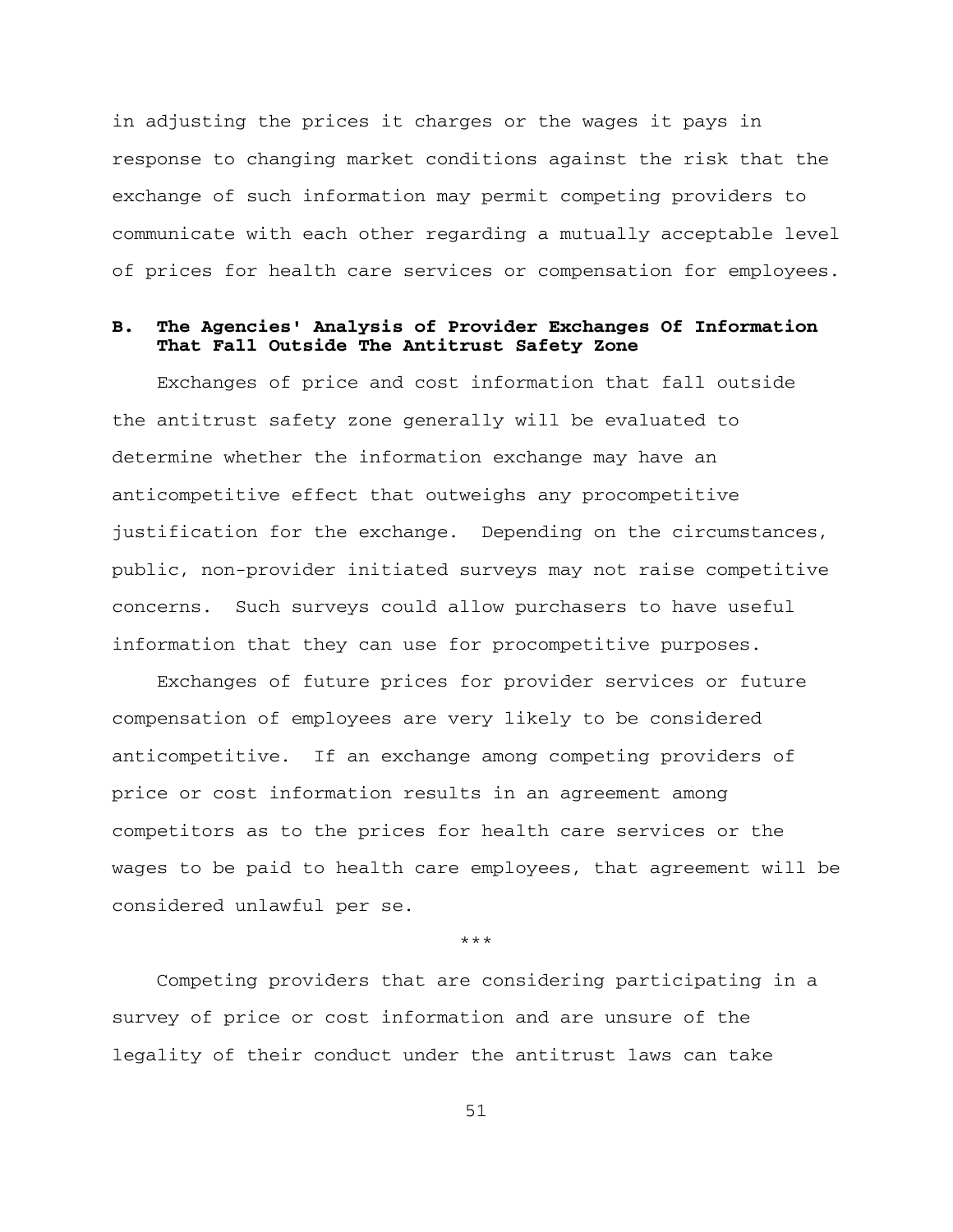advantage of the Department's expedited business review procedure announced on December 1, 1992 (58 Fed. Reg. 6132 (1993)) or the Federal Trade Commission's advisory opinion procedure contained at 16 C.F.R. §§ 1.1-1.4 (1993). The Agencies will respond to a business review or advisory opinion request on behalf of providers who are considering participating in a survey of price or cost information within 90 days after all necessary information is submitted. The Department's December 1, 1992 announcement contains specific guidance as to the information that should be submitted.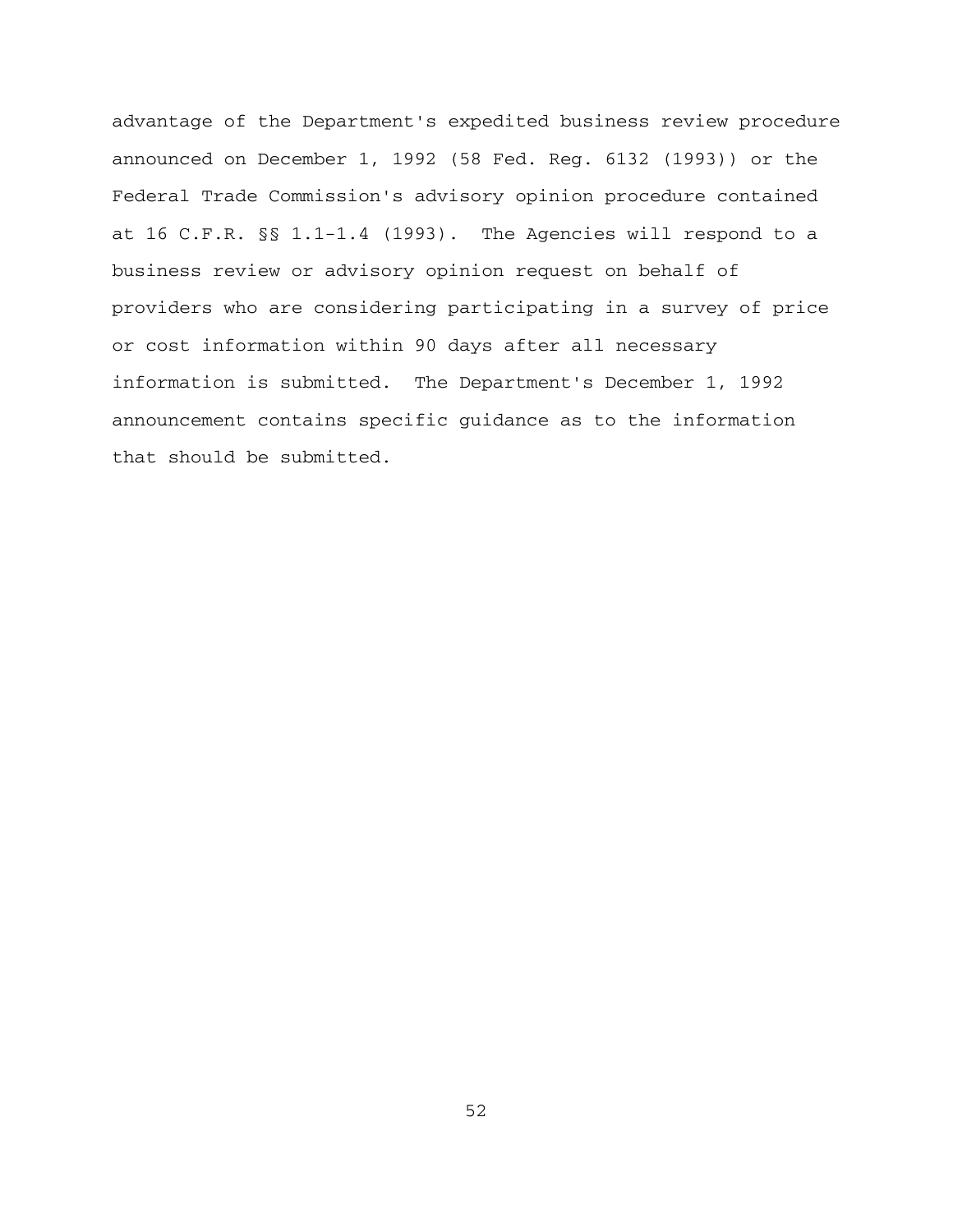# **7. STATEMENT OF DEPARTMENT OF JUSTICE AND FEDERAL TRADE COMMISSION ENFORCEMENT POLICY ON JOINT PURCHASING ARRANGEMENTS AMONG HEALTH CARE PROVIDERS**

#### **Introduction**

Most joint purchasing arrangements among hospitals or other health care providers do not raise antitrust concerns. Such collaborative activities typically allow the participants to achieve efficiencies that will benefit consumers. Joint purchasing arrangements usually involve the purchase of a product or service used in providing the ultimate package of health care services or products sold by the participants. Examples include the purchase of laundry or food services by hospitals, the purchase of computer or data processing services by hospitals or other groups of providers, and the purchase of prescription drugs and other pharmaceutical products. Through such joint purchasing arrangements, the participants frequently can obtain volume discounts, reduce transaction costs, and have access to consulting advice that may not be available to each participant on its own.

Joint purchasing arrangements are unlikely to raise antitrust concerns unless (1) the arrangement accounts for so large a portion of the purchases of a product or service that it can effectively exercise market power<sup>16</sup> in the purchase of the product or service, or (2) the products or services being

 $16$  In the case of a purchaser, this is the power to drive the price of goods or services purchased below competitive levels.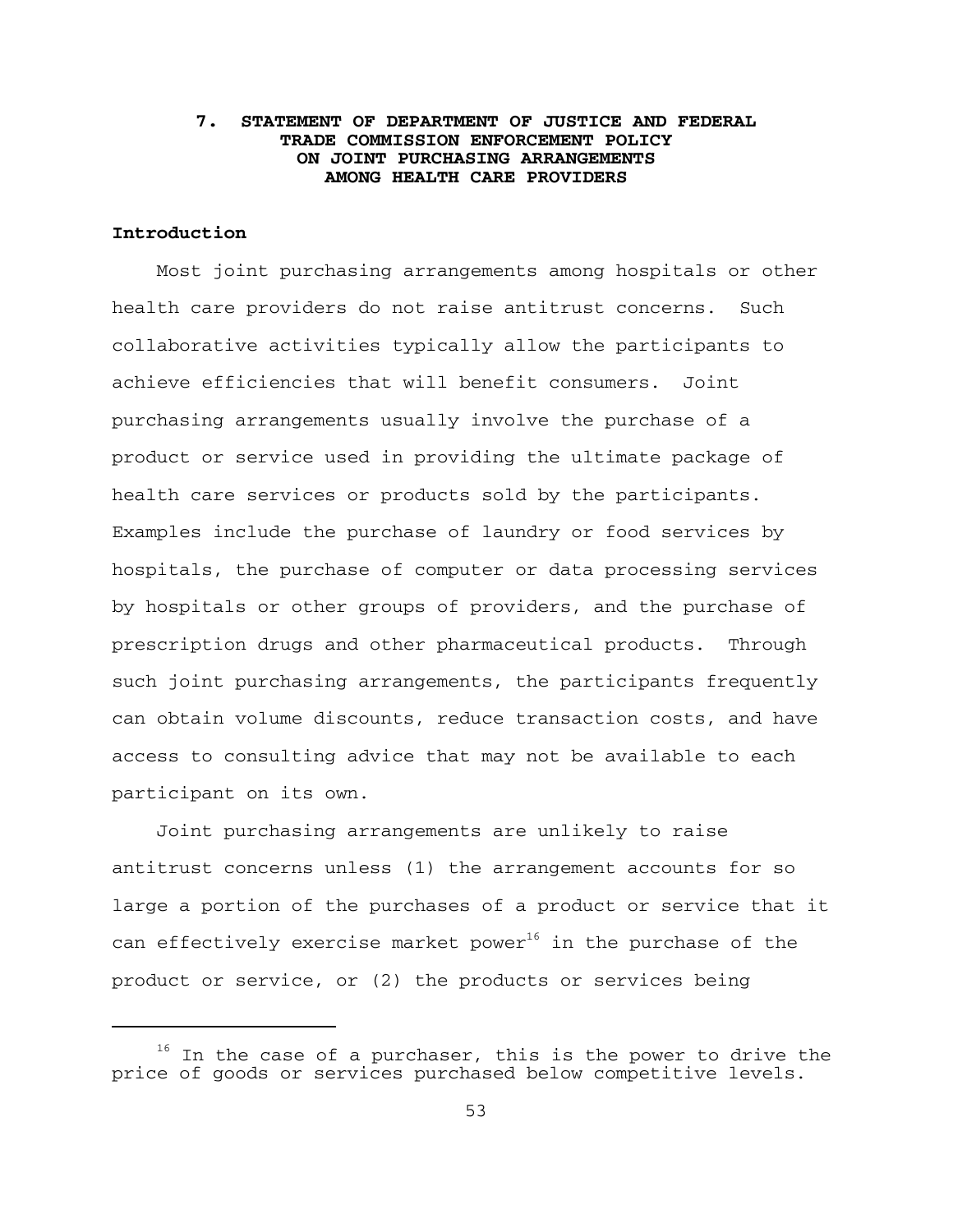concerns. $^{17}$ purchased jointly account for so large a proportion of the total cost of the services being sold by the participants that the joint purchasing arrangement may facilitate price fixing or otherwise reduce competition. If neither factor is present, the joint purchasing arrangement will not present competitive

safety zone. $^{18}$ This statement sets forth an antitrust safety zone that describes joint purchasing arrangements among health care providers that will not be challenged, absent extraordinary circumstances, by the Agencies under the antitrust laws. It also describes factors that mitigate any competitive concerns with joint purchasing arrangements that fall outside the antitrust

### **A.** *Antitrust Safety Zone:* **Joint Purchasing Arrangements Among Health Care Providers That Will Not Be Challenged, Absent Extraordinary Circumstances, By The Agencies**

The Agencies will not challenge, absent extraordinary circumstances, any joint purchasing arrangement among health care providers where two conditions are present: (1) the purchases account for less than 35 percent of the total sales of

<sup>&</sup>lt;sup>17</sup> An agreement among purchasers that simply fixes the price that each purchaser will pay or offer to pay for a product or service is not a legitimate joint purchasing arrangement and is a per se antitrust violation. Legitimate joint purchasing arrangements provide some integration of purchasing functions to achieve efficiencies.

 $18$  This statement applies to purchasing arrangements through which the participants acquire products or services for their own use, not arrangements in which the participants are jointly investing in equipment or providing a service. Joint ventures involving investment in equipment and the provision of services are discussed in separate policy statements.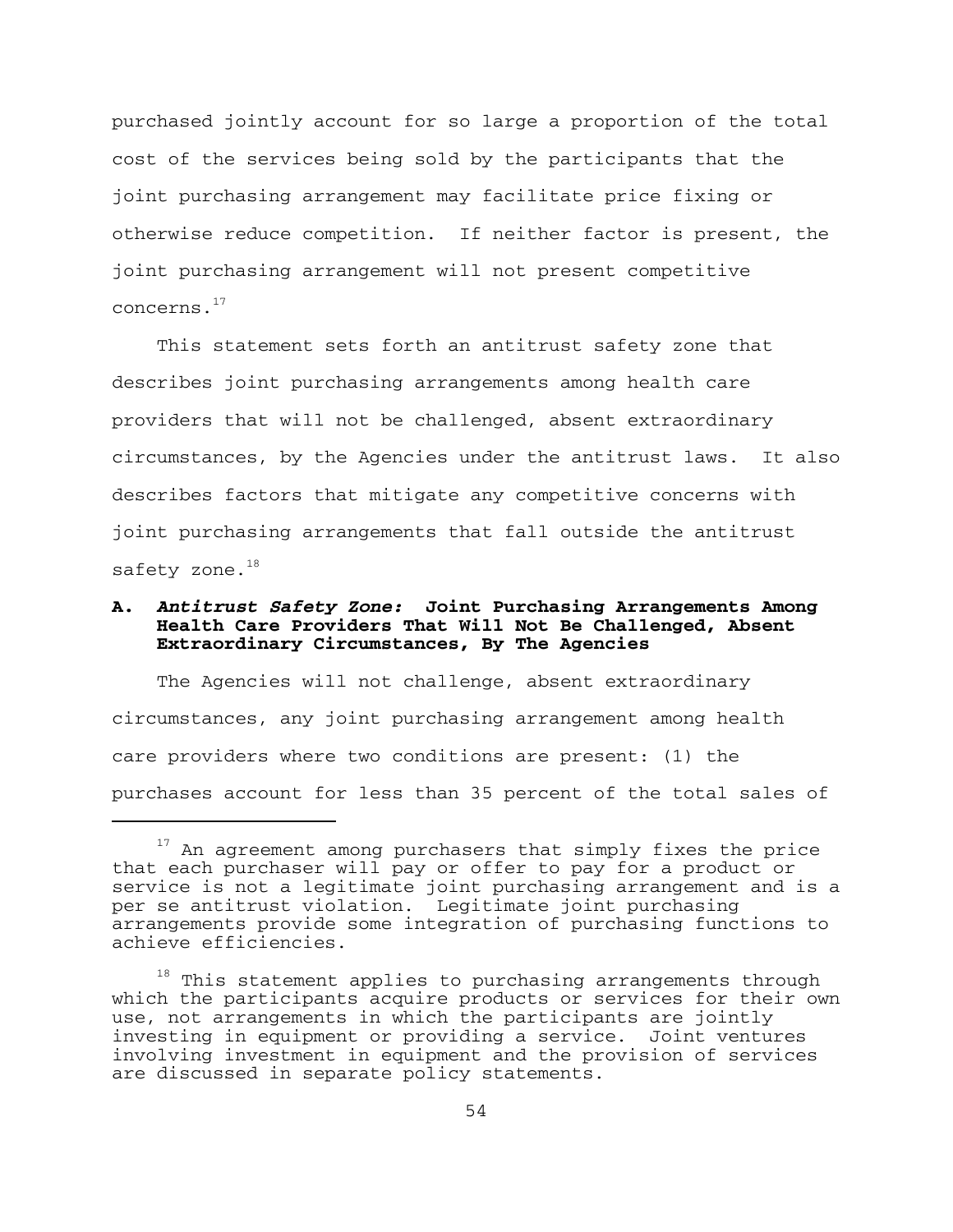the purchased product or service in the relevant market; and (2) the cost of the products and services purchased jointly accounts for less than 20 percent of the total revenues from all products or services sold by each competing participant in the joint purchasing arrangement.

The first condition compares the purchases accounted for by a joint purchasing arrangement to the total purchases of the purchased product or service in the relevant market. Its purpose is to determine whether the joint purchasing arrangement might be able to drive down the price of the product or service being purchased below competitive levels. For example, a joint purchasing arrangement may account for all or most of the purchases of laundry services by hospitals in a particular market, but represent less than 35 percent of the purchases of all commercial laundry services in that market. Unless there are special costs that cannot be easily recovered associated with providing laundry services to hospitals, such a purchasing arrangement is not likely to force prices below competitive levels. The same principle applies to joint purchasing arrangements for food services, data processing, and many other products and services.

The second condition addresses any possibility that a joint purchasing arrangement might result in standardized costs, thus facilitating price fixing or otherwise having anticompetitive effects. This condition applies only where some or all of the participants are direct competitors. For example, if a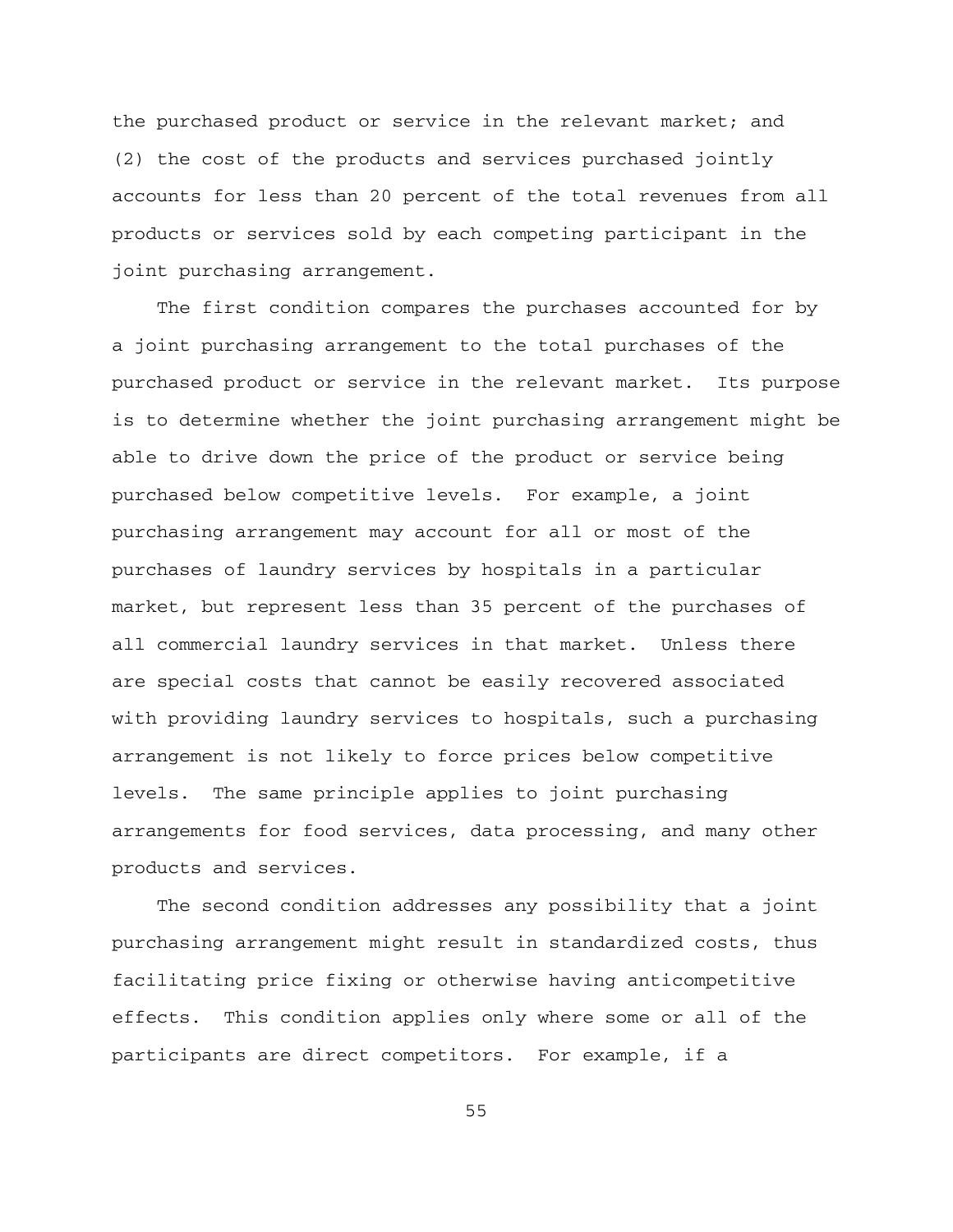nationwide purchasing cooperative limits its membership to one hospital in each geographic area, there is not likely to be any concern about reduction of competition among its members. Even where a purchasing arrangement's membership includes hospitals or other health care providers that compete with one another, the arrangement is not likely to facilitate collusion if the goods and services being purchased jointly account for a small fraction of the final price of the services provided by the participants. In the health care field, it may be difficult to determine the specific final service in which the jointly purchased products are used, as well as the price at which that final service is sold.<sup>19</sup> Therefore, the Agencies will examine whether the cost of the products or services being purchased jointly accounts, in the aggregate, for less than 20 percent of the total revenues from all health care services of each competing participant.

#### **B. Factors Mitigating Competitive Concerns With Joint Purchasing Arrangements That Fall Outside The Antitrust Safety Zone**

Joint purchasing arrangements among hospitals or other health care providers that fall outside the antitrust safety zone do not necessarily raise antitrust concerns. There are several safeguards that joint purchasing arrangements can adopt to mitigate concerns that might otherwise arise. First, antitrust

 $19$  This especially is true because some large purchasers negotiate prices with hospitals and other providers that encompass a group of services, while others pay separately for each service.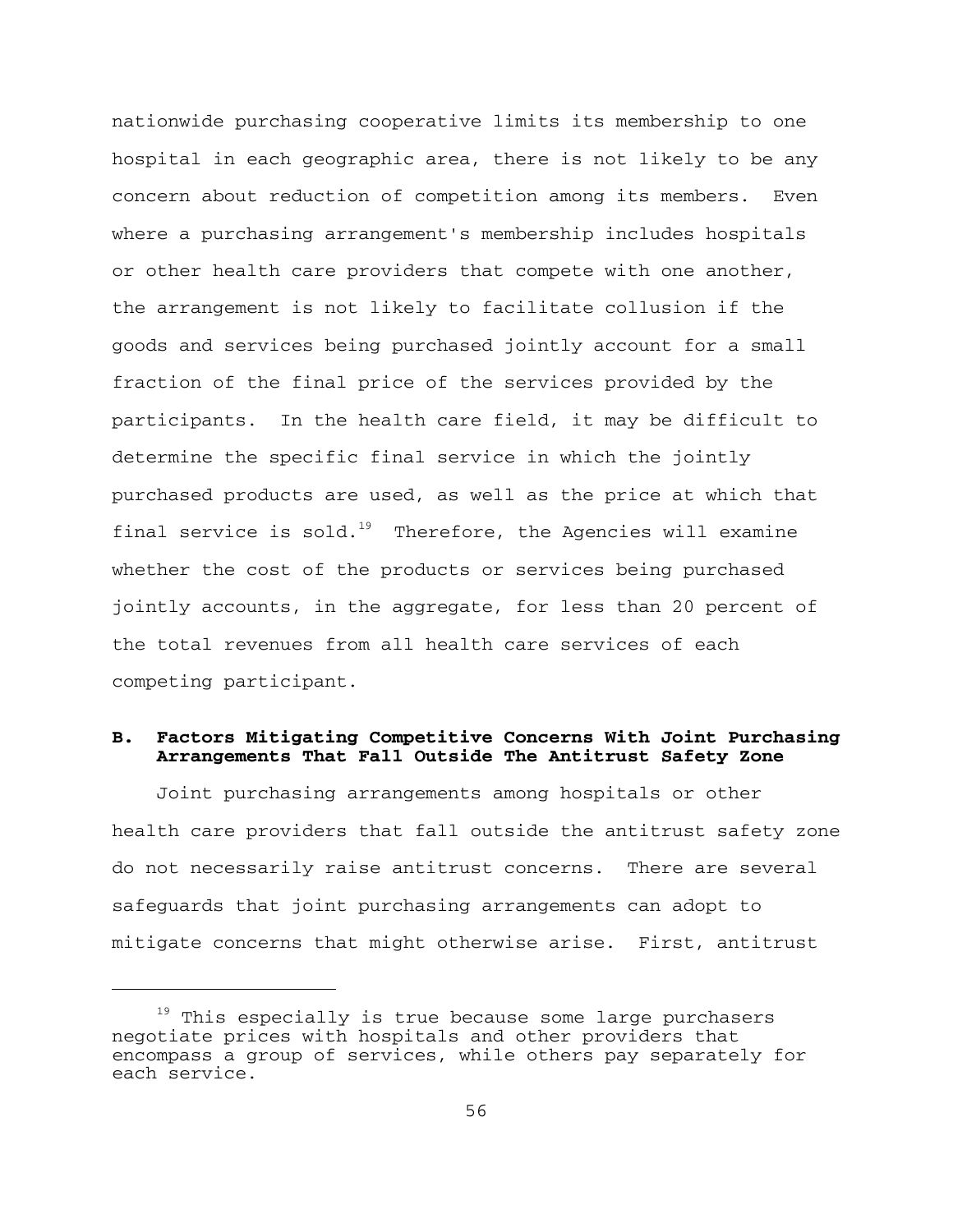concern is lessened if members are not required to use the arrangement for all their purchases of a particular product or service. Members can, however, be asked to commit to purchase a voluntarily specified amount through the arrangement so that a volume discount or other favorable contract can be negotiated. Second, where negotiations are conducted on behalf of the joint purchasing arrangement by an independent employee or agent who is not also an employee of a participant, antitrust risk is lowered. Third, the likelihood of anticompetitive communications is lessened where communications between the purchasing group and each individual participant are kept confidential, and not discussed with, or disseminated to, other participants.

These safeguards will reduce substantially, if not completely eliminate, use of the purchasing arrangement as a vehicle for discussing and coordinating the prices of health care services offered by the participants.<sup>20</sup> The adoption of these safeguards also will help demonstrate that the joint purchasing arrangement is intended to achieve economic efficiencies rather than to serve an anticompetitive purpose. Where there appear to be significant efficiencies from a joint purchasing arrangement, the Agencies will not challenge the arrangement absent substantial risk of anticompetitive effects.

 $20$  Obviously, if the members of a legitimate purchasing group engage in price fixing or other collusive anticompetitive conduct as to services sold by the participants, whether through the arrangement or independently, they remain subject to antitrust challenge.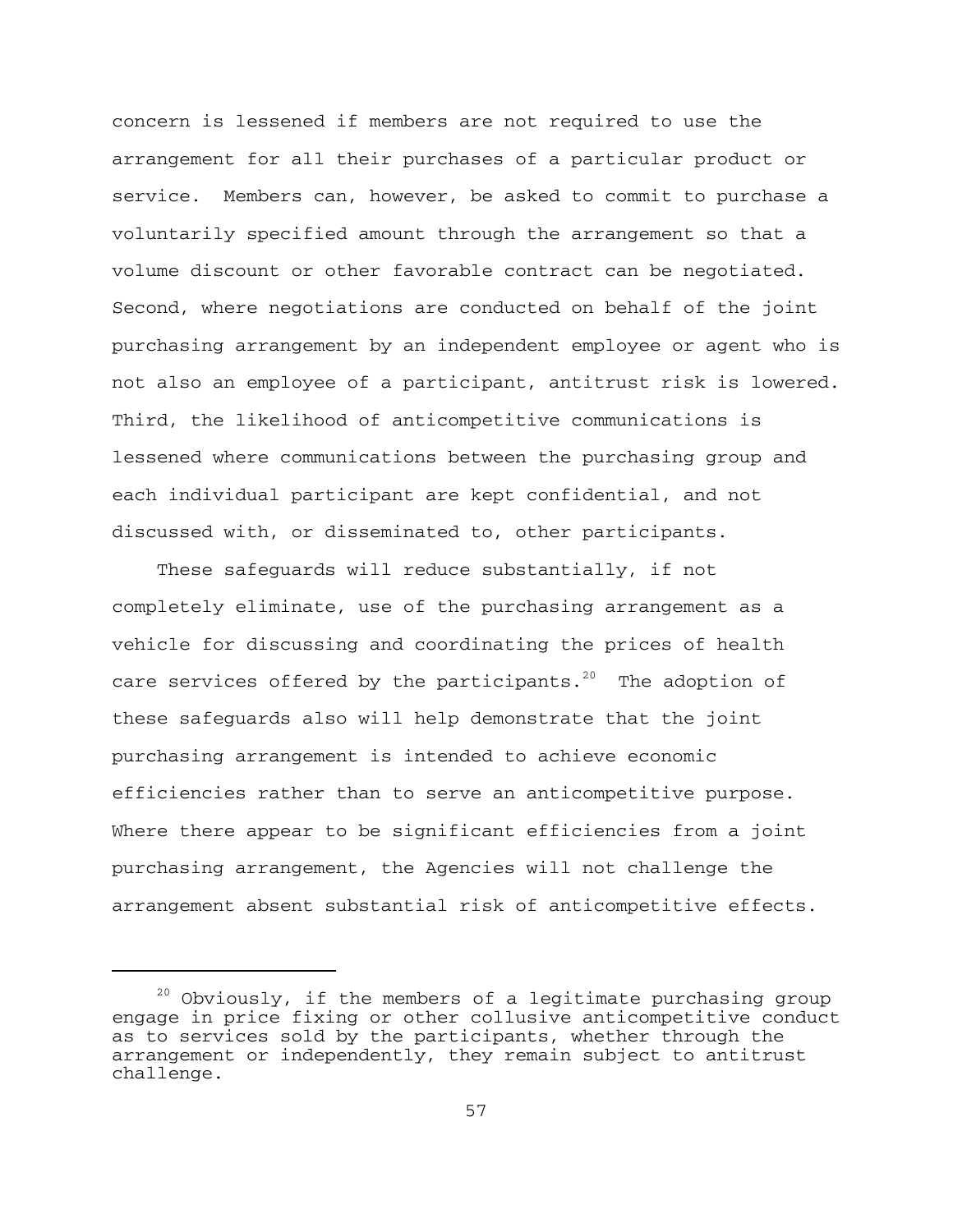The existence of a large number and variety of purchasing groups in the health care field suggests that entry barriers to forming new groups currently are not great. Thus, in most circumstances at present, it is not necessary to open a joint purchasing arrangement to all competitors in the market. However, if some competitors excluded from the arrangement are unable to compete effectively without access to the arrangement, and competition is thereby harmed, antitrust concerns will exist.

# **C. Example -- Joint Purchasing Arrangement Involving Both Hospitals In Rural Community That The Agencies Would Not Challenge**

Smalltown is the county seat of Rural County. There are two general acute care hospitals, County Hospital ("County") and Smalltown Medical Center ("SMC"), both located in Smalltown. The nearest other hospitals are located in Big City, about 100 miles from Smalltown.

County and SMC propose to join a joint venture being formed by several of the hospitals in Big City through which they will purchase various hospital supplies -- such as bandages, antiseptics, surgical gowns, and masks. The joint venture will likely be the vehicle for the purchase of most such products by the Smalltown hospitals, but under the joint venture agreement, both retain the option to purchase supplies independently.

The joint venture will be an independent corporation, jointly owned by the participating hospitals. It will purchase the supplies needed by the hospitals and then resell them to the hospitals at average variable cost plus a reasonable return on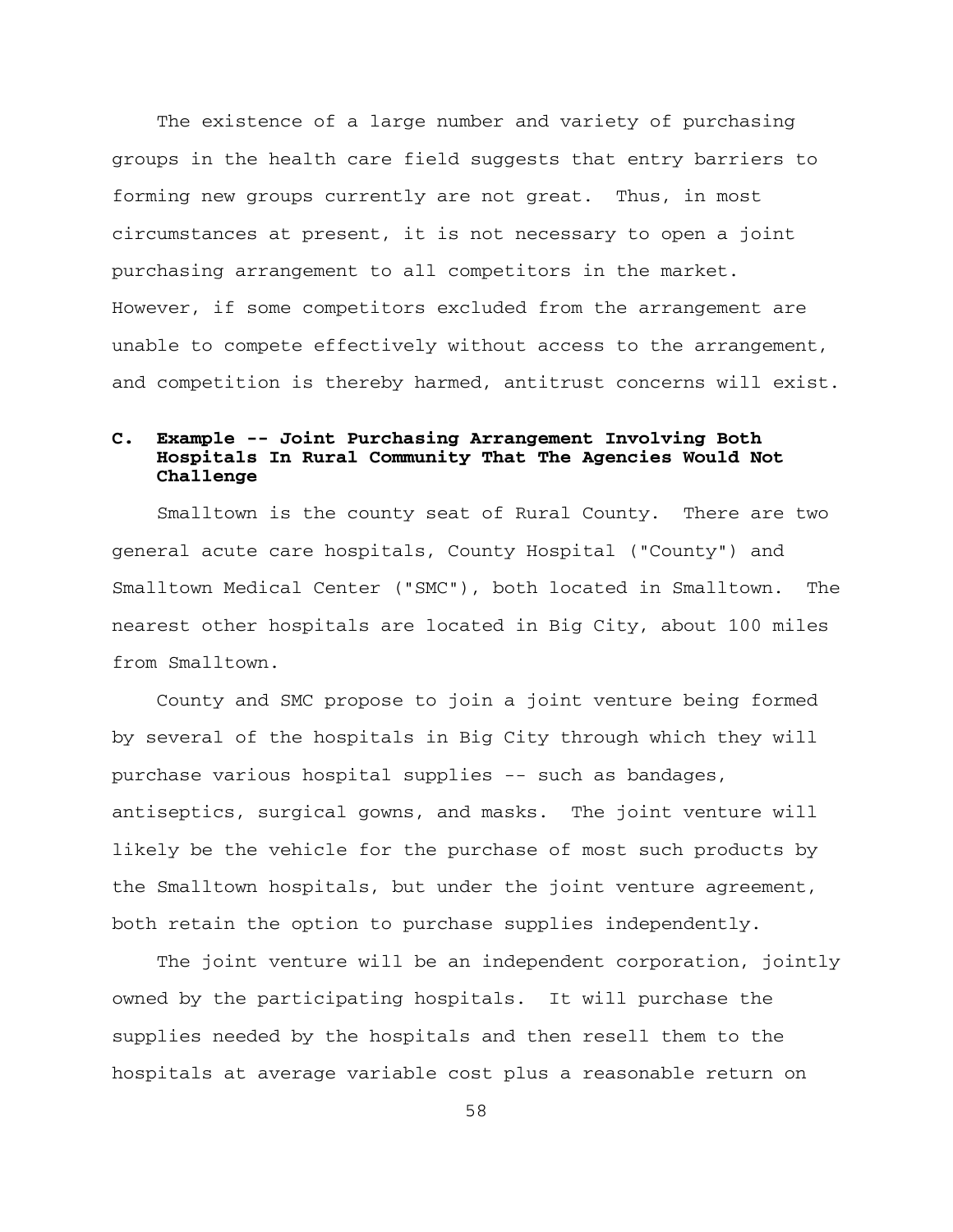capital. The joint venture will periodically solicit from each participating hospital its expected needs for various hospital supplies, and negotiate the best terms possible for the combined purchases. It will also purchase supplies for its member hospitals on an ad hoc basis.

#### *Competitive Analysis*

The first issue is whether the proposed joint purchasing arrangement would fall within the safety zone set forth in this policy statement. In order to make this determination, the Agencies would first inquire whether the joint purchases would account for less than 35 percent of the total sales of the purchased products in the relevant markets for the sales of those products. Here, the relevant hospital supply markets are likely to be national or at least regional in scope. Thus, while County and SMC might well account for more than 35 percent of the total sales of many hospital supplies in Smalltown or Rural County, they and the other hospitals in Big City that will participate in the arrangement together would likely not account for significant percentages of sales in the actual relevant markets. Thus, the first criterion for inclusion in the safety zone is likely to be satisfied.

The Agencies would then inquire whether the supplies to be purchased jointly account for less than 20 percent of the total revenues from all products and services sold by each of the competing hospitals that participate in the arrangement. In this case, County and SMC are competing hospitals, but this second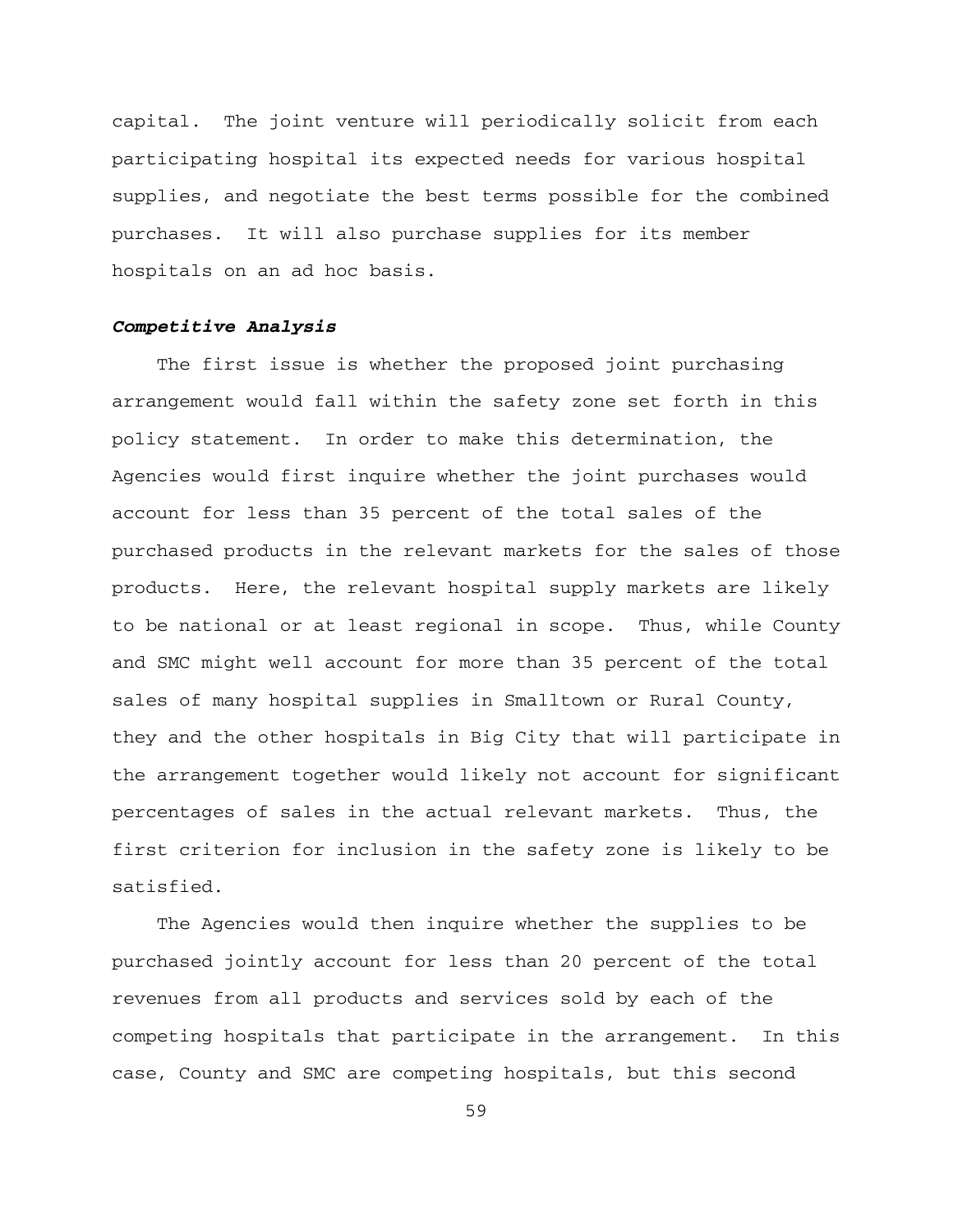criterion for inclusion in the safety zone is also likely to be satisfied, and the Agencies would not challenge the joint purchasing arrangement.

\*\*\*

Hospitals or other health care providers that are considering joint purchasing arrangements and are unsure of the legality of their conduct under the antitrust laws can take advantage of the Department of Justice's expedited business review procedure for joint ventures and information exchanges announced on December 1, 1992 (58 Fed. Reg. 6132 (1993)) or the Federal Trade Commission's advisory opinion procedure contained at 16 C.F.R. §§ 1.1-1.4 (1993). The Agencies will respond to a business review or advisory opinion request on behalf of health care providers considering a joint purchasing arrangement within 90 days after all necessary information is submitted. The Department's December 1, 1992 announcement contains specific guidance as to the information that should be submitted.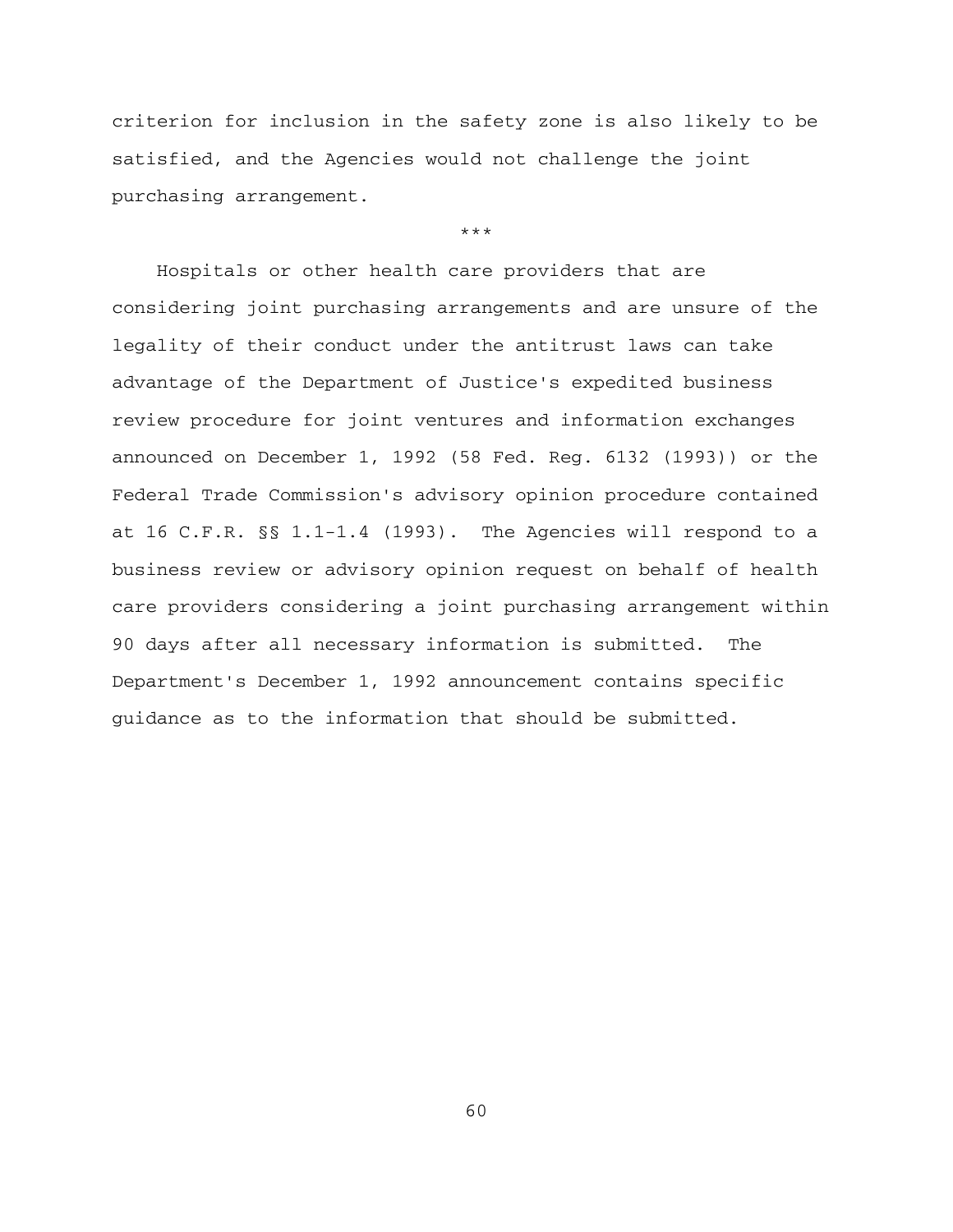#### **8. STATEMENT OF DEPARTMENT OF JUSTICE AND FEDERAL TRADE COMMISSION ENFORCEMENT POLICY ON PHYSICIAN NETWORK JOINT VENTURES**

#### **Introduction**

In recent years, health plans and other purchasers of health care services have developed a variety of managed care programs that seek to reduce the costs and assure the quality of health care services. Many physicians and physician groups have organized physician network joint ventures, such as individual practice associations ("IPAs"), preferred provider organizations ("PPOs"), and other arrangements to market their services to these plans. $^{21}$  Typically, such networks contract with the plans to provide physician services to plan subscribers at predetermined prices, and the physician participants in the networks agree to controls aimed at containing costs and assuring the appropriate and efficient provision of high quality physician services. By developing and implementing mechanisms that encourage physicians to collaborate in practicing efficiently as part of the network, many physician network joint ventures promise significant procompetitive benefits for consumers of health care services.

<sup>&</sup>lt;sup>21</sup> An IPA or PPO typically provides medical services to the subscribers of health plans but does not act as their insurer. In addition, an IPA or PPO does not require complete integration of the medical practices of its physician participants. Such physicians typically continue to compete fully for patients who are enrolled in health plans not served by the IPA or PPO, or who have indemnity insurance or pay for the physician's services directly "out of pocket."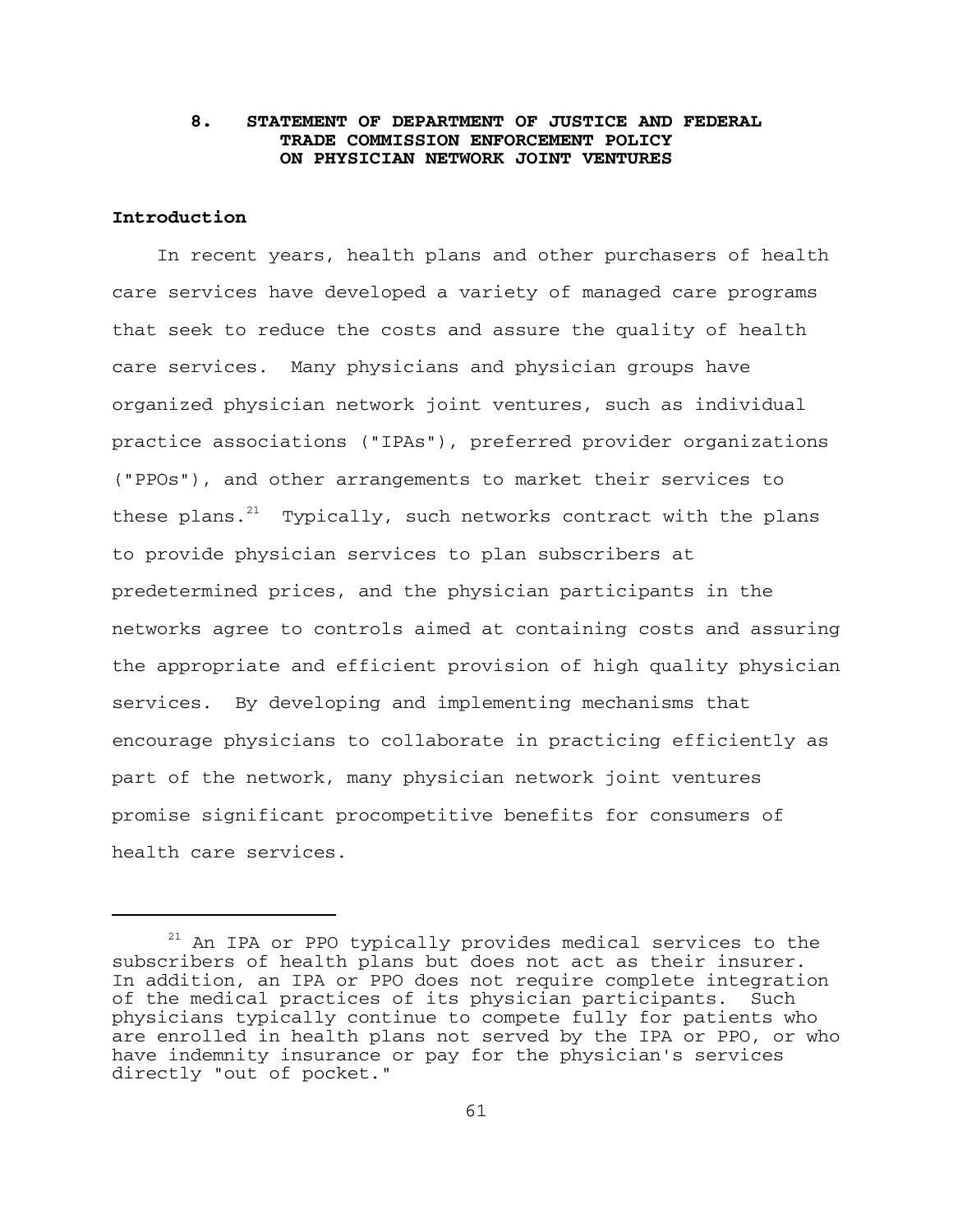As used in this statement, a physician network joint venture is a physician-controlled venture in which the network's physician participants collectively agree on prices or pricerelated terms and jointly market their services. $22$  Other types of health care network joint ventures are not directly addressed by this statement. $^{23}$ 

This statement of enforcement policy describes the Agencies' antitrust analysis of physician network joint ventures, and presents several examples of its application to specific hypothetical physician network joint ventures. Before describing the general antitrust analysis, the statement sets forth antitrust safety zones that describe physician network joint ventures that are highly unlikely to raise substantial competitive concerns, and therefore will not be challenged by the

<sup>&</sup>lt;sup>22</sup> Although this statement refers to IPAs and PPOs as examples of physician network joint ventures, the Agencies' competitive analysis focuses on the substance of such arrangements, not on their formal titles. This policy statement applies, therefore, to all entities that are substantively equivalent to the physician network joint ventures described in this statement.

<sup>&</sup>lt;sup>23</sup> The physician network joint ventures discussed in this statement are one type of the multiprovider network joint ventures discussed below in the Agencies' Statement Of Enforcement Policy On Multiprovider Networks. That statement also covers other types of networks, such as networks that include both hospitals and physicians, and networks involving non-physician health professionals. In addition, that statement (see infra pp. 106-141), and Example 7 of this statement, address networks that do not include agreements among competitors on prices or price-related terms, through use of various "messenger model" arrangements. Many of the issues relating to physician network joint ventures are the same as those that arise and are addressed in connection with multiprovider networks generally, and the analysis often will be very similar for all such arrangements.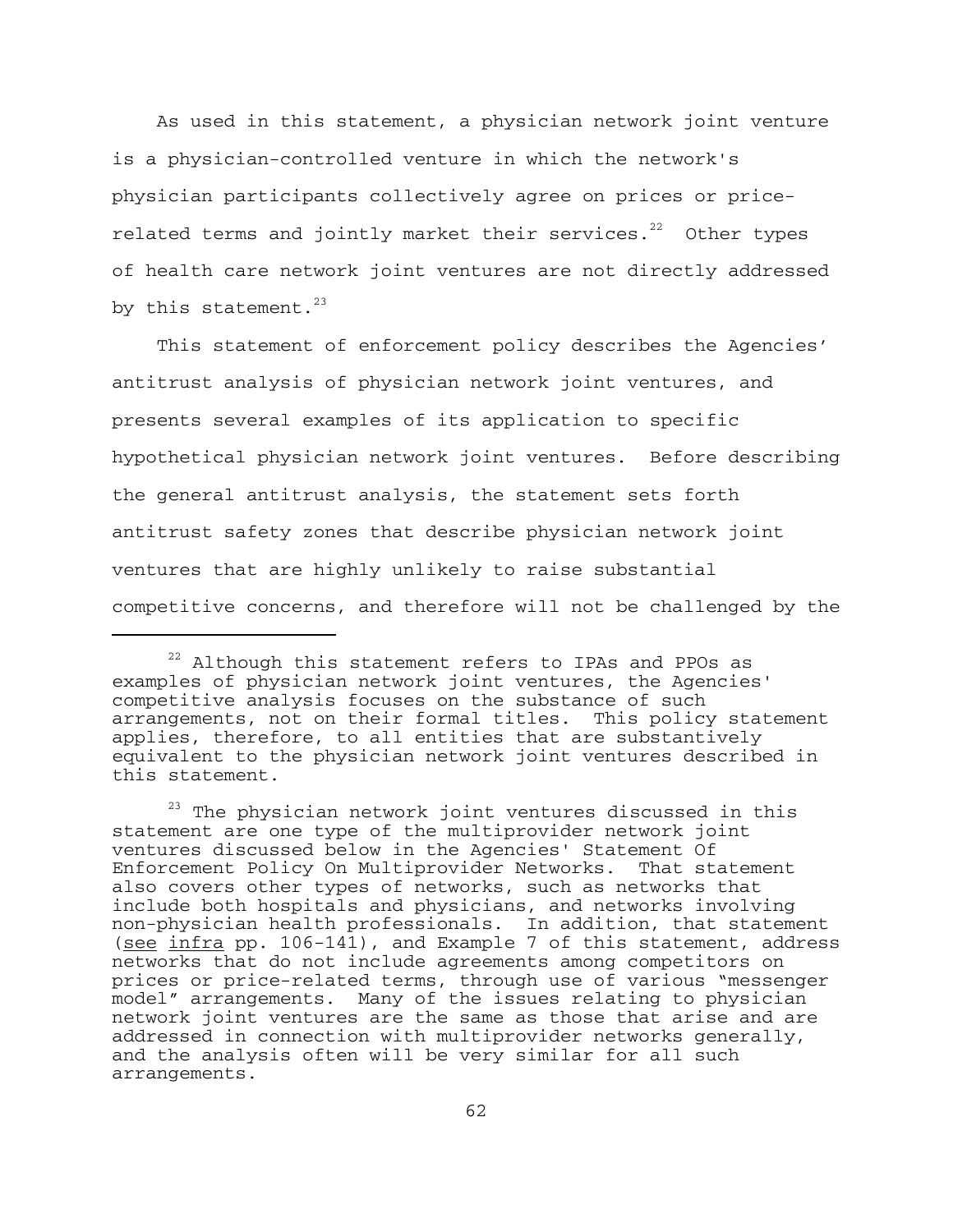Agencies under the antitrust laws, absent extraordinary circumstances.

The Agencies emphasize that merely because a physician network joint venture does not come within a safety zone in no way indicates that it is unlawful under the antitrust laws. On the contrary, such arrangements may be procompetitive and lawful, and many such arrangements have received favorable business review letters or advisory opinions from the Agencies. $24$  The safety zones use a few factors that are relatively easy to apply, to define a category of ventures for which the Agencies presume no anticompetitive harm, without examining competitive conditions in the particular case. A determination about the lawfulness of physician network joint ventures that fall outside the safety

 $24$  For example, the Agencies have approved a number of nonexclusive physician or provider networks in which the percentage of participating physicians or providers in the market exceeded the 30% criterion of the safety zone. See, e.g., Letter from Anne K. Bingaman, Assistant Attorney General, Department of Justice, to John F. Fischer (Oklahoma Physicians Network, Inc.) (Jan. 17, 1996) ("substantially more" than 30% of several specialties in a number of local markets, including more than 50% in one specialty); Letter from Anne K. Bingaman to Melissa J. Fields (Dermnet, Inc.) (Dec. 5, 1995) (44% of board-certified dermatologists); Letter from Anne K. Bingaman to Dee Hartzog (International Chiropractor's Association of California) (Oct. 27, 1994) (up to 50% of chiropractors); Letter from Mark Horoschak, Assistant Director, Federal Trade Commission, to Stephen P. Nash (Eastern Ohio Physicians Organization) (Sept. 28, 1995) (safety zone's 30% criterion exceeded for primary care physicians by a small amount, and for certain subspecialty fields "to a greater extent"); Letter from Mark Horoschak to John A. Cook (Oakland Physician Network) (Mar. 28, 1995) (multispecialty network with 44% of physicians in one specialty).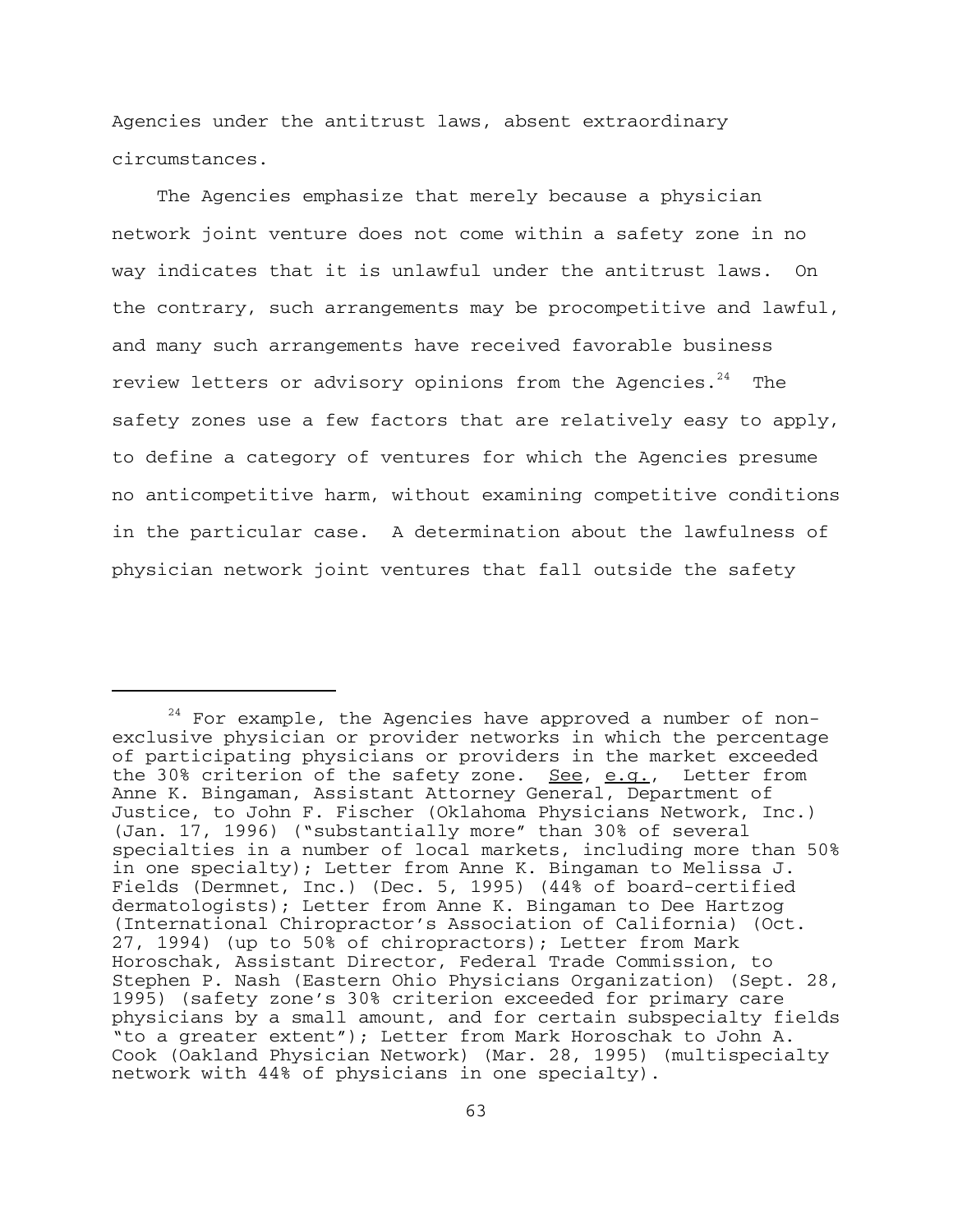zones must be made on a case-by-case basis according to general antitrust principles and the more specific analysis described in this statement.

#### **A.** *Antitrust Safety Zones*

This section describes those physician network joint ventures that will fall within the antitrust safety zones designated by the Agencies. The antitrust safety zones differ for "exclusive" and "non-exclusive" physician network joint ventures. In an "exclusive" venture, the network's physician participants are restricted in their ability to, or do not in practice, individually contract or affiliate with other network joint ventures or health plans. In a "non-exclusive" venture, on the other hand, the physician participants in fact do, or are available to, affiliate with other networks or contract individually with health plans. This section explains how the Agencies will determine whether a physician network joint venture is exclusive or non-exclusive. It also illustrates types of arrangements that can involve the sharing of substantial financial risk among a network's physician participants, which is necessary for a network to come within the safety zones.

#### **1. Exclusive Physician Network Joint Ventures That The Agencies Will Not Challenge, Absent Extraordinary Circumstances**

The Agencies will not challenge, absent extraordinary circumstances, an exclusive physician network joint venture whose physician participants share substantial financial risk and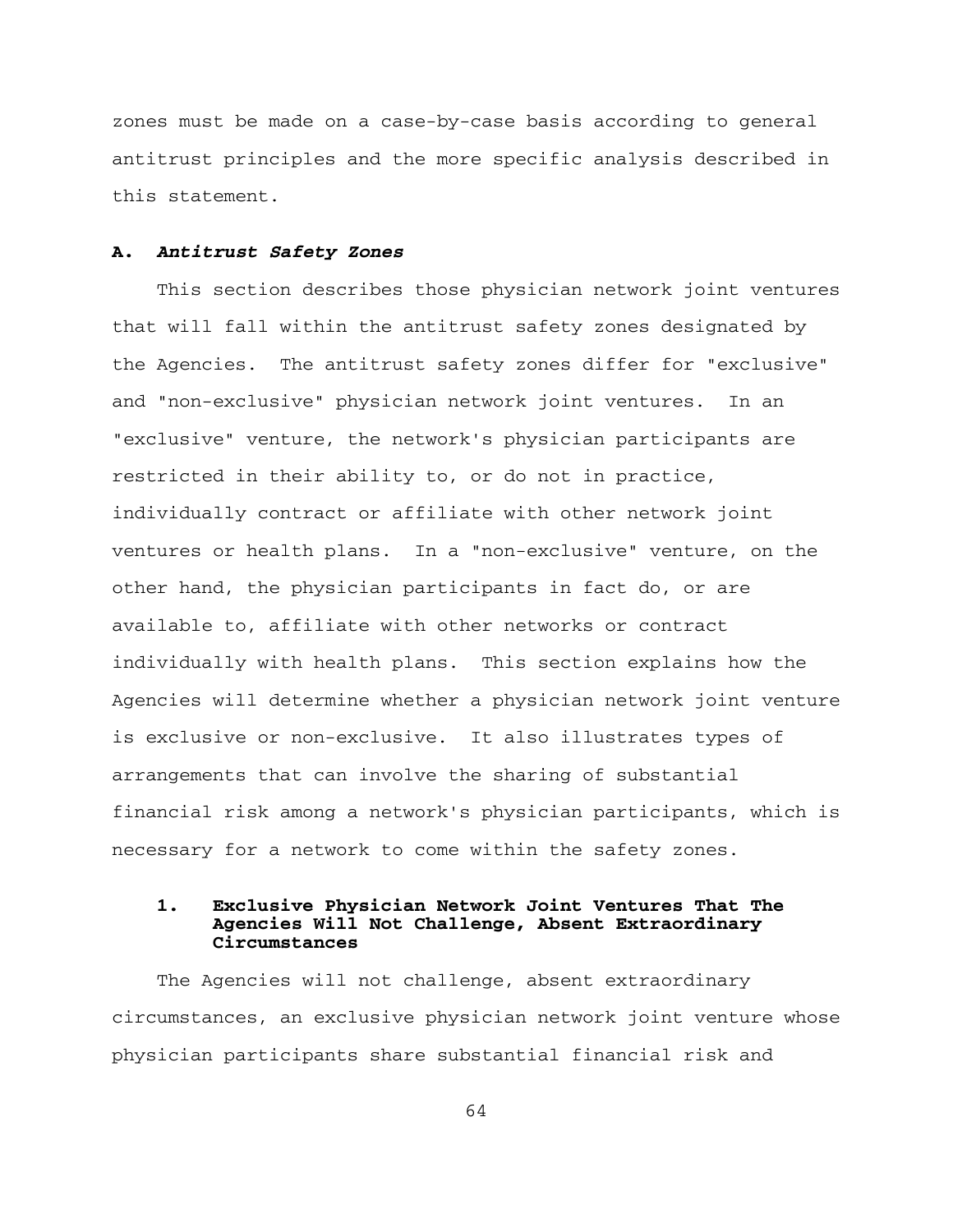constitute 20 percent or less of the physicians<sup>25</sup> in each physician specialty with active hospital staff privileges who practice in the relevant geographic market.<sup>26</sup> In relevant markets with fewer than five physicians in a particular specialty, an exclusive physician network joint venture otherwise qualifying for the antitrust safety zone may include one physician from that specialty, on a non-exclusive basis, even though the inclusion of that physician results in the venture consisting of more than 20 percent of the physicians in that specialty.

#### **2. Non-Exclusive Physician Network Joint Ventures That The Agencies Will Not Challenge, Absent Extraordinary Circumstances**

The Agencies will not challenge, absent extraordinary circumstances, a non-exclusive physician network joint venture whose physician participants share substantial financial risk and constitute 30 percent or less of the physicians in each physician specialty with active hospital staff privileges who practice in the relevant geographic market. In relevant markets with fewer than four physicians in a particular specialty, a non-exclusive physician network joint venture otherwise qualifying for the antitrust safety zone may include one physician from that

 $25$  For purposes of the antitrust safety zones, in calculating the number of physicians in a relevant market and the number of physician participants in a physician network joint venture, each physician ordinarily will be counted individually, whether the physician practices in a group or solo practice.

<sup>&</sup>lt;sup>26</sup> Generally, relevant geographic markets for the delivery of physician services are local.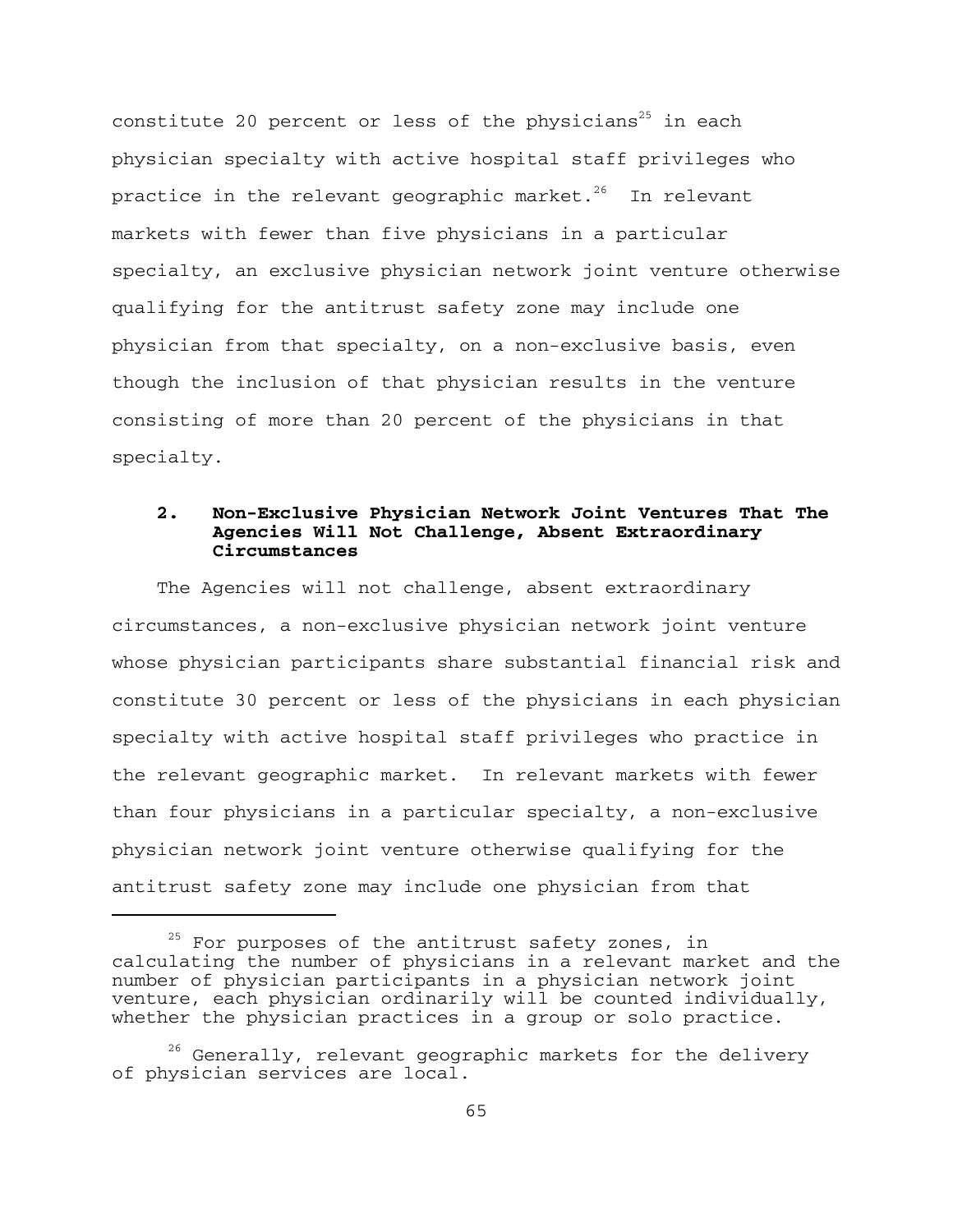specialty, even though the inclusion of that physician results in the venture consisting of more than 30 percent of the physicians in that specialty.

# **3. Indicia Of Non-Exclusivity**

Because of the different market share thresholds for the safety zones for exclusive and non-exclusive physician network joint ventures, the Agencies caution physician participants in a non-exclusive physician network joint venture to be sure that the network is non-exclusive in fact and not just in name. The Agencies will determine whether a physician network joint venture is exclusive or non-exclusive by its physician participants' activities, and not simply by the terms of the contractual relationship. In making that determination, the Agencies will examine the following indicia of non-exclusivity, among others:

- (1) that viable competing networks or managed care plans with adequate physician participation currently exist in the market;
- (2) that physicians in the network actually individually participate in, or contract with, other networks or managed care plans, or there is other evidence of their willingness and incentive to do so;
- (3) that physicians in the network earn substantial revenue from other networks or through individual contracts with managed care plans;
- (4) the absence of any indications of significant departicipation from other networks or managed care plans in the market; and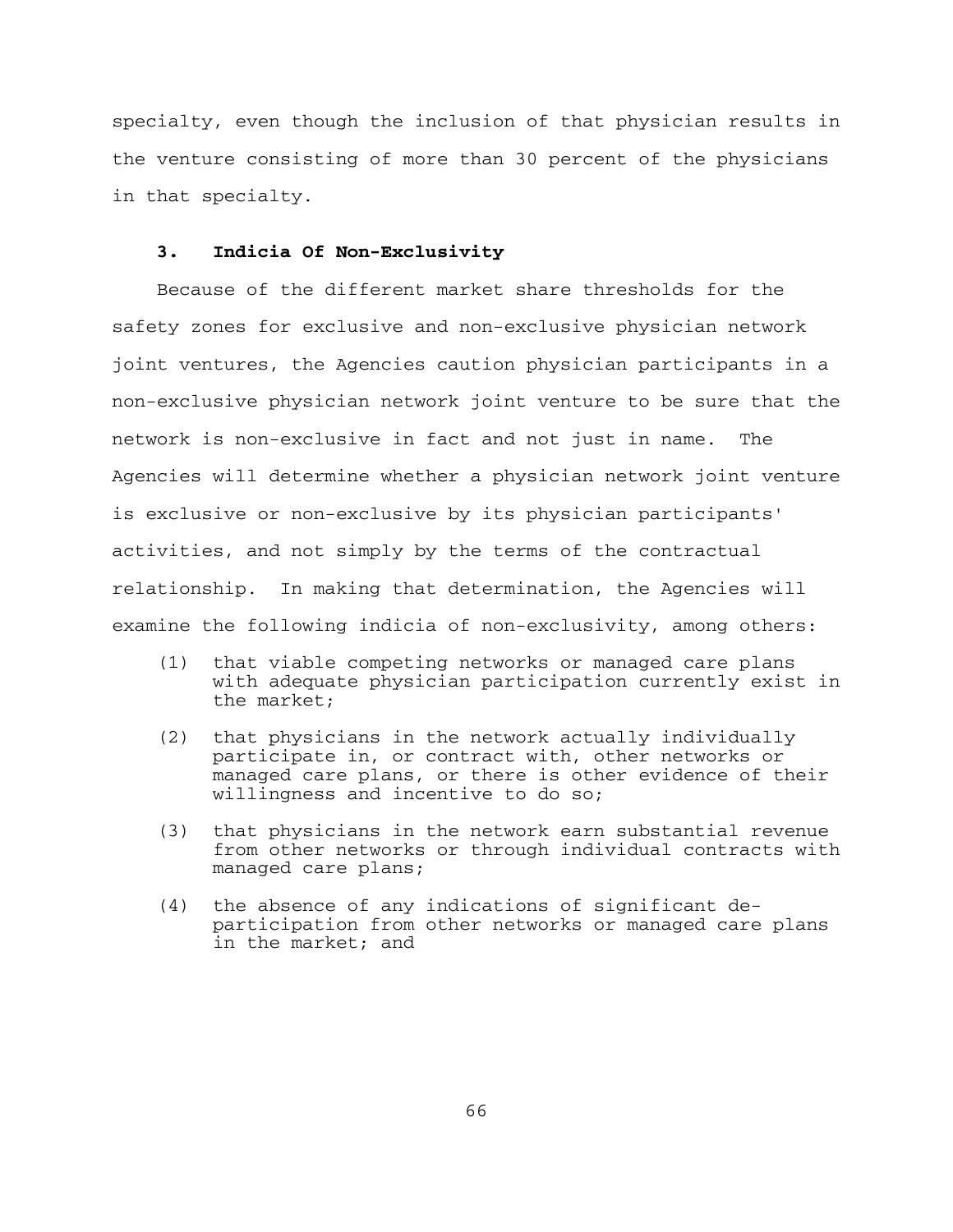(5) the absence of any indications of coordination among the physicians in the network regarding price or other competitively significant terms of participation in other networks or managed care plans.

Networks also may limit or condition physician participants' freedom to contract outside the network in ways that fall short of a commitment of full exclusivity. If those provisions significantly restrict the ability or willingness of a network's physicians to join other networks or contract individually with managed care plans, the network will be considered exclusive for purposes of the safety zones.

#### **4. Sharing Of Substantial Financial Risk By Physicians In A Physician Network Joint Venture**

To qualify for either antitrust safety zone, the participants in a physician network joint venture must share substantial financial risk in providing all the services that are jointly priced through the network. $27$  The safety zones are limited to networks involving substantial financial risk sharing not because such risk sharing is a desired end in itself, but because it

 $27$  Physician network joint ventures that involve both risksharing and non-risk-sharing arrangements do not fall within the safety zones. For example, a network may have both risk-sharing and non-risk-sharing contracts. It also may have contracts that involve risk sharing, but not all the physicians in the network participate in risk sharing or not all of the services are paid for on a risk-sharing basis. The Agencies will consider each of the network's arrangements separately, as well as the activities of the venture as a whole, to determine whether the joint pricing with respect to the non-risk-sharing aspects of the venture is appropriately analyzed under the rule of reason. See infra Example 2. The mere presence of some risk-sharing arrangements, however, will not necessarily result in rule of reason analysis of the non-risk-sharing aspects of the venture.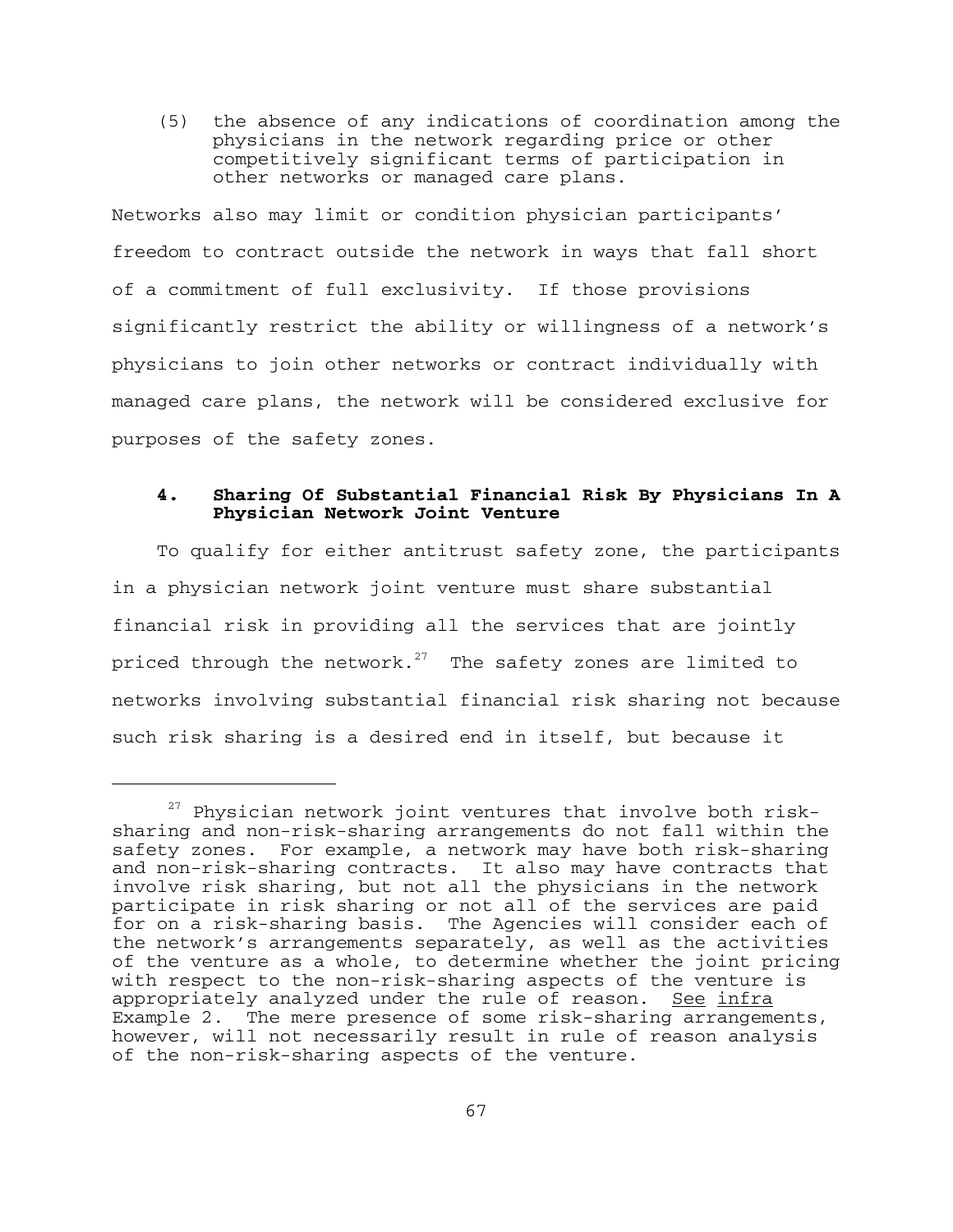normally is a clear and reliable indicator that a physician network involves sufficient integration by its physician participants to achieve significant efficiencies. $^{28}$  Risk sharing provides incentives for the physicians to cooperate in controlling costs and improving quality by managing the provision of services by network physicians.

The following are examples of some types of arrangements through which participants in a physician network joint venture can share substantial financial risk: $^{29}$ 

- (1) agreement by the venture to provide services to a health plan at a "capitated" rate; $^{30}$
- (2) agreement by the venture to provide designated services or classes of services to a health plan for a predetermined percentage of premium or revenue from the  $plane;$ <sup>31</sup>

<sup>29</sup> Physician participants in a single network need not all be involved in the same risk-sharing arrangement within the network to fall within the safety zones. For example, primary care physicians may be capitated and specialists subject to a withhold, or groups of physicians may be in separate risk pools.

<sup>30</sup> A "capitated" rate is a fixed, predetermined payment per covered life (the "capitation") from a health plan to the joint venture in exchange for the joint venture's (not merely an individual physician's) providing and guaranteeing provision of a defined set of covered services to covered individuals for a specified period, regardless of the amount of services actually provided.

 $31$  This is similar to a capitation arrangement, except that the amount of payment to the network can vary in response to changes in the health plan's premiums or revenues.

<sup>&</sup>lt;sup>28</sup> The existence of financial risk sharing does not depend on whether, under applicable state law, the network is considered an insurer.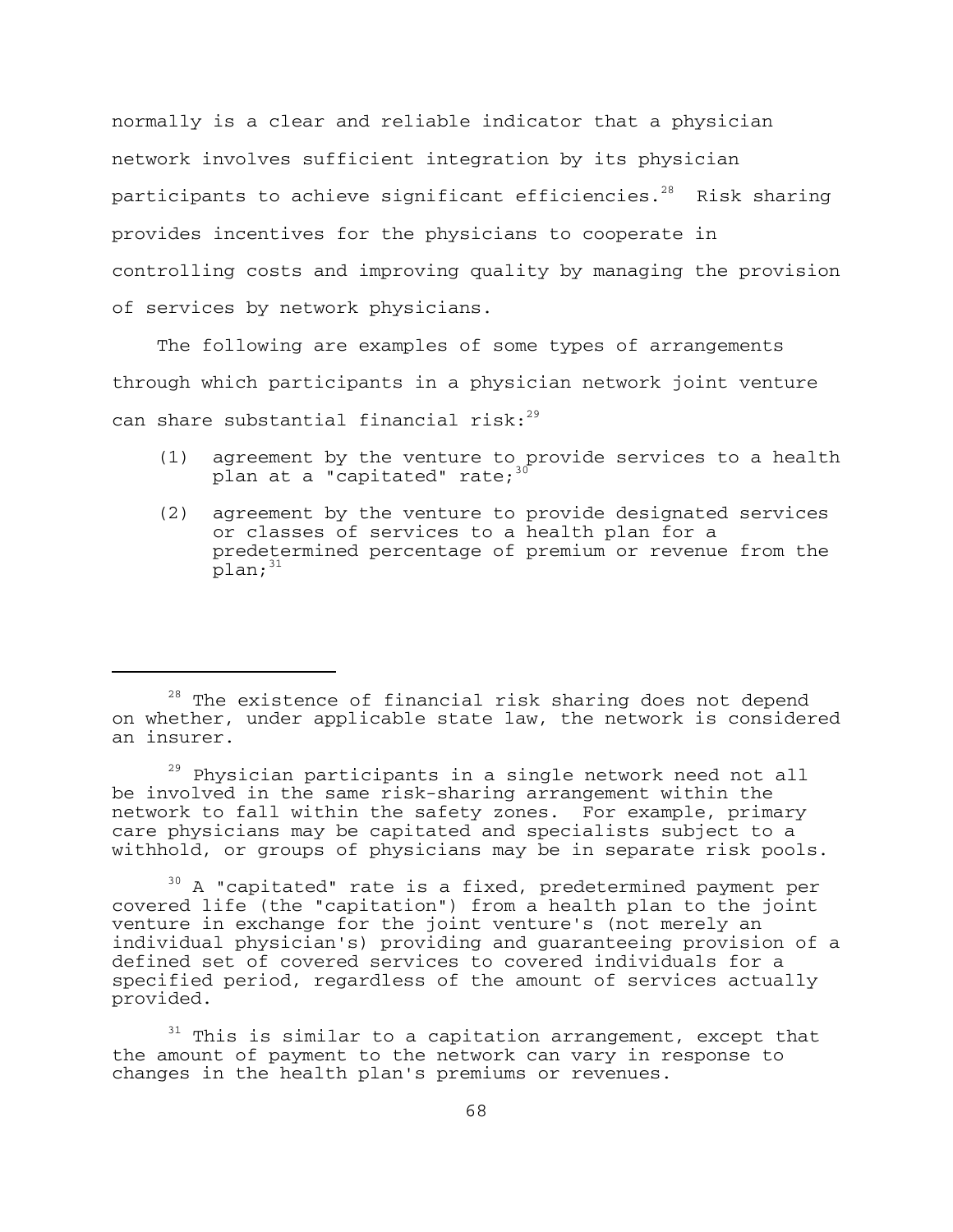- (3) use by the venture of significant financial incentives for its physician participants, as a group, to achieve specified cost-containment goals. Two methods by which the venture can accomplish this are:
	- (a) withholding from all physician participants in the network a substantial amount of the compensation due to them, with distribution of that amount to the physician participants based on group performance in meeting the cost-containment goals of the network as a whole; or
	- (b) establishing overall cost or utilization targets for the network as a whole, with the network's physician participants subject to subsequent substantial financial rewards or penalties based on group performance in meeting the targets; and
- (4) agreement by the venture to provide a complex or extended course of treatment that requires the substantial coordination of care by physicians in different specialities offering a complementary mix of services, for a fixed, predetermined payment, where the costs of that course of treatment for any individual patient can vary greatly due to the individual patient's condition, the choice, complexity, or length of treatment, or other factors. $32$

The Agencies recognize that new types of risk-sharing arrangements may develop. The preceding examples do not foreclose consideration of other arrangements through which the participants in a physician network joint venture may share substantial financial risk in the provision of medical services through the network. $33$  Organizers of physician networks who are

<sup>&</sup>lt;sup>32</sup> Such arrangements are sometimes referred to as "global fees" or "all-inclusive case rates." Global fee or all-inclusive case rate arrangements that involve financial risk sharing as contemplated by this example will require that the joint venture (not merely an individual physician participant) assume the risk or benefit that the treatment provided through the network may either exceed, or cost less than, the predetermined payment.

<sup>&</sup>lt;sup>33</sup> The manner of dividing revenues among the network's physician participants generally does not raise antitrust issues so long as the competing physicians in a network (continued...)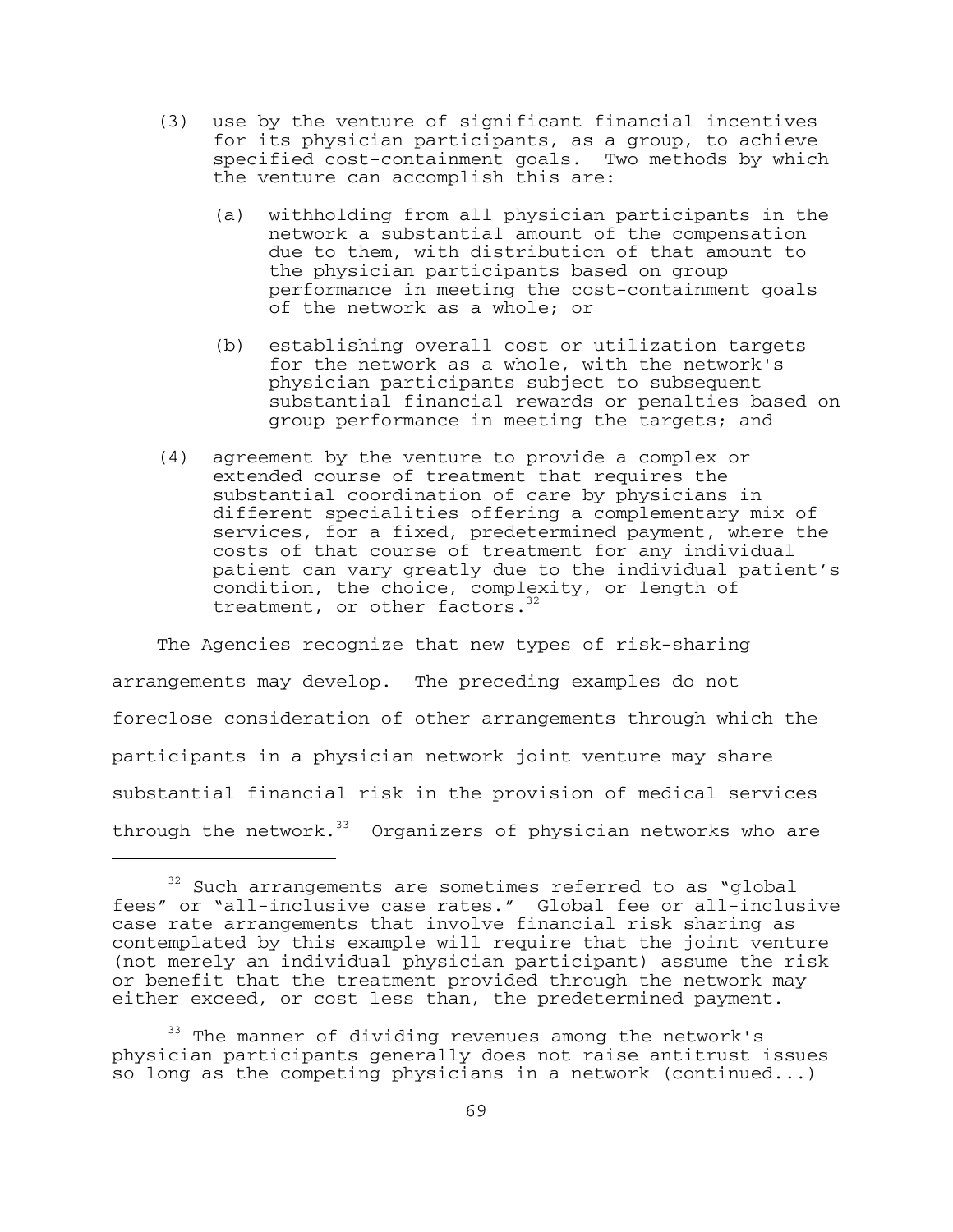uncertain whether their proposed arrangements constitute substantial financial risk sharing for purposes of this policy statement are encouraged to take advantage of the Agencies' expedited business review and advisory opinion procedures.

# **B. The Agencies' Analysis Of Physician Network Joint Ventures That Fall Outside The Antitrust Safety Zones**

Physician network joint ventures that fall outside the antitrust safety zones also may have the potential to create significant efficiencies, and do not necessarily raise substantial antitrust concerns. For example, physician network joint ventures in which the physician participants share substantial financial risk, but which involve a higher percentage of physicians in a relevant market than specified in the safety zones, may be lawful if they are not anticompetitive on balance. $34$  Likewise, physician network joint ventures that do not involve the sharing of substantial financial risk also may be lawful if the physicians' integration through the joint venture creates significant efficiencies and the venture, on balance, is not anticompetitive.

share substantial financial risk. For example, capitated networks may distribute income among their physician participants using fee-for-service payment with a partial withhold fund to cover the risk of having to provide more services than were originally anticipated.

<sup>&</sup>lt;sup>34</sup> See infra Examples 5 and 6. Many such physician networks have received favorable business review or advisory opinion letters from the Agencies. The percentages used in the safety zones define areas in which the lack of anticompetitive effects ordinarily will be presumed.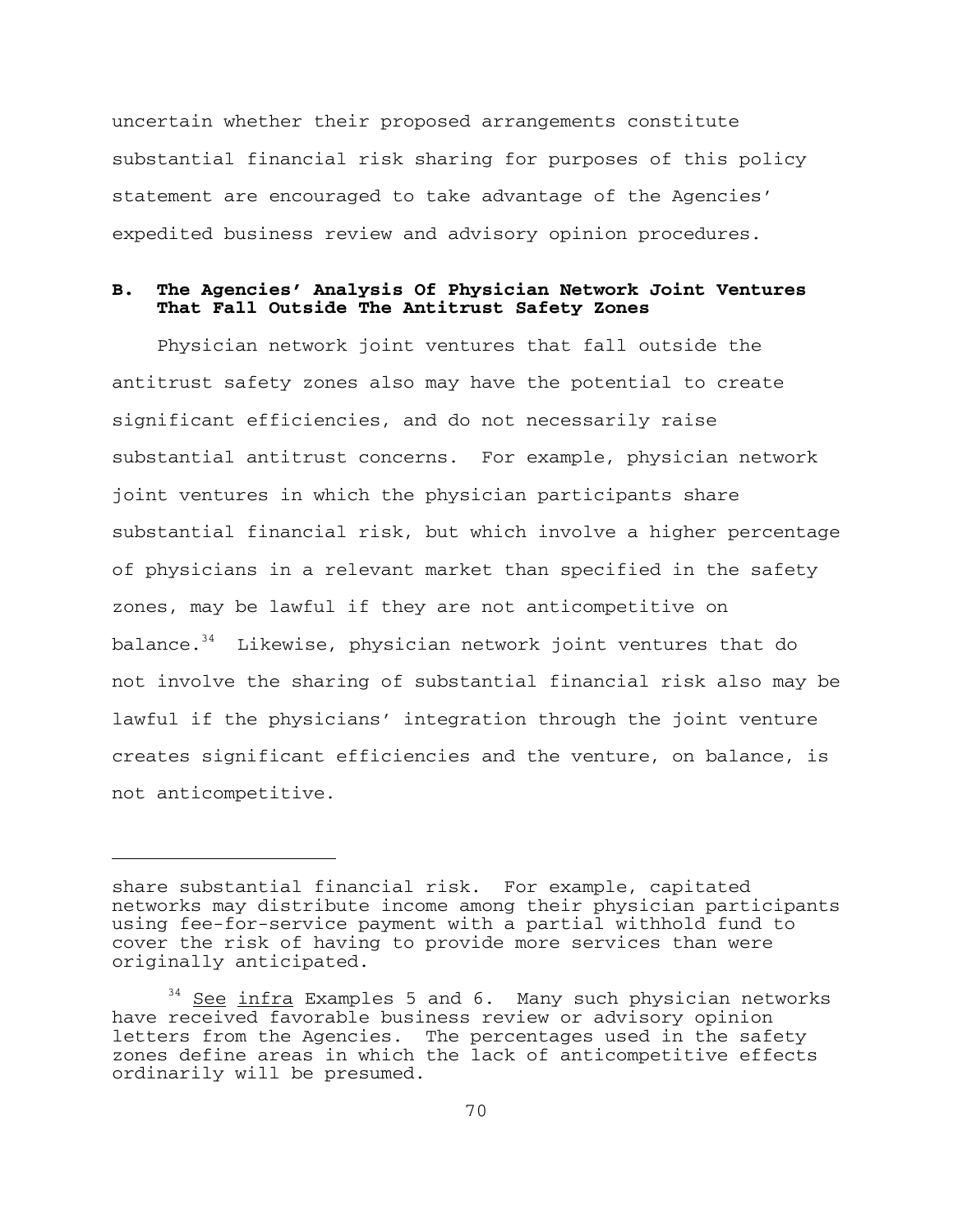The Agencies emphasize that it is not their intent to treat such networks either more strictly or more leniently than joint ventures in other industries, or to favor any particular procompetitive organization or structure of health care delivery over other forms that consumers may desire. Rather, their goal is to ensure a competitive marketplace in which consumers will have the benefit of high quality, cost-effective health care and a wide range of choices, including new provider-controlled networks that expand consumer choice and increase competition.

# **1. Determining When Agreements Among Physicians In A Physician Network Joint Venture Are Analyzed Under The Rule Of Reason**

Antitrust law treats naked agreements among competitors that fix prices or allocate markets as per se illegal. Where competitors economically integrate in a joint venture, however, such agreements, if reasonably necessary to accomplish the procompetitive benefits of the integration, are analyzed under the rule of reason. $35$  In accord with general antitrust principles, physician network joint ventures will be analyzed under the rule of reason, and will not be viewed as per se illegal, if the physicians' integration through the network is likely to produce significant efficiencies that benefit consumers, and any price agreements (or other agreements that

<sup>&</sup>lt;sup>35</sup> In a network limited to providers who are not actual or potential competitors, the providers generally can agree on the prices to be charged for their services without the kinds of economic integration discussed below.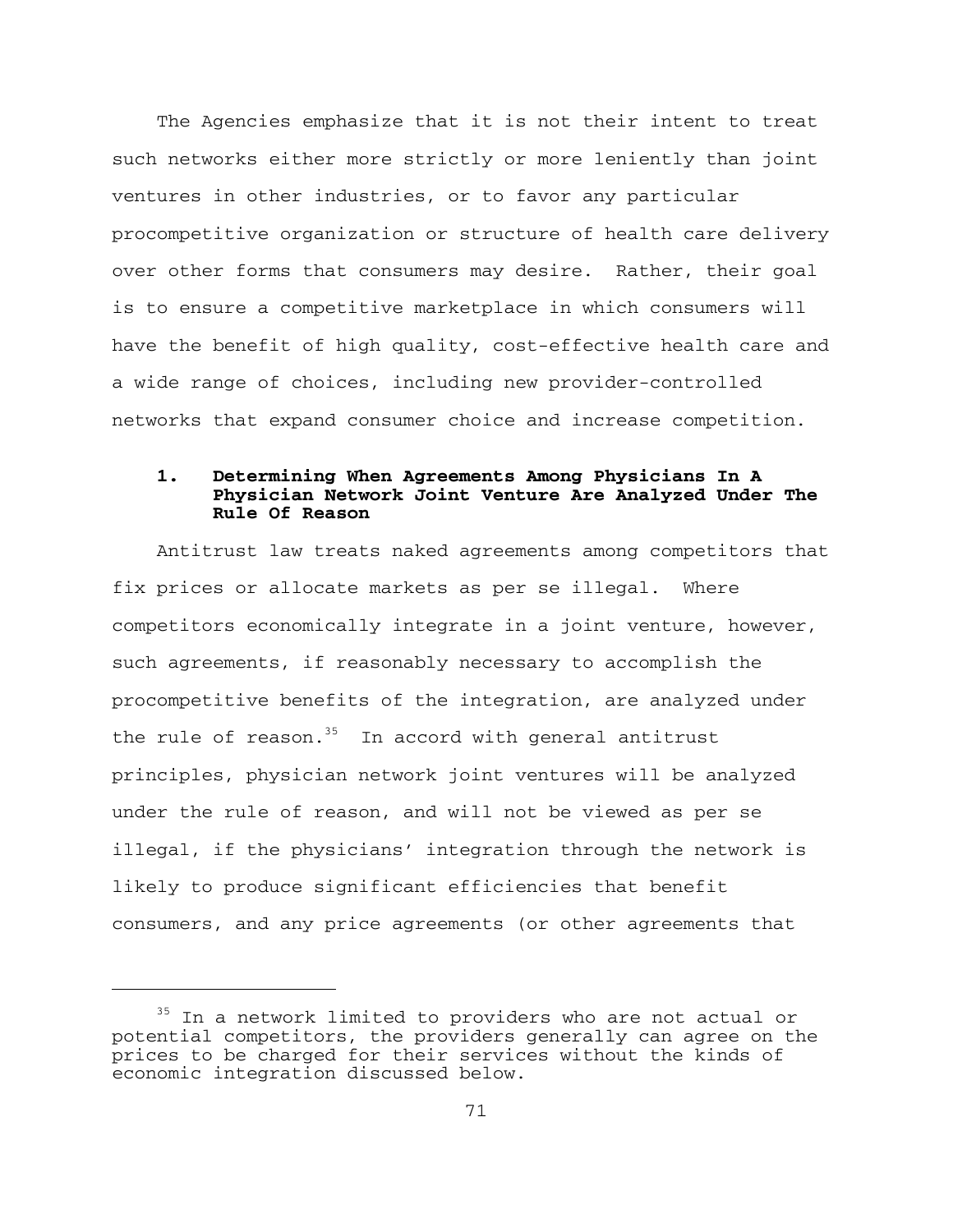would otherwise be per se illegal) by the network physicians are reasonably necessary to realize those efficiencies.<sup>36</sup>

Where the participants in a physician network joint venture have agreed to share substantial financial risk as defined in Section A.4. of this policy statement, their risk-sharing arrangement generally establishes both an overall efficiency goal for the venture and the incentives for the physicians to meet that goal. The setting of price is integral to the venture's use of such an arrangement and therefore warrants evaluation under the rule of reason.

Physician network joint ventures that do not involve the sharing of substantial financial risk may also involve sufficient integration to demonstrate that the venture is likely to produce significant efficiencies. Such integration can be evidenced by the network implementing an active and ongoing program to evaluate and modify practice patterns by the network's physician participants and create a high degree of interdependence and

 $36$  In some cases, the combination of the competing physicians in the network may enable them to offer what could be considered to be a new product producing substantial efficiencies, and therefore the venture will be analyzed under the rule of reason. See Broadcast Music, Inc. v. Columbia Broadcasting System, Inc., 441 U.S. 1, 21-22 (1979) (competitors' integration and creation of a blanket license for use of copyrighted compositions results in efficiencies so great as to make the blanket license a "different product" from the mere combination of individual competitors and, therefore, joint pricing of the blanket license is subject to rule of reason analysis, rather than the per se rule against price fixing). The Agencies' analysis will focus on the efficiencies likely to be produced by the venture, and the relationship of any price agreements to the achievement of those efficiencies, rather than on whether the venture creates a product that can be labeled "new" or "different."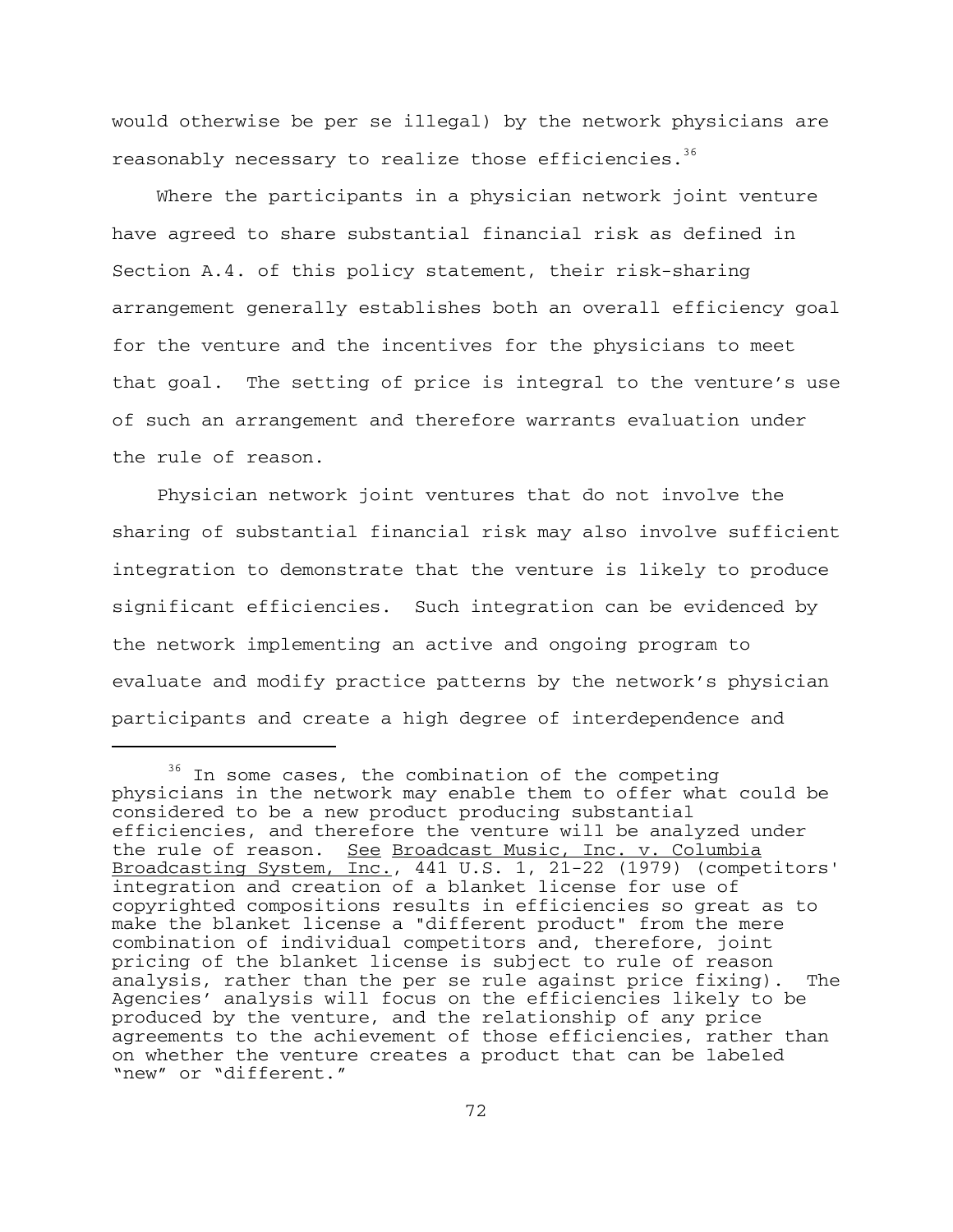cooperation among the physicians to control costs and ensure quality. This program may include: (1) establishing mechanisms to monitor and control utilization of health care services that are designed to control costs and assure quality of care; (2) selectively choosing network physicians who are likely to further these efficiency objectives; and (3) the significant investment of capital, both monetary and human, in the necessary infrastructure and capability to realize the claimed efficiencies.

The foregoing are not, however, the only types of arrangements that can evidence sufficient integration to warrant rule of reason analysis, and the Agencies will consider other arrangements that also may evidence such integration. However, in all cases, the Agencies' analysis will focus on substance, rather than form, in assessing a network's likelihood of producing significant efficiencies. To the extent that agreements on prices to be charged for the integrated provision of services are reasonably necessary to the venture's achievement of efficiencies, they will be evaluated under the rule of reason.

In contrast to integrated physician network joint ventures, such as these discussed above, there have been arrangements among physicians that have taken the form of networks, but which in purpose or effect were little more than efforts by their participants to prevent or impede competitive forces from operating in the market. These arrangements are not likely to produce significant procompetitive efficiencies. Such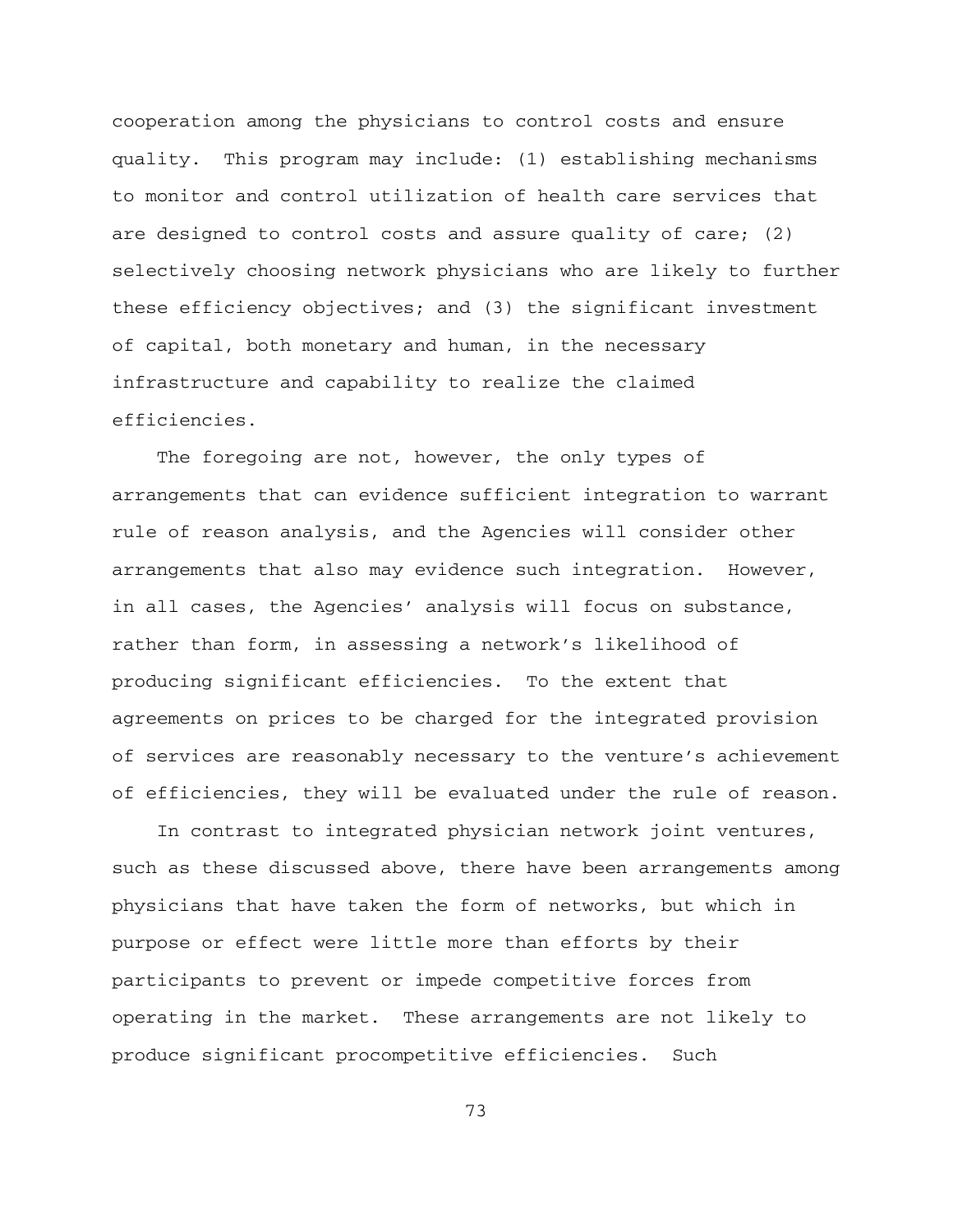arrangements have been, and will continue to be, treated as unlawful conspiracies or cartels, whose price agreements are per se illegal.

Determining that an arrangement is merely a vehicle to fix prices or engage in naked anticompetitive conduct is a factual inquiry that must be done on a case-by-case basis to determine the arrangement's true nature and likely competitive effects. However, a variety of factors may tend to corroborate a network's anticompetitive nature, including: statements evidencing anticompetitive purpose; a recent history of anticompetitive behavior or collusion in the market, including efforts to obstruct or undermine the development of managed care; obvious anticompetitive structure of the network (e.g., a network comprising a very high percentage of local area physicians, whose participation in the network is exclusive, without any plausible business or efficiency justification); the absence of any mechanisms with the potential for generating significant efficiencies or otherwise increasing competition through the network; the presence of anticompetitive collateral agreements; and the absence of mechanisms to prevent the network's operation from having anticompetitive spillover effects outside the network.

# **2. Applying The Rule Of Reason**

A rule of reason analysis determines whether the formation and operation of the joint venture may have a substantial anticompetitive effect and, if so, whether that potential effect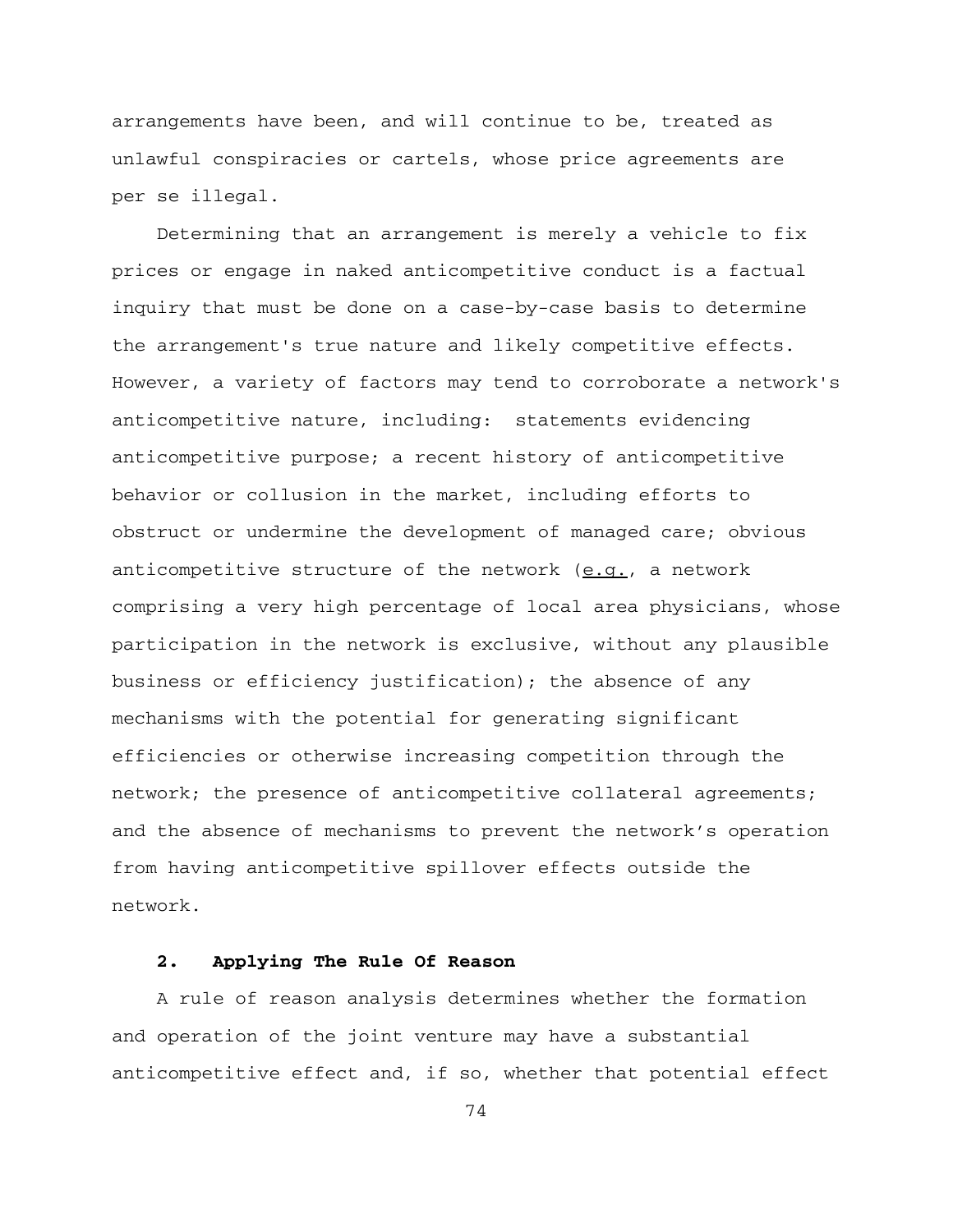is outweighed by any procompetitive efficiencies resulting from the joint venture. The rule of reason analysis takes into account characteristics of the particular physician network joint venture, and the competitive environment in which it operates, that bear on the venture's likely effect on competition.

A determination about the lawfulness of a network's activity under the rule of reason sometimes can be reached without an extensive inquiry under each step of the analysis. For example, a physician network joint venture that involves substantial clinical integration may include a relatively small percentage of the physicians in the relevant markets on a non-exclusive basis. In that case, the Agencies may be able to conclude expeditiously that the network is unlikely to be anticompetitive, based on the competitive environment in which it operates. In assessing the competitive environment, the Agencies would consider such market factors as the number, types, and size of managed care plans operating in the area, the extent of physician participation in those plans, and the economic importance of the managed care plans to area physicians. See infra Example 1. Alternatively, for example, if a restraint that facially appears to be of a kind that would always or almost always tend to reduce output or increase prices, but has not been considered per se unlawful, is not reasonably necessary to the creation of efficiencies, the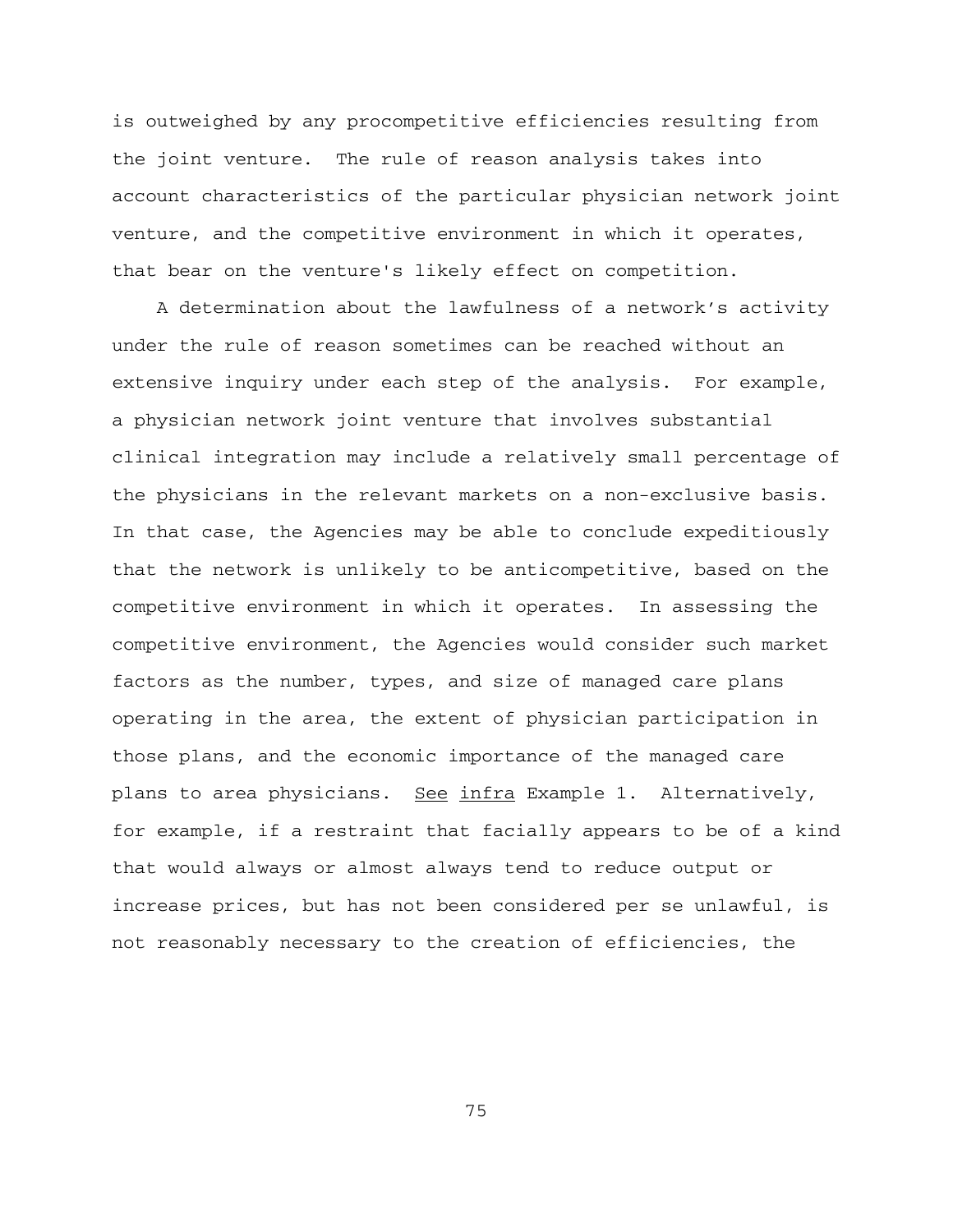analysis of market definition and market power. $^{37}$ Agencies will likely challenge the restraint without an elaborate

The steps ordinarily involved in a rule of reason analysis of physician network joint ventures are set forth below.

*Step one: Define the relevant market.* The Agencies evaluate the competitive effects of a physician network joint venture in each relevant market in which it operates or has substantial impact. In defining the relevant product and geographic markets, the Agencies look to what substitutes, as a practical matter, are reasonably available to consumers for the services in question.<sup>38</sup> The Agencies will first identify the relevant services that the physician network joint venture provides. Although all services provided by each physician specialty might be a separate relevant service market, there may be instances in which significant overlap of services provided by different physician specialties, or in some circumstances, certain nonphysician health care providers, justifies including services from more than one physician specialty or category of providers in the same market. For each relevant service market, the relevant geographic market will include all physicians (or other providers) who are good substitutes for the physician participants in the joint venture.

 $37$  See FTC v. Indiana Federation of Dentists, 476 U.S. 447, 459-60 (1986).

<sup>&</sup>lt;sup>38</sup> A more extensive discussion of how the Agencies define relevant markets is contained in the Agencies' 1992 Horizontal Merger Guidelines.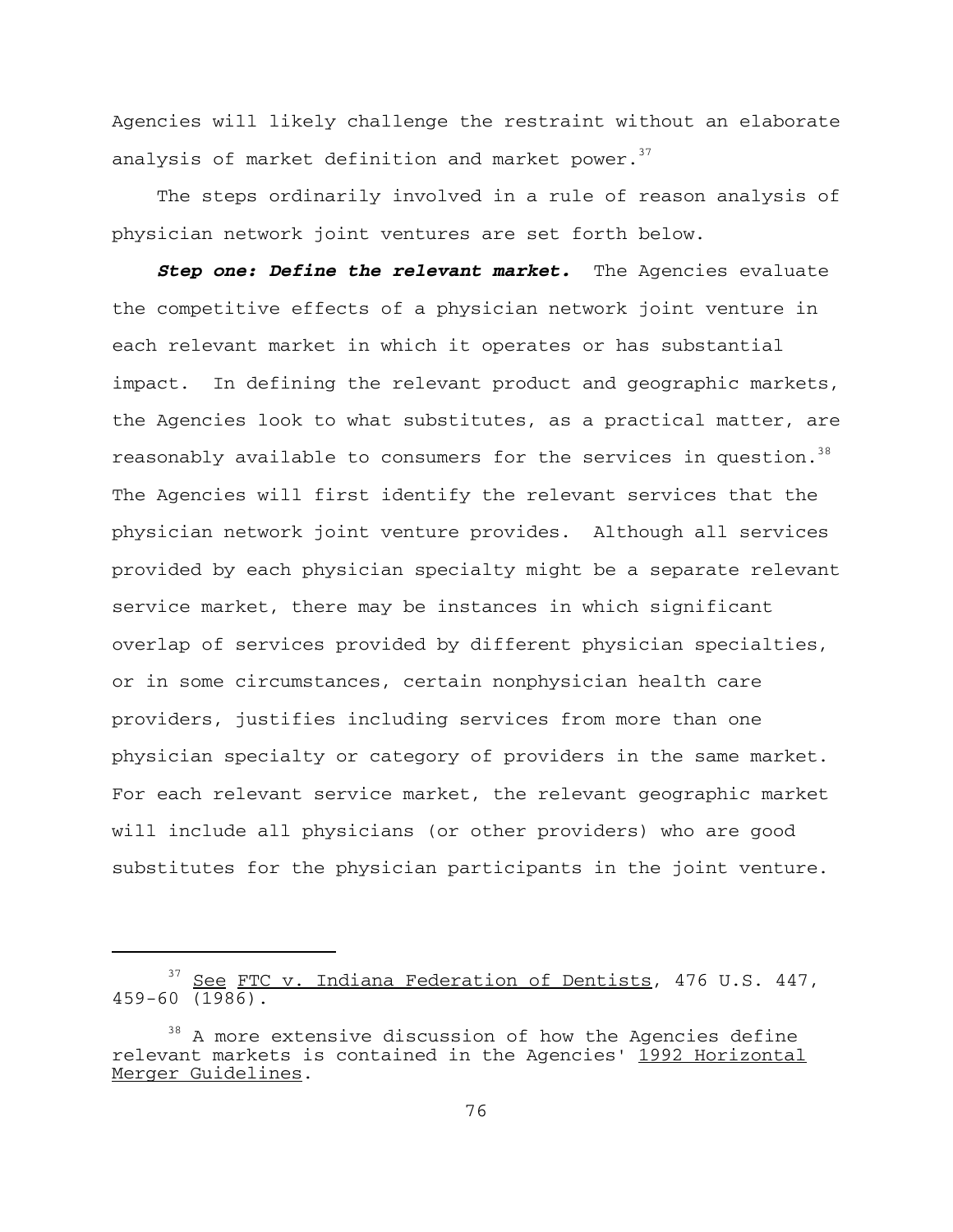*Step two: Evaluate the competitive effects of the physician joint venture.* The Agencies examine the structure and activities of the physician network joint venture and the nature of competition in the relevant market to determine whether the formation or operation of the venture is likely to have an anticompetitive effect. Two key areas of competitive concern are whether a physician network joint venture could raise the prices for physician services charged to health plans above competitive levels, or could prevent or impede the formation or operation of other networks or plans.

In assessing whether a particular network arrangement could raise prices or exclude competition, the Agencies will examine whether the network physicians collectively have the ability and incentive to engage in such conduct. The Agencies will consider not only the proportion of the physicians in any relevant market who are in the network, but also the incentives faced by physicians in the network, and whether different groups of physicians in a network may have significantly different incentives that would reduce the likelihood of anticompetitive conduct. The Department of Justice has entered into final judgments that permit a network to include a relatively large proportion of physicians in a relevant market where the percentage of physicians with an ownership interest in the network is strictly limited, and the network subcontracts with additional physicians under terms that create a sufficient divergence of economic interest between the subcontracting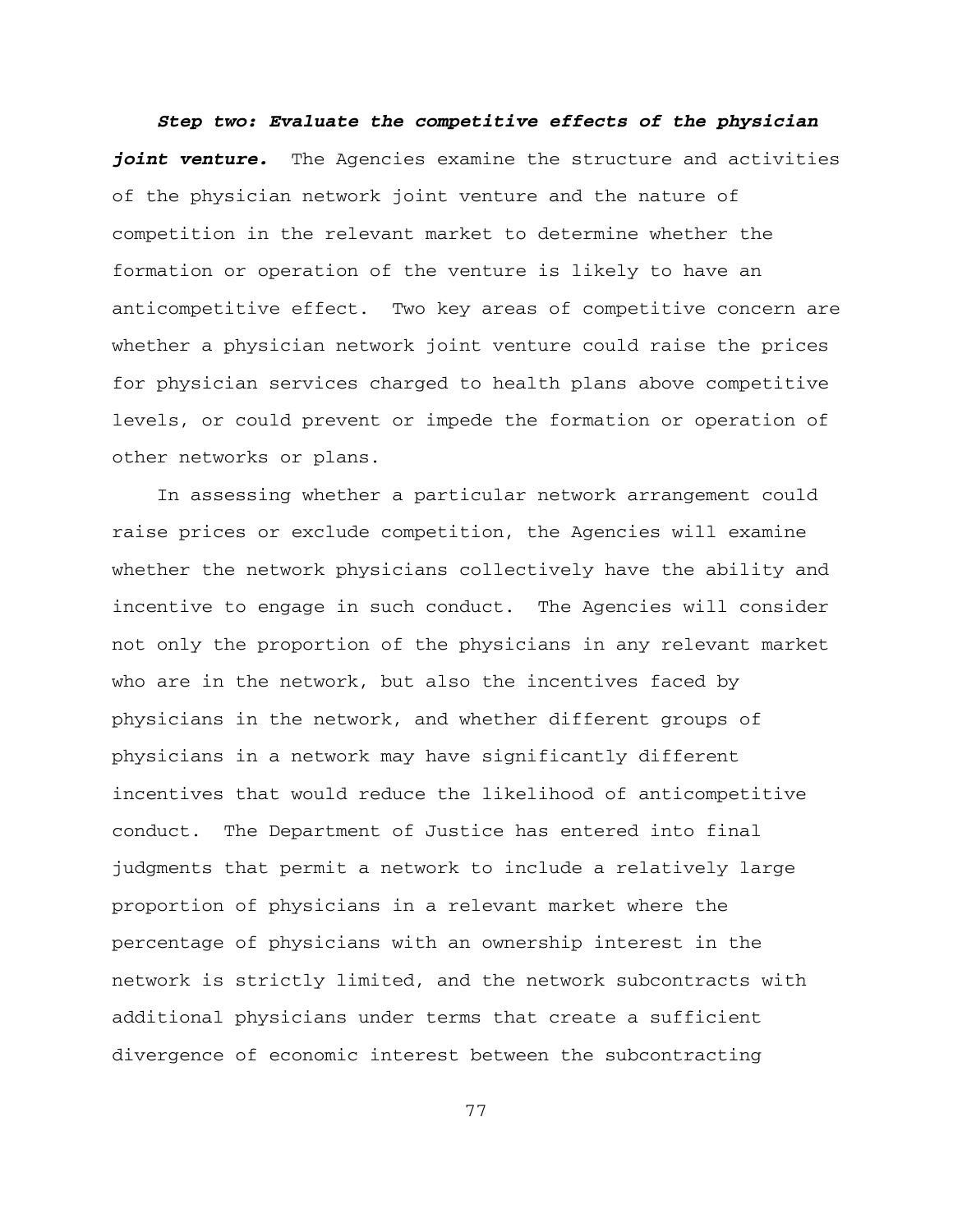physicians and the owner physicians so that the owner physicians have an incentive to control the costs to the network of the subcontracting physicians. $39$  Evaluating the incentives faced by network physicians requires an examination of the facts and circumstances of each particular case. The Agencies will assess whether different groups of physicians in the network actually have significantly divergent incentives that would override any shared interest, such as the incentive to profit from higher fees for their medical services. The Agencies will also consider whether the behavior of network physicians or other market evidence indicates that the differing incentives among groups of physicians will not prevent anticompetitive conduct.

If, in the relevant market, there are many other networks or many physicians who would be available to form competing networks or to contract directly with health plans, it is unlikely that the joint venture would raise significant competitive concerns. The Agencies will analyze the availability of suitable physicians to form competing networks, including the exclusive or non-exclusive nature of the physician network joint venture.

The Agencies recognize that the competitive impact of exclusive arrangements or other limitations on the ability of a network's physician participants to contract outside the network

<sup>&</sup>lt;sup>39</sup> See, e.g., Competitive Impact Statements in United States Health Choice of Northwest Missouri, Inc., Case No. 95-6171-CV-SJ-6 (W.D. Mo.; filed Sept. 13, 1995), 60 Fed. Reg. 51808, 51815 (Oct. 3, 1995); United States and State of Connecticut v. HealthCare Partners, Inc., Case No. 395-CV-01946-RNC (D. Conn.; filed Sept. 13, 1995), 60 Fed. Reg. 52018, 52020 (Oct. 4, 1995).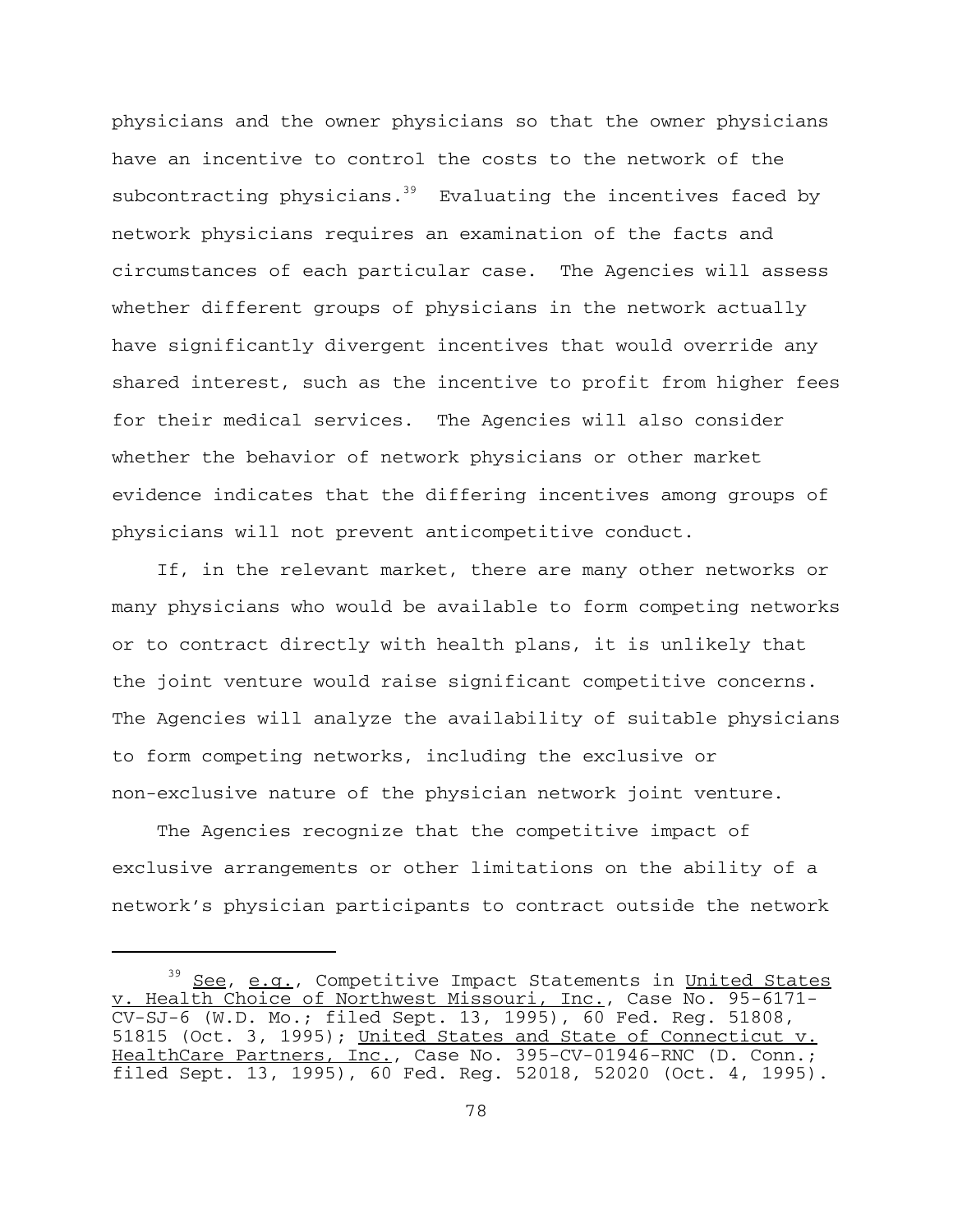can vary greatly. For example, in some circumstances exclusivity may help a network serve its subscribers and increase its physician participants' incentives to further the interests of the network. In other situations, however, the anticompetitive risks posed by such exclusivity may outweigh its procompetitive benefits. Accordingly, the Agencies will evaluate the actual or likely effects of particular limitations on contracting in the market situation in which they occur.

An additional area of possible anticompetitive concern involves the risk of "spillover" effects from the venture. For example, a joint venture may involve the exchange of competitively sensitive information among competing physicians and thereby become a vehicle for the network's physician participants to coordinate their activities outside the venture. Ventures that are structured to reduce the likelihood of such spillover are less likely to result in anticompetitive effects. For example, a network that uses an outside agent to collect and analyze fee data from physicians for use in developing the network's fee schedule, and avoids the sharing of such sensitive information among the network's physician participants, may reduce concerns that the information could be used by the network's physician participants to set prices for services they provide outside the network.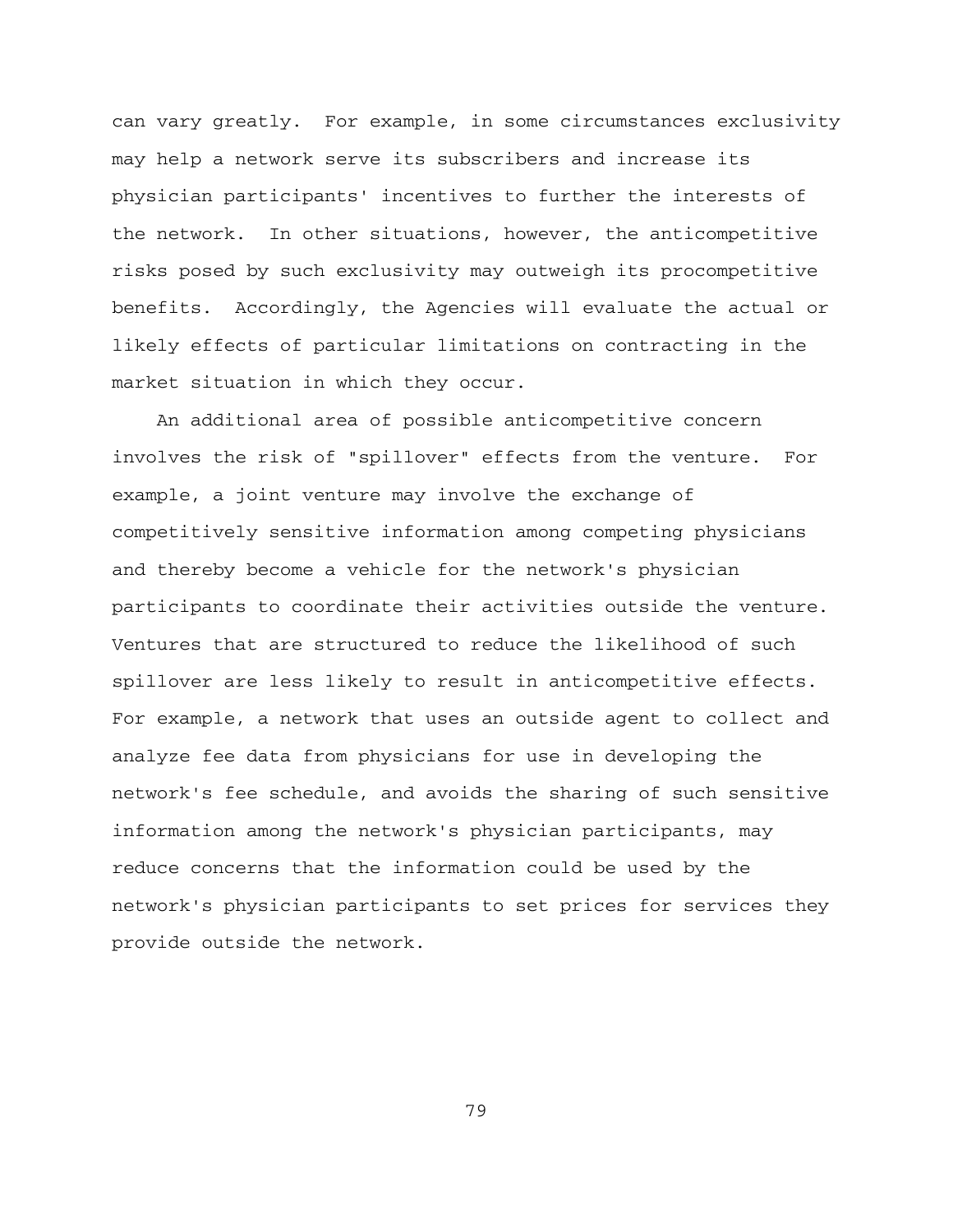# *Step three: Evaluate the impact of procompetitive efficiencies.*40 This step requires an examination of the joint venture's likely procompetitive efficiencies, and the balancing of these efficiencies against any likely anticompetitive effects. The greater the venture's likely anticompetitive effects, the greater must be the venture's likely efficiencies. In assessing efficiency claims, the Agencies focus on net efficiencies that will be derived from the operation of the network and that result in lower prices or higher quality to consumers. The Agencies will not accept claims of efficiencies if the parties reasonably can achieve equivalent or comparable savings through significantly less anticompetitive means. In making this assessment, however, the Agencies will not search for a theoretically least restrictive alternative that is not practical given business realities.

Experience indicates that, in general, more significant efficiencies are likely to result from a physician network joint venture's substantial financial risk sharing or substantial clinical integration. However, the Agencies will consider a broad range of possible cost savings, including improved cost controls, case management and quality assurance, economies of scale, and reduced administrative or transaction costs.

 $40$  If steps one and two reveal no competitive concerns with the physician network joint venture, step three is unnecessary, and the analysis continues with step four, below.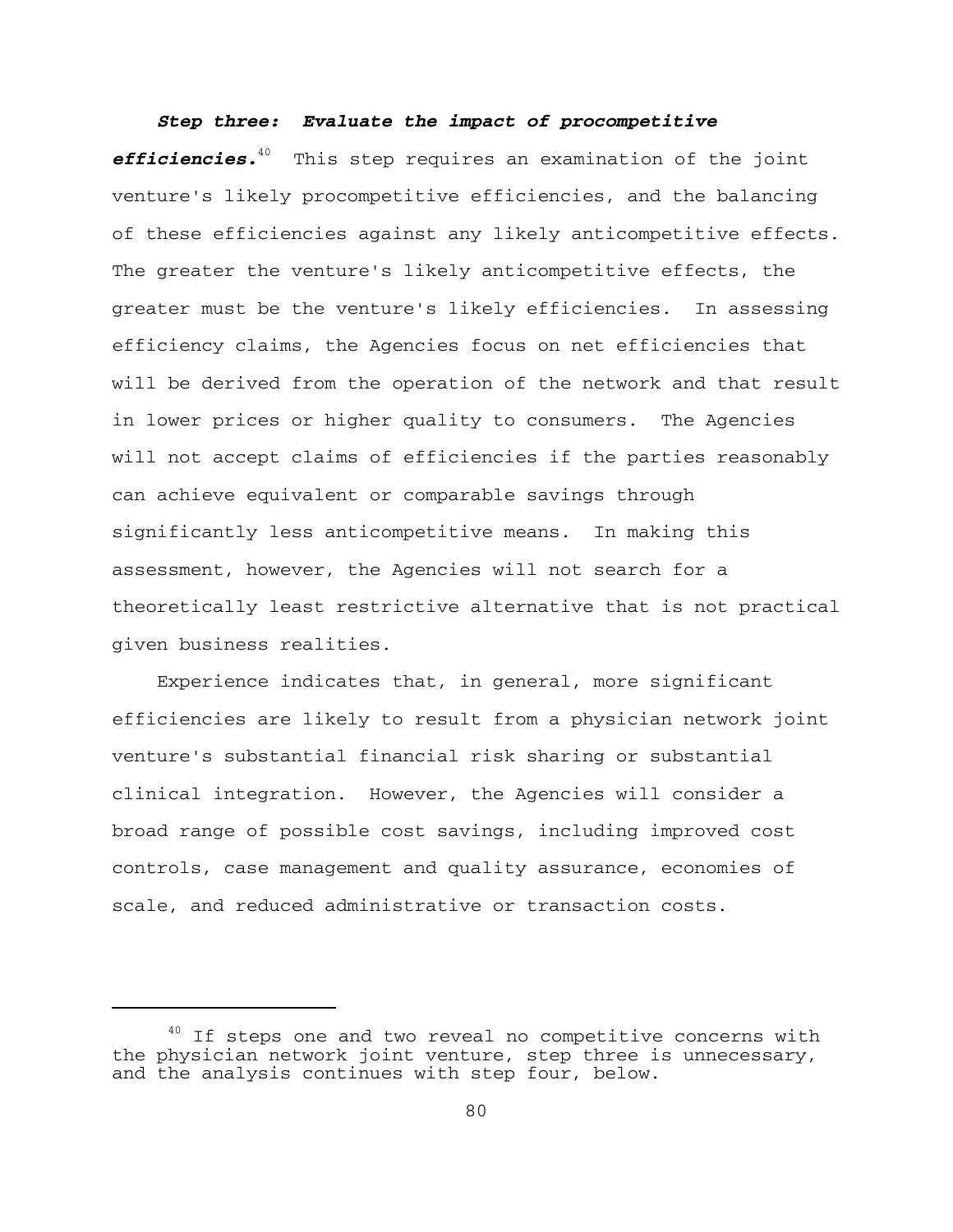In assessing the likelihood that efficiencies will be realized, the Agencies recognize that competition is one of the strongest motivations for firms to lower prices, reduce costs, and provide higher quality. Thus, the greater the competition facing the network, the more likely it is that the network will actually realize potential efficiencies that would benefit consumers.

*Step four: Evaluation of collateral agreements.* This step examines whether the physician network joint venture includes collateral agreements or conditions that unreasonably restrict competition and are unlikely to contribute significantly to the legitimate purposes of the physician network joint venture. The Agencies will examine whether the collateral agreements are reasonably necessary to achieve the efficiencies sought by the joint venture. For example, if the physician participants in a physician network joint venture agree on the prices they will charge patients who are not covered by the health plans with which their network contracts, such an agreement plainly is not reasonably necessary to the success of the joint venture and is an antitrust violation.<sup>41</sup> Similarly, attempts by a physician network joint venture to exclude competitors or classes of competitors of the network's physician participants from the market could have anticompetitive effects, without advancing any

<sup>&</sup>lt;sup>41</sup> This analysis of collateral agreements also applies to physician network joint ventures that fall within the safety zones.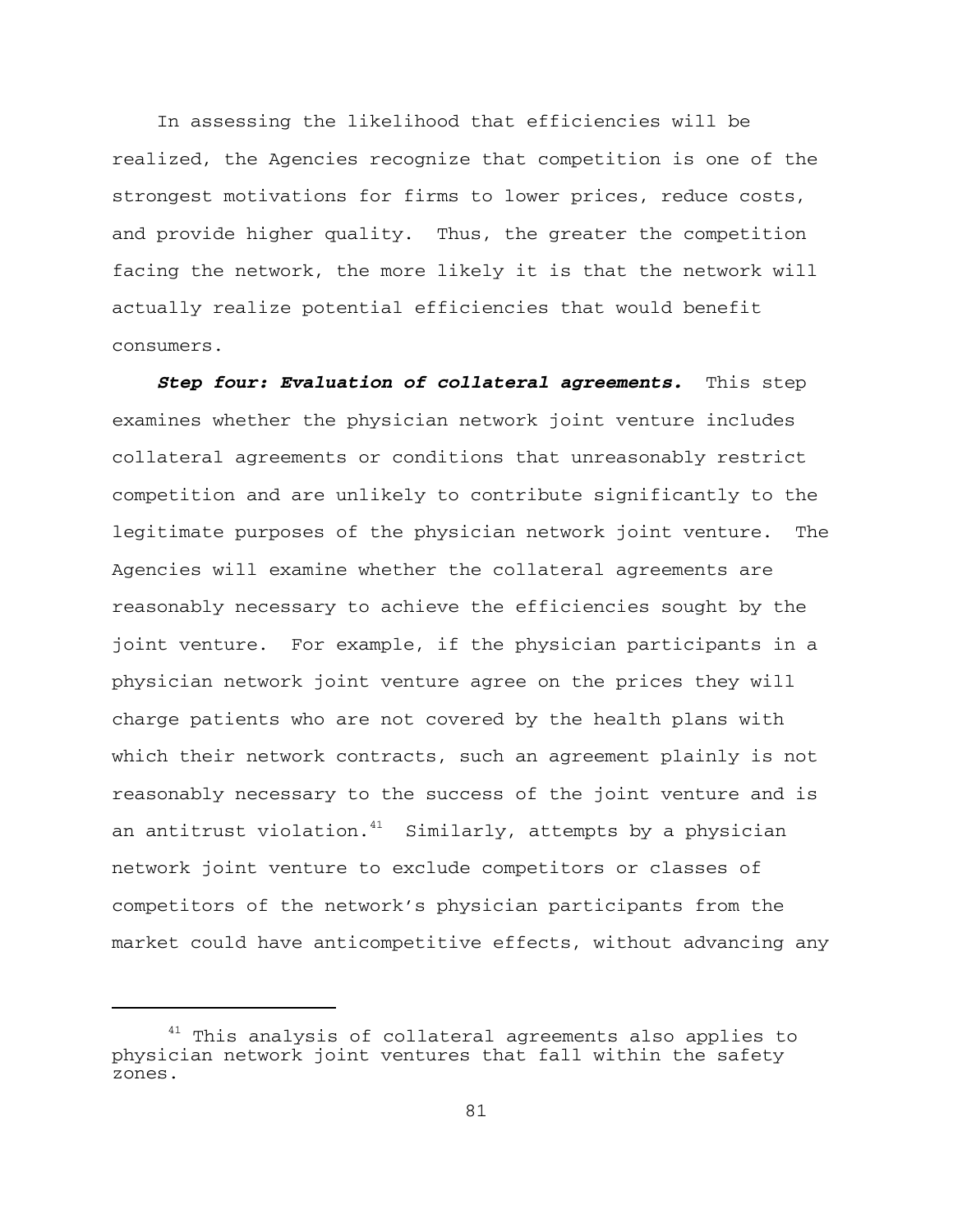legitimate, procompetitive goal of the network. This could happen, for example, if the network facilitated agreements among the physicians to refuse to deal with such competitors outside the network, or to pressure other market participants to refuse to deal with such competitors or deny them necessary access to key facilities.

## **C. Examples Of Physician Network Joint Ventures**

The following are examples of how the Agencies would apply the principles set forth in this statement to specific physician network joint ventures. The first three are new examples: 1) a network involving substantial clinical integration, that is unlikely to raise significant competitive concerns under the rule of reason; 2) a network involving both substantial financial risk-sharing and non-risk-sharing arrangements, which would be analyzed under the rule of reason; and 3) a network involving neither substantial financial risk-sharing nor substantial clinical integration, and whose price agreements likely would be challenged as per se unlawful. The last four examples involve networks that operate in a variety of market settings and with different levels of physician participants; three are networks that involve substantial financial risk-sharing and one is a network in which the physician participants do not jointly agree on, or negotiate, price.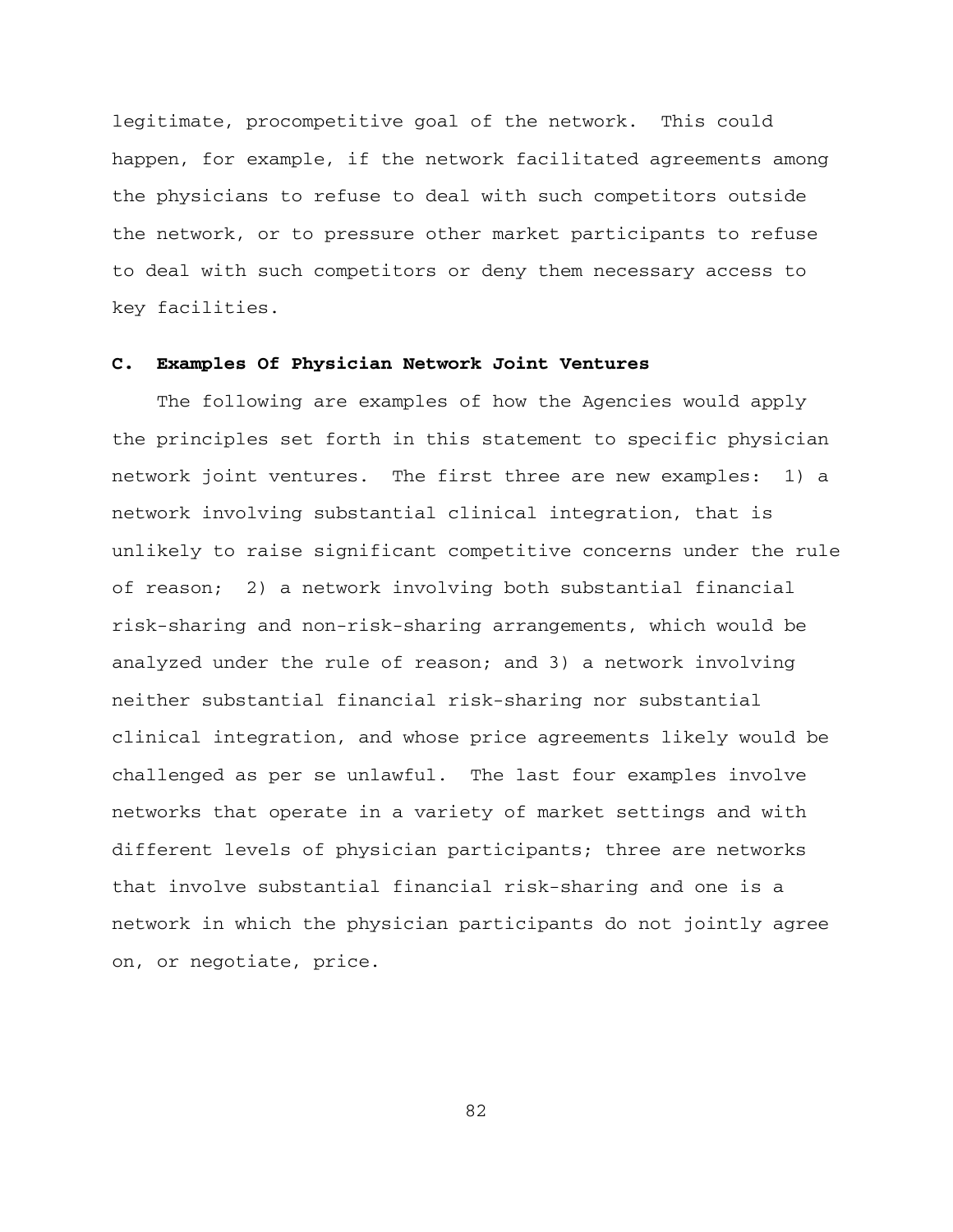# **1. Physician Network Joint Venture Involving Clinical Integration**

Charlestown is a relatively isolated, medium-sized city. For the purposes of this example, the services provided by primary care physicians and those provided by the different physician specialties each constitute a relevant product market; and the relevant geographic market for each of them is Charlestown.

Several HMOs and other significant managed care plans operate in Charlestown. A substantial proportion of insured individuals are enrolled in these plans, and enrollment in managed care is expected to increase. Many physicians in each of the specialties participate in more than one of these plans. There is no significant overlap among the participants on the physician panels of many of these plans.

A group of Charlestown physicians establishes an IPA to assume greater responsibility for managing the cost and quality of care rendered to Charlestown residents who are members of health plans. They hope to reduce costs while maintaining or improving the quality of care, and thus to attract more managed care patients to their practices.

The IPA will implement systems to establish goals relating to quality and appropriate utilization of services by IPA participants, regularly evaluate both individual participants' and the network's aggregate performance with respect to those goals, and modify individual participants' actual practices, where necessary, based on those evaluations. The IPA will engage in case management, preauthorization of some services, and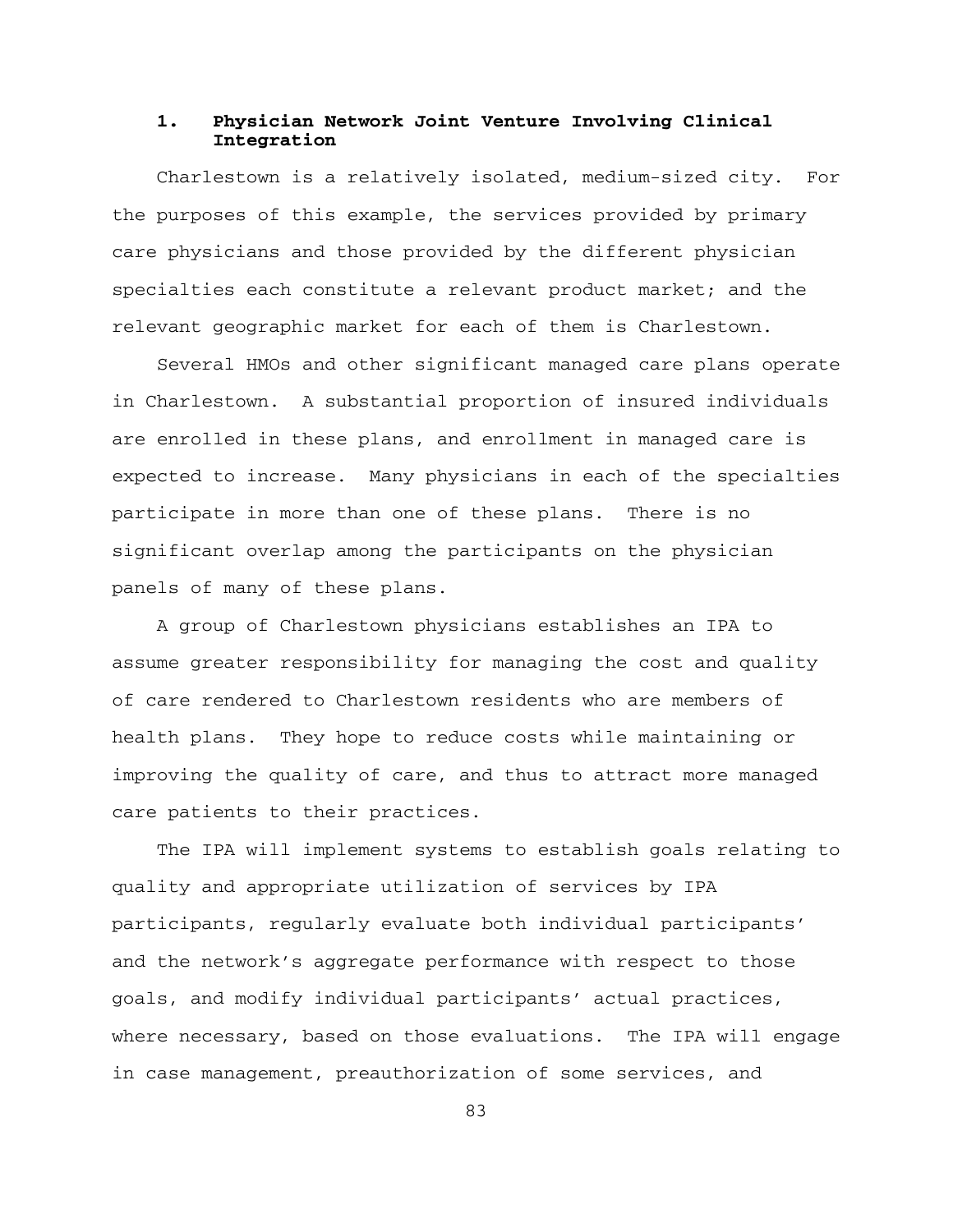concurrent and retrospective review of inpatient stays. In addition, the IPA is developing practice standards and protocols to govern treatment and utilization of services, and it will actively review the care rendered by each doctor in light of these standards and protocols.

There is a significant investment of capital to purchase the information systems necessary to gather aggregate and individual data on the cost, quantity, and nature of services provided or ordered by the IPA physicians; to measure performance of the group and the individual doctors against cost and quality benchmarks; and to monitor patient satisfaction. The IPA will provide payers with detailed reports on the cost and quantity of services provided, and on the network's success in meeting its goals.

The IPA will hire a medical director and a support staff to perform the above functions and to coordinate patient care in specific cases. The doctors also have invested appreciable time in developing the practice standards and protocols, and will continue actively to monitor care provided through the IPA. Network participants who fail to adhere to the network's standards and protocols will be subject to remedial action, including the possibility of expulsion from the network.

The IPA physicians will be paid by health plans on a fee-forservice basis; the physicians will not share substantial financial risk for the cost of services rendered to covered individuals through the network. The IPA will retain an agent to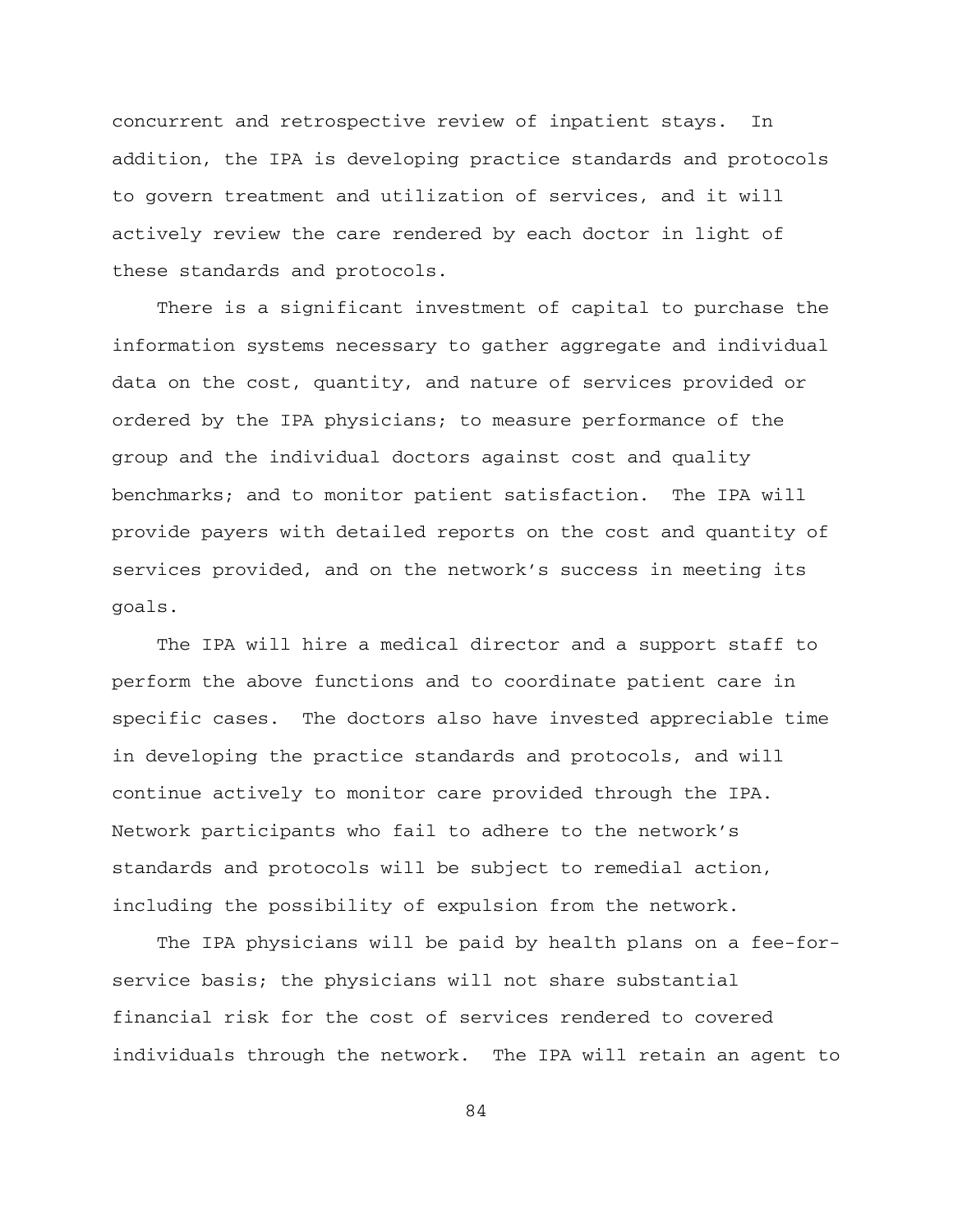develop a fee schedule, negotiate fees, and contract with payers on behalf of the venture. Information about what participating doctors charge non-network patients will not be disseminated to participants in the IPA, and the doctors will not agree on the prices they will charge patients not covered by IPA contracts.

The IPA is built around three geographically dispersed primary care group practices that together account for 25 percent of the primary care doctors in Charlestown. A number of specialists to whom the primary care doctors most often refer their patients also are invited to participate in the IPA. These specialists are selected based on their established referral relationships with the primary care doctors, the quality of care provided by the doctors, their willingness to cooperate with the goals of the IPA, and the need to provide convenient referral services to patients of the primary care doctors. Specialist services that are needed less frequently will be provided by doctors who are not IPA participants. Participating specialists constitute from 20 to 35 percent of the specialists in each relevant market, depending on the specialty. Physician participation in the IPA is non-exclusive. Many IPA participants already do and are expected to continue to participate in other managed care plans and earn substantial income from those plans.

## *Competitive Analysis*

Although the IPA does not fall within the antitrust safety zone because the physicians do not share substantial financial risk, the Agencies would analyze the IPA under the rule of reason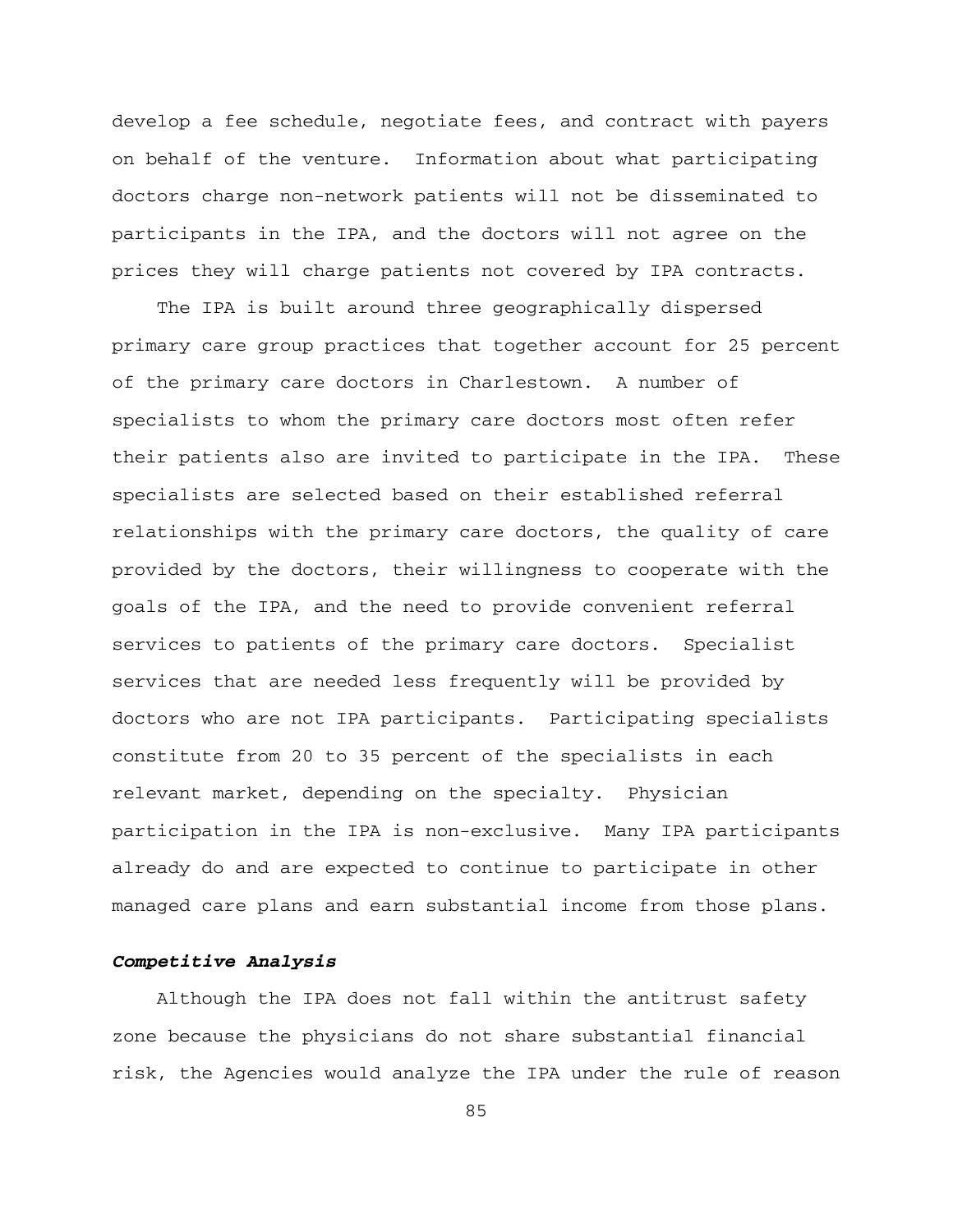because it offers the potential for creating significant efficiencies and the price agreement is reasonably necessary to realize those efficiencies. Prior to contracting on behalf of competing doctors, the IPA will develop and invest in mechanisms to provide cost-effective quality care, including standards and protocols to govern treatment and utilization of services, information systems to measure and monitor individual physician and aggregate network performance, and procedures to modify physician behavior and assure adherence to network standards and protocols. The network is structured to achieve its efficiencies through a high degree of interdependence and cooperation among its physician participants. The price agreement, under these circumstances, is subordinate to and reasonably necessary to achieve these objectives. $42$ 

Furthermore, the Agencies would not challenge under the rule of reason the doctors' agreement to establish and operate the IPA. In conducting the rule of reason analysis, the Agencies would evaluate the likely competitive effects of the venture in each relevant market. In this case, the IPA does not appear likely to limit competition in any relevant market either by hampering the ability of health plans to contract individually

 $42$  Although the physicians in this example have not directly agreed with one another on the prices to be charged for services rendered through the network, the venture's use of an agent, subject to its control, to establish fees and to negotiate and execute contracts on behalf of the venture amounts to a price agreement among competitors. However, the use of such an agent should reduce the risk of the network's activities having anticompetitive spillover effects on competition among the physicians for non-network patients.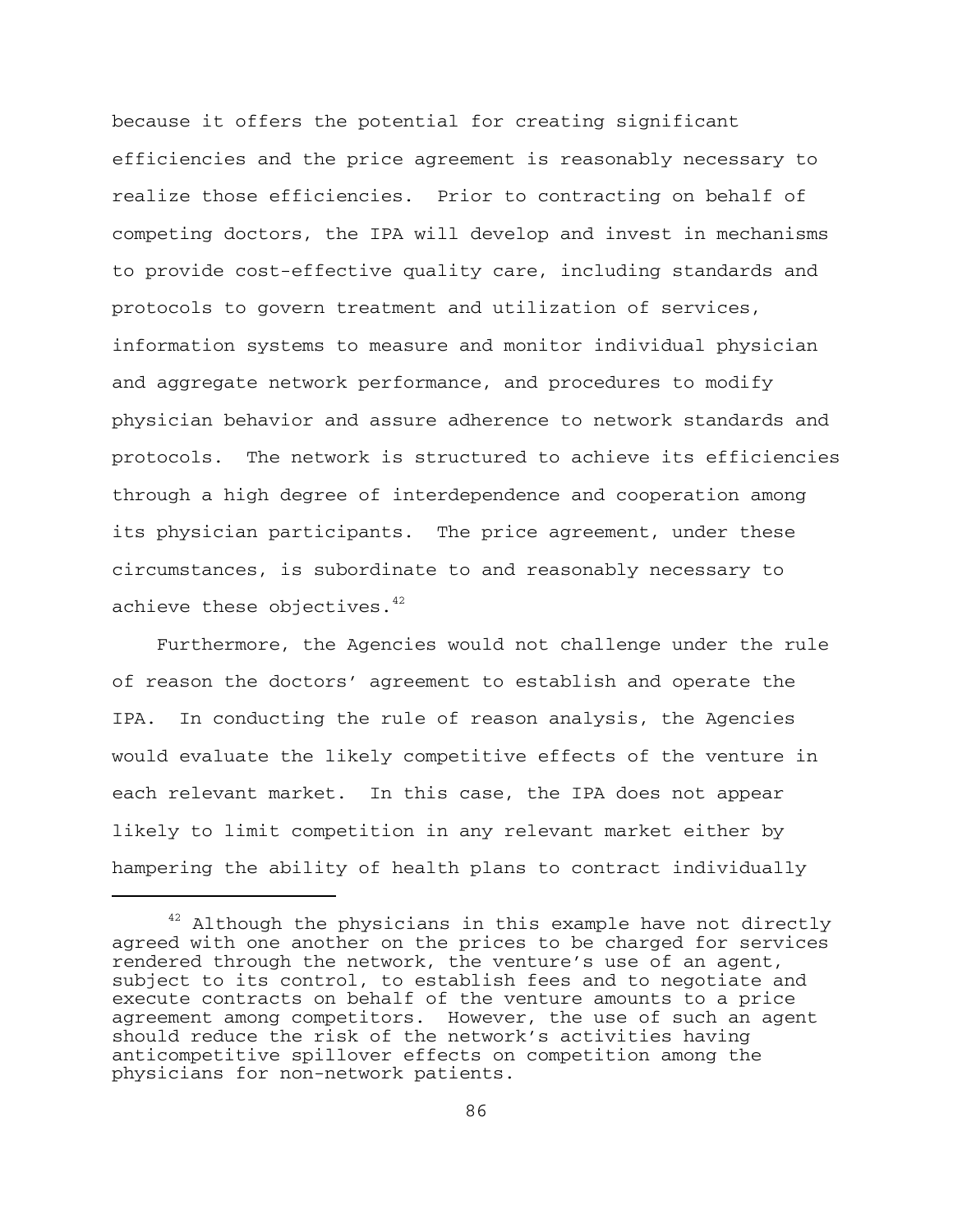with area physicians or with other physician network joint ventures, or by enabling the physicians to raise prices above competitive levels. The IPA does not appear to be overinclusive: many primary care physicians and specialists are available to other plans, and the doctors in the IPA have been selected to achieve the network's procompetitive potential. Many IPA participants also participate in other managed care plans and are expected to continue to do so in the future. Moreover, several significant managed care plans are not dependent on the IPA participants to offer their products to consumers. Finally, the venture is structured so that physician participants do not share competitively sensitive information, thus reducing the likelihood of anticompetitive spillover effects outside the network where the physicians still compete, and the venture avoids any anticompetitive collateral agreements.

Since the venture is not likely to be anticompetitive, there is no need for further detailed evaluation of the venture's potential for generating procompetitive efficiencies. For these reasons, the Agencies would not challenge the joint venture. However, they would reexamine this conclusion and do a more complete analysis of the procompetitive efficiencies if evidence of actual anticompetitive effects were to develop.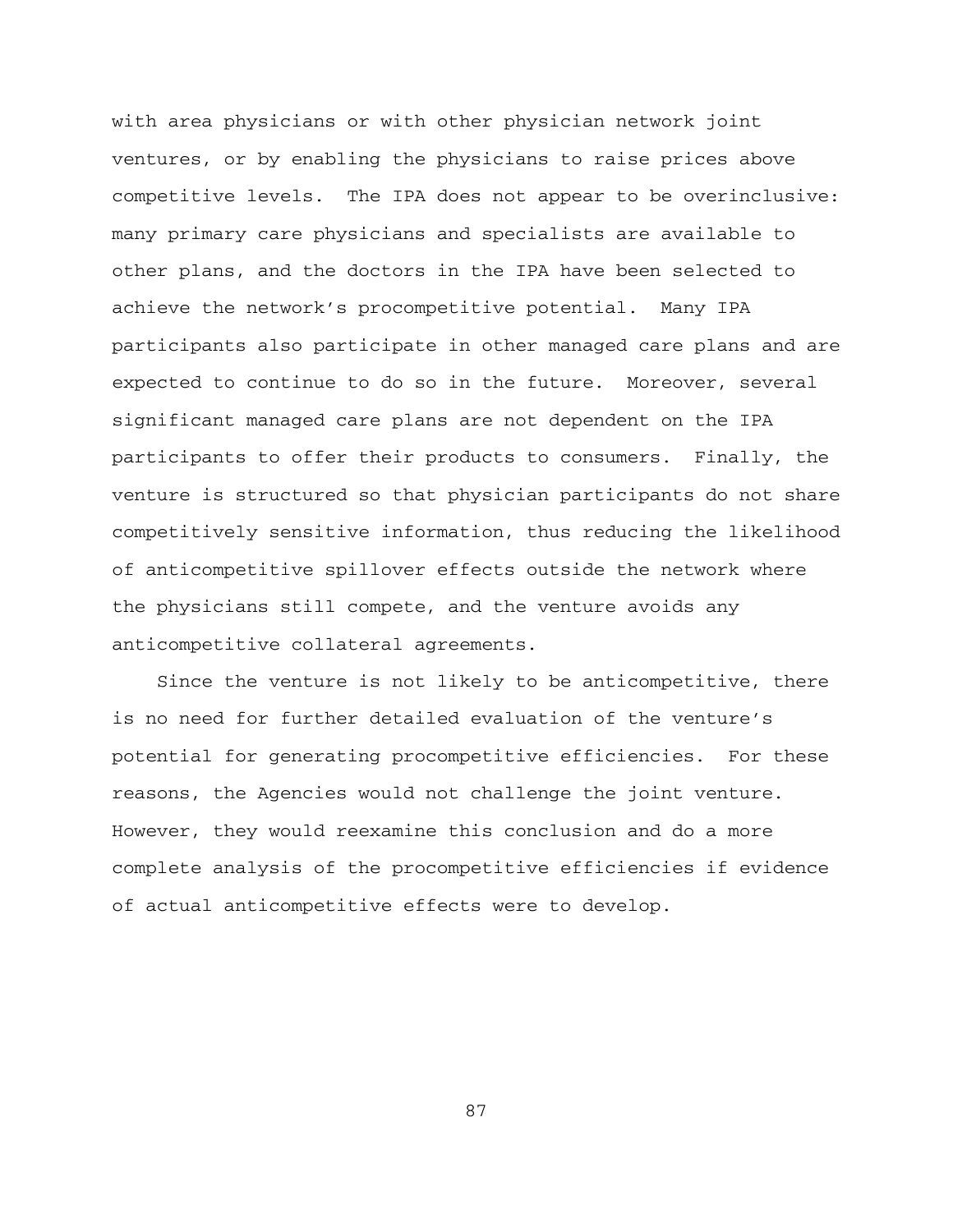# **2. Physician Network Joint Venture Involving Risk-Sharing And Non-Risk-Sharing Contracts**

An IPA has capitation contracts with three insurer-developed HMOs. Under its contracts with the HMOs, the IPA receives a set fee per member per month for all covered services required by enrollees in a particular health plan. Physician participants in the IPA are paid on a fee-for-service basis, pursuant to a fee schedule developed by the IPA. Physicians participate in the IPA on a non-exclusive basis. Many of the IPA's physicians participate in managed care plans outside the IPA, and earn substantial income from those plans.

The IPA uses a variety of mechanisms to assure appropriate use of services under its capitation contracts so that it can provide contract services within its capitation budgets. In part because the IPA has managed the provision of care effectively, enrollment in the HMOs has grown to the point where HMO patients are a significant share of the IPA doctors' patients.

The three insurers that offer the HMOs also offer PPO options in response to the request of employers who want to give their employees greater choice of plans. Although the capitation contracts are a substantial majority of the IPA's business, it also contracts with the insurers to provide services to the PPO programs on a fee-for-service basis. The physicians are paid according to the same fee schedule used to pay them under the IPA's capitated contracts. The IPA uses the same panel of providers and the same utilization management mechanisms that are involved in the HMO contracts. The IPA has tracked utilization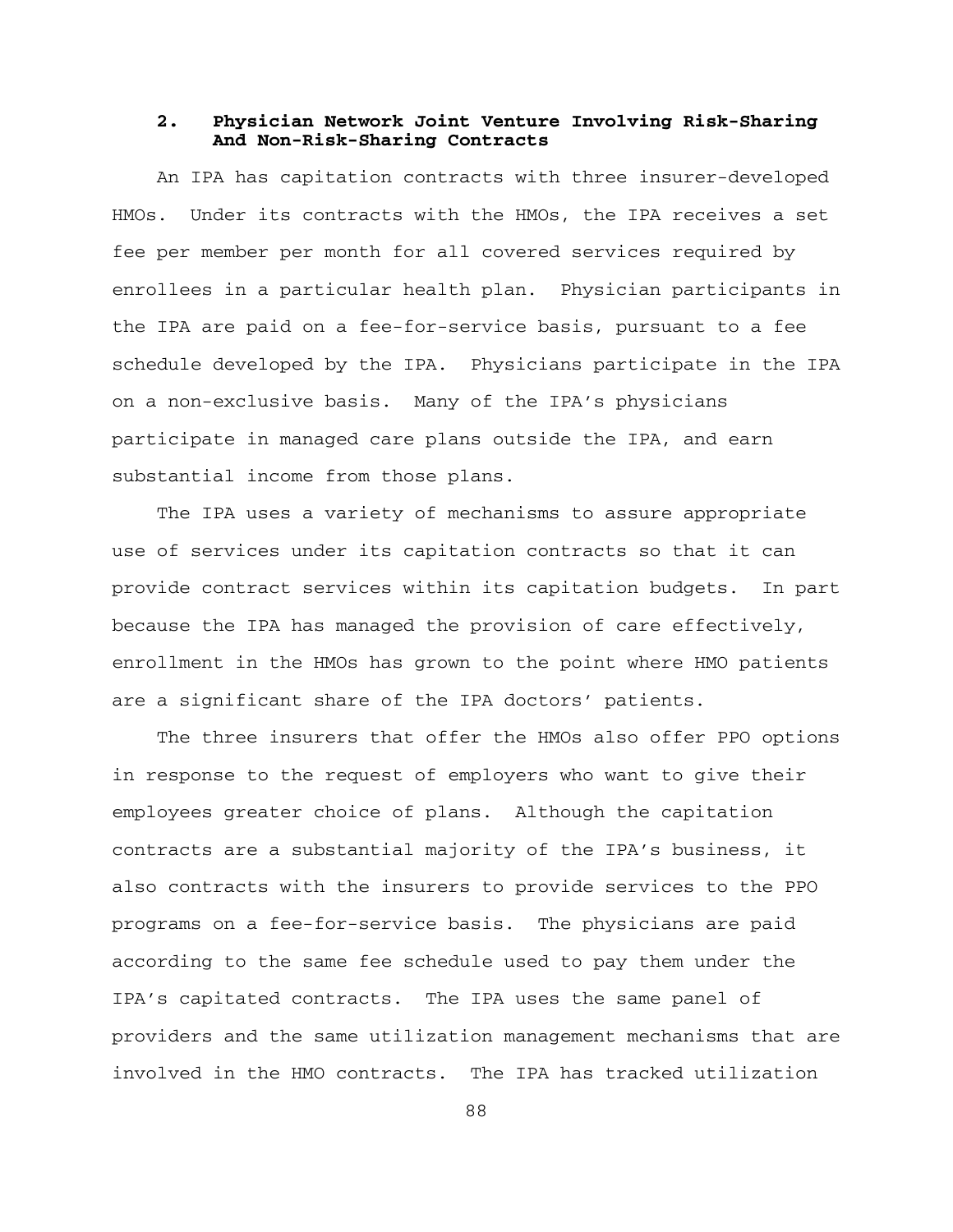for HMO and PPO patients, which shows similar utilization patterns for both types of patients.

### *Competitive Analysis*

Because the IPA negotiates and enters into both capitated and fee-for-service contracts on behalf on its physicians, the venture is not within a safety zone. However, the IPA's HMO contracts are analyzed under the rule of reason because they involve substantial financial risk-sharing. The PPO contracts also are analyzed under the rule of reason because there are significant efficiencies from the capitated arrangements that carry over to the fee-for-service business. The IPA's procedures for managing the provision of care under its capitation contracts and its related fee schedules produce significant efficiencies; and since those same procedures and fees are used for the PPO contracts and result in similar utilization patterns, they will likely result in significant efficiencies for the PPO arrangements as well.

## **3. Physician Network That Is Per Se Unlawful**

A group of physicians in Clarksville forms an IPA to contract with managed care plans. There is some limited managed care presence in the area, and new plans have announced their interest in entering. The physicians agree that the only way they can effectively combat the power of the plans and protect themselves from low fees and intrusive utilization review is to organize and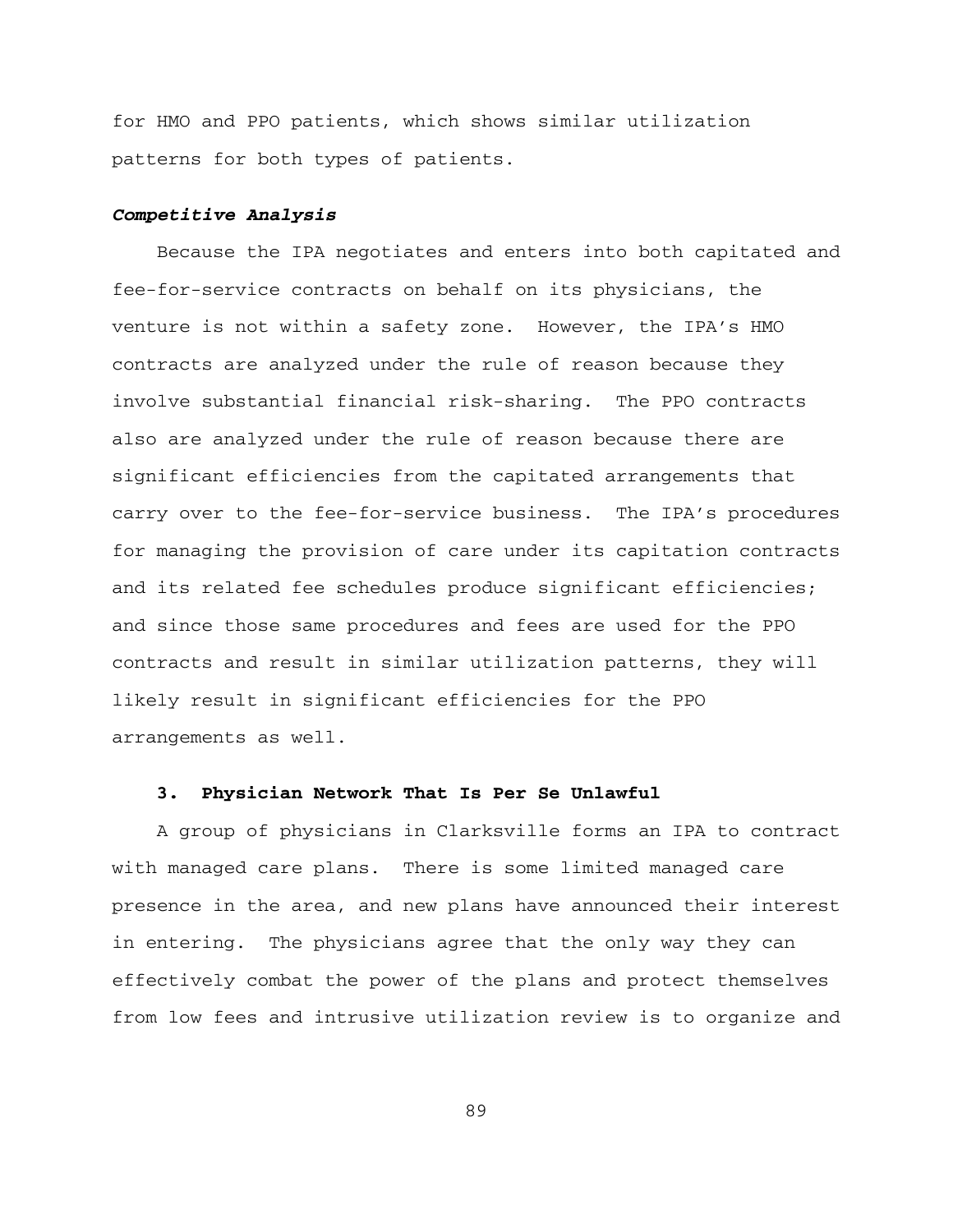negotiate with the plans collectively through the IPA, rather than individually.

Membership in the IPA is open to any licensed physician in Clarksville. Members contribute \$2,000 each to fund the legal fees associated with incorporating the IPA and its operating expenses, including the salary of an executive director who will negotiate contracts on behalf of the IPA. The IPA will enter only into fee-for-service contracts. The doctors will not share substantial financial risk under the contracts. The Contracting Committee, in consultation with the executive director, develops a fee schedule.

The IPA establishes a Quality Assurance and Utilization Review Committee. Upon recommendation of this committee, the members vote to have the IPA adopt two basic utilization review parameters: strict limits on documentation to be provided by physicians to the payers, and arbitration of disputes regarding plan utilization review decisions by a committee of the local medical society. The IPA refuses to contract with plans that do not accept these utilization review parameters. The IPA claims to have its own utilization review/quality assurance programs in development, but has taken very few steps to create such a program. It decides to rely instead on the hospital's established peer review mechanisms.

Although there is no formal exclusivity agreement, IPA physicians who are approached by managed care plans seeking contracts refer the plans to the IPA. Except for some contracts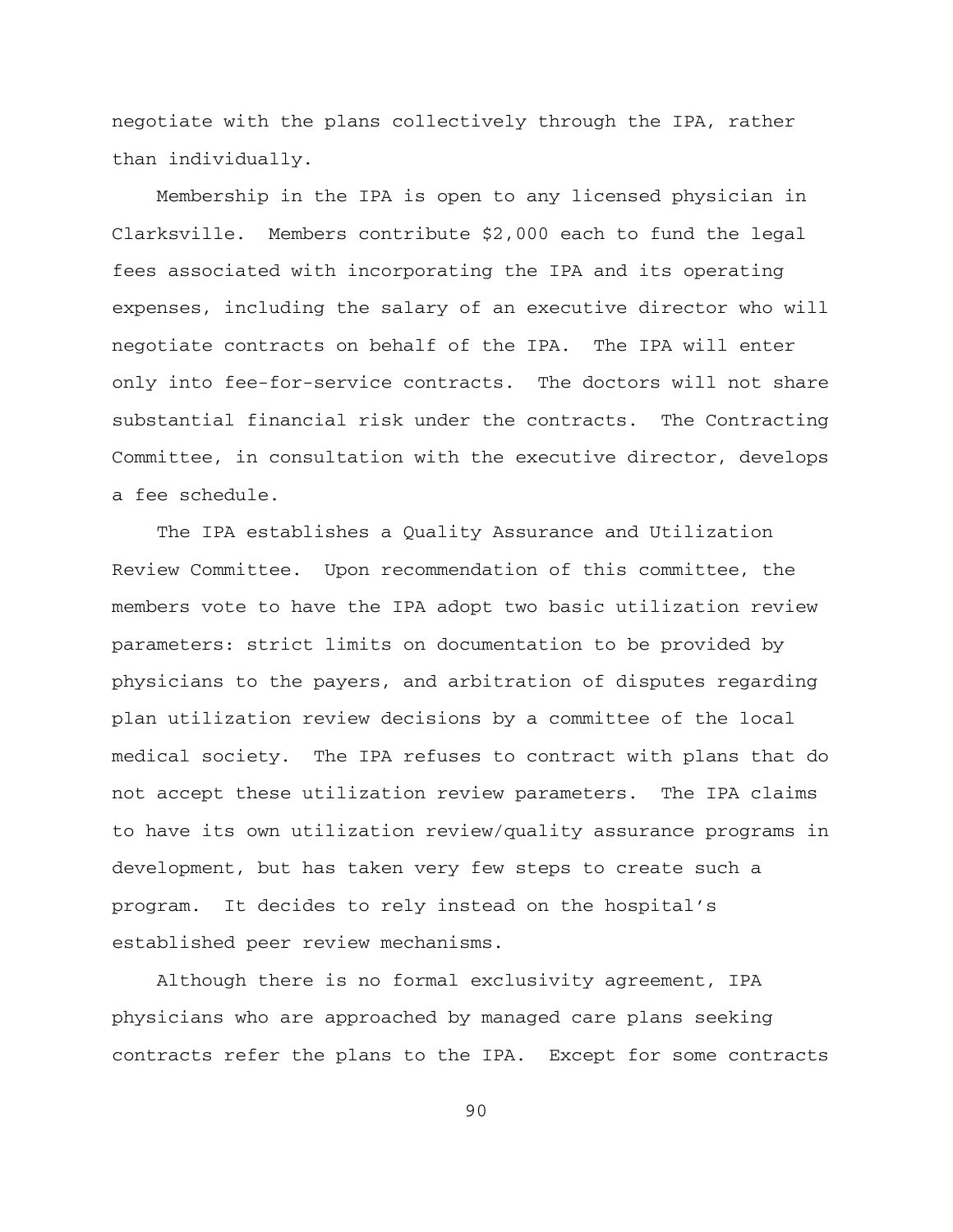predating the formation of the IPA, the physicians do not contract individually with managed care plans on terms other than those set by the IPA.

## *Competitive Analysis*

This IPA is merely a vehicle for collective decisions by its physicians on price and other significant terms of dealing. The physicians' purpose in forming the IPA is to increase their bargaining power with payers. The IPA makes no effort to selectively choose physicians who are likely to further the network's achievement of efficiencies, and the IPA involves no significant integration, financial or otherwise. IPA physicians' participation in the hospital's general peer review procedures does not evidence integration by those physicians that is likely to result in significant efficiencies in the provision of services through the IPA. The IPA does not manage the provision of care or offer any substantial potential for significant procompetitive efficiencies. The physicians are merely collectively agreeing on prices they will receive for services rendered under IPA contracts and not to accept certain aspects of utilization review that they do not like.

The physicians' contribution of capital to form the IPA does not make it a legitimate joint venture. In some circumstances, capital contributions by an IPA's participants can indicate that the participants have made a significant commitment to the creation of an efficiency-producing competitive entity in the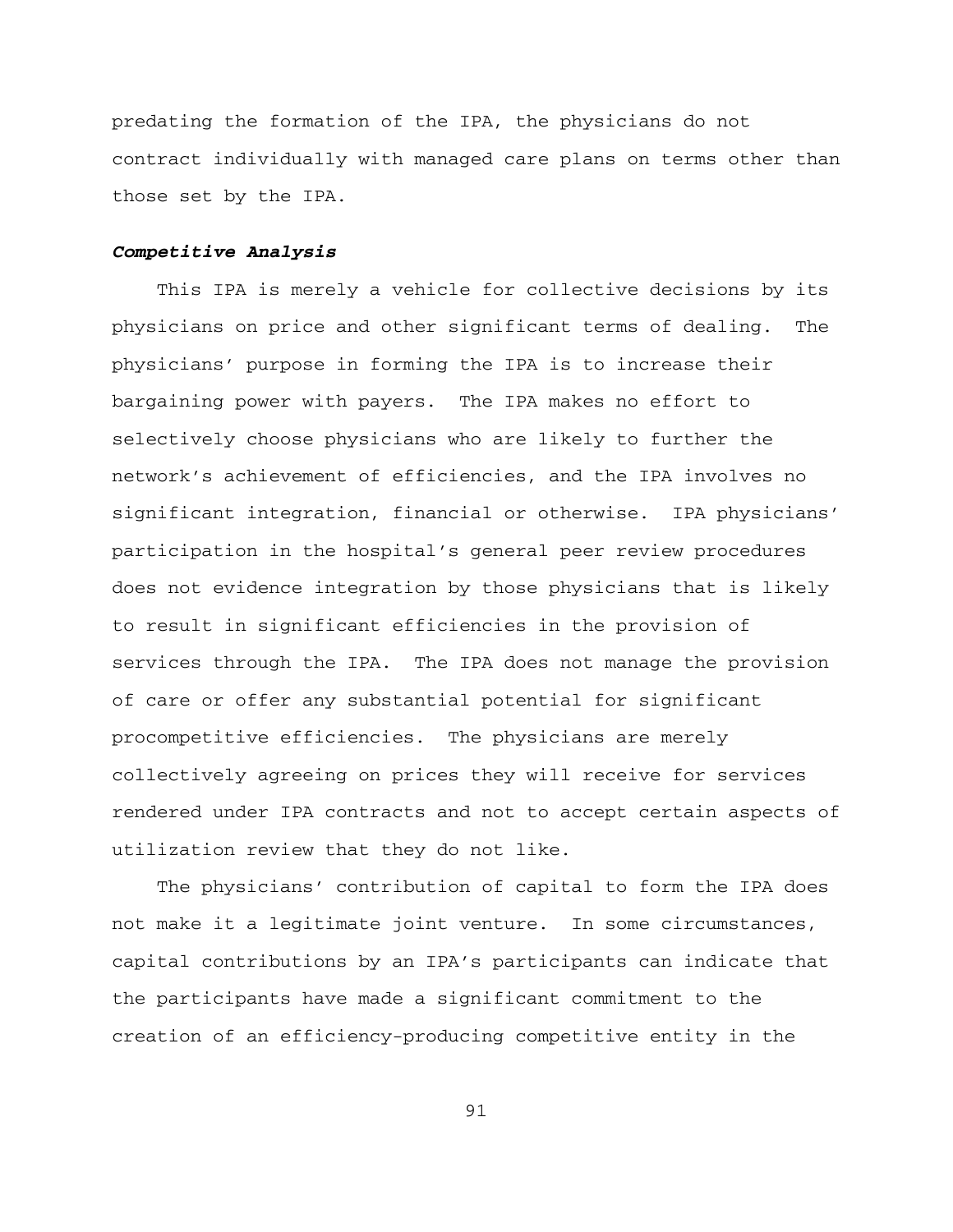market.<sup>43</sup> Capital contributions, however, can also be used to fund a cartel. The key inquiry is whether the contributed capital is being used to further the network's capability to achieve substantial efficiencies. In this case, the funds are being used primarily to support the joint negotiation, and not to achieve substantial procompetitive efficiencies. Thus, the physicians' agreement to bargain through the joint venture will be treated as per se illegal price fixing.

# **4. Exclusive Physician Network Joint Venture With Financial Risk-Sharing And Comprising More Than Twenty Percent Of Physicians With Active Admitting Privileges At A Hospital**

County Seat is a relatively isolated, medium-sized community of about 350,000 residents. The closest town is 50 miles away. County Seat has five general acute care hospitals that offer a mix of basic primary, secondary, and tertiary care services.

Five hundred physicians have medical practices based in County Seat, and all maintain active admitting privileges at one or more of County Seat's hospitals. No physician from outside County Seat has any type of admitting privileges at a County Seat hospital. The physicians represent 10 different specialties and are distributed evenly among the specialties, with 50 doctors practicing each specialty.

<sup>&</sup>lt;sup>43</sup> See supra Example 1.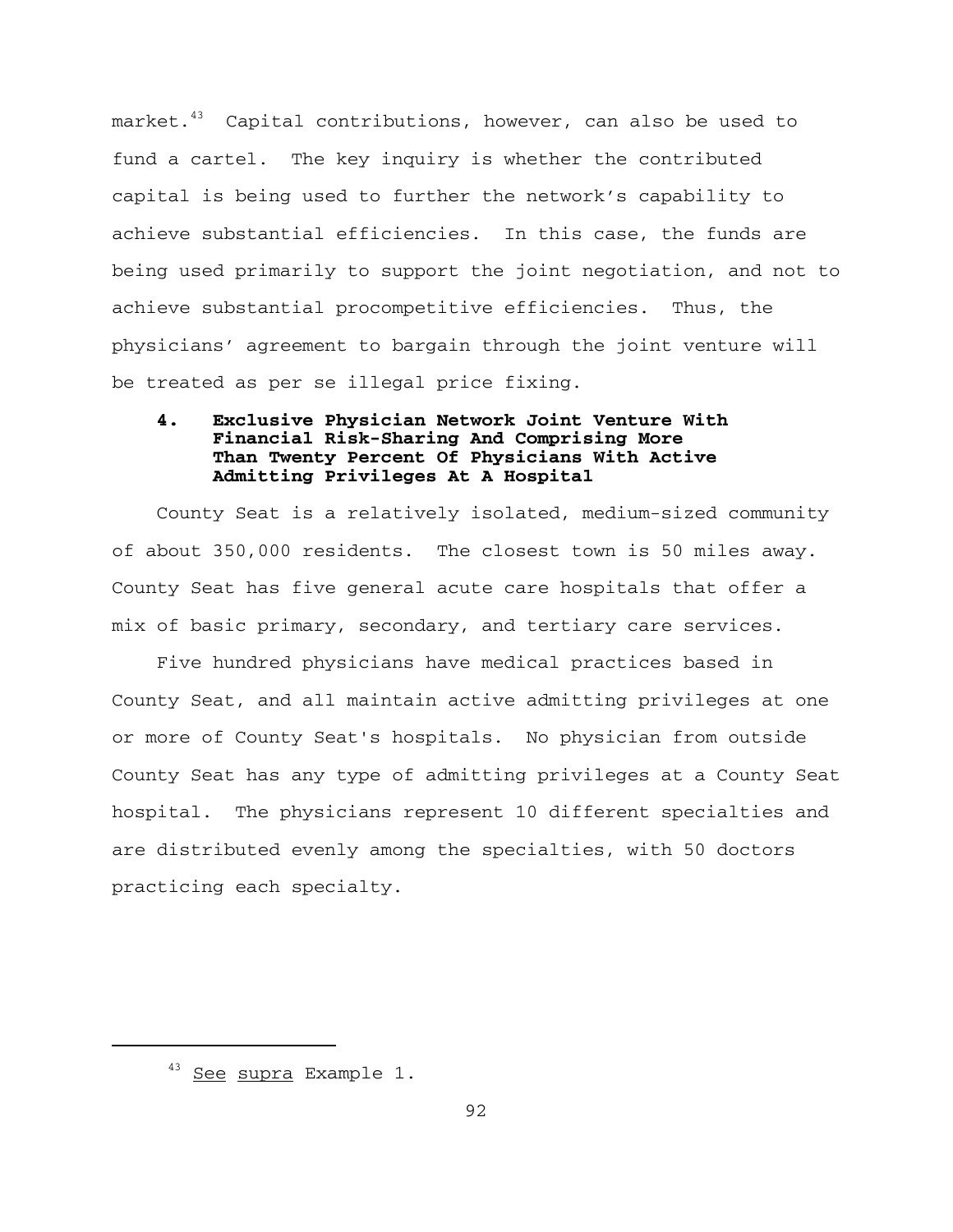One hundred physicians (also distributed evenly among specialties) maintain active admitting privileges at County Seat Medical Center. County Seat's other 400 physicians maintain active admitting privileges at other County Seat hospitals.

Half of County Seat Medical Center's 100 active admitting physicians propose to form an IPA to market their services to purchasers of health care services. The physicians are divided evenly among the specialties. Under the proposed arrangement, the physicians in the network joint venture would agree to meaningful cost containment and quality goals, including utilization review, quality assurance, and other measures designed to reduce the provision of unnecessary care to the plan's subscribers, and a substantial amount (in this example 20 percent) of the compensation due to the network's physician participants would be withheld and distributed only if these measures are successfully met. This physician network joint venture would be exclusive: Its physician participants would not be free to contract individually with health plans or to join other physician joint ventures.

A number of health plans that contract selectively with hospitals and physicians already operate in County Seat. These plans and local employers agree that other County Seat physicians, and the hospitals to which they admit, are good substitutes for the active admitting physicians and the inpatient services provided at County Seat Medical Center. Physicians with medical practices based outside County Seat, however, are not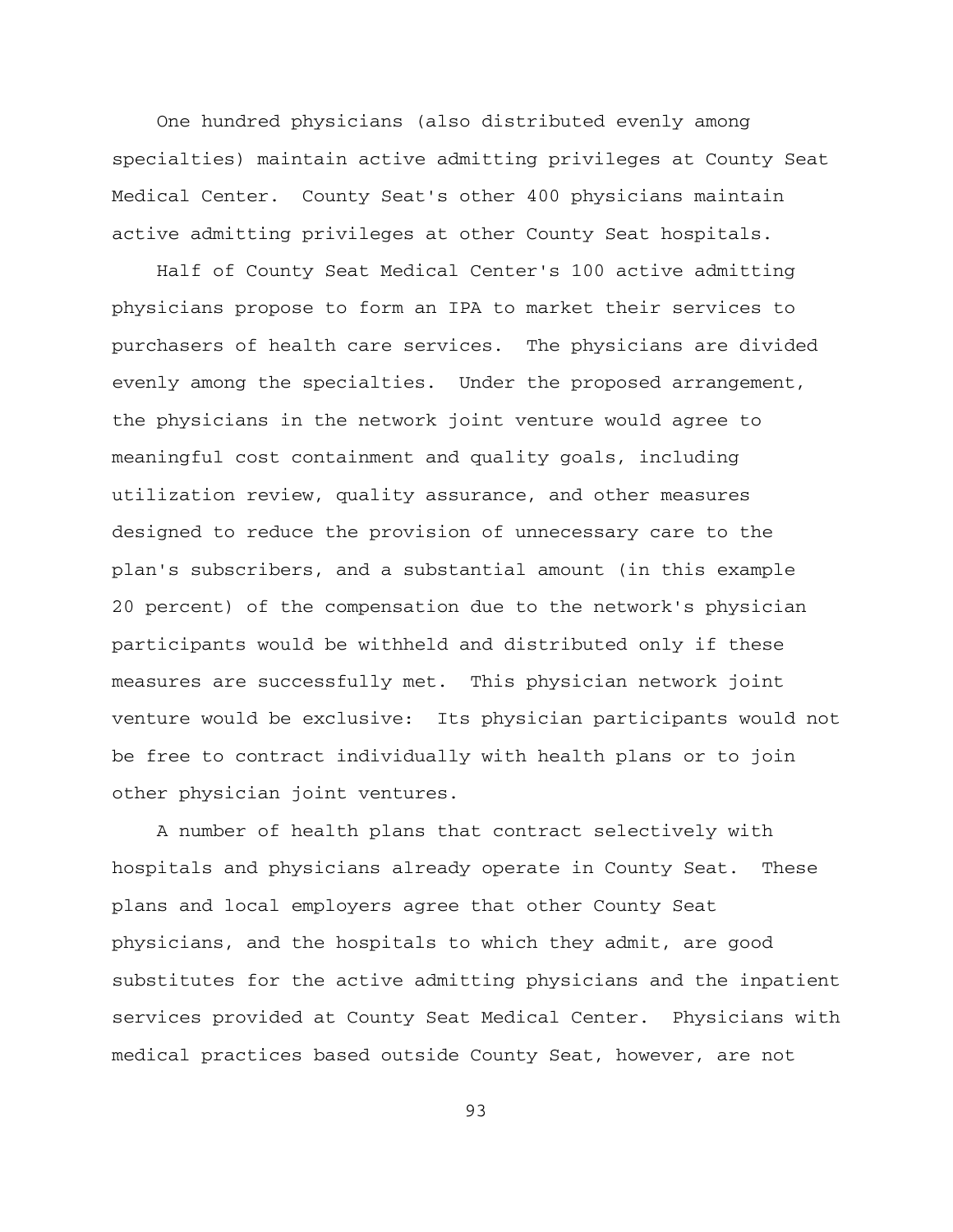good substitutes for area physicians, because such physicians would find it inconvenient to practice at County Seat hospitals due to the distance between their practice locations and County Seat.

### *Competitive Analysis*

A key issue is whether a physician network joint venture, such as this IPA, comprising 50 percent of the physicians in each specialty with active privileges at one of five comparable hospitals in County Seat would fall within the antitrust safety zone. The physicians within the joint venture represent less than 20 percent of all the physicians in each specialty in County Seat.

County Seat is the relevant geographic market for purposes of analyzing the competitive effects of this proposed physician joint venture. Within each specialty, physicians with admitting privileges at area hospitals are good substitutes for one another. However, physicians with practices based elsewhere are not considered good substitutes.

For purposes of analyzing the effects of the venture, all of the physicians in County Seat should be considered market participants. Purchasers of health care services consider all physicians within each specialty, and the hospitals at which they have admitting privileges, to be relatively interchangeable. Thus, in this example, any attempt by the joint venture's physician participants collectively to increase the price of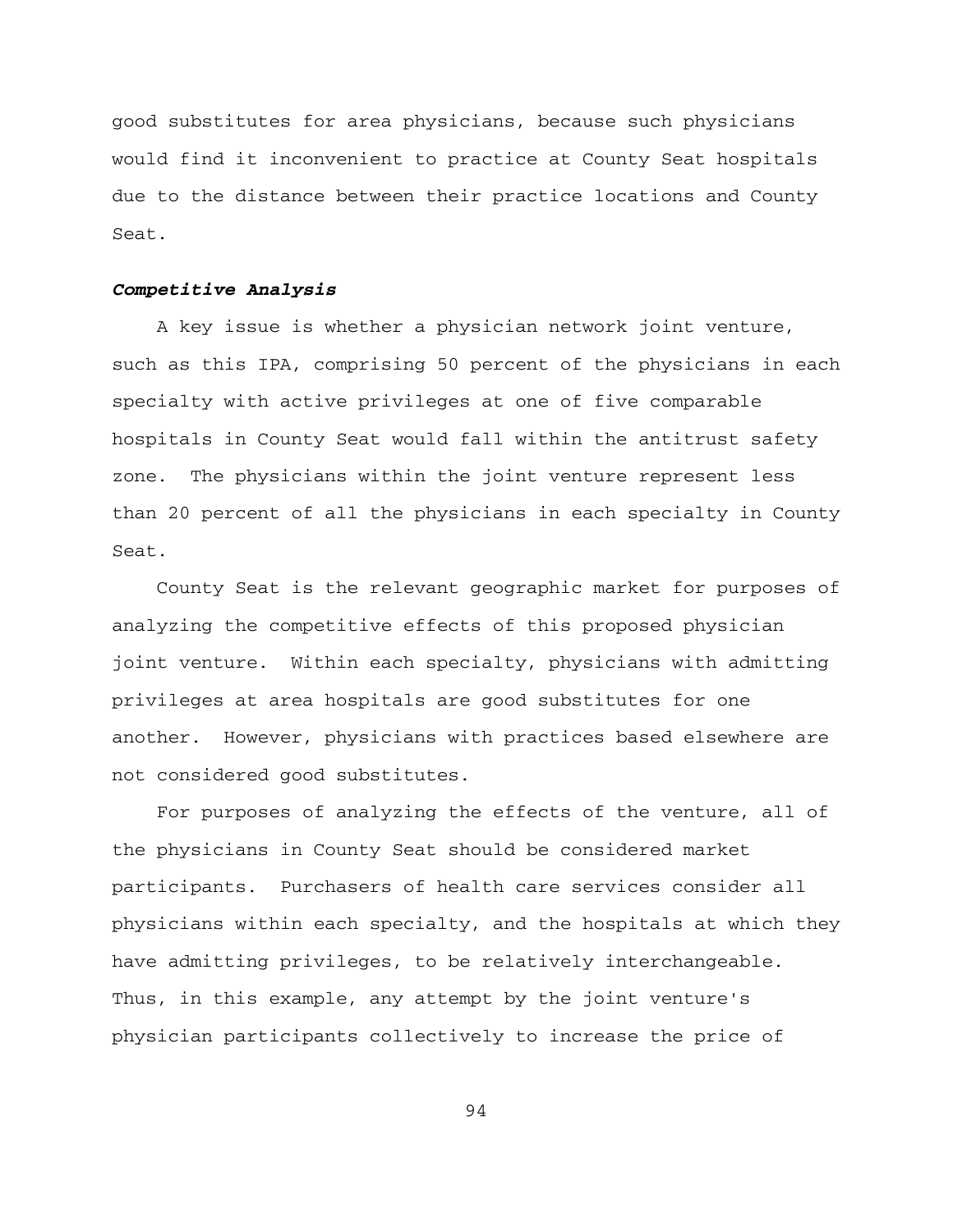physician services above competitive levels would likely lead third-party purchasers to recruit non-network physicians at County Seat Medical Center or other area hospitals.

Because physician network joint venture participants constitute less than 20 percent of each group of specialists in County Seat and agree to share substantial financial risk, this proposed joint venture would fall within the antitrust safety zone.

## **5. Physician Network Joint Venture With Financial Risk-Sharing And A Large Percentage Of Physicians In A Relatively Small Community**

Smalltown has a population of 25,000, a single hospital, and 50 physicians, most of whom are family practitioners. All of the physicians practice exclusively in Smalltown and have active admitting privileges at the Smalltown hospital. The closest urban area, Big City, is located some 35 miles away and has a population of 500,000. A little more than half of Smalltown's working adults commute to work in Big City. Some of the health plans used by employers in Big City are interested in extending their network of providers to Smalltown to provide coverage for subscribers who live in Smalltown, but commute to work in Big City (coverage is to include the families of commuting subscribers). However, the number of commuting Smalltown subscribers is a small fraction of the Big City employers' total workforce.

Responding to these employers' needs, a few health plans have asked physicians in Smalltown to organize a non-exclusive IPA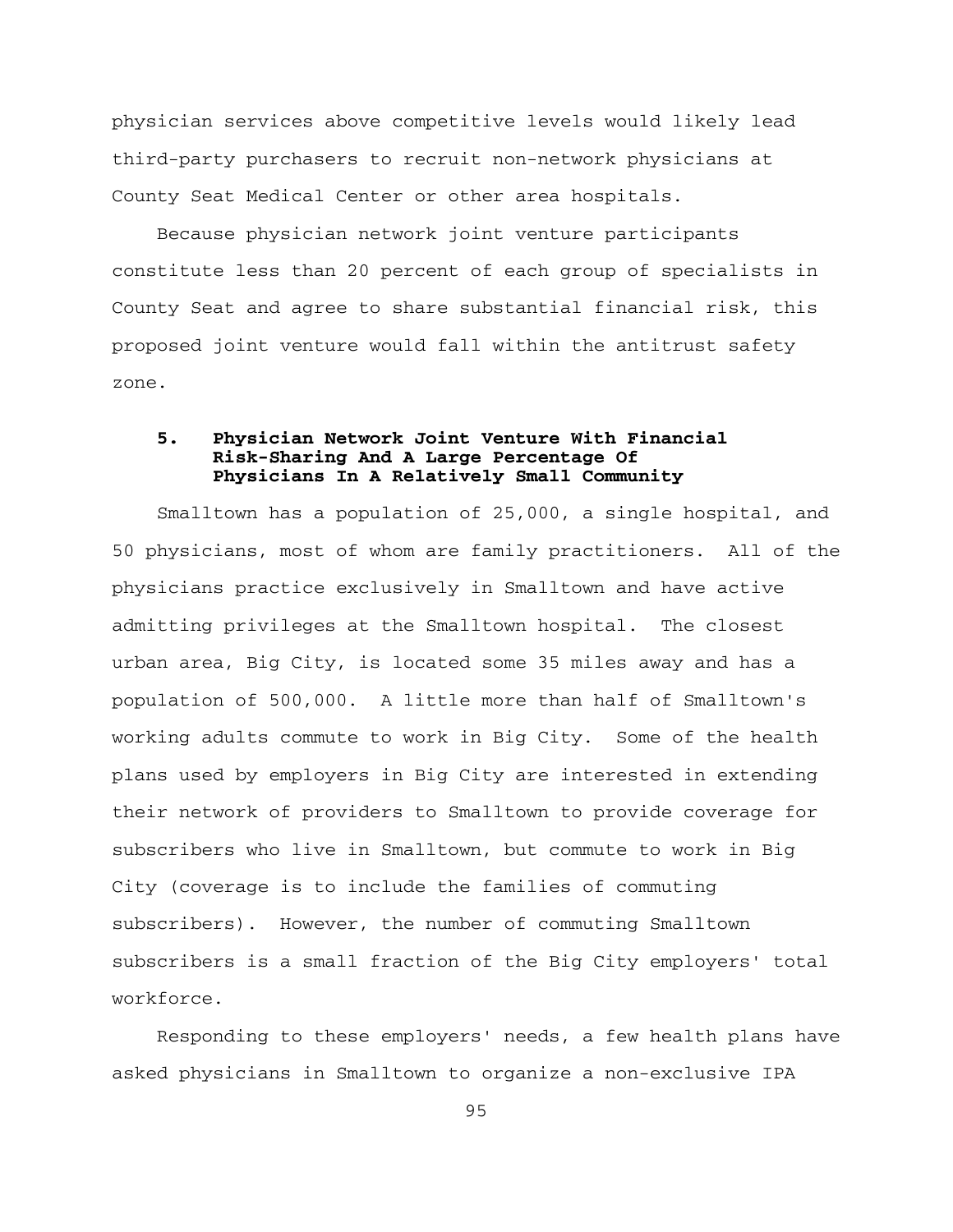large enough to provide a reasonable choice to subscribers who reside in Smalltown, but commute to work in Big City. Because of the relatively small number of potential enrollees in Smalltown, the plans prefer to contract with such a physician network joint venture, rather than engage in what may prove to be a time-consuming series of negotiations with individual Smalltown physicians to establish a panel of physician providers there.

A number of Smalltown physicians have agreed to form a physician network joint venture. The joint venture will contract with health plans to provide physician services to subscribers of the plans in exchange for a monthly capitation fee paid for each of the plans' subscribers. The physicians forming this joint venture would constitute about half of the total number of physicians in Smalltown. They would represent about 35 percent of the town's family practitioners, but higher percentages of the town's general surgeons (50 percent), pediatricians (50 percent), and obstetricians (67 percent). The health plans that serve Big City employers say that the IPA must have a large percentage of Smalltown physicians to provide adequate coverage for employees and their families in Smalltown and in a few scattered rural communities in the immediate area and to allow the doctors to provide coverage for each other.

In this example, other health plans already have entered Smalltown, and contracted with individual physicians. They have made substantial inroads with Smalltown employers, signing up a large number of enrollees. None of these plans has had any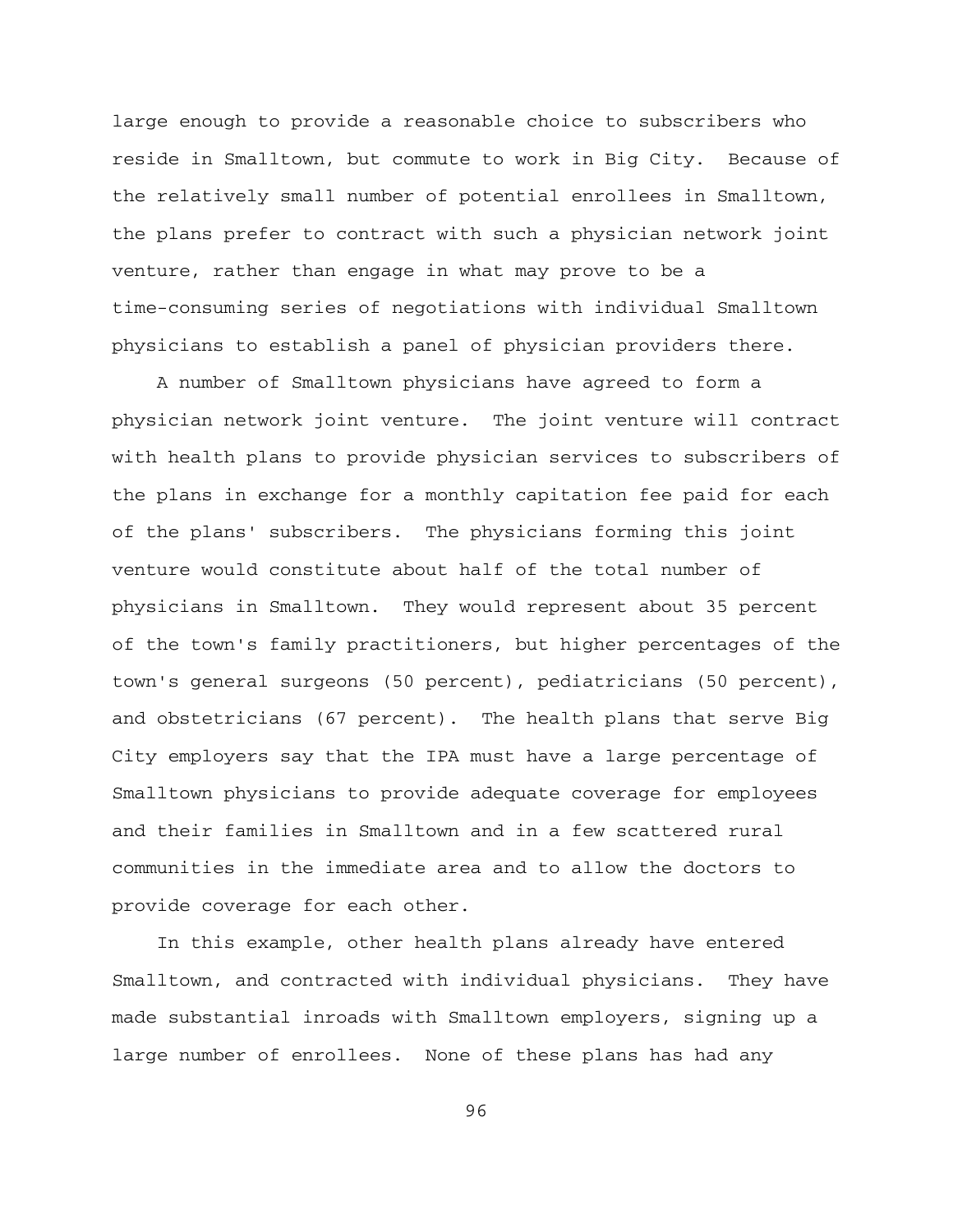difficulty contracting with individual physicians, including many who would participate in the proposed joint venture.

Finally, the evidence indicates that Smalltown is the relevant geographic market for all physician services. Physicians in Big City are not good substitutes for a significant number of Smalltown residents.

## *Competitive Analysis*

This proposed physician network joint venture would not fall within the antitrust safety zone because it would comprise over 30 percent of the physicians in a number of relevant specialties in the geographic market. However, the Agencies would not challenge the joint venture because a rule of reason analysis indicates that its formation would not likely hamper the ability of health plans to contract individually with area physicians or with other physician network joint ventures, or enable the physicians to raise prices above competitive levels. In addition, the joint venture's agreement to accept capitated fees creates incentives for its physicians to achieve cost savings.

That health plans have requested formation of this venture also is significant, for it suggests that the joint venture would offer additional efficiencies. In this instance, it appears to be a low-cost method for plans to enter an area without investing in costly negotiations to identify and contract with individual physicians.

Moreover, in small markets such as Smalltown, it may be necessary for purchasers of health care services to contract with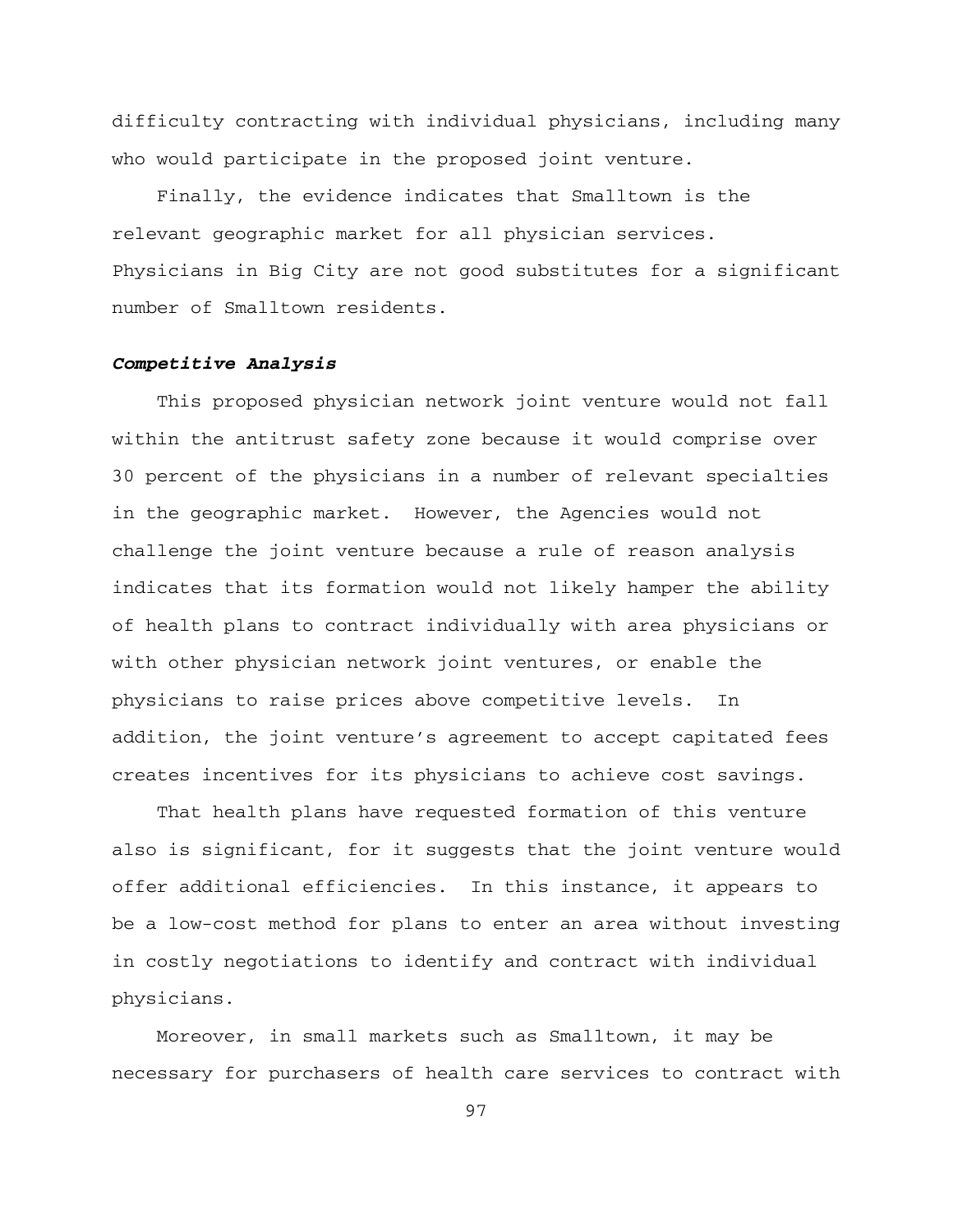a relatively large number of physicians to provide adequate coverage and choice for enrollees. For instance, if there were only three obstetricians in Smalltown, it would not be possible for a physician network joint venture offering obstetrical services to have less than 33 percent of the obstetricians in the relevant area. Furthermore, it may be impractical to have less than 67 percent in the plan, because two obstetricians may be needed in the venture to provide coverage for each other.

Although the joint venture has a relatively large percentage of some specialties, it appears unlikely to present competitive concerns under the rule of reason because of three factors: (1) the demonstrated ability of health plans to contract with physicians individually; (2) the possibility that other physician network joint ventures could be formed; and (3) the potential benefits from the coverage to be provided by this physician network joint venture. Therefore, the Agencies would not challenge the joint venture.

# **6. Physician Network Joint Venture With Financial Risk Sharing And A Large Percentage Of Physicians In A Small, Rural County**

Rural County has a population of 15,000, a small primary care hospital, and ten physicians, including seven general and family practitioners, an obstetrician, a pediatrician, and a general surgeon. All of the physicians are solo practitioners. The nearest urban area is about 60 miles away in Big City, which has a population of 300,000, and three major hospitals to which patients from Rural County are referred or transferred for higher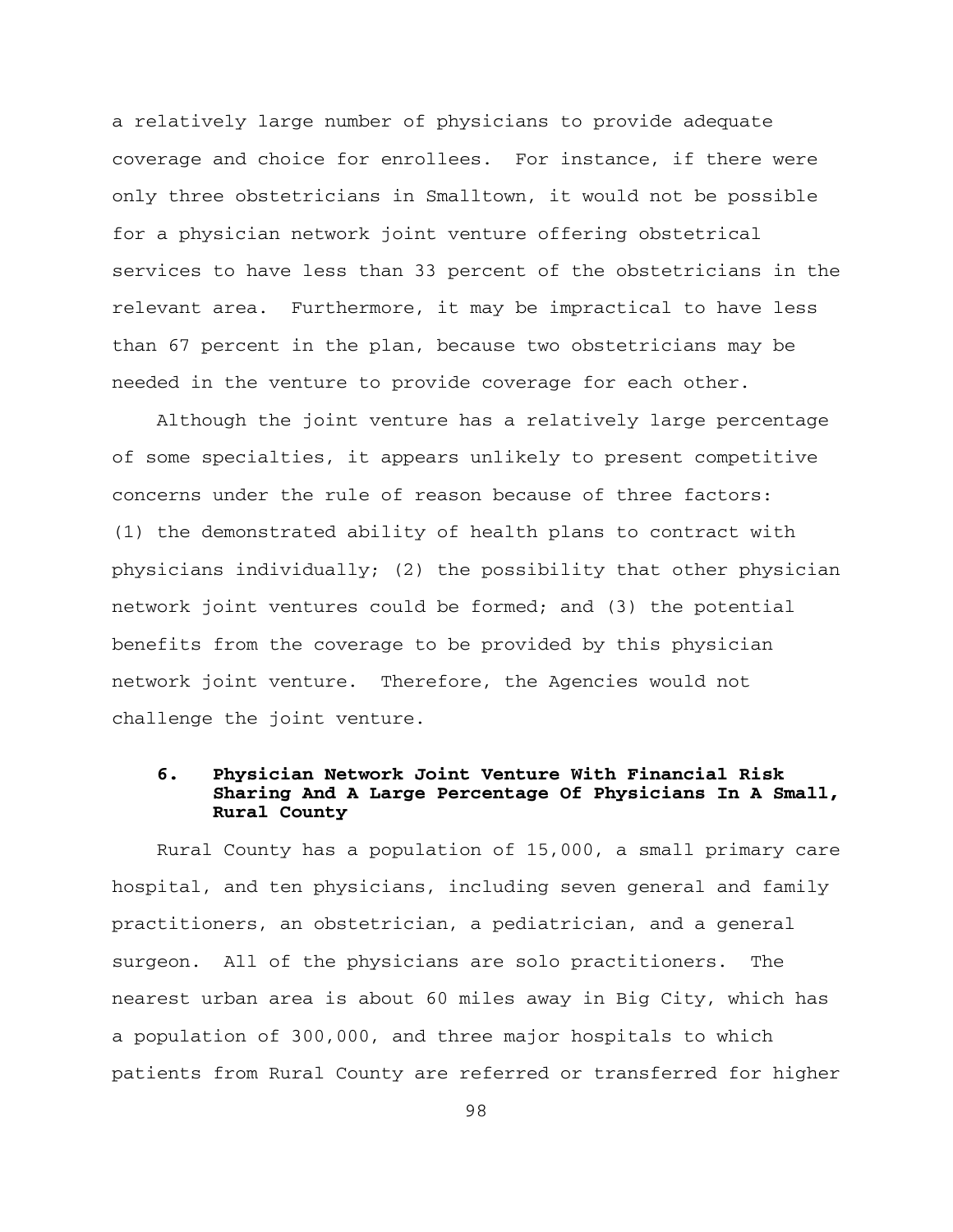levels of hospital care. However, Big City is too far away for most residents of Rural County routinely to use its physicians for services available in Rural County.

Insurance Company, which operates throughout the state, is attempting to offer managed care programs in all areas of the state, and has asked the local physicians in Rural County to form an IPA to provide services under the program to covered persons living in the County. No other managed care plan has attempted to enter the County previously.

Initially, two of the general practitioners and two of the specialists express interest in forming a network, but Insurance Company says that it intends to market its plan to the larger local employers, who need broader geographic and specialty coverage for their employees. Consequently, Insurance Company needs more of the local general practitioners and the one remaining specialist in the IPA to provide adequate geographic, specialty, and backup coverage to subscribers in Rural County. Eventually, four of the seven general practitioners and the one remaining specialist join the IPA and agree to provide services to Insurance Company's subscribers, under contracts providing for capitation. While the physicians' participation in the IPA is structured to be non-exclusive, no other managed care plan has yet entered the local market or approached any of the physicians about joining a different provider panel. In discussing the formation of the IPA with Insurance Company, a number of the physicians have made clear their intention to continue to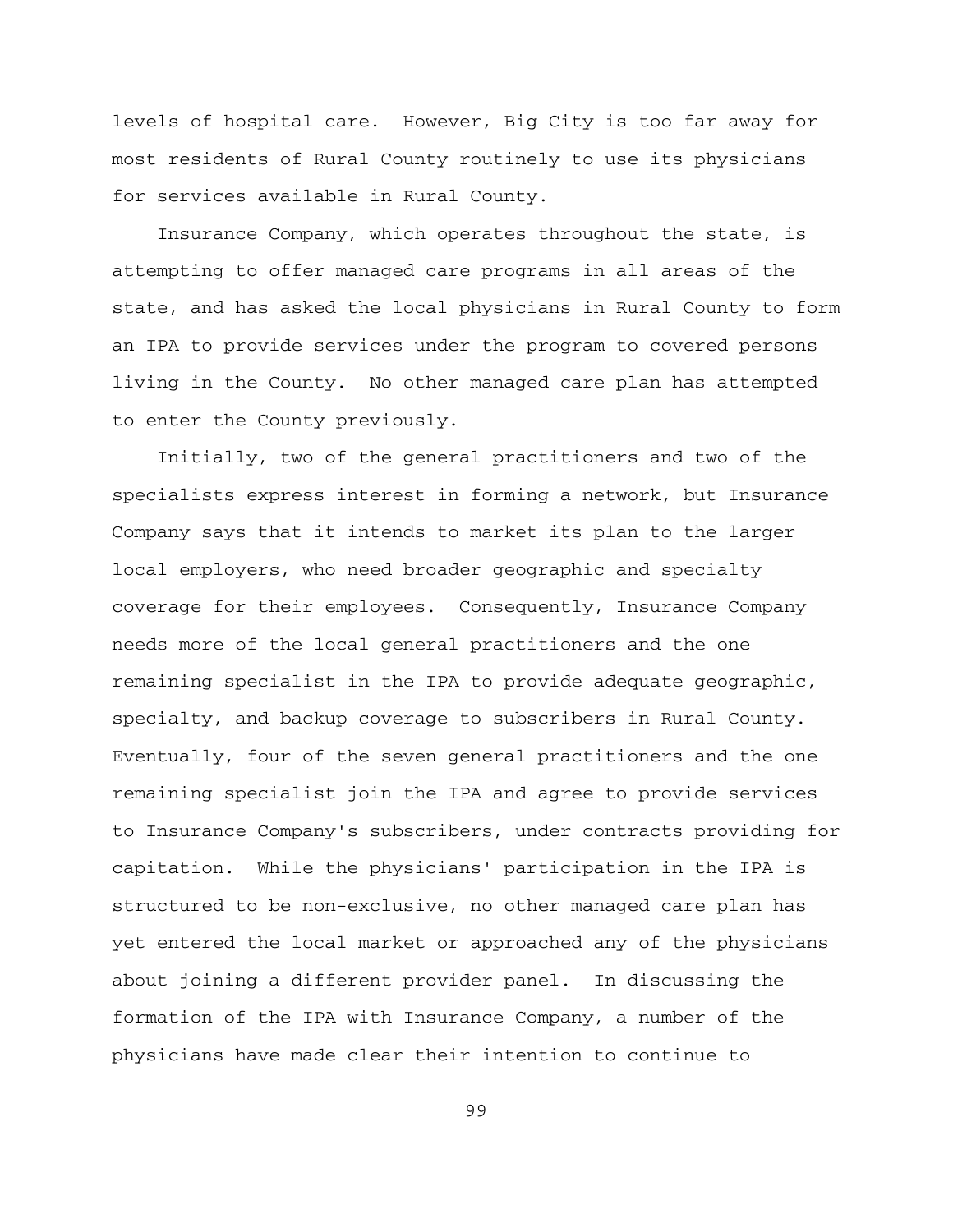practice outside the IPA and have indicated they would be interested in contracting individually with other managed care plans when those plans expand into Rural County.

## *Competitive Analysis*

This proposed physician network joint venture would not fall within the antitrust safety zone because it would comprise over 30 percent of the general practitioners in the geographic market. Under the circumstances, a rule of reason analysis indicates that the Agencies would not challenge the formation of the joint venture, for the reasons discussed below.

For purposes of this analysis, Rural County is considered the relevant geographic market. Generally, the Agencies will closely examine joint ventures that comprise a large percentage of physicians in the relevant market. However, in this case, the establishment of the IPA and its inclusion of more than half of the general practitioners and all of the specialists in the network is the result of the payer's expressed need to have more of the local physicians in its network to sell its product in the market. Thus, the level of physician participation in the network does not appear to be overinclusive, but rather appears to be the minimum necessary to meet the employers' needs.

Although the IPA has more than half of the general practitioners and all of the specialists in it, under the particular circumstances this does not, by itself, raise sufficient concerns of possible foreclosure of entry by other managed care plans, or of the collective ability to raise prices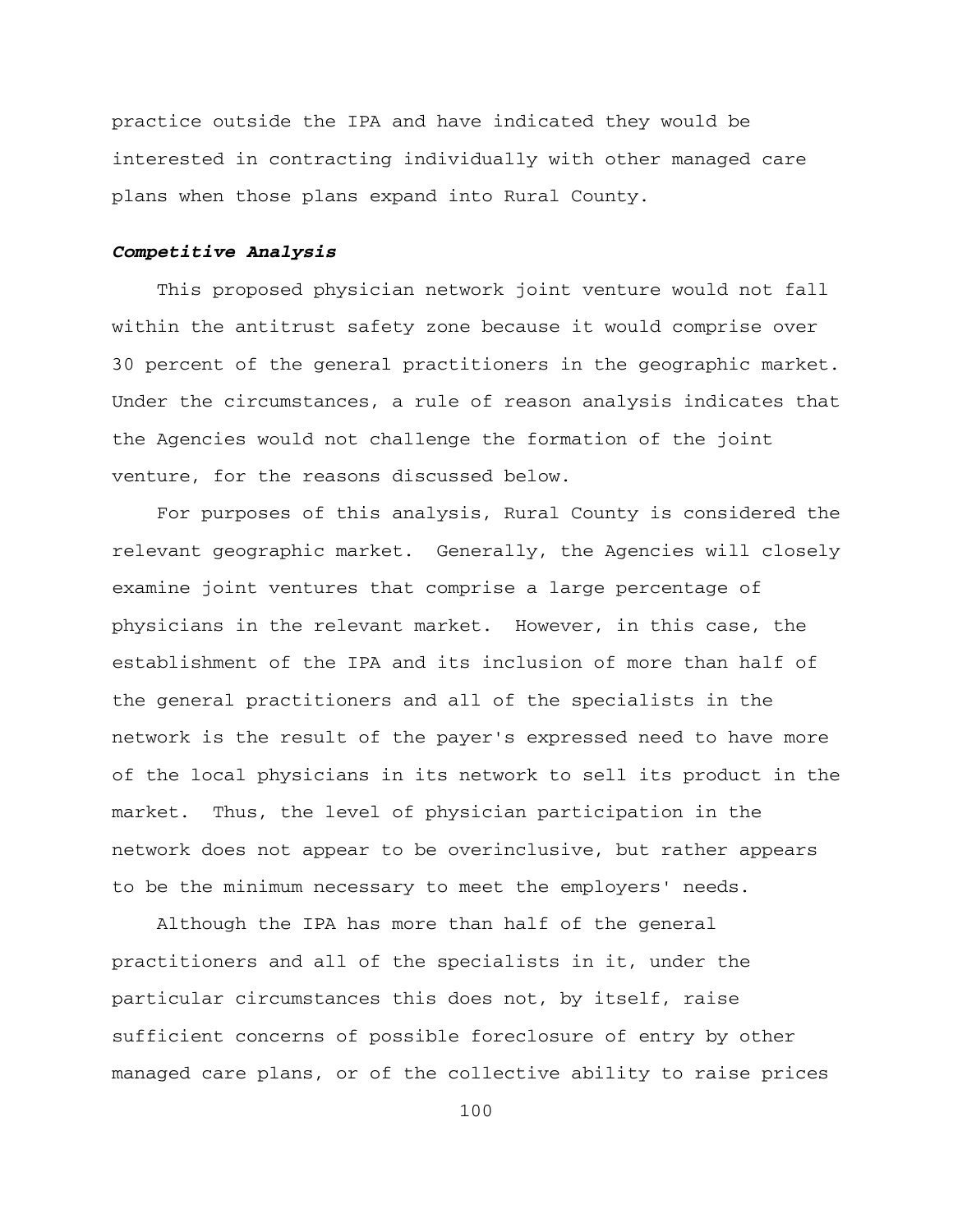above competitive levels, to warrant antitrust challenge to the joint venture by the Agencies. Because it is the first such joint venture in the county, there is no way absolutely to verify at the outset that the joint venture in fact will be nonexclusive. However, the physicians' participation in the IPA is formally non-exclusive, and they have expressed a willingness to consider joining other managed care programs if they begin operating in the area. Moreover, the three general practitioners who are not members of the IPA are available to contract with other managed care plans. The IPA also was established with participation by the local area physicians at the request of Insurance Company, indicating that this structure was not undertaken as a means for the physicians to increase prices or prevent entry of managed care plans.

Finally, the joint venture can benefit consumers in Rural County through the creation of efficiencies. The physicians have jointly put themselves at financial risk to control the use and cost of health care services through capitation. To make the capitation arrangement financially viable, the physicians will have to control the use and cost of health care services they provide under Insurance Company's program. Through the physicians' network joint venture, Rural County residents will be offered a beneficial product, while competition among the physicians outside the network will continue.

Given these facts, the Agencies would not challenge the joint venture. If, however, it later became apparent that the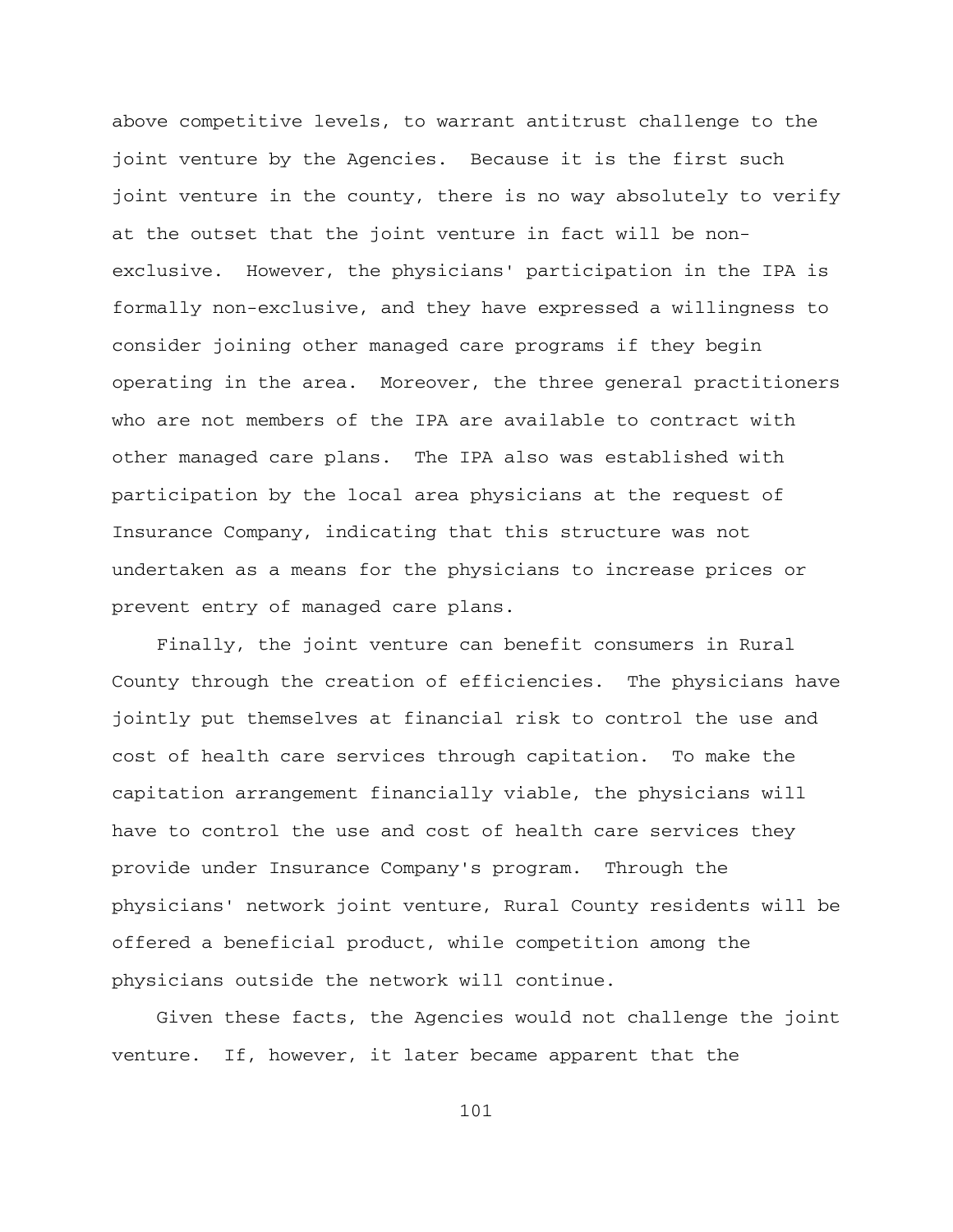physicians' participation in the joint venture in fact was exclusive, and consequently other managed care plans that wanted to enter the market and contract with some or all of the physicians at competitive terms were unable to do so, the Agencies would re-examine the joint venture's legality. The joint venture also would raise antitrust concerns if it appeared that participation by most of the local physicians in the joint venture resulted in anticompetitive effects in markets outside the joint venture, such as uniformity of fees charged by the physicians in their solo medical practices.

# **7. Physician Network Joint Venture With No Price Agreement And Involving All Of The Physicians In A Small, Rural County**

Rural County has a population of 10,000, a small primary care hospital, and six physicians, consisting of a group practice of three family practitioners, a general practitioner, an obstetrician, and a general surgeon. The nearest urban area is about 75 miles away in Big City, which has a population of 200,000, and two major hospitals to which patients from Rural County are referred or transferred for higher levels of hospital care. Big City is too far away, however, for most residents of Rural County to use for services available in Rural County.

HealthCare, a managed care plan headquartered in another state, is thinking of marketing a plan to the larger employers in Rural County. However, it finds that the cost of contracting individually with providers, administering the system, and overseeing the quality of care in Rural County is too high on a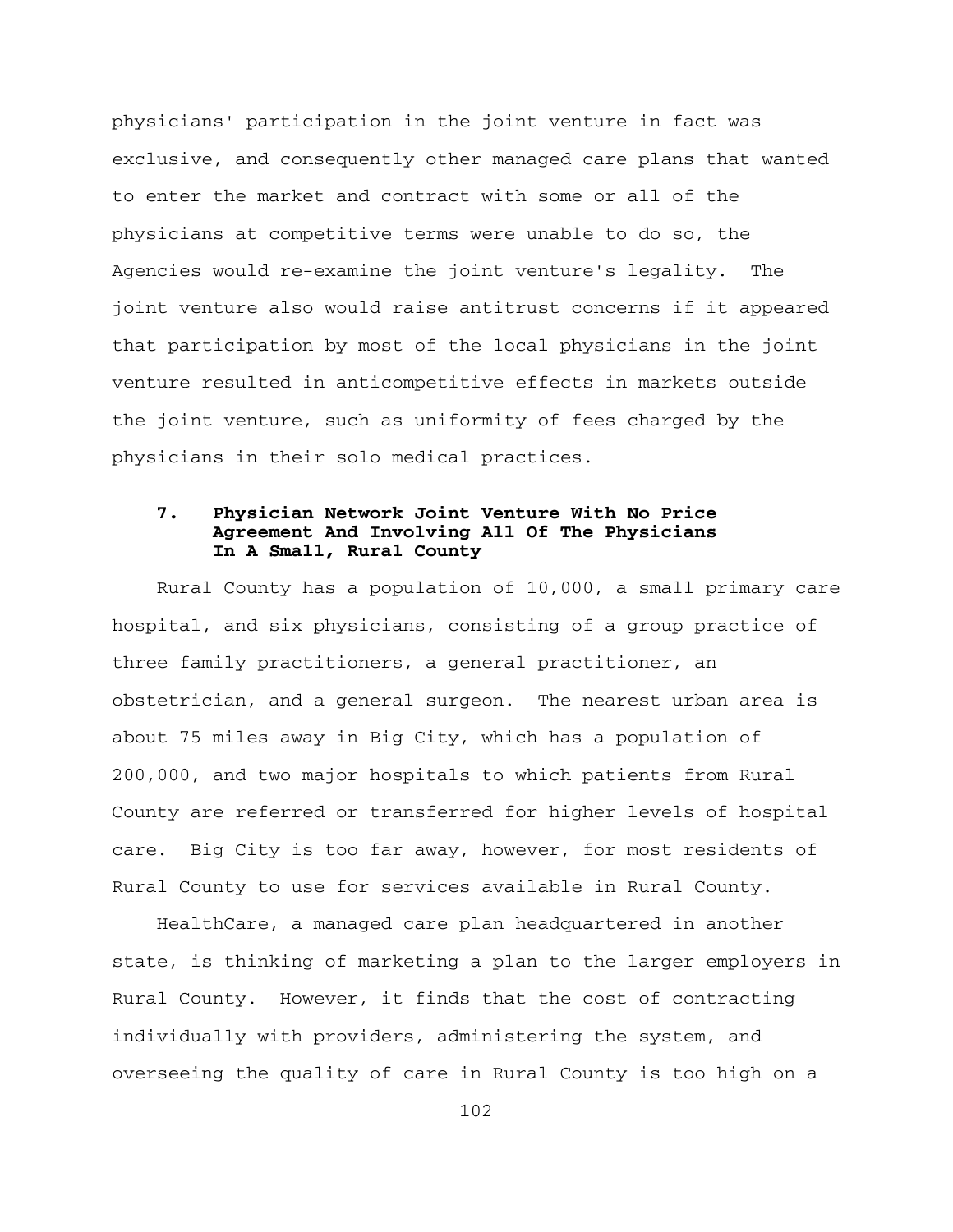per capita basis to allow it to convince employers to switch from indemnity plans to its plan. HealthCare believes its plan would be more successful if it offered higher quality and better access to care by opening a clinic in the northern part of the county where no physicians currently practice.

All of the local physicians approach HealthCare about contracting with their recently-formed, non-exclusive, IPA. The physicians are willing to agree through their IPA to provide services at the new clinic that HealthCare will establish in the northern part of the county and to implement the utilization review procedures that HealthCare has adopted in other parts of the state.

HealthCare wants to negotiate with the new IPA. It believes that the local physicians collectively can operate the new clinic more efficiently than it can from its distant headquarters, but HealthCare also believes that collectively negotiating with all of the physicians will result in it having to pay higher fees or capitation rates. Thus, it encourages the IPA to appoint an agent to negotiate the non-fee related aspects of the contracts and to facilitate fee negotiations with the group practice and the individual doctors. The group practice and the individual physicians each will sign and negotiate their own individual contracts regarding fees and will unilaterally determine whether to contract with HealthCare, but will agree through the IPA to provide physician, administrative, and utilization review services. The agent will facilitate these individual fee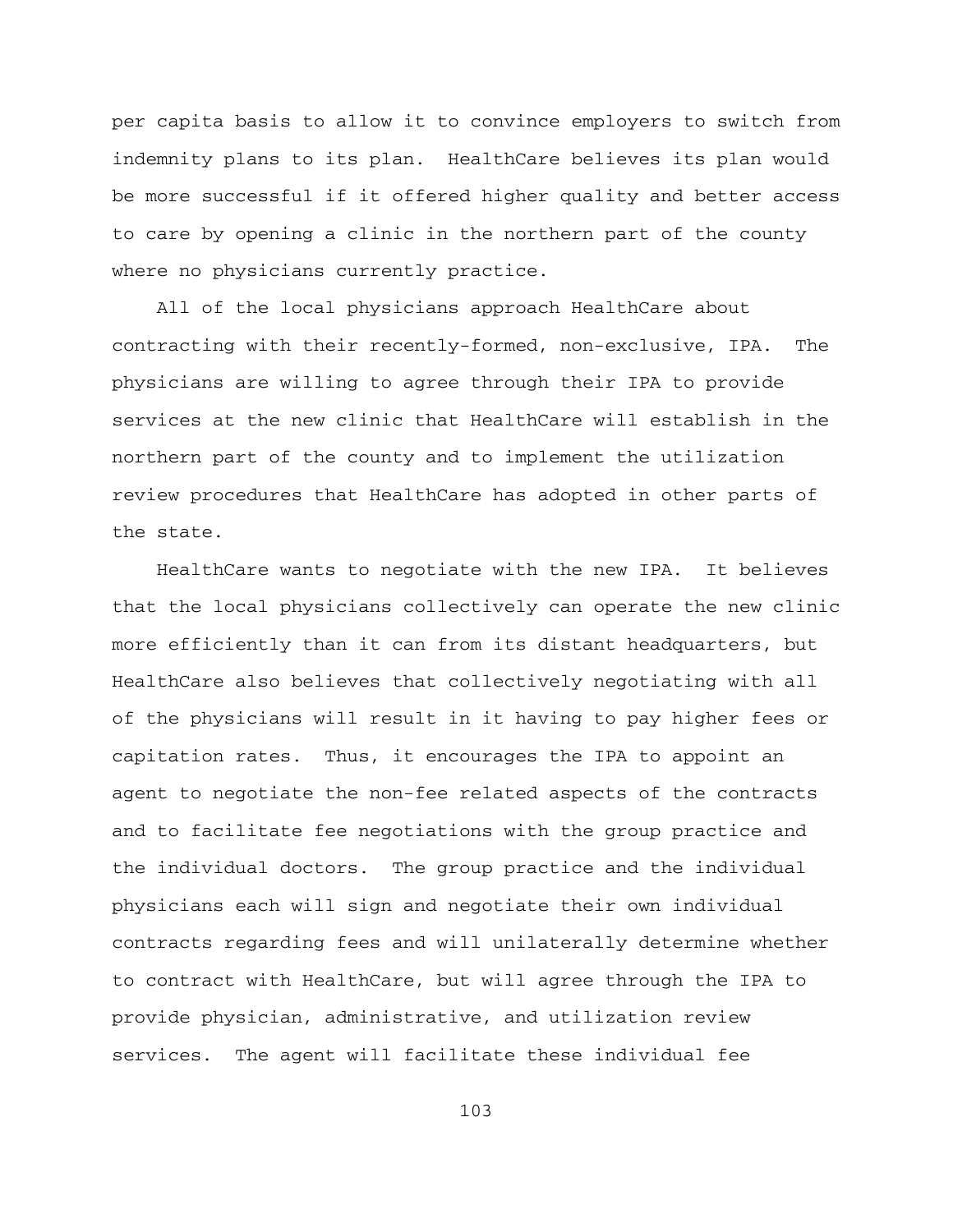negotiations by discussing separately and confidentially with each physician the physician's fee demands and presenting the information to HealthCare. No fee information will be shared among the physicians.

# *Competitive Analysis*

For purposes of this analysis, Rural County is considered the relevant geographic market. Generally, the Agencies are concerned with joint ventures that comprise all or a large percentage of the physicians in the relevant market. In this case, however, the joint venture appears on balance to be procompetitive. The potential for competitive harm from the venture is not great and is outweighed by the efficiencies likely to be generated by the arrangement.

The physicians are not jointly negotiating fees or engaging in other activities that would be viewed as per se antitrust violations. Therefore, the IPA would be evaluated under the rule of reason. Any possible competitive harm would be balanced against any likely efficiencies to be realized by the venture to see whether, on balance, the IPA is anticompetitive or procompetitive.

Because the IPA is non-exclusive, the potential for competitive harm from foreclosure of competition is reduced. Its physicians are free to contract with other managed care plans or individually with HealthCare if they desire. In addition, potential concerns over anticompetitive pricing are minimized because physicians will continue to negotiate prices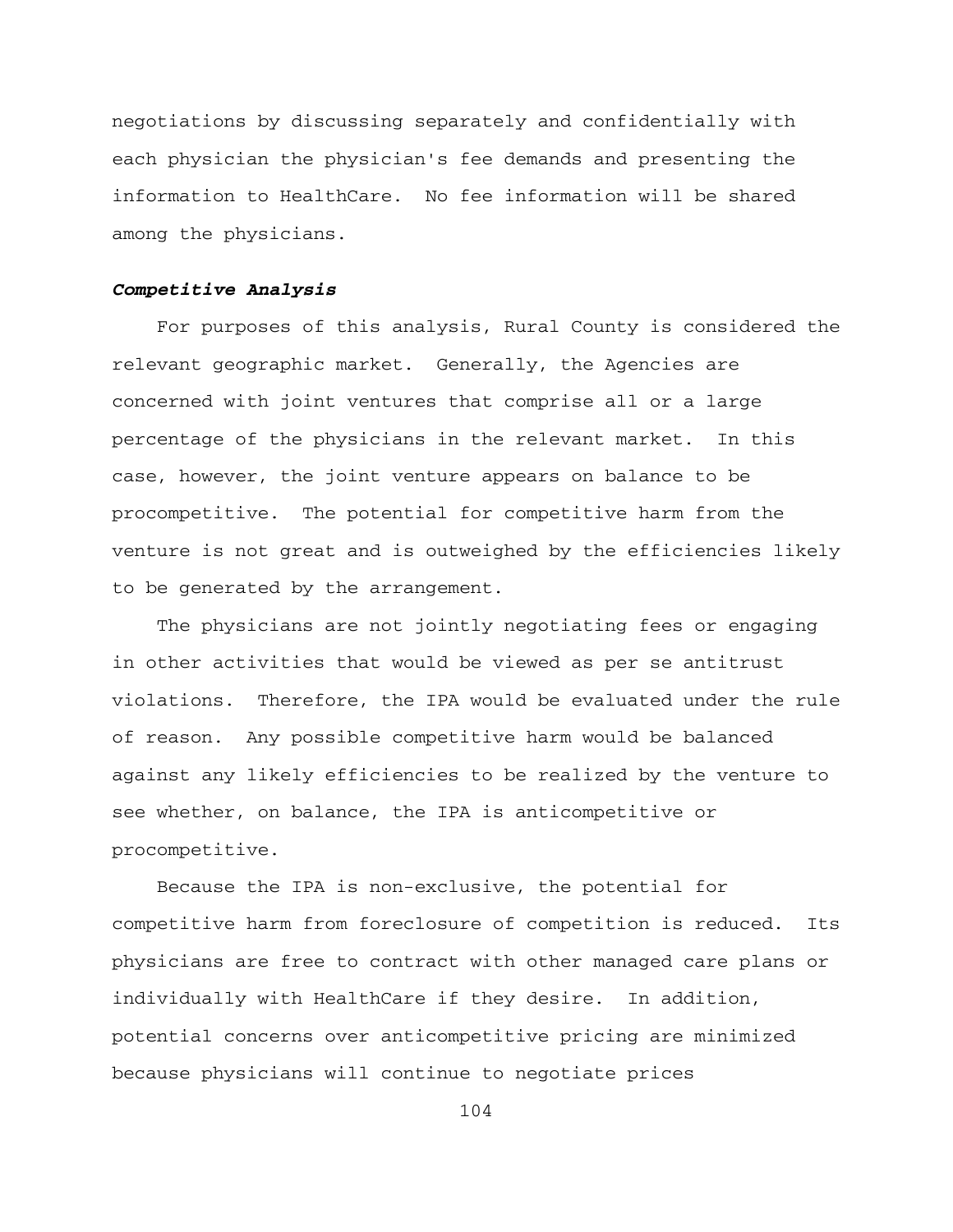individually. Although the physicians are jointly negotiating non-price terms of the contract, agreement on these terms appears to be necessary to the successful operation of the joint venture.

The small risk of anticompetitive harm from this venture is outweighed by the substantial procompetitive benefits of improved quality of care and access to physician services that the venture will engender. The new clinic in the northern part of the county will make it easier for residents of that area to receive the care they need. Given these facts, the Agencies would not challenge the joint venture.

\*\*\*

Physicians who are considering forming physician network joint ventures and are unsure of the legality of their conduct under the antitrust laws can take advantage of the Department of Justice's expedited business review procedure announced on December 1, 1992 (58 Fed. Reg. 6132 (1993)) or the Federal Trade Commission's advisory opinion procedure contained at 16 C.F.R. §§ 1.1-1.4 (1993). The Agencies will respond to a business review or advisory opinion request on behalf of physicians who are considering forming a network joint venture within 90 days after all necessary information is submitted. The Department's December 1, 1992 announcement contains specific guidance about the information that should be submitted.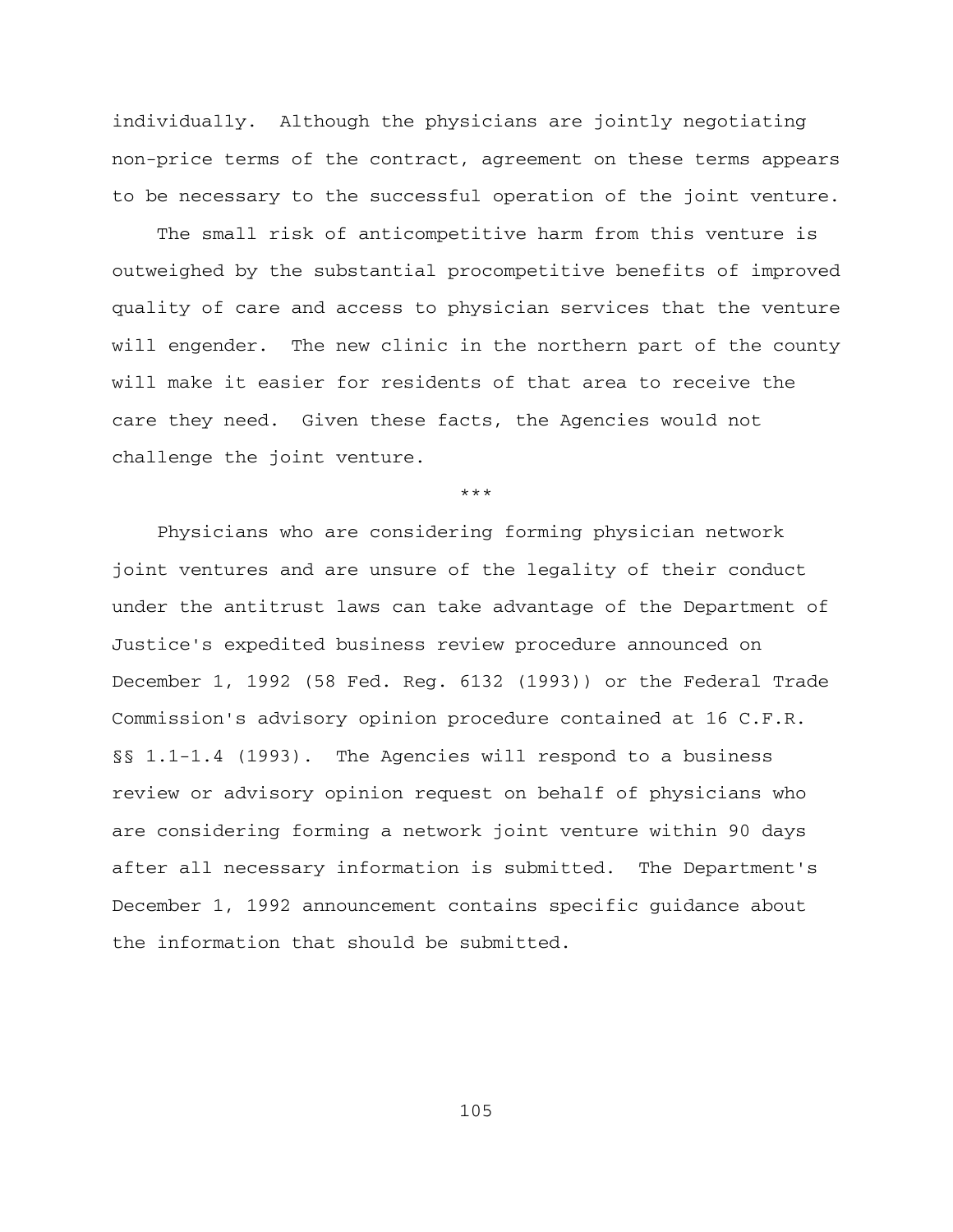## **9. STATEMENT OF DEPARTMENT OF JUSTICE AND FEDERAL TRADE COMMISSION ENFORCEMENT POLICY ON MULTIPROVIDER NETWORKS**

# **Introduction**

The health care industry is changing rapidly as it looks for innovative ways to control costs and efficiently provide quality services. Health care providers are forming a wide range of new relationships and affiliations, including networks among otherwise competing providers, as well as networks of providers offering complementary or unrelated services.<sup>44</sup> These affiliations, referred to herein as multiprovider networks, can offer significant procompetitive benefits to consumers. They also can present antitrust questions, particularly if the network includes otherwise competing providers.

As used in this statement, multiprovider networks are ventures among providers that jointly market their health care services to health plans and other purchasers. Such ventures may contract to provide services to subscribers at jointly determined prices and agree to controls aimed at containing costs and

<sup>&</sup>lt;sup>44</sup> The multiprovider networks covered by this statement include all types and combinations of health care providers, such as networks involving just a single type of provider (e.g., dentists or hospitals) or a single provider specialty (e.g., orthodontists), as well as networks involving more than one type of provider (e.g., physician-hospital organizations or networks involving both physician and non-physician professionals). Networks containing only physicians, which are addressed in detail in the preceding enforcement policy statement, are a particular category of multiprovider network. Many of the issues relating to multiprovider networks in general are the same as those that arise, and are addressed, in connection with physician network joint ventures, and the analysis often will be very similar for all such arrangements.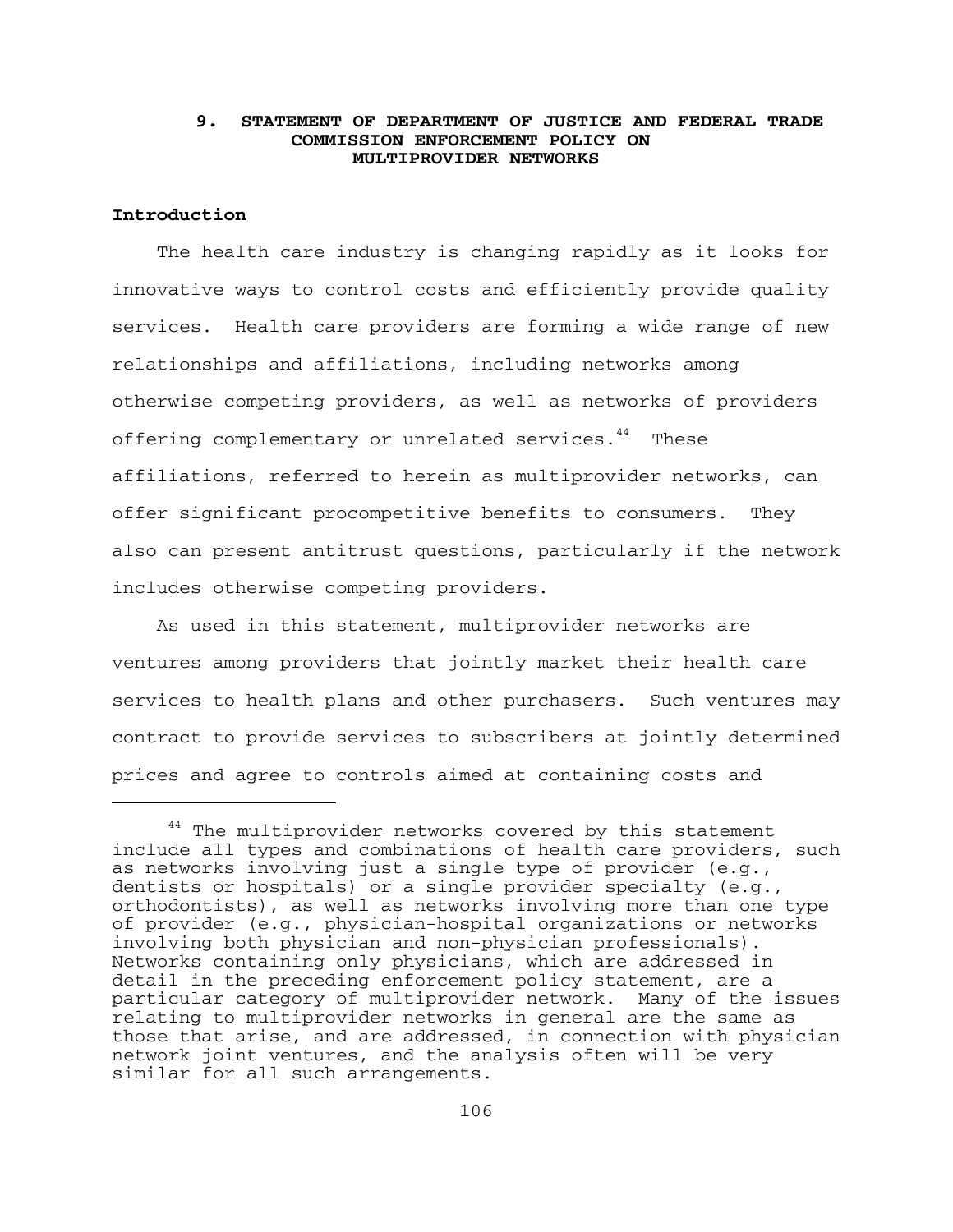assuring quality. Multiprovider networks vary greatly regarding the providers they include, the contractual relationships among those providers, and the efficiencies likely to be realized by the networks. Competitive conditions in the markets in which such networks operate also may vary greatly.

In this statement, the Agencies describe the antitrust principles that they apply in evaluating multiprovider networks, address some issues commonly raised in connection with the formation and operation of such networks, and present examples of the application of antitrust principles to hypothetical multiprovider networks. Because multiprovider networks involve a large variety of structures and relationships among many different types of health care providers, and new arrangements are continually developing, the Agencies are unable to establish a meaningful safety zone for these entities.

## **A. Determining When Agreements Among Providers In A Multiprovider Network Are Analyzed Under The Rule Of Reason**

Antitrust law condemns as per se illegal naked agreements among competitors that fix prices or allocate markets. Where competitors economically integrate in a joint venture, however, such agreements, if reasonably necessary to accomplish the procompetitive benefits of the integration, are analyzed under the rule of reason. $45$  In accord with general antitrust

<sup>&</sup>lt;sup>45</sup> In a network limited to providers who are not actual or potential competitors, the providers generally can agree on the prices to be charged for their services without the kinds of (continued...)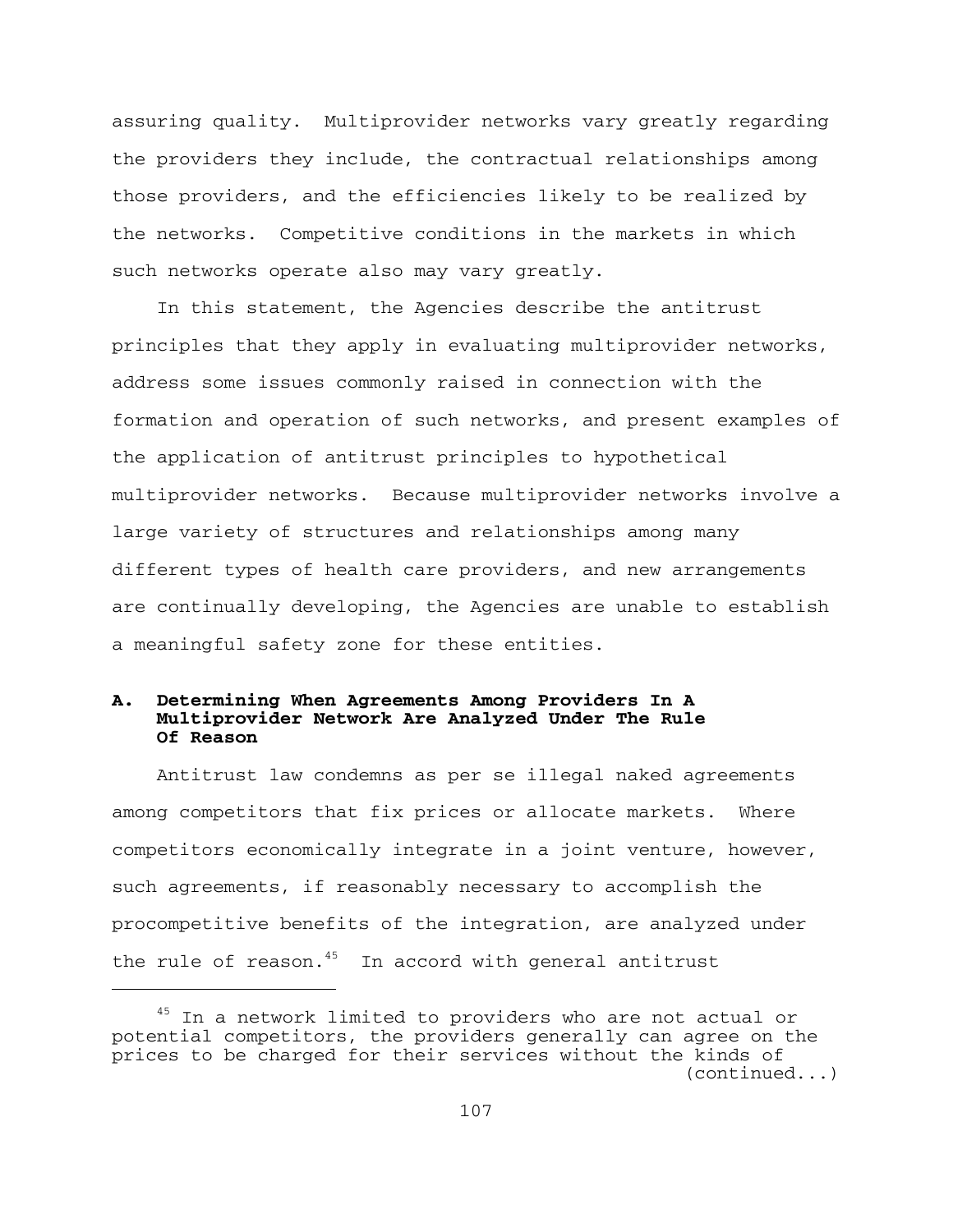realize those efficiencies. $^{46}$ principles, multiprovider networks will be evaluated under the rule of reason, and will not be viewed as per se illegal, if the providers' integration through the network is likely to produce significant efficiencies that benefit consumers, and any price agreements (or other agreements that would otherwise be per se illegal) by the network providers are reasonably necessary to

In some multiprovider networks, significant efficiencies may be achieved through agreement by the competing providers to share substantial financial risk for the services provided through the network. $47$  In such cases, the setting of price would be integral to the network's use of such an arrangement and, therefore, would warrant evaluation under the rule of reason.

The following are examples of some types of arrangements

(...continued)

economic integration discussed below.

<sup>&</sup>lt;sup>46</sup> In some cases, the combination of the competing providers in the network may enable them to offer what could be considered to be a new product producing substantial efficiencies, and therefore the venture will be analyzed under the rule of reason. See Broadcast Music, Inc. v. Columbia Broadcasting System, Inc., 441 U.S. 1 (1979) (competitors' integration and creation of a blanket license for use of copyrighted compositions result in efficiencies so great as to make the blanket license a "different product" from the mere combination of individual competitors and, therefore, joint pricing of the blanket license is subject to rule of reason analysis, rather than the per se rule against price fixing). The Agencies' analysis will focus on the efficiencies likely to be produced by the venture, and the relationship of any price agreements to the achievement of those efficiencies, rather than on whether the venture creates a product that can be labeled "new" or "different."

 $47$  The existence of financial risk sharing does not depend on whether, under applicable state law, the network is considered an insurer.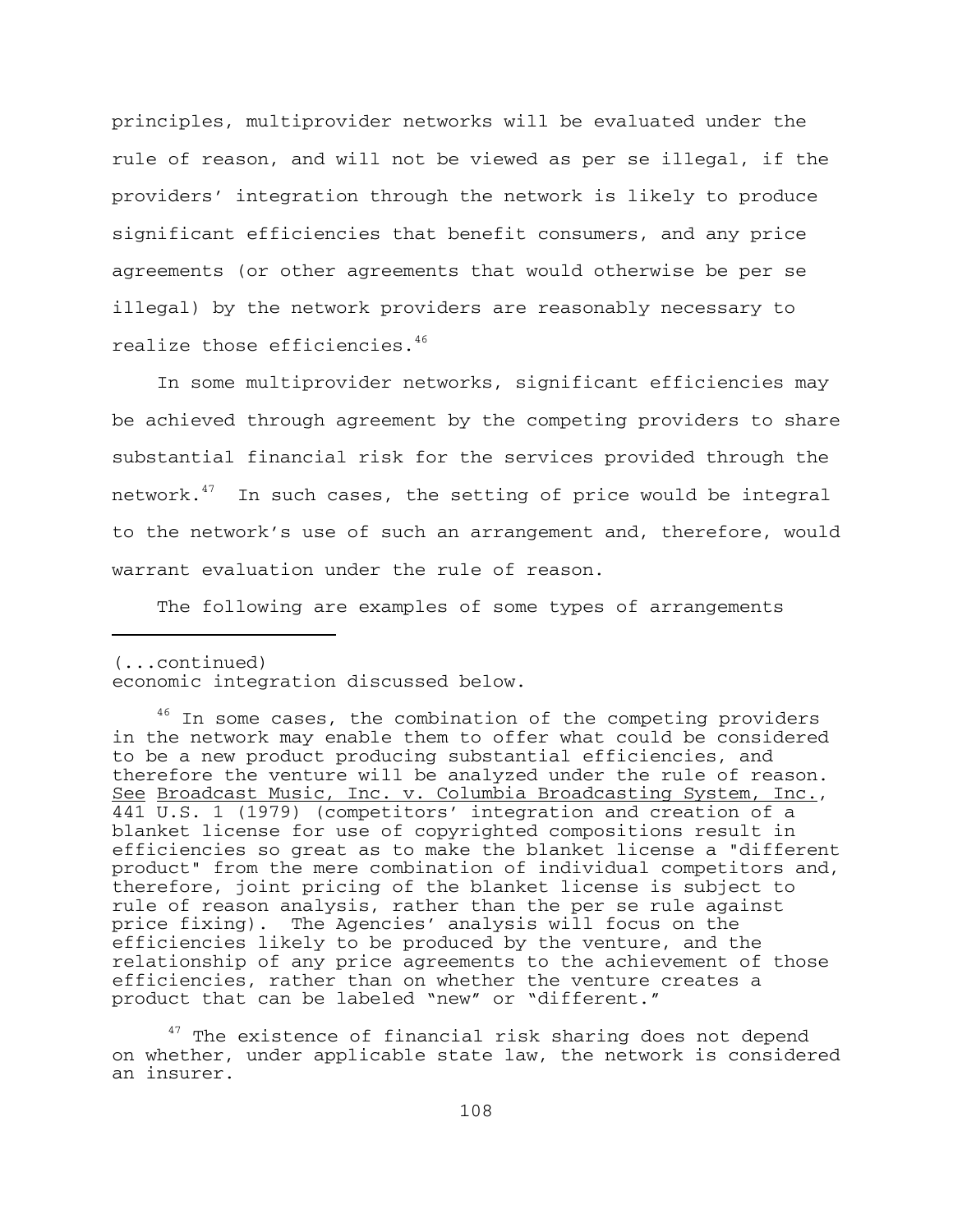through which substantial financial risk can be shared among competitors in a multiprovider network:

- (1) agreement by the venture to provide services to a health plan at a "capitated" rate;<sup>48</sup>
- (2) agreement by the venture to provide designated services or classes of services to a health plan for a predetermined percentage of premium or revenue from the plan; 49
- (3) use by the venture of significant financial incentives for its provider participants, as a group, to achieve specified cost-containment goals. Two methods by which the venture can accomplish this are:
	- (a) withholding from all provider participants a substantial amount of the compensation due to them, with distribution of that amount to the participants based on group performance in meeting the cost-containment goals of the network as a whole; or
	- (b) establishing overall cost or utilization targets for the network as a whole, with the provider participants subject to subsequent substantial financial rewards or penalties based on group performance in meeting the targets; and
- (4) agreement by the venture to provide a complex or extended course of treatment that requires the substantial coordination of care by different types of providers offering a complementary mix of services, for a fixed, predetermined payment, where the costs of that

<sup>&</sup>lt;sup>48</sup> A "capitated" rate is a fixed, predetermined payment per covered life (the "capitation") from a health plan to the joint venture in exchange for the joint venture's (not merely an individual provider's) furnishing and guaranteeing provision of a defined set of covered services to covered individuals for a specified period, regardless of the amount of services actually provided.

 $49$  This is similar to a capitation arrangement, except that the amount of payment to the network can vary in response to changes in the health plan's premiums or revenues.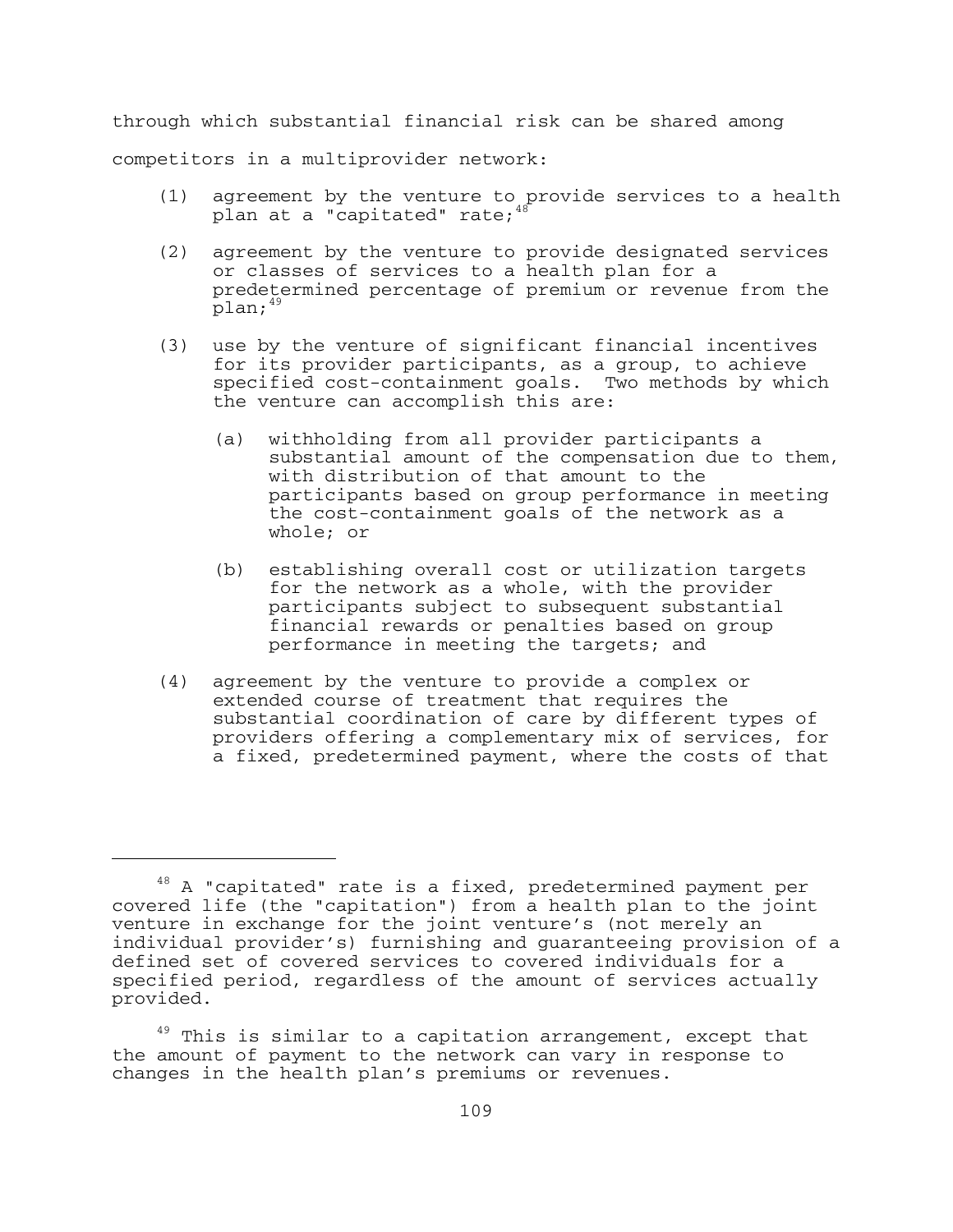course of treatment for any individual patient can vary greatly due to the individual patient's condition, the choice, complexity, or length of treatment, or other factors.<sup>50</sup>

The Agencies recognize that new types of risk-sharing arrangements may develop. The preceding examples do not foreclose consideration of other arrangements through which the participants in a multiprovider network joint venture may share substantial financial risk in the provision of health care services or products through the network. $51$  Organizers of multiprovider networks who are uncertain whether their proposed arrangements constitute substantial financial risk sharing for purposes of this policy statement are encouraged to take advantage of the Agencies' expedited business review and advisory opinion procedures.

Multiprovider networks that do not involve the sharing of substantial financial risk may also involve sufficient integration to demonstrate that the venture is likely to produce

<sup>&</sup>lt;sup>50</sup> Such arrangements are sometimes referred to either as "global fees" or "all-inclusive case rates." Global fee or allinclusive case rate arrangements that involve financial risk sharing as contemplated by this example will require that the joint venture (not merely an individual provider participant) assume the risk or benefit that the treatment provided through the network may either exceed, or cost less than, the predetermined payment.

<sup>&</sup>lt;sup>51</sup> The manner of dividing revenues among the network's provider participants generally does not raise antitrust issues so long as the competing providers in a network share substantial financial risk. For example, capitated networks frequently distribute income among their participants using fee-for-service payment with a partial withhold fund to cover the risk of having to provide more services than were originally anticipated.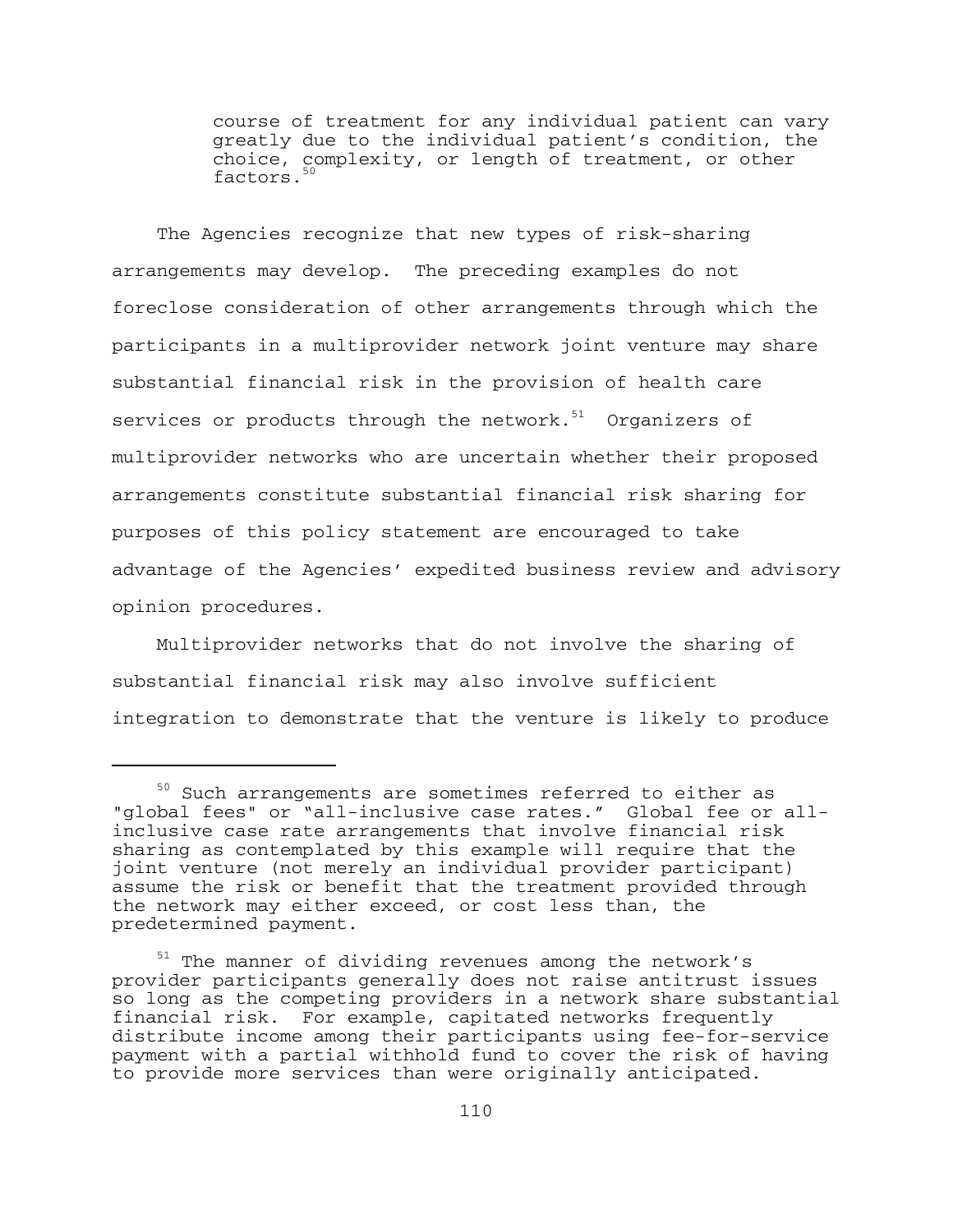significant efficiencies. For example, as discussed in the Statement Of Enforcement Policy On Physician Network Joint Ventures, substantial clinical integration among competing physicians in a network who do not share substantial financial risk may produce efficiency benefits that justify joint pricing. $52$  However, given the wide range of providers who may participate in multiprovider networks, the types of clinical integration and efficiencies available to physician network joint ventures may not be relevant to all multiprovider networks. Accordingly, the Agencies will consider the particular nature of the services provided by the network in assessing whether the network has the potential for producing efficiencies that warrant rule of reason treatment. In all cases, the Agencies' analysis will focus on substance, not form, in assessing a network's likelihood of producing significant efficiencies. To the extent that agreements on prices to be charged for the integrated provision of services promote the venture's achievement of efficiencies, they will be evaluated under the rule of reason.

A multiprovider network also might include an agreement among competitors on service allocation or specialization. The Agencies would examine the relationship between the agreement and efficiency-enhancing joint activity. If such an agreement is reasonably necessary for the network to realize significant procompetitive benefits, it similarly would be subject to rule of

 $52$  See Section B(1) of the Agencies' Statement Of Enforcement Policy On Physician Network Joint Ventures (pp. 71-74).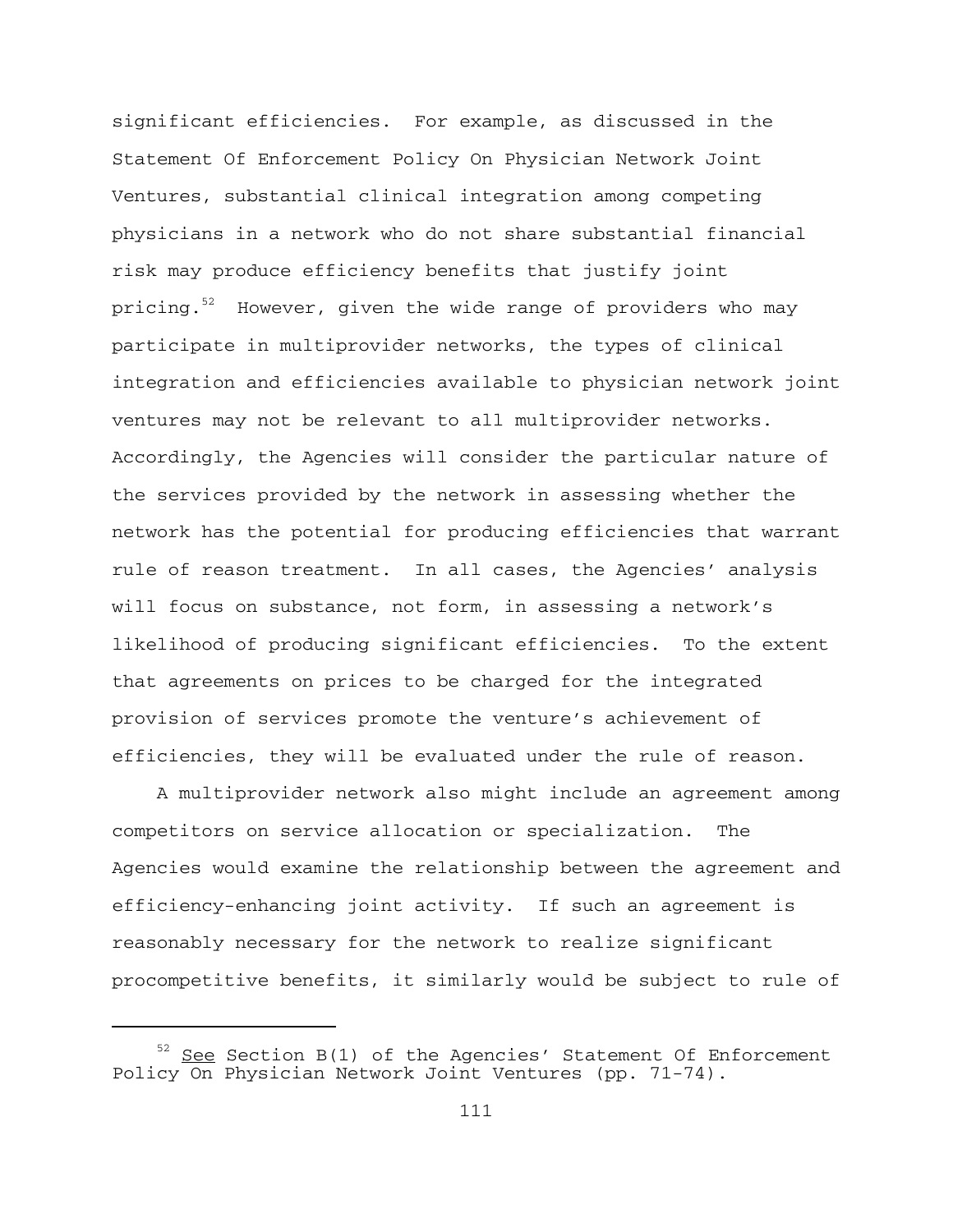reason analysis. $53$  For example, competing hospitals in an integrated multiprovider network might need to agree that only certain hospitals would provide certain services to network patients in order to achieve the benefits of the integration.<sup>54</sup> The hospitals, however, would not necessarily be permitted to agree on what services they would provide to non-network patients.55

#### **B. Applying The Rule Of Reason**

A rule of reason analysis determines whether the formation and operation of the joint venture may have a substantial anticompetitive effect and, if so, whether that potential effect is outweighed by any procompetitive efficiencies resulting from

<sup>54</sup> Hospitals, even if they do not belong to a multiprovider network, also could agree jointly to develop and operate new services that the participants could not profitably support individually or through a less inclusive joint venture, and to decide where the jointly operated services are to be located. Such joint ventures would be analyzed by the Agencies under the rule of reason. The Statement of Enforcement Policy On Hospital Joint Ventures Involving Specialized Clinical Or Other Expensive Health Care Services offers additional guidance on joint ventures among hospitals to provide such services.

<sup>55</sup> The Agencies' analysis would take into account that agreements among multiprovider network participants relating to the offering of services might be more likely than those relating to price to affect participants' competition outside the network, and to persist even if the network is disbanded.

<sup>&</sup>lt;sup>53</sup> A unilateral decision to eliminate a service or specialization, however, does not generally present antitrust issues. For example, a hospital or other provider unilaterally may decide to concentrate on its more profitable services and not offer other less profitable services, and seek to enter a network joint venture with competitors that still provides the latter services. If such a decision is made unilaterally, rather than pursuant to an express or implied agreement, the arrangement would not be considered a per se illegal market allocation.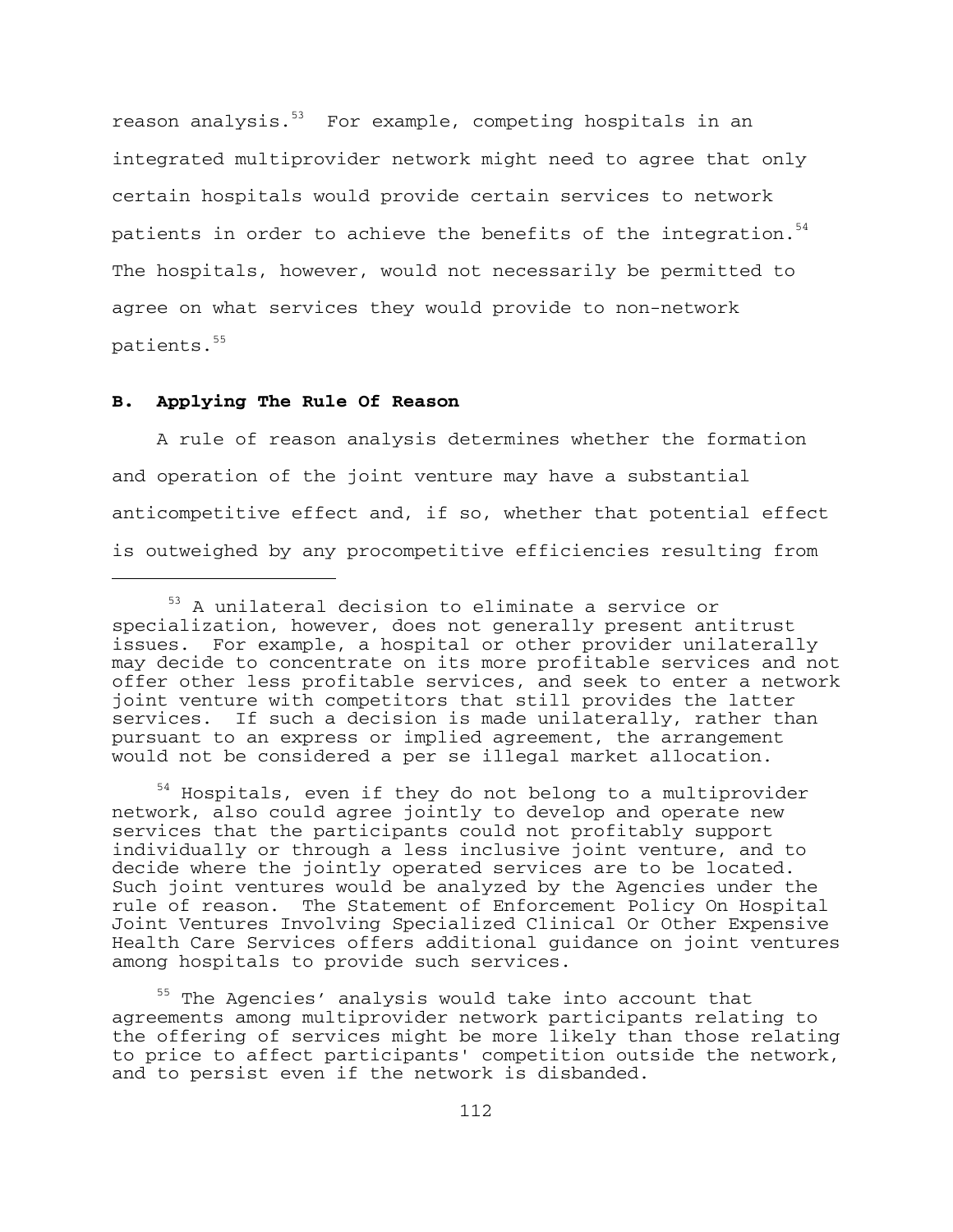the venture. The rule of reason analysis takes into account characteristics of the particular multiprovider network and the competitive environment in which it operates to determine the network's likely effect on competition.

A determination about the lawfulness of a multiprovider network's activity under the rule of reason sometimes can be reached without an extensive inquiry under each step of the analysis. For example, a multiprovider network that involves substantial integration may include a relatively small percentage of the providers in each relevant product market on a nonexclusive basis. In that case, the Agencies may be able to conclude expeditiously that the network is unlikely to be anticompetitive, based on the competitive environment in which it operates. In assessing the competitive environment, the Agencies would consider such market factors as the number, type, and size of managed care plans operating in the area, the extent of provider participation in those plans, and the economic importance of the managed care plans to area providers. Alternatively, for example, if a restraint that facially appears to be of a kind that would always or almost always tend to reduce output or increase prices, but has not been considered per se unlawful, is not reasonably necessary to the creation of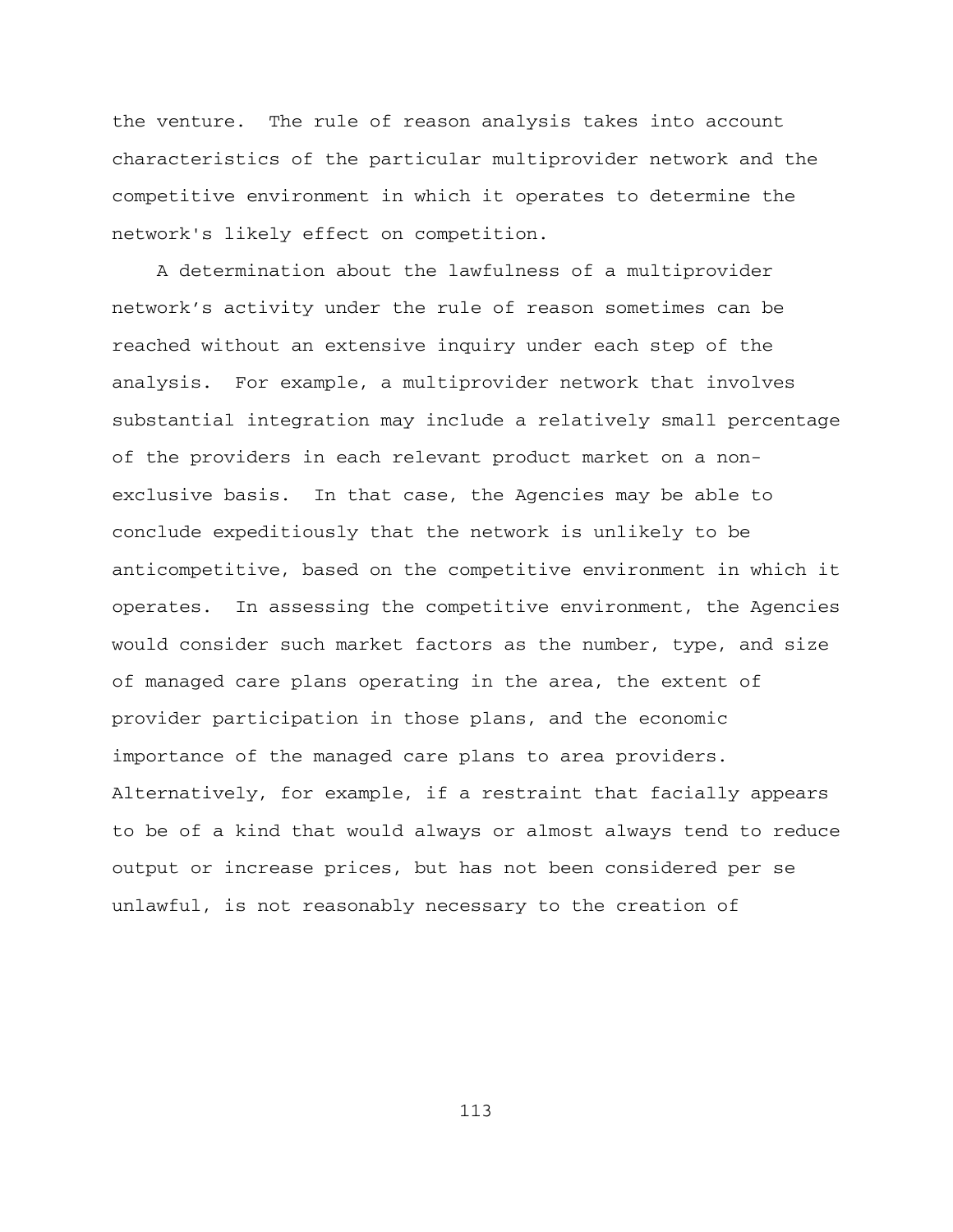efficiencies, the Agencies will likely challenge the restraint without an elaborate analysis of market definition and market 56 power.

The steps ordinarily involved in a rule of reason analysis of multiprovider networks are set forth below.

## **1. Market Definition**

The Agencies will evaluate the competitive effects of multiprovider networks in each of the relevant markets in which they operate or have substantial impact. In defining the relevant product and geographic markets, the Agencies look to what substitutes, as a practical matter, are reasonably available to consumers for the services in question.<sup>57</sup>

A multiprovider network can affect markets for the provision of hospital, medical, and other health care services, and health insurance/financing markets. The possible product markets for analyzing the competitive effects of multiprovider networks likely would include both the market for such networks themselves, if there is a distinct market for such networks, and the markets for service components of the network that are, or could be, sold separately outside the network. For example, if two hospitals formed a multiprovider network with their medical

<sup>56</sup> See FTC v. Indiana Federation of Dentists, 476 U.S. 447, 459-60 (1986).

<sup>&</sup>lt;sup>57</sup> A more extensive discussion of how the Agencies define relevant markets is contained in the Agencies' 1992 Horizontal Merger Guidelines.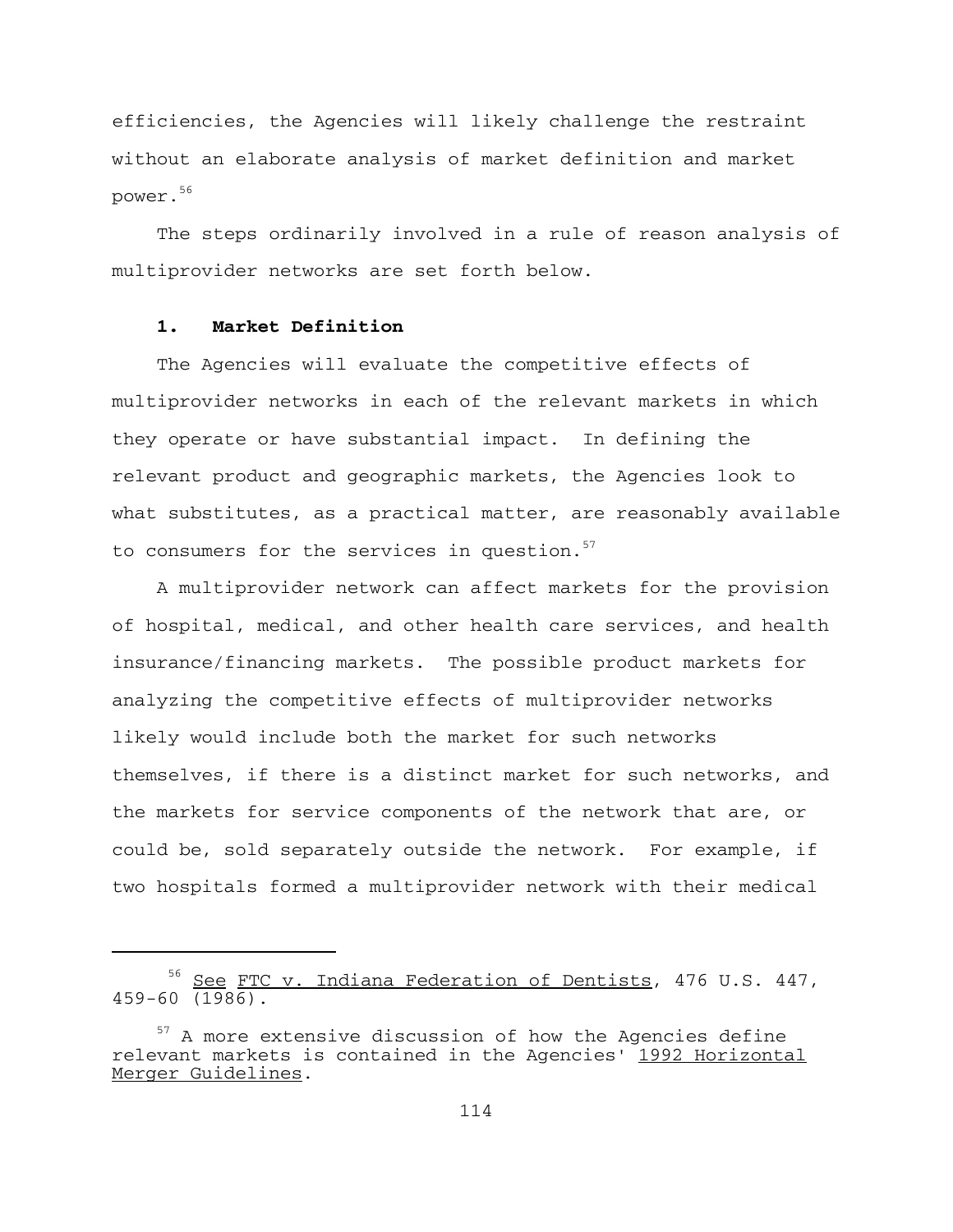and other health care professional staffs, the Agencies would consider potential competitive effects in each market affected by the network, including but not necessarily limited to the markets for inpatient hospital services, outpatient services, each physician and non-physician health care service provided by network members, and health insurance/financing markets whose participants may deal with the network and its various types of health care providers.

The relevant geographic market for each relevant product market affected by the multiprovider network will be determined through a fact-specific analysis that focuses on the location of reasonable alternatives. The relevant geographic markets may be broader for some product markets than for others.

## **2. Competitive Effects**

In applying the rule of reason, the Agencies will examine both the potential "horizontal" and "vertical" effects of the arrangement. Agreements between or among competitors (e.g., competing hospitals or competing physicians) are considered "horizontal" under the antitrust laws. Agreements between or among parties that are not competitors (such as a hospital and a physician in a physician-hospital organization ("PHO")), may be considered "vertical" in nature.

## **a. Horizontal Analysis**

In evaluating the possible horizontal competitive effects of multiprovider networks, the Agencies will define the relevant markets (as discussed earlier) and evaluate the network's likely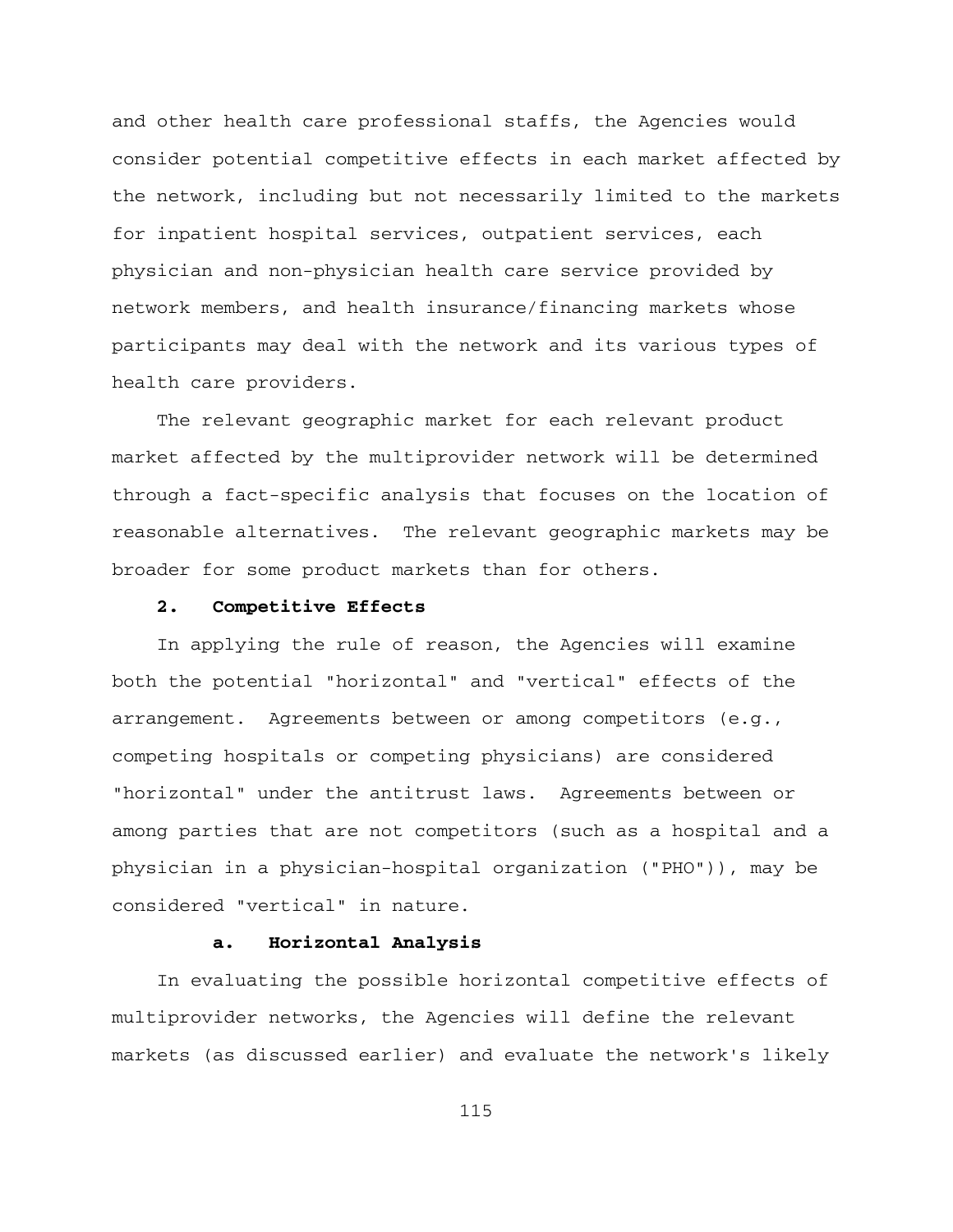overall competitive effects considering all market conditions. Determining market share and concentration in the relevant markets is often an important first step in analyzing a network's competitive effects. For example, in analyzing a PHO, the Agencies will consider the network's market share (and the market concentration) in such service components as inpatient hospital services (as measured by such indicia as number of institutions, number of hospital beds, patient census, and revenues), physician services (in individual physician specialty or other appropriate service markets) $58$ , and any other services provided by competing health care providers, institutional or noninstitutional, participating in the network.

If a particular multiprovider network had a substantial share of any of the relevant service markets, it could, depending on other factors, increase the price of such services above competitive levels. For example, a network that included most or all of the surgeons in a relevant geographic market could create market power in the market for surgical services and thereby permit the surgeons to increase prices.

If there is only one hospital in the market, a multiprovider network, by definition, cannot reduce any existing competition among hospitals. Such a network could, however, reduce

<sup>&</sup>lt;sup>58</sup> Although all services provided by each physician specialty or category of non-physician provider might be a separate relevant service market, there may be instances in which significant overlap of services provided by different physician specialties or categories of providers justifies including services from more than one physician specialty or provider category in the same market.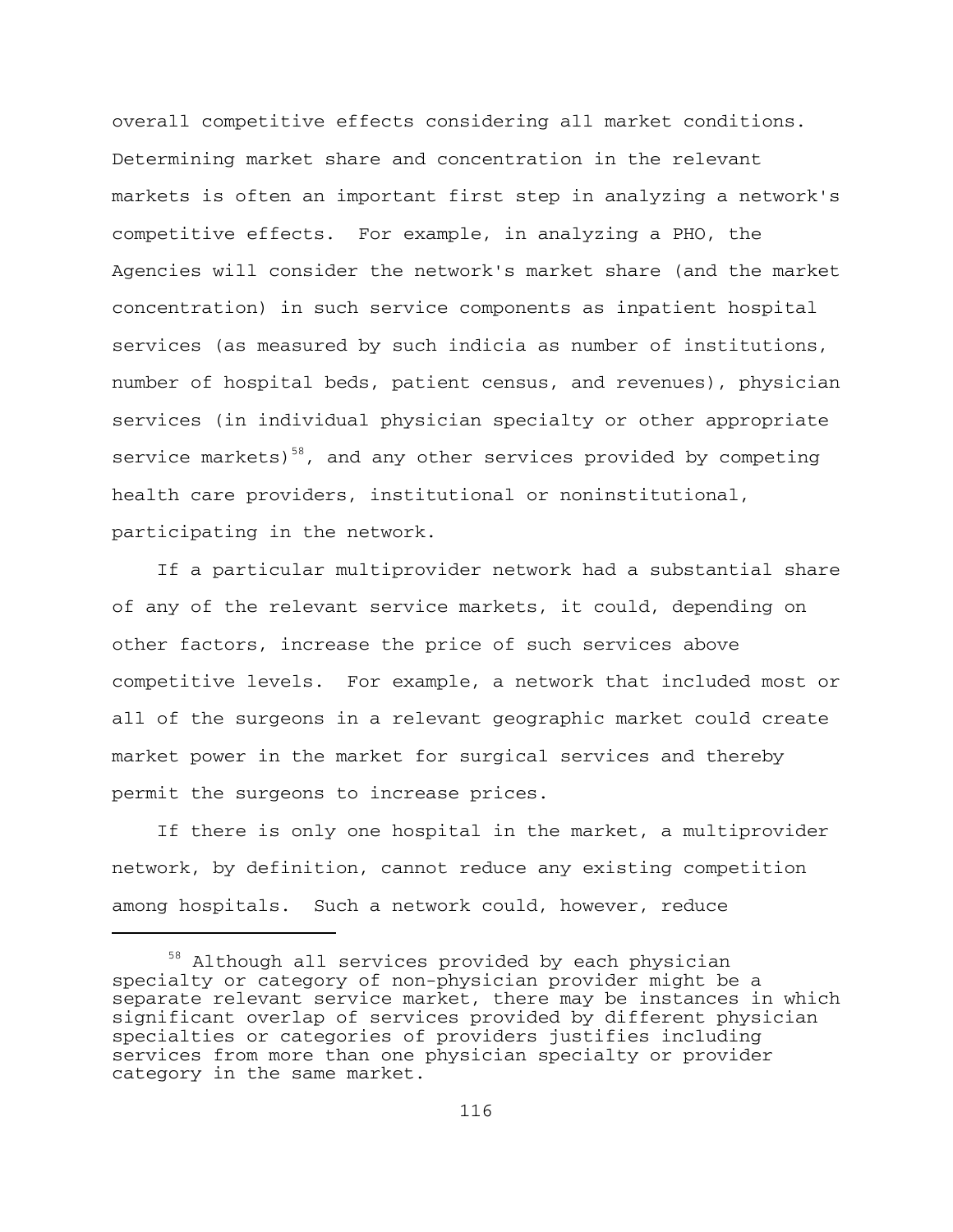competition among other providers, for example, among physicians in the network and, thereby, reduce the ability of payers to control the costs of both physician and hospital services.<sup>59</sup> It also could reduce competition between the hospital and nonhospital providers of certain services, such as outpatient surgery.

Although market share and concentration are useful starting points in analyzing the competitive effects of multiprovider networks, the Agencies' ultimate conclusion is based upon a more comprehensive analysis. This will include an analysis of collateral agreements and spillover effects.<sup>60</sup> In addition, in assessing the likely competitive effects of a multiprovider network, the Agencies are particularly interested in the ability and willingness of health plans and other purchasers of health care services to switch between different health care providers or networks in response to a price increase, and the factors that determine the ability and willingness of plans to make such changes. The Agencies will consider not only the proportion of the providers in any relevant market who are in the network, but also the incentives faced by providers in the network, and whether different groups of providers in a network may have significantly different incentives that would reduce the

<sup>59</sup> By aligning itself with a large share of physicians in the market, a monopoly hospital may effectively be able to insulate itself from payer efforts to control utilization of its services and thus protect its monopoly profits.

<sup>60</sup> See Statement of Enforcement Policy on Physician Network Joint Ventures, pp.61-105.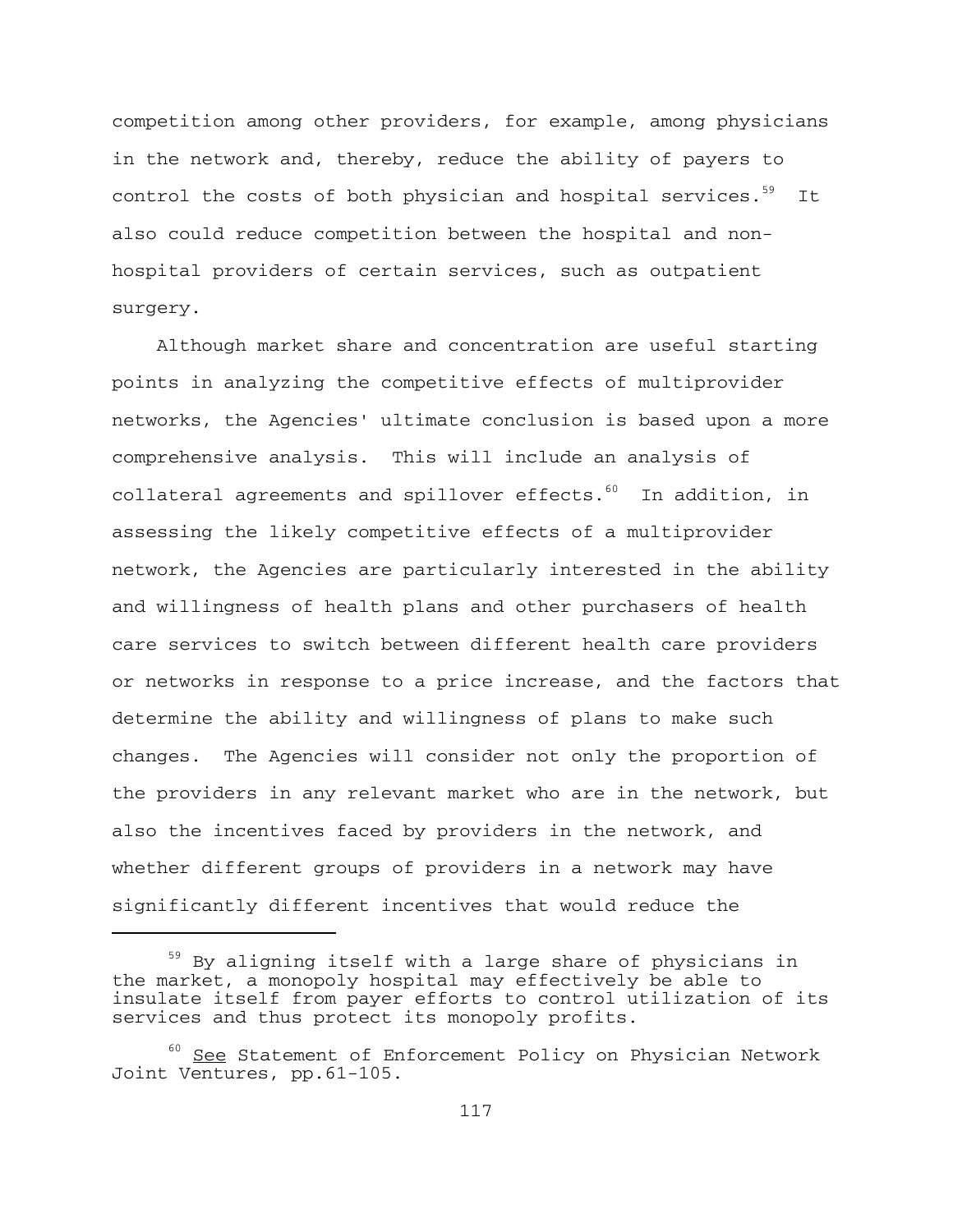likelihood of anticompetitive conduct. $61$  If plans can contract at competitive terms with other networks or with individual providers, and can obtain a similar quality and range of services for their enrollees, the network is less likely to raise competitive concerns.

In examining a multiprovider network's overall competitive effect, the Agencies will examine whether the competing providers in the network have agreed among themselves to offer their services exclusively through the network or are otherwise operating, or are likely to operate, exclusively. Such exclusive arrangements are not necessarily anticompetitive. $62$  Exclusive networks, however, mean that the providers in the network are not available to join other networks or contract individually with health plans, and thus, in some circumstances, exclusive networks can impede or preclude competition among networks and among individual providers. In determining whether an exclusive arrangement of this type raises antitrust concerns, the Agencies will examine the market share of the providers subject to the exclusivity arrangement; the terms of the exclusive arrangement, such as its duration and providers' ability and financial incentives or disincentives to withdraw from the arrangement; the number of providers that need to be included for the network and

<sup>&</sup>lt;sup>61</sup> See discussion in Statement of Enforcement Policy on Physician Network Joint Ventures, pp. 61-105.

 $62$  For example, an exclusive arrangement may help ensure the multiprovider network's ability to serve its subscribers and increase its providers' incentives to further the interests of the network.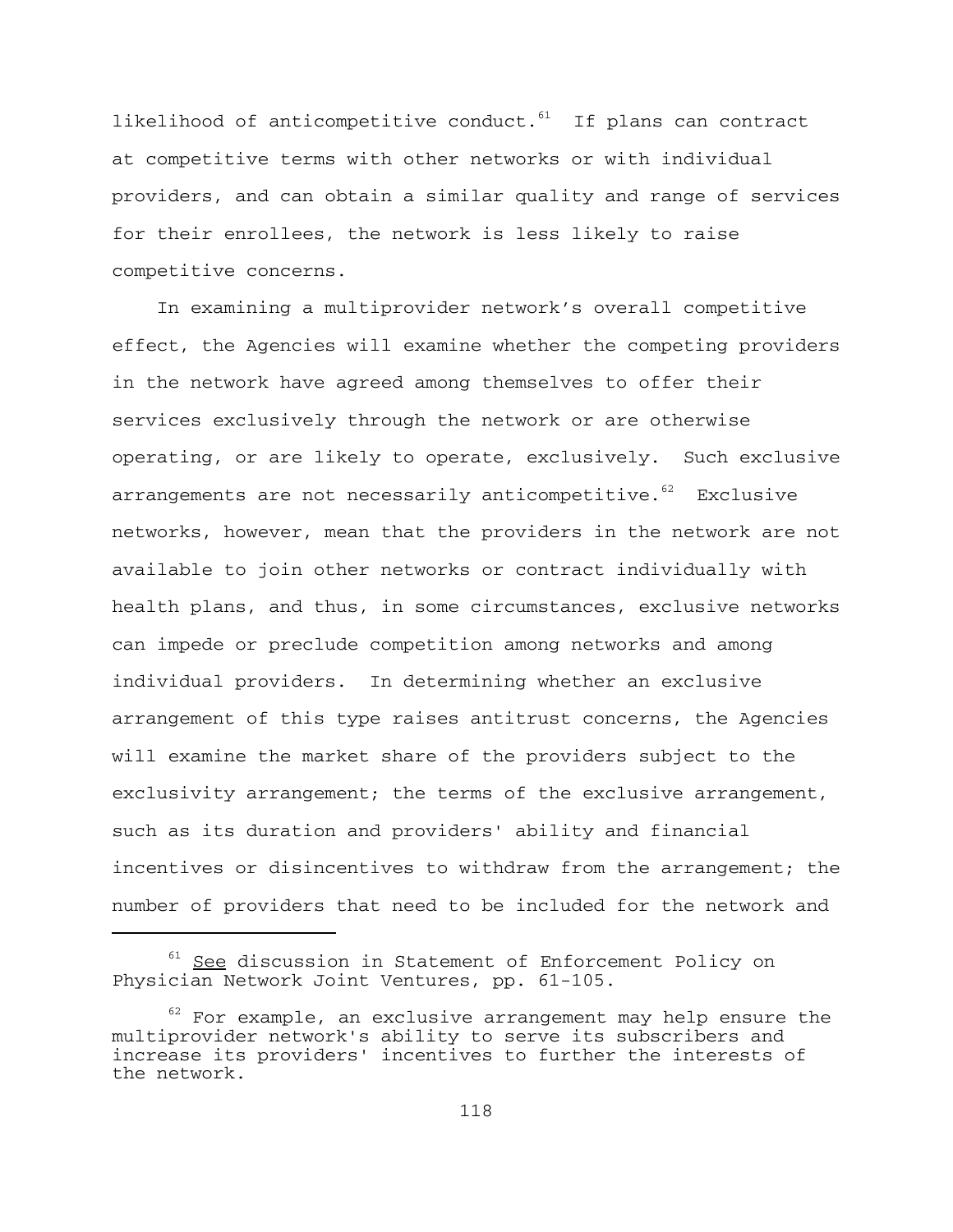potentially competing networks to compete effectively; and the justification for the exclusivity arrangement.

Networks also may limit or condition provider participants' freedom to contract outside the network in ways that fall short of a commitment of full exclusivity. The Agencies recognize that the competitive impact of exclusive arrangements or other limitations on the ability of a network's provider participants to contract outside the network can vary greatly.

#### **b. Vertical Analysis**

In addition to the horizontal issues discussed above, multiprovider networks also can raise vertical issues. Generally, vertical concerns can arise if a network's power in one market in which it operates enables it to limit competition in another market.

Some multiprovider networks involve "vertical" exclusive arrangements that restrict the providers in one market from dealing with non-network providers that compete in a different market, or that restrict network provider participants' dealings with health plans or other purchasers. For example, a multiprovider network owned by a hospital and individually contracting with its participating physicians might limit the incentives or ability of those physicians to participate in other networks. Similarly, a hospital might use a multiprovider network to block or impede other hospitals from entering a market or from offering competing services.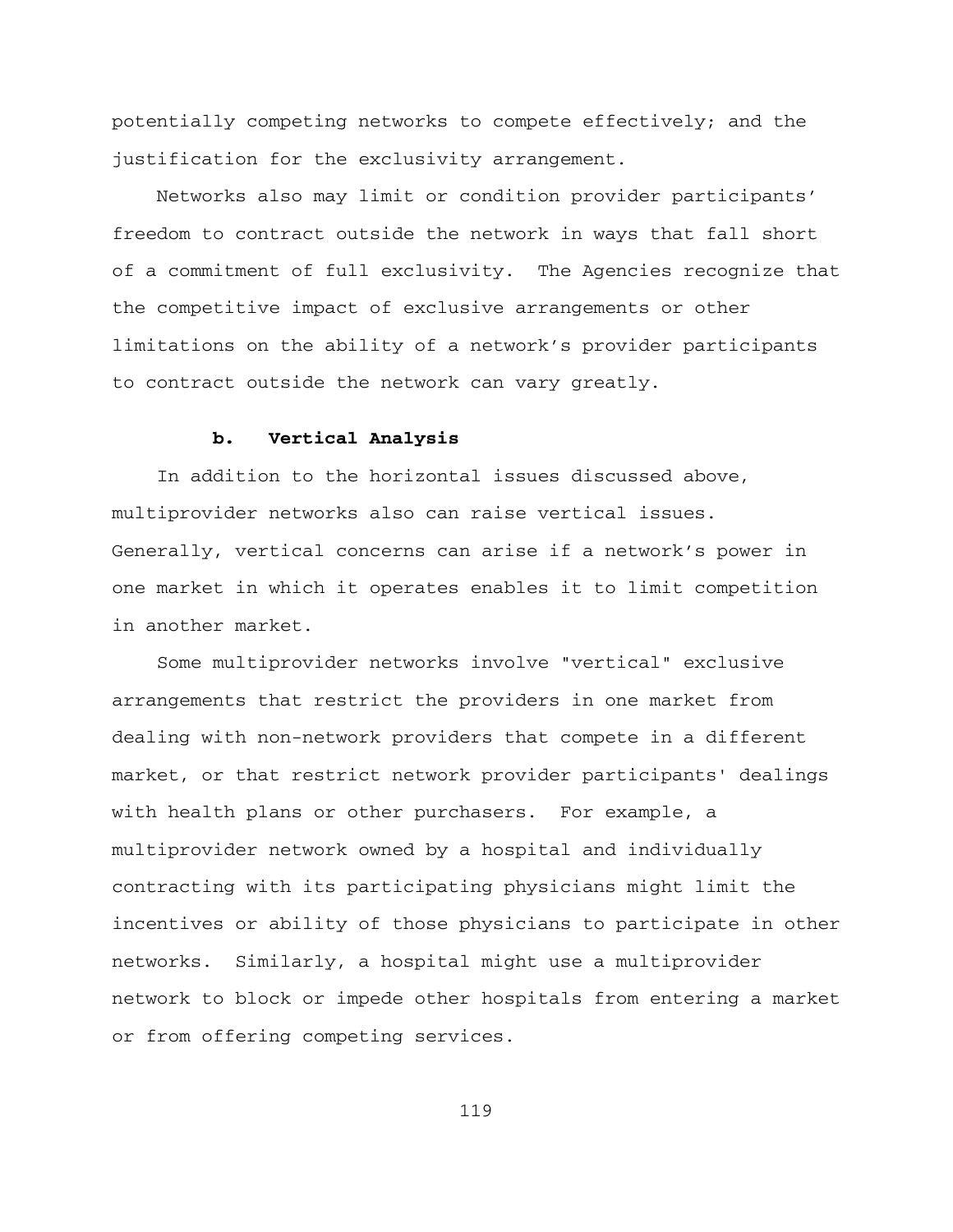In evaluating whether such exclusive arrangements raise antitrust concerns, the Agencies will examine the degree to which the arrangement may limit the ability of other networks or health plans to compete in the market. The factors the Agencies will consider include those set forth in the discussion of exclusive arrangements on pages 118-119, above.

For example, if the multiprovider network has exclusive arrangements with only a small percentage of the physicians in a relevant market, and there are enough suitable alternative physicians in the market to allow other competing networks to form, the exclusive arrangement is unlikely to raise antitrust concerns. On the other hand, a network might contract exclusively with a large percentage of physicians in a relevant market, for example general surgeons. In that case, if purchasers or payers could not form a satisfactory competing network using the remaining general surgeons in the market, and could not induce new general surgeons to enter the market, those purchasers and payers would be forced to use this network, rather than put together a panel consisting of those providers of each needed service who offer the most attractive combination of price and quality. Thus, the exclusive arrangement would be likely to restrict competition unreasonably, both among general surgeons (the horizontal effect) and among health care providers in other service markets and payers (the vertical effects).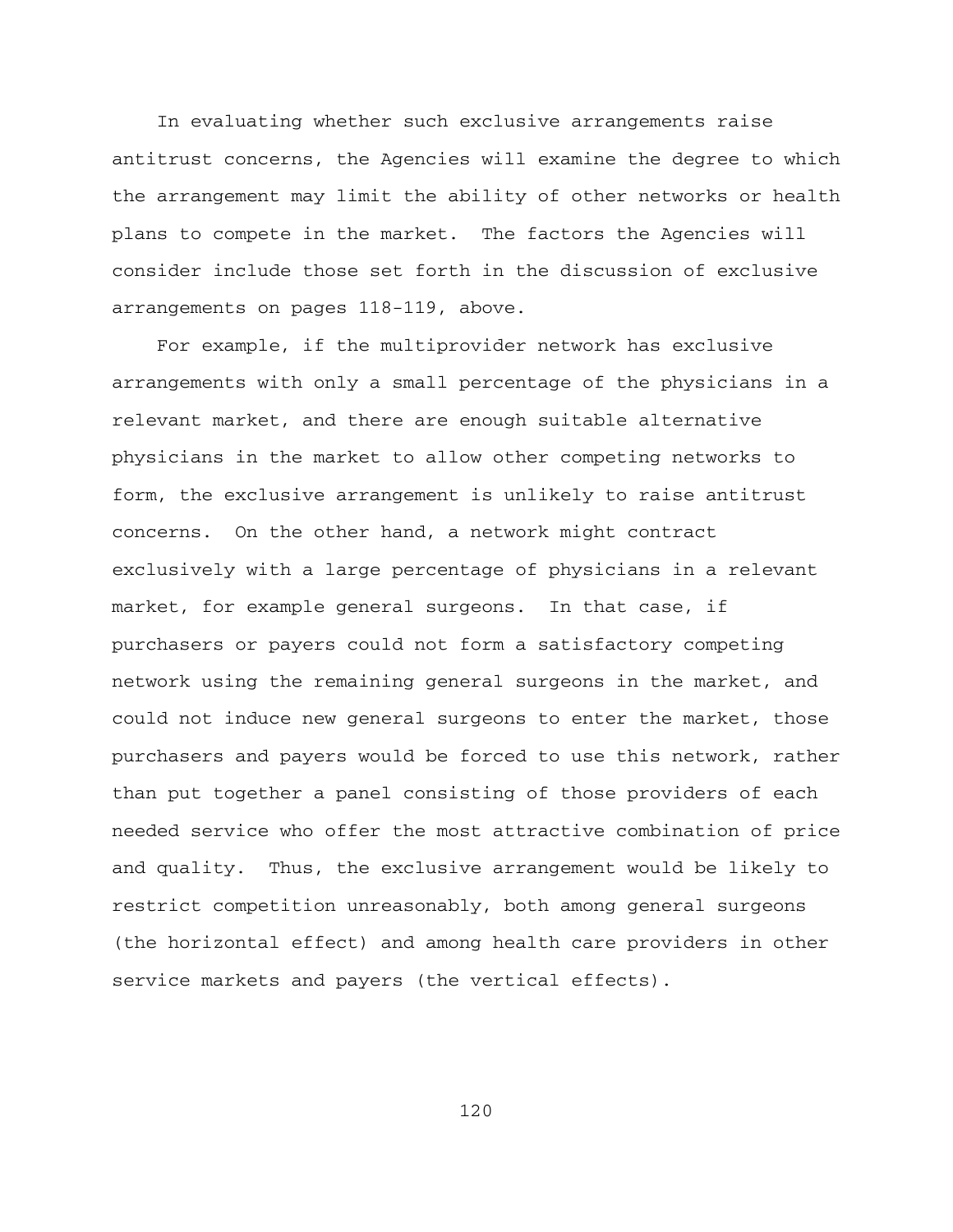The Agencies recognize that exclusive arrangements, whether they are horizontal or vertical, may not be explicit, so that labeling a multiprovider network as "non-exclusive" will not be determinative. In some cases, providers will refuse to contract with other networks or purchasers, even though they have not entered into an agreement specifically forbidding them from doing so. For example, if a network includes a large percentage of physicians in a certain market, those physicians may perceive that they are likely to obtain more favorable terms from plans by dealing collectively through one network, rather than as individuals.

In determining whether a network is truly non-exclusive, the Agencies will consider a number of factors, including the following:

- (1) that viable competing networks or managed care plans with adequate provider participation currently exist in the market;
- (2) that providers in the network actually individually participate in, or contract with, other networks or managed care plans, or there is other evidence of their willingness and incentive to do so;
- (3) that providers in the network earn substantial revenue from other networks or through individual contracts with managed care plans;
- (4) the absence of any indications of substantial departicipation from other networks or managed care plans in the market; and
- (5) the absence of any indications of coordination among the providers in the network regarding price or other competitively significant terms of participation in other networks or managed care plans.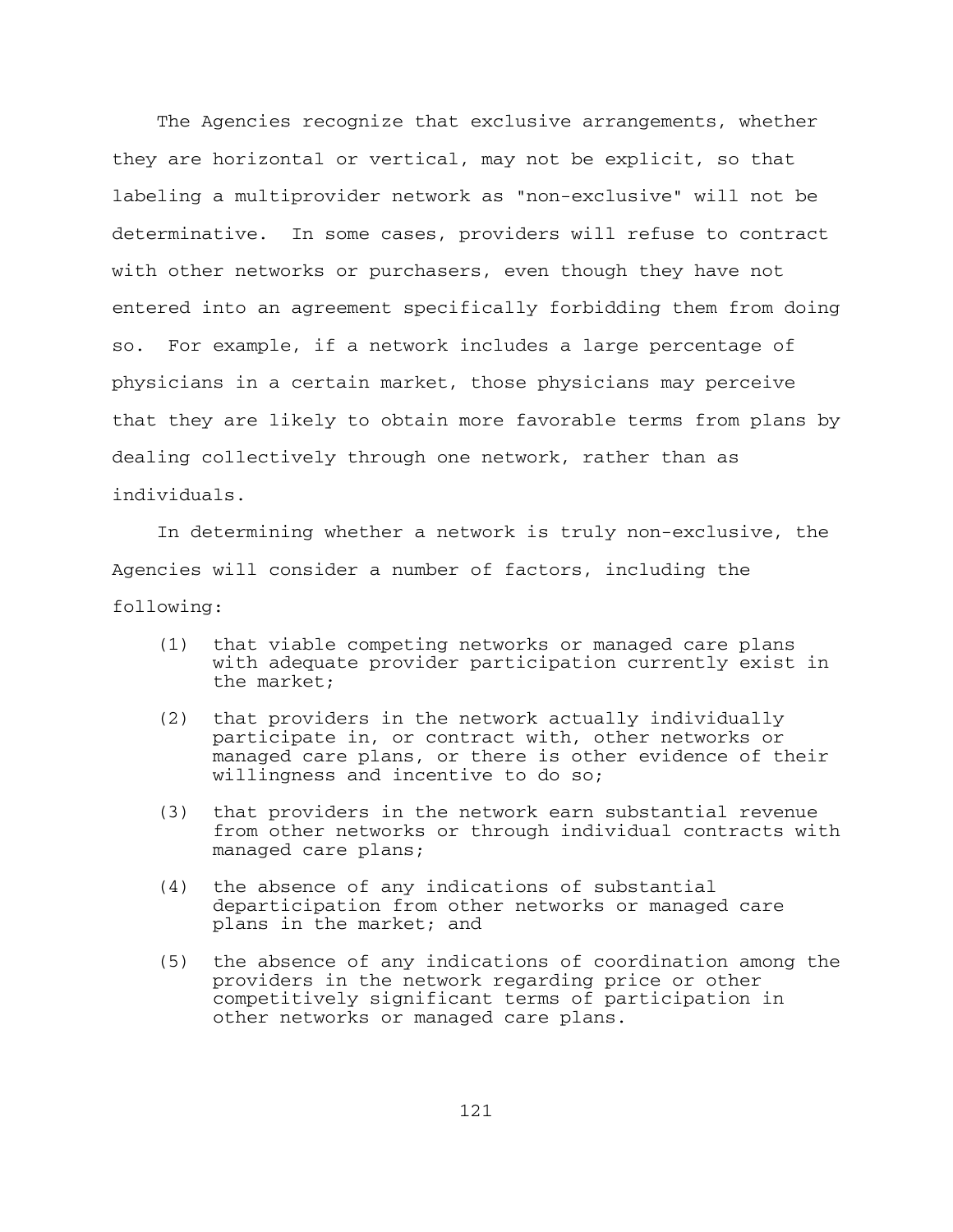## **c. Exclusion Of Particular Providers**

Most multiprovider networks will contract with some, but not all, providers in an area. Such selective contracting may be a method through which networks limit their provider panels in an effort to achieve quality and cost-containment goals, and thus enhance their ability to compete against other networks. One reason often advanced for selective contracting is to ensure that the network can direct a sufficient patient volume to its providers to justify price concessions or adherence to strict quality controls by the providers. It may also help the network create a favorable market reputation based on careful selection of high quality, cost-effective providers. In addition, selective contracting may be procompetitive by giving nonparticipant providers an incentive to form competing networks.

A rule of reason analysis usually is applied in judging the legality of a multiprovider network's exclusion of providers or classes of providers from the network, or its policies on referring enrollees to network providers. The focus of the analysis is not on whether a particular provider has been harmed by the exclusion or referral policies, but rather whether the conduct reduces competition among providers in the market and thereby harms consumers. Where other networks offering the same types of services exist or could be formed, there are not likely to be significant competitive concerns associated with the exclusion of particular providers by particular networks. Exclusion or referral policies may present competitive concerns,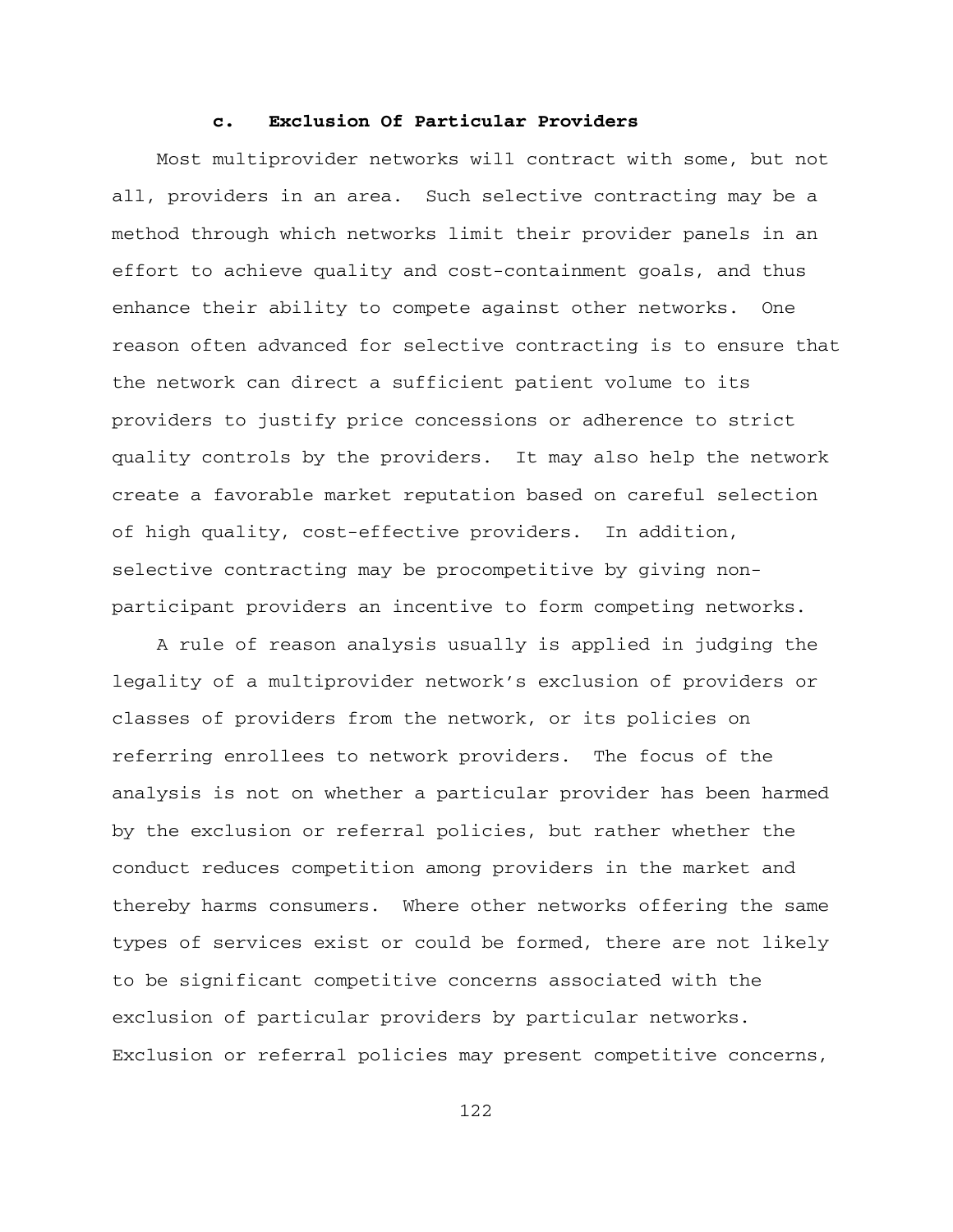however, if providers or classes of providers are unable to compete effectively without access to the network, and competition is thereby harmed. In assessing such situations, the Agencies will consider whether there are procompetitive reasons for the exclusion or referral policies.

## **3. Efficiencies**

Finally, the Agencies will balance any potential anticompetitive effects of the multiprovider network against the potential efficiencies associated with its formation and operation. The greater the network's likely anticompetitive effects, the greater must be the network's likely efficiencies. In assessing efficiency claims, the Agencies focus on net efficiencies that will be derived from the operation of the network and that result in lower prices or higher quality to consumers. The Agencies will not accept claims of efficiencies if the parties reasonably can achieve equivalent or comparable savings through significantly less anticompetitive means. In making this assessment, however, the Agencies will not search for a theoretically least restrictive alternative that is not practical given business realities.

Experience indicates that, in general, more significant efficiencies are likely to result from a multiprovider network joint venture's substantial financial risk-sharing or substantial clinical integration. However, the Agencies will consider a broad range of possible cost savings, including improved cost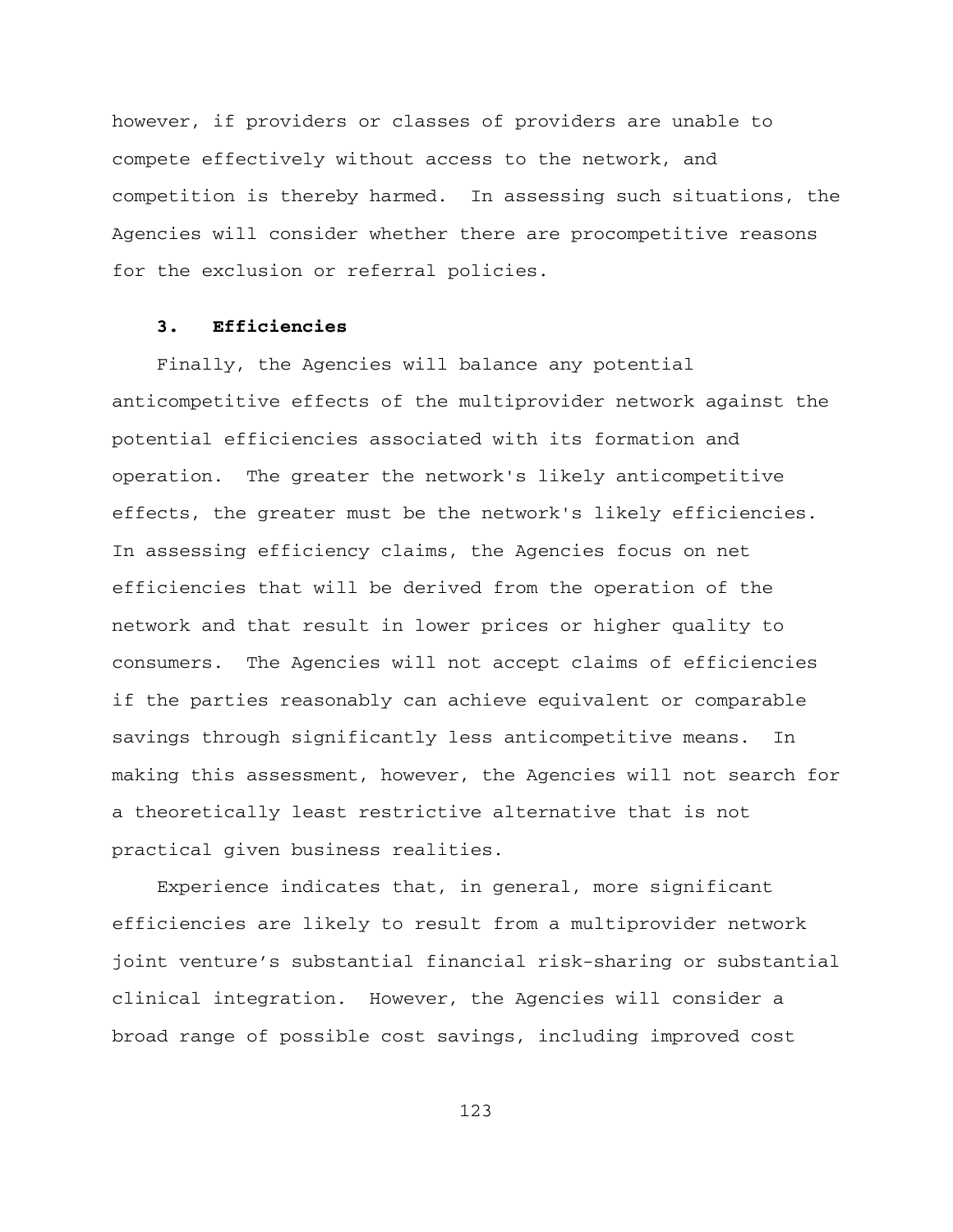controls, case management and quality assurance, economies of scale, and reduced administrative or transaction costs.

In assessing the likelihood that efficiencies will be realized, the Agencies recognize that competition is one of the strongest motivations for firms to lower prices, reduce costs, and provide higher quality. Thus, the greater the competition facing the network, the more likely the network will actually realize potential efficiencies that would benefit consumers.

#### **4. Information Used In The Analysis**

In conducting a rule of reason analysis, the Agencies rely upon a wide variety of data and information, including the information supplied by the participants in the multiprovider network, purchasers, providers, consumers, and others familiar with the market in question. The Agencies may interview purchasers of health care services, including self-insured employers and other employers that offer health benefits, and health plans (such as HMOs and PPOs), competitors of the providers in the network, and any other parties who may have relevant information for analyzing the competitive effects of the network.

The Agencies do not simply count the number of parties who support or oppose the formation of the multiprovider network. Instead, the Agencies seek information concerning the competitive dynamics in the particular community where the network is forming. For example, in defining relevant markets, the Agencies are likely to give substantial weight to information provided by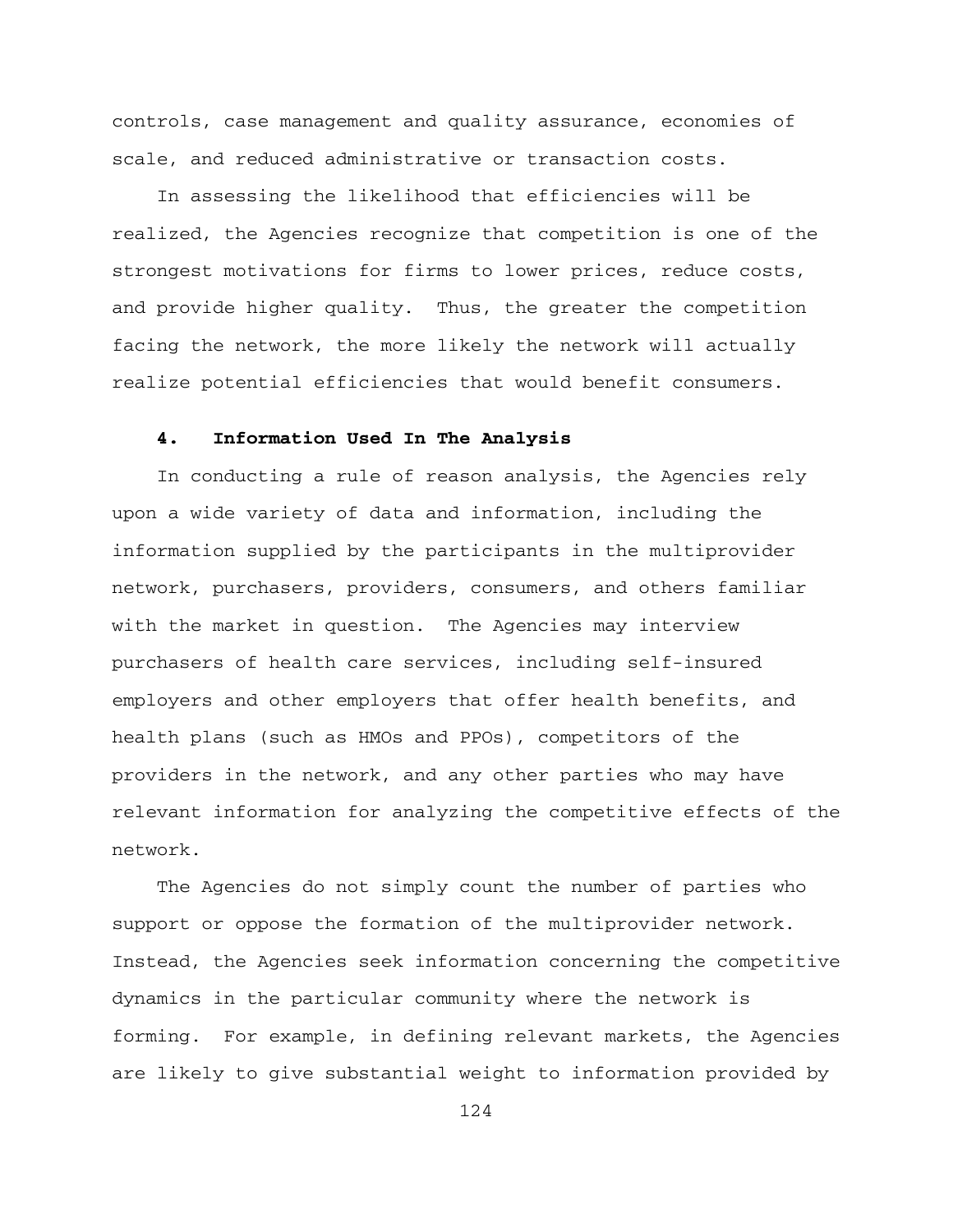purchasers or payers who have attempted to switch between providers in the face of a price increase. Similarly, an employer or payer with locations in several communities may have had experience with a network comparable to the proposed network, and thus be able to provide the Agencies with useful information about the likely effect of the proposed network, including its potential competitive benefits.

In assessing the information provided by various parties, the Agencies take into account the parties' economic incentives and interests. In addition, the Agencies attach less significance to opinions that are based on incomplete, biased, or inaccurate information, or opinions of those who, for whatever reason, may be simply indifferent to the potential for anticompetitive harm.

# **C. Arrangements That Do Not Involve Horizontal Agreements On Prices Or Price-Related Terms**

Some networks that are not substantially integrated use a variety of "messenger model" arrangements to facilitate contracting between providers and payers and avoid price-fixing agreements among competing network providers. Arrangements that are designed simply to minimize the costs associated with the contracting process, and that do not result in a collective determination by the competing network providers on prices or price-related terms, are not per se illegal price fixing.<sup>63</sup>

Messenger models can be organized and operate in a variety of ways. For example, network providers may use an agent or third

<sup>&</sup>lt;sup>63</sup> See infra Example 4.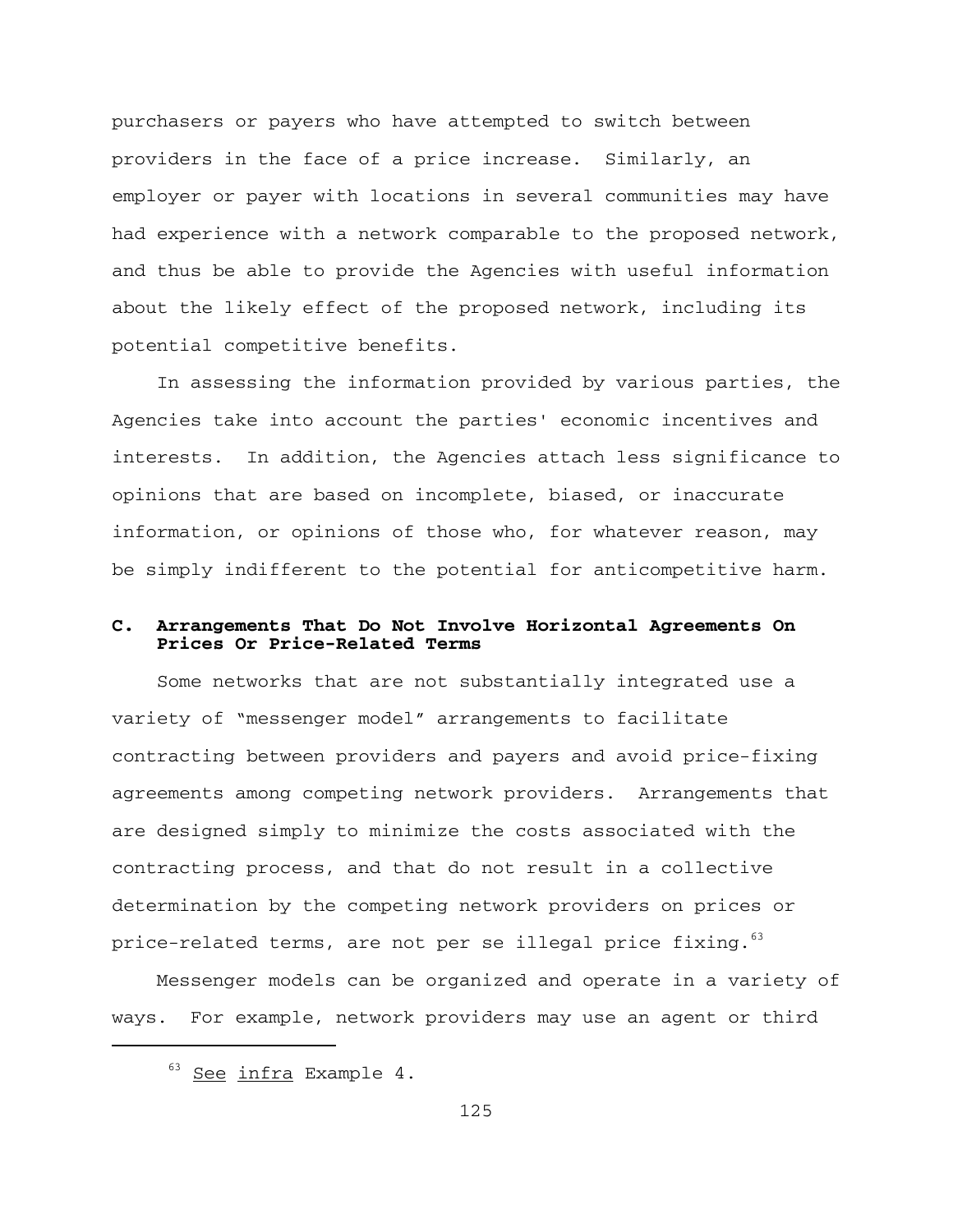party to convey to purchasers information obtained individually from the providers about the prices or price-related terms that the providers are willing to accept. $64$  In some cases, the agent may convey to the providers all contract offers made by purchasers, and each provider then makes an independent, unilateral decision to accept or reject the contract offers. In others, the agent may have received from individual providers some authority to accept contract offers on their behalf. The agent also may help providers understand the contracts offered, for example by providing objective or empirical information about the terms of an offer (such as a comparison of the offered terms to other contracts agreed to by network participants).

The key issue in any messenger model arrangement is whether the arrangement creates or facilitates an agreement among competitors on prices or price-related terms. Determining whether there is such an agreement is a question of fact in each case. The Agencies will examine whether the agent facilitates collective decision-making by network providers, rather than independent, unilateral, decisions. $65$  In particular, the

 $64$  Guidance about the antitrust standards applicable to collection and exchange of fee information can be found in the Statement of Enforcement Policy On Providers' Collective Provision Of Fee-Related Information To Purchasers Of Health Care Services, and the Statement of Enforcement Policy On Provider Participation In Exchanges Of Price And Cost Information.

<sup>&</sup>lt;sup>65</sup> Use of an intermediary or "independent" third party to convey collectively determined price offers to purchasers or to negotiate agreements with purchasers, or giving to individual providers an opportunity to "opt" into, or out of, such agreements does not negate the existence of an agreement.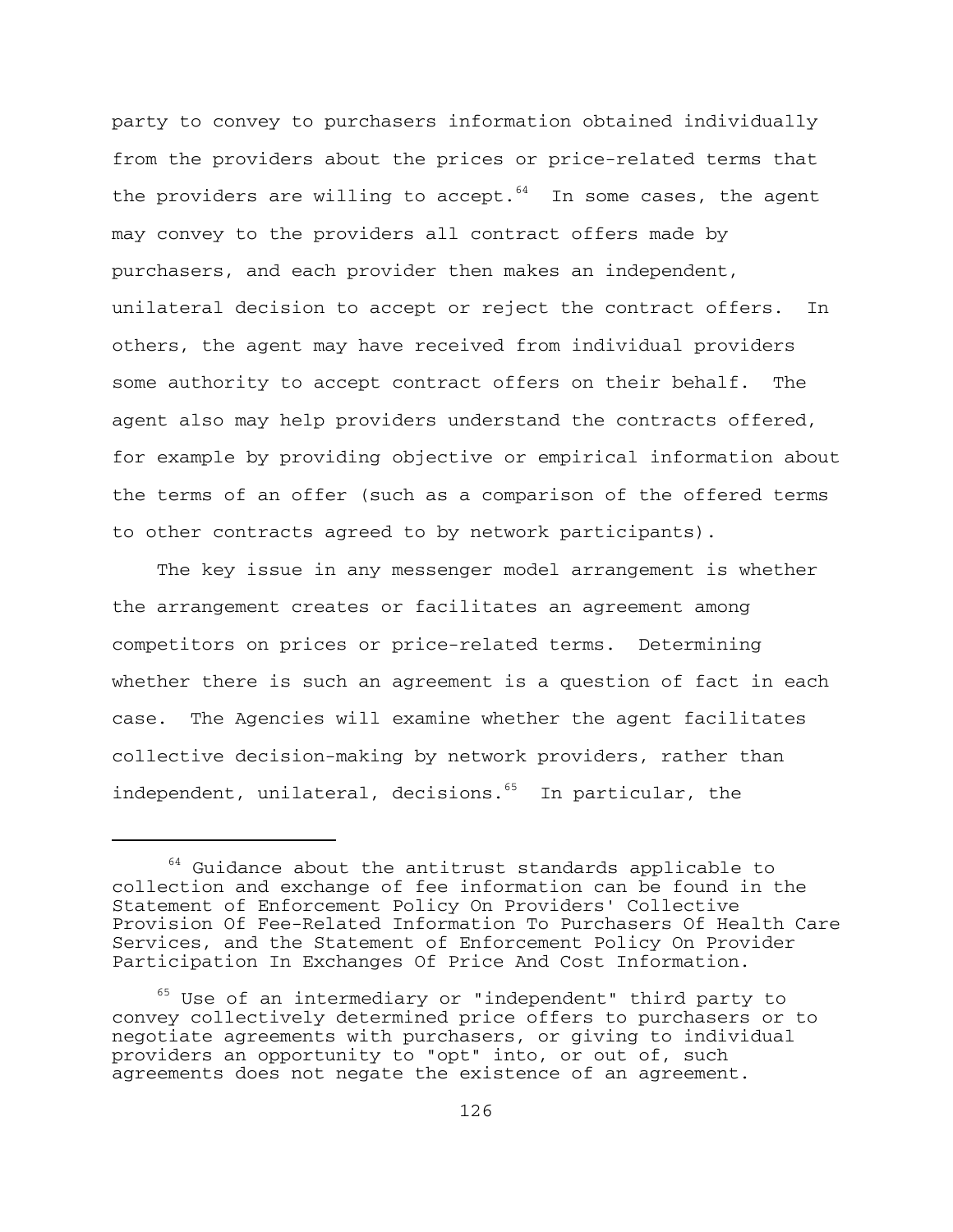Agencies will examine whether the agent coordinates the providers' responses to a particular proposal, disseminates to network providers the views or intentions of other network providers as to the proposal, expresses an opinion on the terms offered, collectively negotiates for the providers, or decides whether or not to convey an offer based on the agent's judgment about the attractiveness of the prices or price-related terms. If the agent engages in such activities, the arrangement may amount to a per se illegal price-fixing agreement.

#### **D. Examples Of Multiprovider Network Joint Ventures**

The following are four examples of how the Agencies would apply the principles set forth in this statement to specific multiprovider network joint ventures, including: 1) a PHO involving substantial clinical integration, that does not raise significant competitive concerns under the rule of reason; 2) a PHO providing services on a per case basis, that would be analyzed under the rule of reason; 3) a PHO involving substantial financial risk sharing and including all the physicians in a small rural county, that does not raise competitive concerns under the rule of reason; and 4) a PHO that does not involve horizontal agreements on price.

## **1. PHO Involving Substantial Clinical Integration**

Roxbury is a relatively isolated, medium-sized city. For the purposes of this example, the services provided by primary care physicians and those provided by the different physician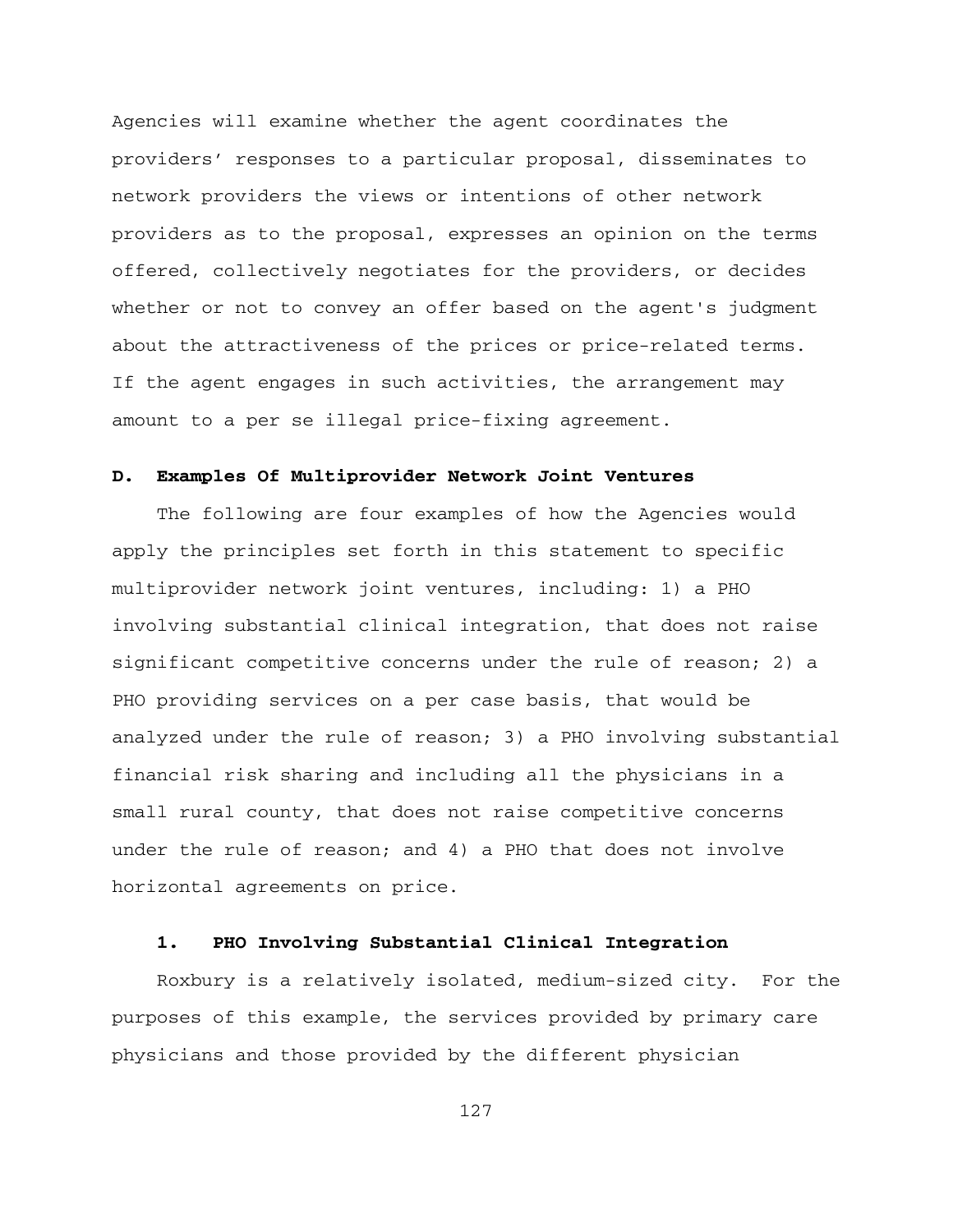specialists each constitute a relevant product market; and the relevant geographic market for each of them is Roxbury.

Several HMOs and other significant managed care plans operate in Roxbury. A substantial proportion of insured individuals are enrolled in these plans, and enrollment in managed care is expected to increase. Many physicians in each of the specialties and Roxbury's four hospitals participate in more than one of these plans. There is no significant overlap among the participants on the physician panels of many of these plans, nor among the active medical staffs of the hospitals, except in a few specialties. Most plans include only 2 or 3 of Roxbury's hospitals, and each hospital is a substitute for any other.

One of Roxbury's hospitals and the physicians on its active medical staff establish a PHO to assume greater responsibility for managing the cost and quality of care rendered to Roxbury residents who are members of health plans. They hope to reduce costs while maintaining or improving the quality of care, and thus to attract more managed care patients to the hospital and their practices.

The PHO will implement systems to establish goals relating to quality and appropriate utilization of services by PHO participants, regularly evaluate both the hospital's and each individual doctor's and the network's aggregate performance concerning those goals, and modify the hospital's and individual participants' actual practices, where necessary, based on those evaluations. The PHO will engage in case management,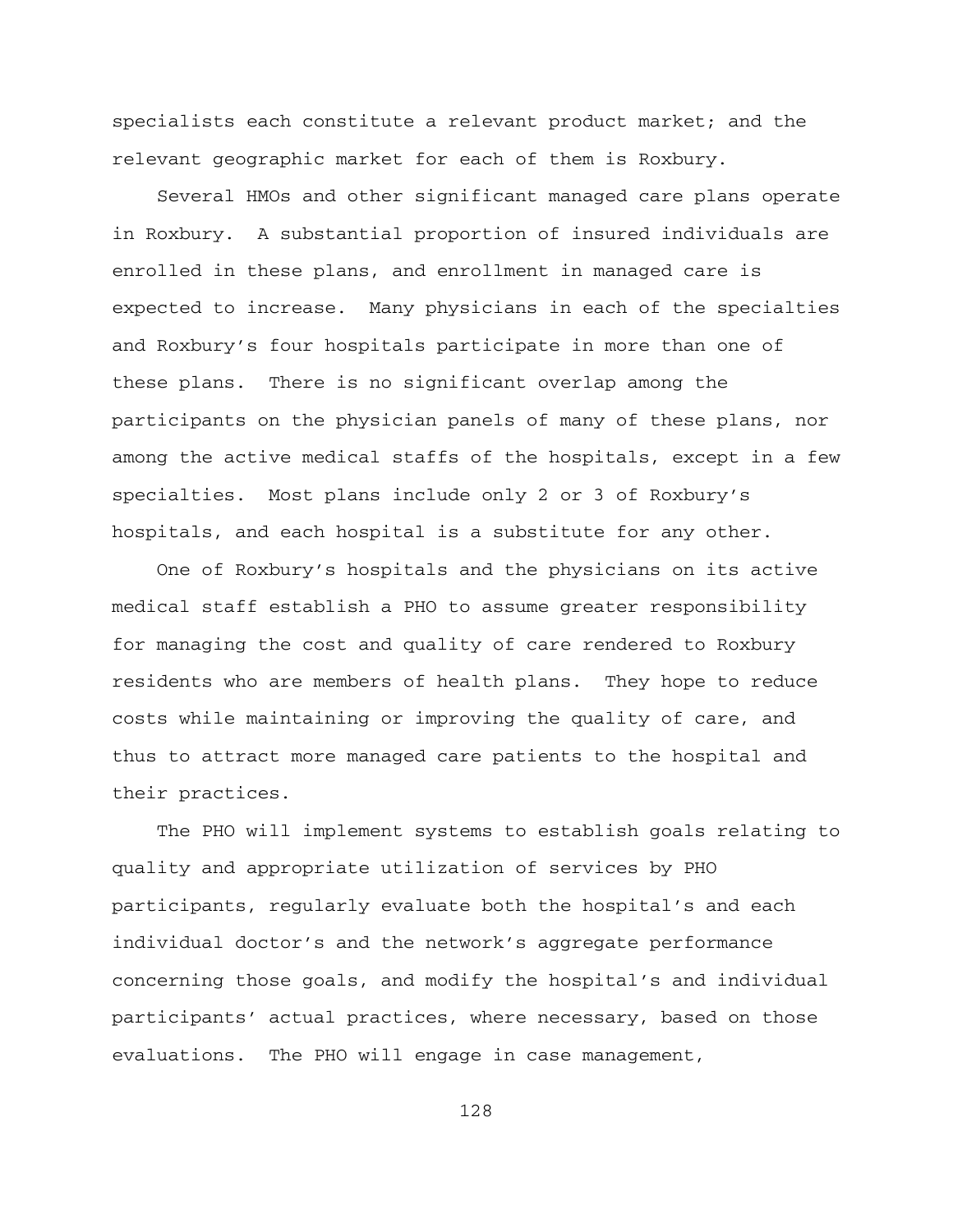preadmission authorization of some services, and concurrent and retrospective review of inpatient stays. In addition, the PHO is developing practice standards and protocols to govern treatment and utilization of services, and it will actively review the care rendered by each doctor in light of these standards and protocols.

There is a significant investment of capital to purchase the information systems necessary to gather aggregate and individual data on the cost, quantity, and nature of services provided or ordered by the hospital and PHO physicians; to measure performance of the PHO, the hospital, and the individual doctors against cost and quality benchmarks; and to monitor patient satisfaction. The PHO will provide payers with detailed reports on the cost and quantity of services provided, and on the network's success in meeting its goals.

The PHO will hire a medical director and support staff to perform the above functions and to coordinate patient care in specific cases. The doctors and the hospital's administrative staff also have invested appreciable time in developing the practice standards and protocols, and will continue actively to monitor care provided through the PHO. PHO physicians who fail to adhere to the network's standards and protocols will be subject to remedial action, including the possibility of expulsion from the network.

Under PHO contracts, physicians will be paid by health plans on a fee-for-service basis; the hospital will be paid a set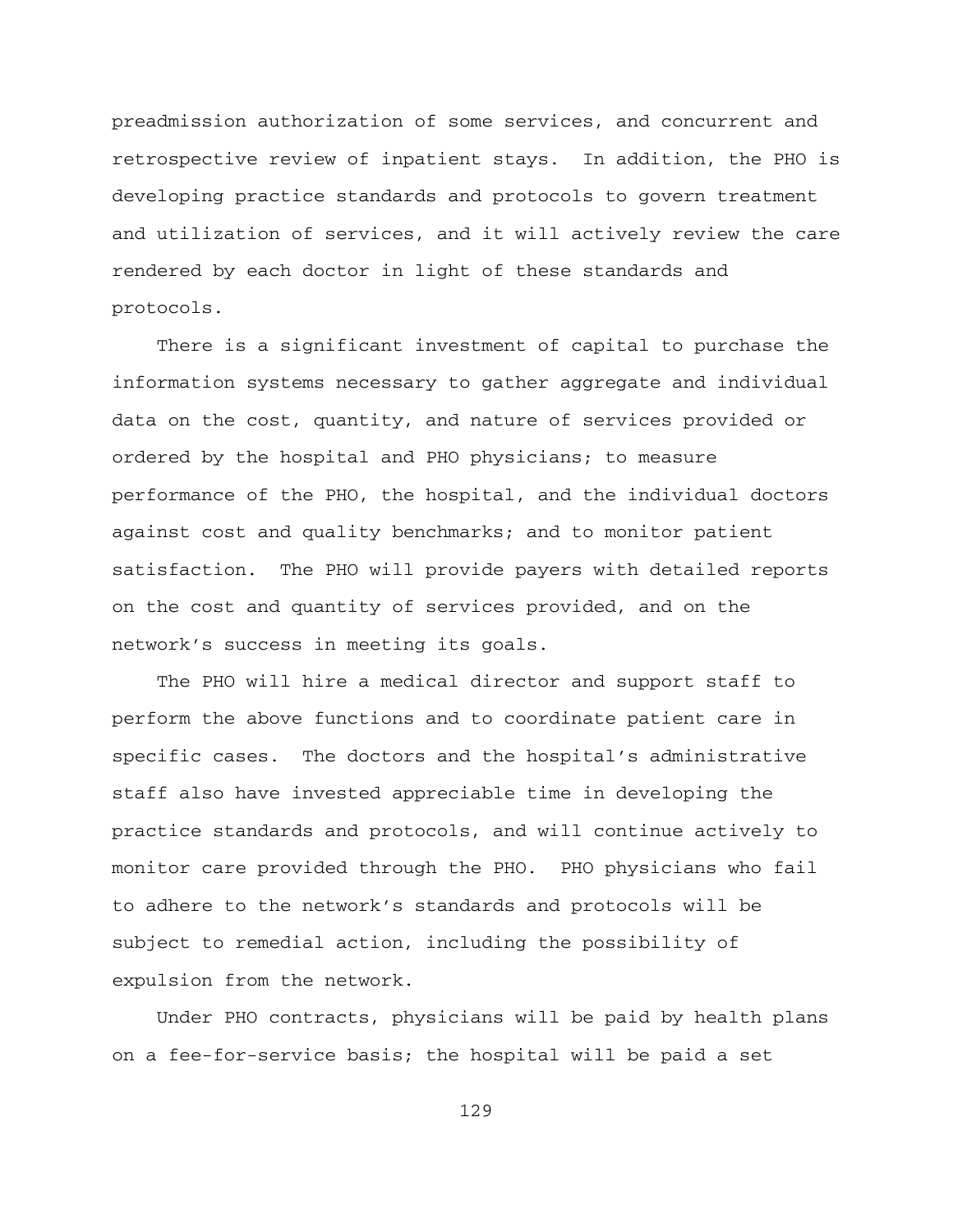amount for each day a covered patient is in the hospital, and will be paid on a fee-for-service basis for other services. The physicians will not share substantial financial risk for the cost of services rendered to covered individuals through the network. The PHO will retain an agent to develop a fee schedule, negotiate fees, and contract with payers. Information about what participating doctors charge non-network patients will not be disseminated to participants of the PHO, and the doctors will not agree on the prices they will charge patients not covered by PHO contracts.

All members of the hospital's medical staff join the PHO, including its three geographically dispersed primary care group practices that together account for about 25 percent of the primary care doctors in Roxbury. These primary care doctors generally refer their patients to specialists on the hospital's active medical staff. The PHO includes all primary care doctors and specialists on the hospital's medical staff because of those established referral relationships with the primary care doctors, the admitting privileges all have at the hospital, the quality of care provided by the medical staff, their commitment to cooperate with the goals of the PHO, and the need to provide convenient referral services to patients of the primary care doctors. Participating specialists include from 20 to 35 percent of specialists in each relevant market, depending on the specialty. Hospital and physician participation in the PHO is non-exclusive. Many PHO participants, including the hospital, already do and are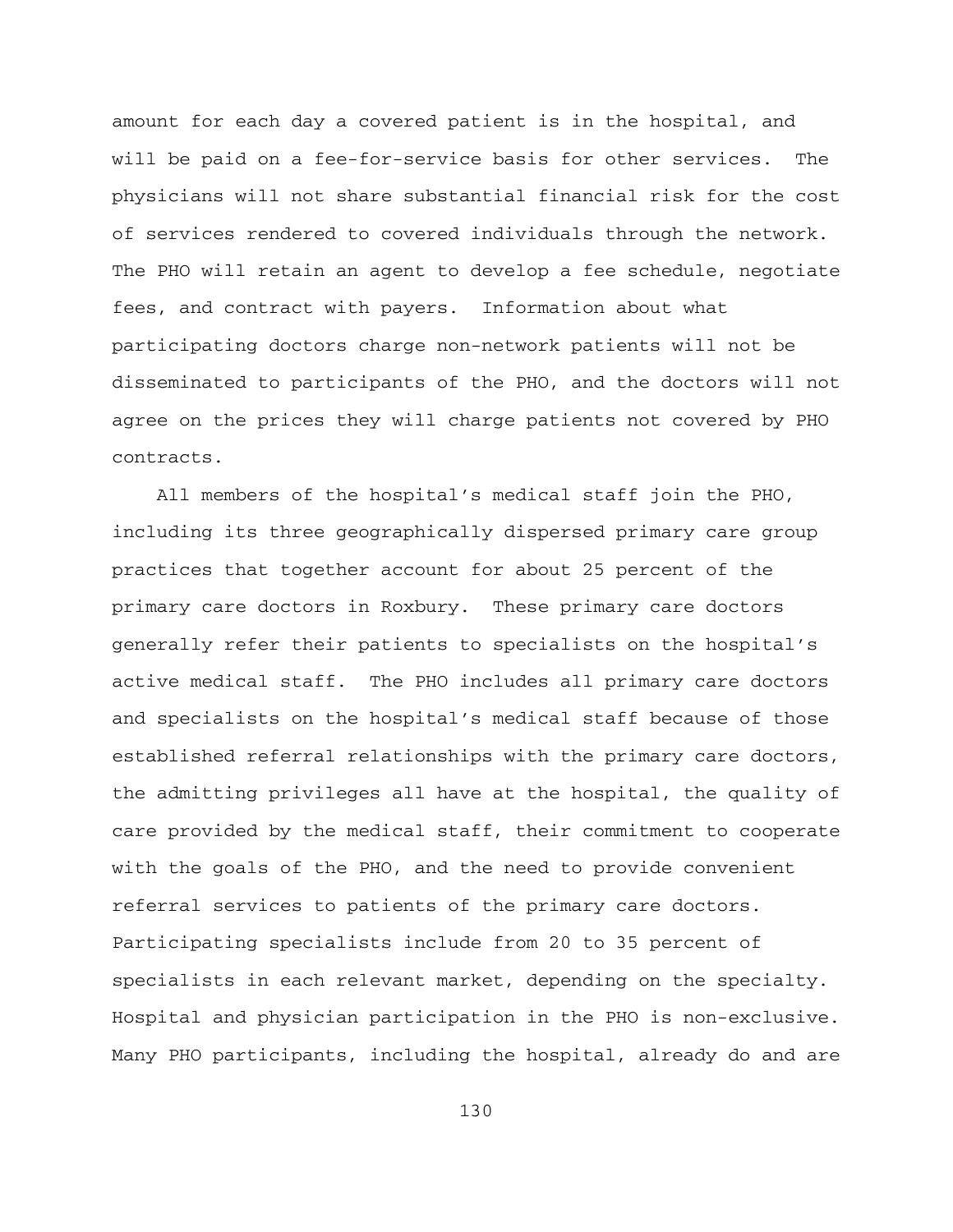expected to continue to participate in other managed care plans and earn substantial income from those plans.

## *Competitive Analysis*

The Agencies would analyze the PHO under the rule of reason because it offers the potential for creating significant efficiencies and the price agreement among the physicians is reasonably necessary to realize those efficiencies. Prior to contracting on behalf of competing physicians, the PHO will develop mechanisms to provide cost-effective, quality care, including standards and protocols to govern treatment and utilization of services, information systems to measure and monitor both the individual performance of the hospital and physicians and aggregate network performance, and procedures to modify hospital and physician behavior and assure adherence to network standards and protocols. The network is structured to achieve its efficiencies through a high degree of interdependence and cooperation among its participants. The price agreement for physician services, under these circumstances, is subordinate to and reasonably necessary to achieve these objectives.<sup>66</sup>

<sup>&</sup>lt;sup>66</sup> Although the physicians have not directly agreed among themselves on the prices to be charged, their use of an agent subject to the control of the PHO to establish fees and to negotiate and execute contracts on behalf of the venture would amount to a price agreement among competitors. The use of such an agent, however, should reduce the risk of the PHO's activities having anticompetitive spillover effects on competition among provider participants for non-network patients.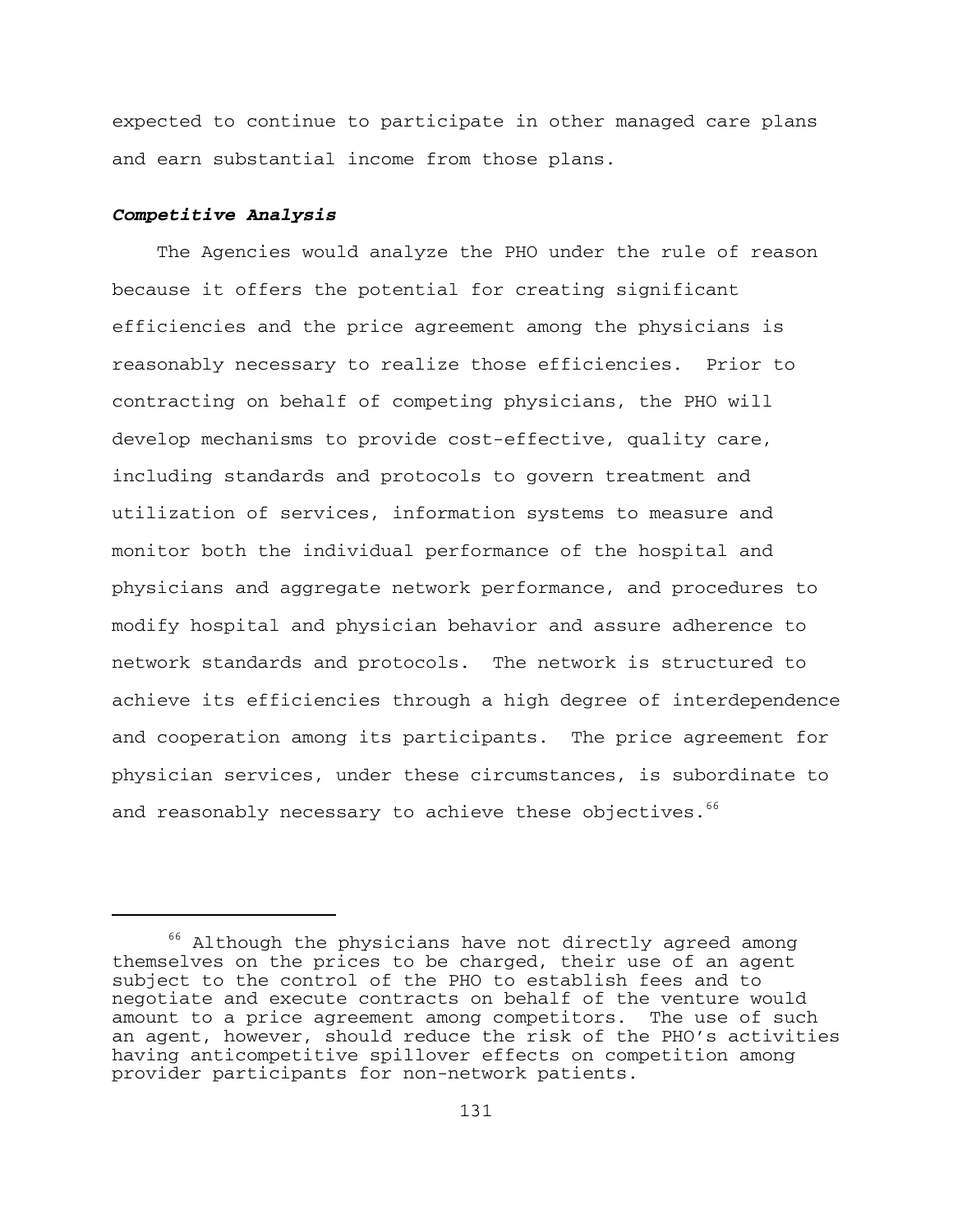Furthermore, the Agencies would not challenge establishment and operation of the PHO under the rule of reason. In conducting the rule of reason analysis, the Agencies would evaluate the likely competitive effects of the venture in each relevant market. In this case, the PHO does not appear likely to limit competition in any relevant market either by hampering the ability of health plans to contract individually with area hospitals or physicians or with other network joint ventures, or by enabling the hospital or physicians to raise prices above competitive levels. The PHO does not appear to be overinclusive: many primary care physicians as well as specialists are available to other plans, and the doctors in the PHO have been included to achieve the network's procompetitive potential. Many PHO doctors also participate in other managed care plans and are expected to continue to do so in the future. Moreover, several significant managed care plans are not dependent on the PHO doctors to offer their products to consumers. Finally, the venture is structured so that physician participants do not share competitively sensitive information, thus reducing the likelihood of anticompetitive spillover effects outside the network where the physicians still compete, and the venture avoids any anticompetitive collateral agreements.

Since the venture is not likely to be anticompetitive, there is no need for further detailed evaluation of the venture's potential for generating procompetitive efficiencies. For these reasons, the Agencies would not challenge the joint venture.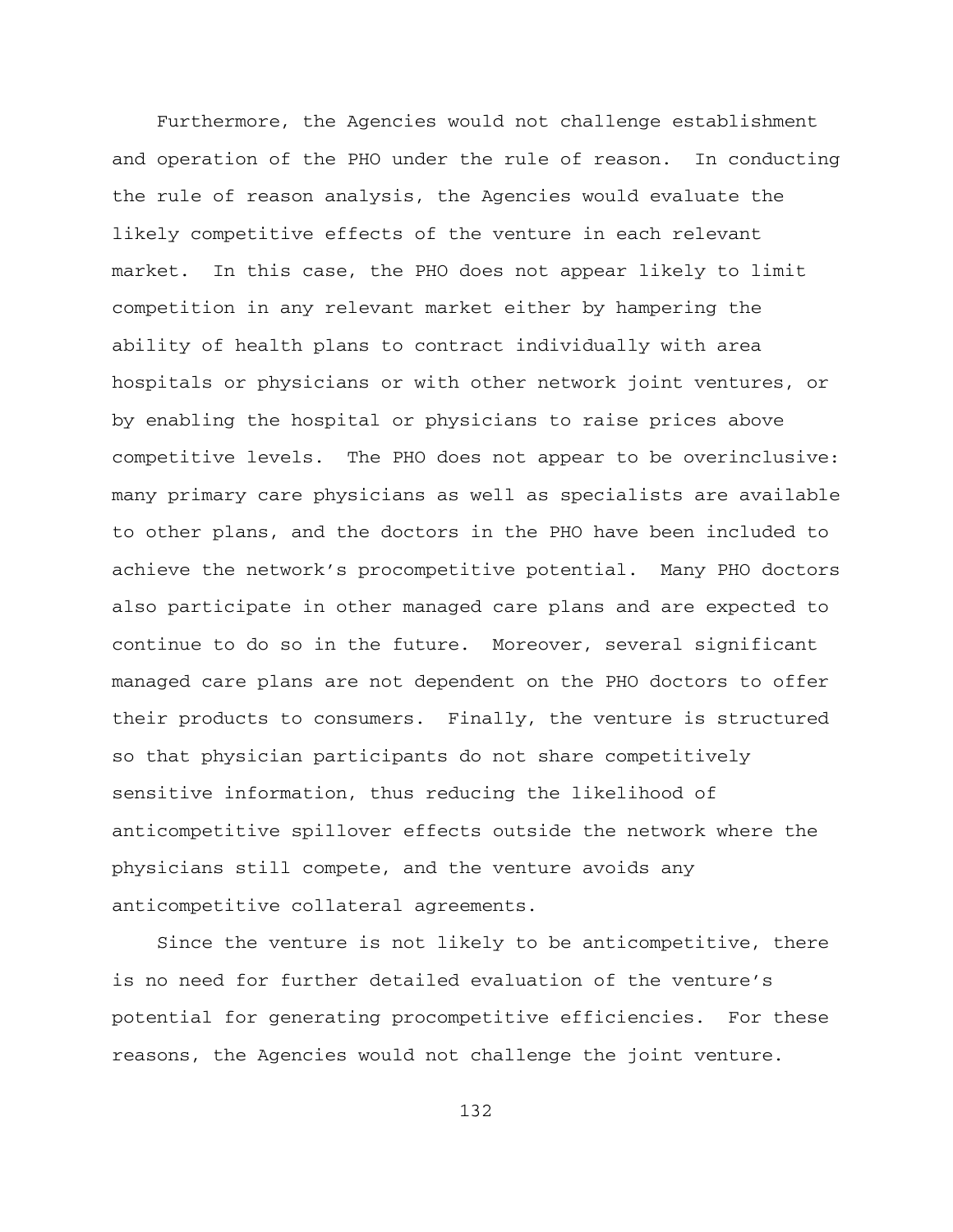They would reexamine this conclusion, however, and do a more complete analysis of the procompetitive efficiencies if evidence of actual anticompetitive effects were to develop.

# **2. PHO That Provides Services On A Per Case Basis**

Goodville is a large city with a number of hospitals. One of Goodville's hospitals, together with its oncologists and other relevant health care providers, establishes a joint venture to contract with health plans and other payers of health care services to provide bone marrow transplants and related cancer care for certain types of cancers based on an all inclusive per case payment. Under these contracts, the venture will receive a single payment for all hospital, physician, and ancillary services rendered to covered patients requiring bone marrow transplants. The venture will be responsible for paying for and coordinating the various forms of care provided. At first, it will pay its providers using a fee schedule with a withhold to cover unanticipated losses on the case rate. Based on its operational experience, the venture intends to explore other payment methodologies that may most effectively provide the venture's providers with financial incentives to allocate resources efficiently in their treatment of patients.

#### *Competitive Analysis*

The joint venture is a multiprovider network in which competitors share substantial financial risk, and the price agreement among members of the venture will be analyzed under the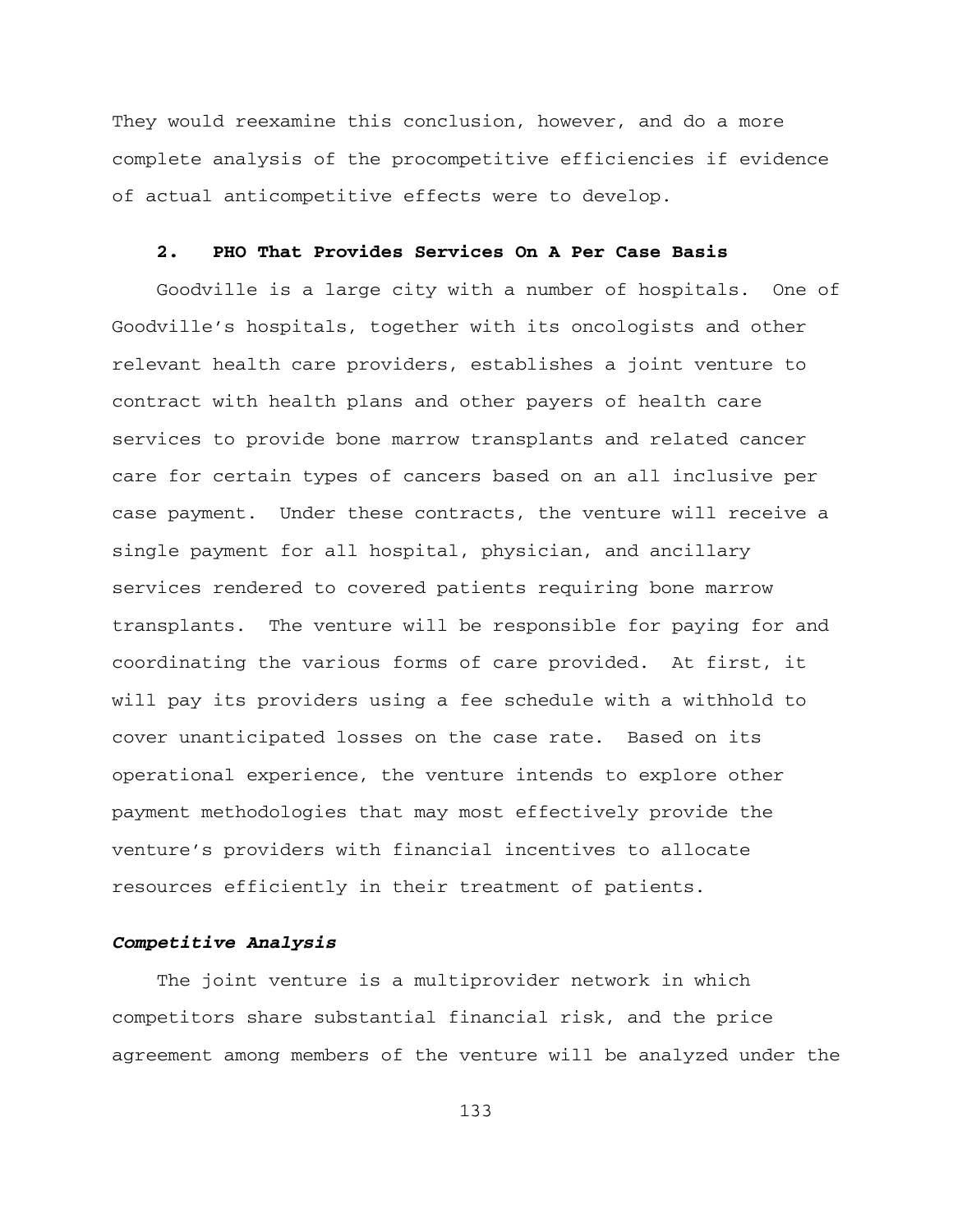rule of reason. The per case payment arrangement involves the sharing of substantial financial risk because the venture will receive a single, predetermined payment for a course of treatment that requires the substantial coordination of care by different types of providers and can vary significantly in cost and complexity from patient to patient. The venture will pay its provider participants in a way that gives them incentives to allocate resources efficiently, and that spreads among the participants the risk of loss and the possibility of gain on any particular case. The venture adds to the market another contracting option for health plans and other payers that is likely to result in cost savings because of its use of a per case payment method. Establishment of the case rate is an integral part of the risk sharing arrangement.

#### **3. PHO With All The Physicians In A Small, Rural County**

Frederick County has a population of 15,000, and a 50-bed hospital that offers primary and some secondary services. There are 12 physicians on the active medical staff of the hospital (six general and family practitioners, one internist, two pediatricians, one otolaryngologist, and two general surgeons) as well as a part-time pathologist, anesthesiologist, and radiologist. Outside of Frederick County, the nearest hospitals are in Big City, 25 miles away. Most Frederick County residents receive basic physician and hospital care in Frederick County, and are referred or transferred to the Big City physician specialists and hospitals for higher levels of care.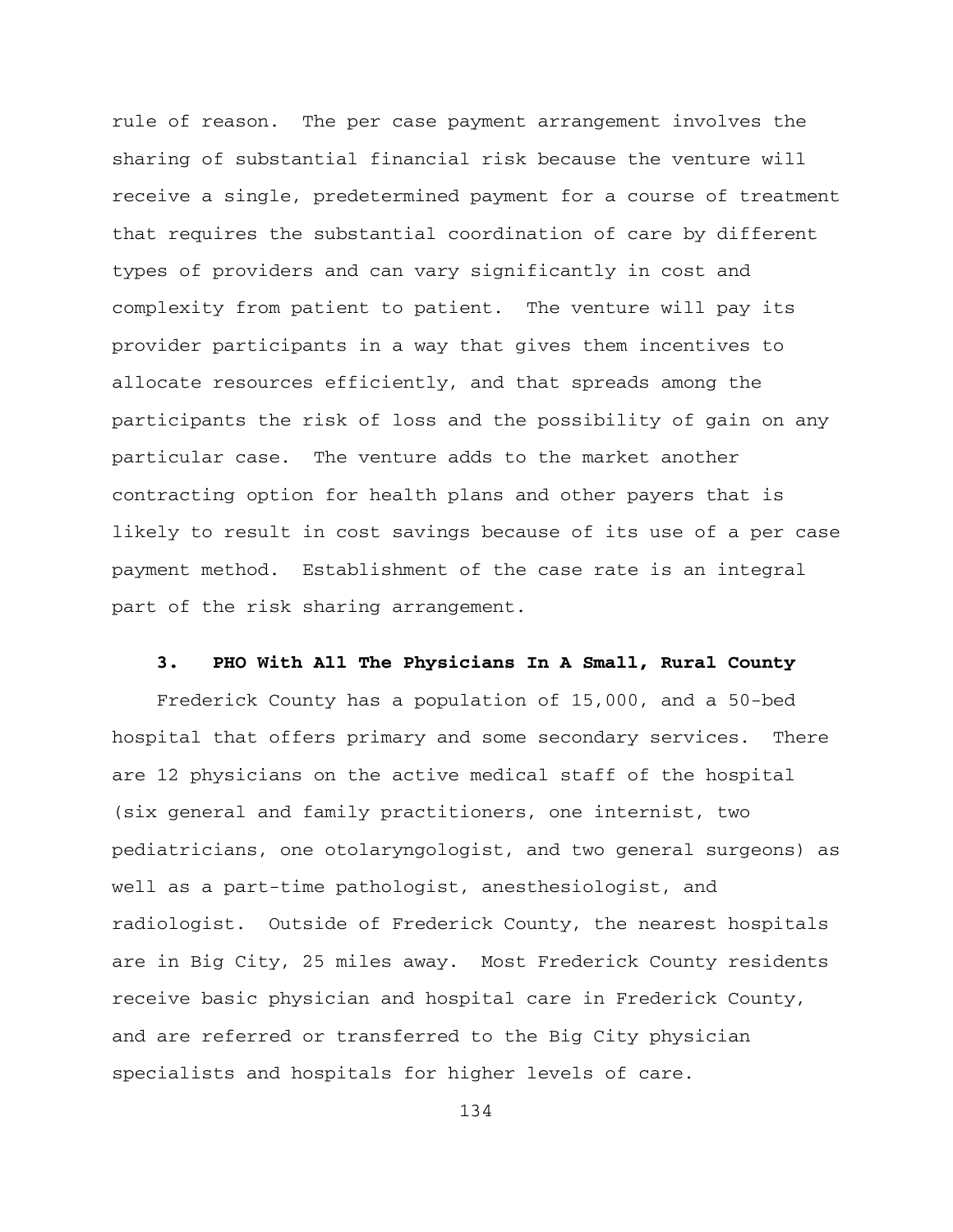No managed care plans currently operate in Frederick County. Nor are there any large employers who selectively contract with Frederick County physicians. Increasingly, Frederick County residents who work for employers in Big City are covered under managed care contracts that direct Frederick County residents to hospitals and to numerous primary care and specialty physicians in Big City. Providers in Frederick County who are losing patients to hospitals and doctors in Big City want to contract with payers and employers so that they can retain these patients. However, the Frederick County hospital and doctors have been unsuccessful in their efforts to obtain contracts individually; too few potential enrollees are involved to justify payers' undertaking the expense and effort of individually contracting with Frederick County providers and administering a utilization review and quality assurance program for a provider network in Frederick County.

The hospital and all the physicians in Frederick County want to establish a PHO to contract with managed care plans and employers operating in Big City. Managed care plans have expressed interest in contracting with all Frederick County physicians under a single risk-sharing contract. The PHO also will offer its network to employers operating in Frederick County.

The PHO will market the services of the hospital on a per diem basis, and physician services on the basis of a fee schedule that is significantly discounted from the doctors' current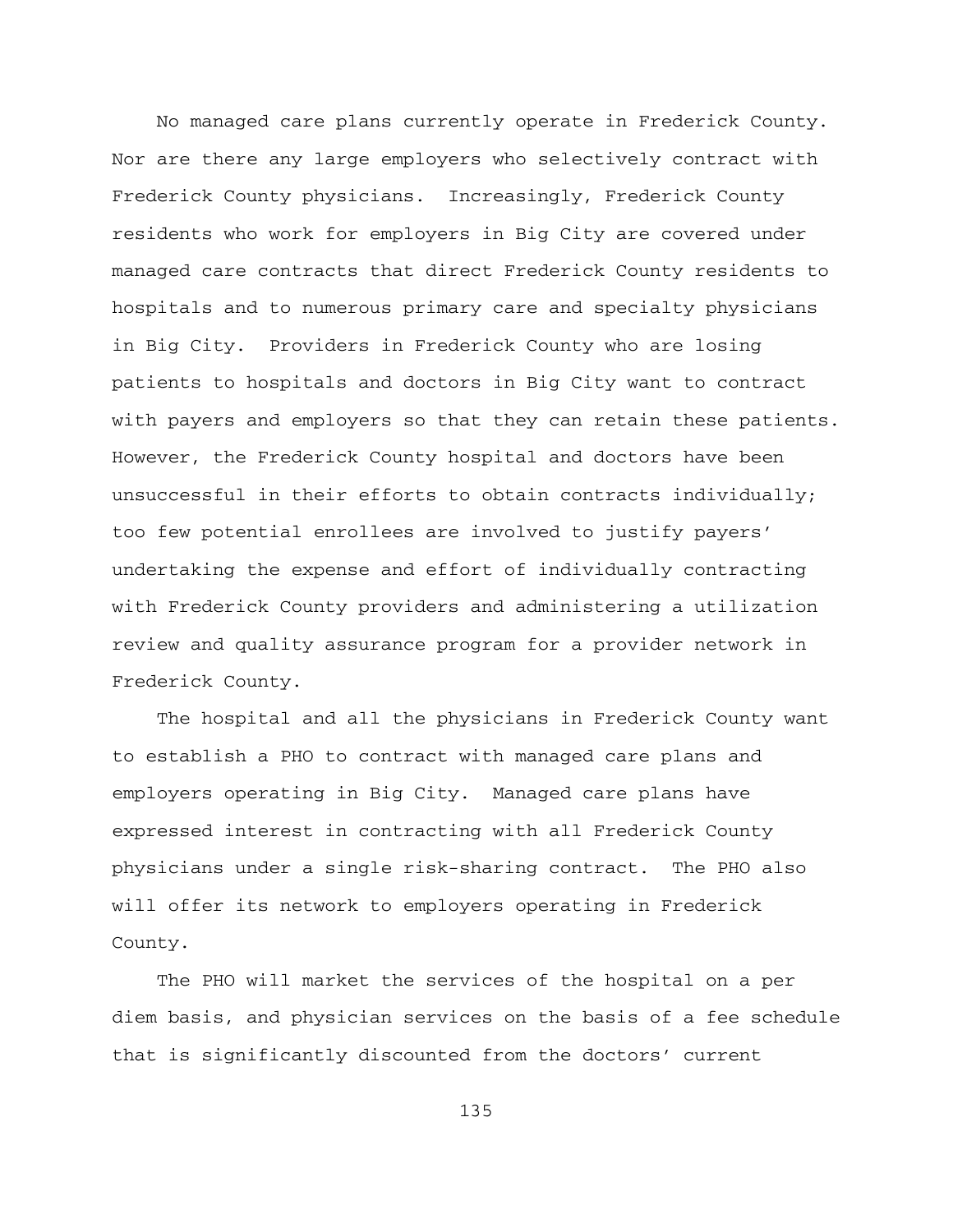charges. The PHO will be eligible for a bonus of up to 20 percent of the total payments made to it, depending on the PHO's success in meeting utilization targets agreed to with the payers. An employee of the hospital will develop a fee schedule, negotiate fees, and contract with payers on behalf of the PHO. Information about what participating doctors charge non-PHO patients will not be disseminated to the doctors, and they will not agree on the prices they will charge patients not covered by PHO contracts.

Physicians' participation in the PHO is structured to be nonexclusive. Because no other managed care plans operate in the area, PHO physicians do not now participate in other plans and have not been approached by other plans. The PHO physicians have made clear their intention to continue to practice outside the PHO and to be available to contract individually with any other managed care plans that expand into Frederick County.

#### *Competitive Analysis*

The agreement of the physicians on the prices they will charge through the PHO would be analyzed under the rule of reason, because they share substantial financial risk through the use of a pricing arrangement that provides significant financial incentives for the physicians, as a group, to achieve specified cost-containment goals. The venture thus has the potential for creating significant efficiencies, and the setting of price promotes the venture's use of the risk-sharing arrangement.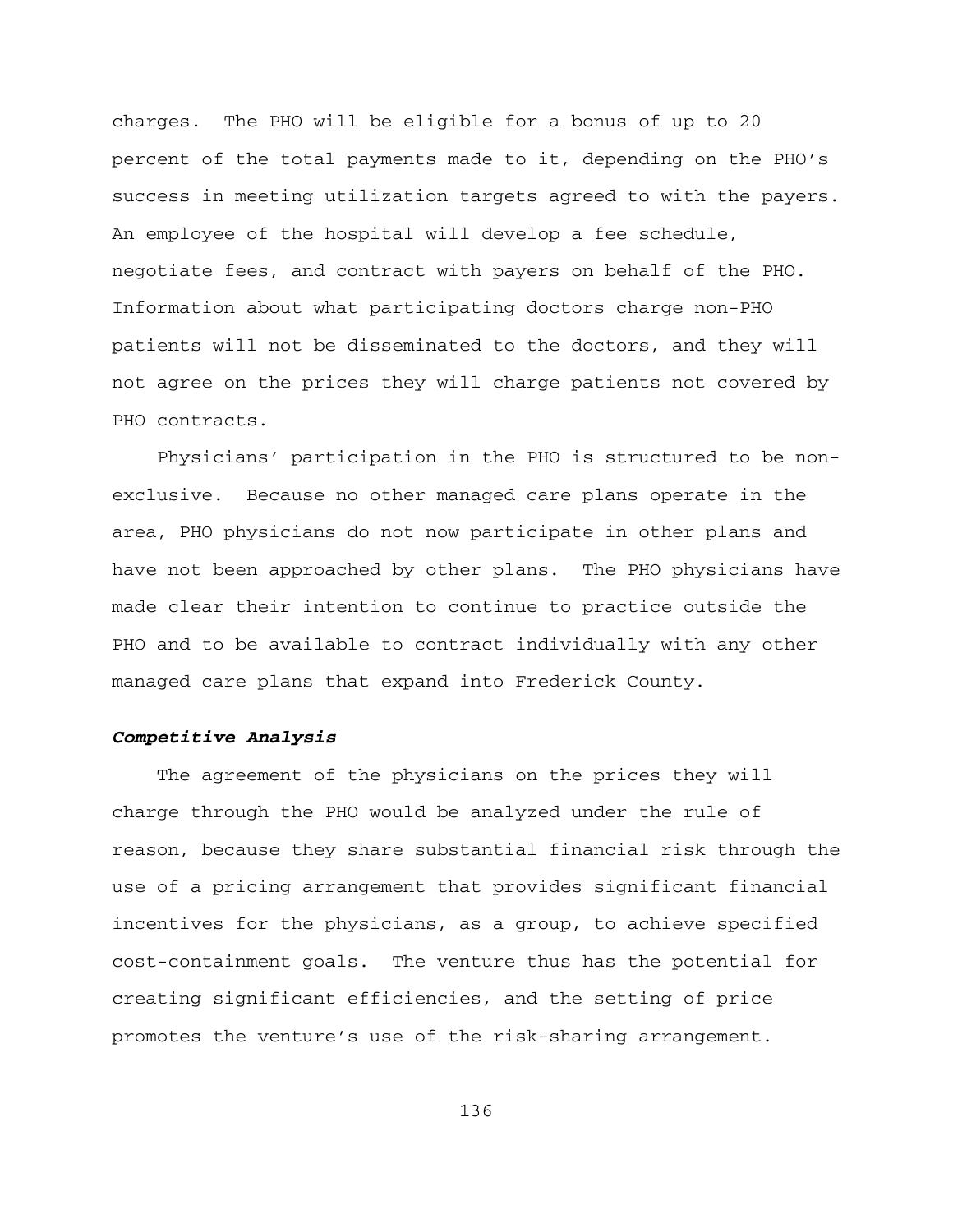The Agencies would not challenge formation and operation of the PHO under the rule of reason. Under the rule of reason analysis, the Agencies would evaluate the likely competitive effects of the venture. The venture does not appear likely to limit competition in any relevant market. Managed care plans' current practice of directing patients from Frederick County to Big City suggests that the physicians in the PHO face significant competition from providers and managed care plans that operate in Big City. Moreover, the absence of managed care contracting in Frederick County, either now or in the foreseeable future, indicates that the network is not likely to reduce any actual or likely competition for patients who do not travel to Big City for care.

While the venture involves all of the doctors in Frederick County, this was necessary to respond to competition from Big City providers. It is not possible to verify at the outset that the venture will in fact be non-exclusive, but the physicians' participation in the venture is structured to be non-exclusive, and the doctors have expressed a willingness to consider joining other managed care plans if they begin operating in the area.

For these reasons, the Agencies would not challenge the joint venture. However, if it later became apparent that the physicians' participation in the PHO was exclusive in fact, and consequently managed care plans or employers that wanted to contract with some or all of the physicians at competitive terms were unable to do so, or that the PHO doctors entered into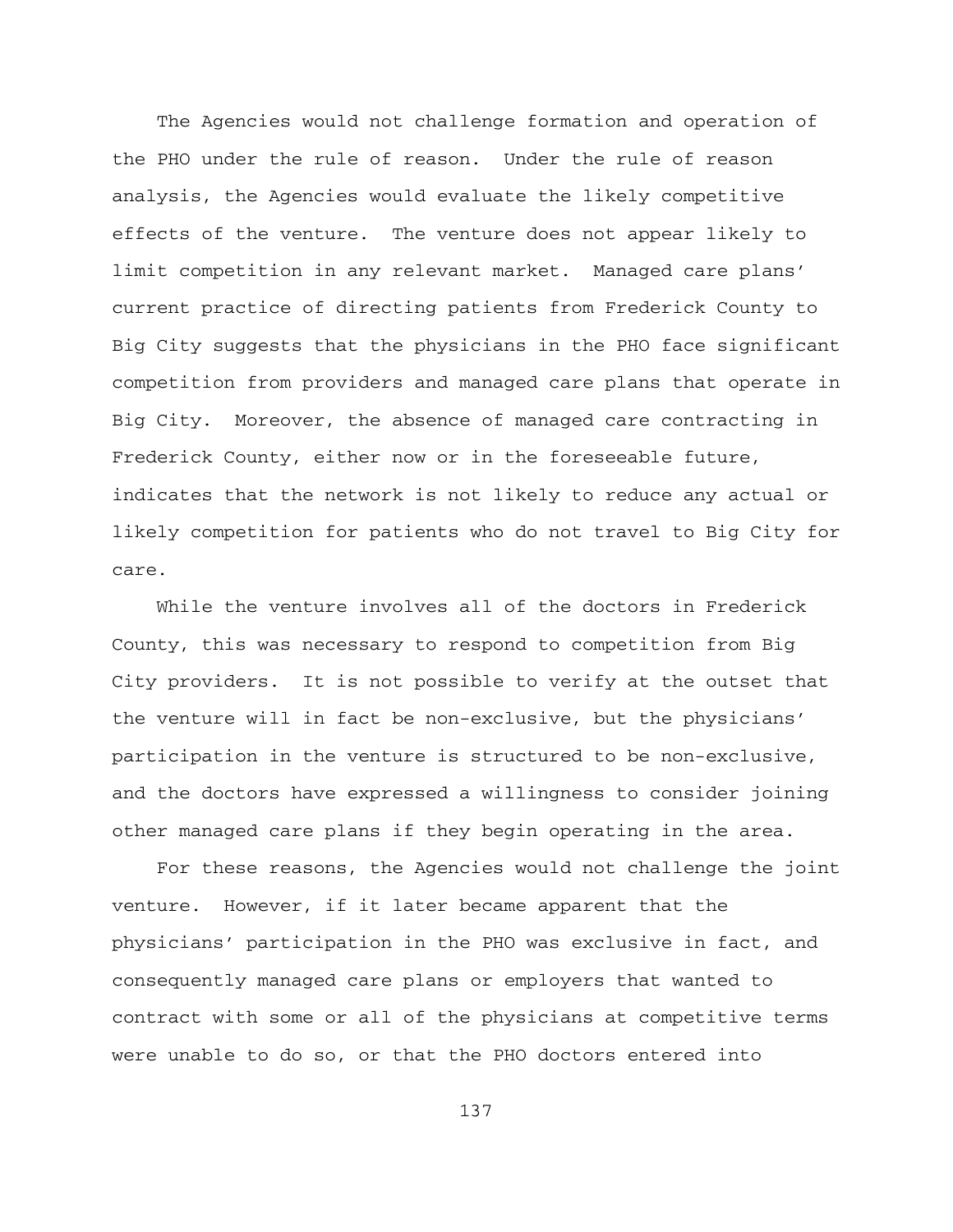collateral agreements that restrained competition for services furnished outside the PHO, the Agencies likely would challenge the joint venture.

#### **4. PHO That Does Not Involve Horizontal Agreements On Price**

A hospital and doctors and other health care providers on its medical staff have established a PHO to market their services to payers, including employers with self-funded health benefits plans. The PHO contracts on a fee-for-service basis. The physicians and other health care providers who are participants in the PHO do not share substantial financial risk or otherwise integrate their services so as to provide significant efficiencies. The payers prefer to continue to use their existing third-party administrators for contract administration and utilization management, or to do it in-house.

There is no agreement among the PHO's participants to deal only through the PHO, and many of them participate in other networks and HMOs on a variety of terms. Some payers have chosen to contract with the hospital and some or all of the PHO physicians and other providers without going through the PHO, and a significant proportion of the PHO's participants contract with payers in this manner.

In an effort to avoid horizontal price agreements among competing participants in the PHO while facilitating the contracting process, the PHO considers using the following mechanisms: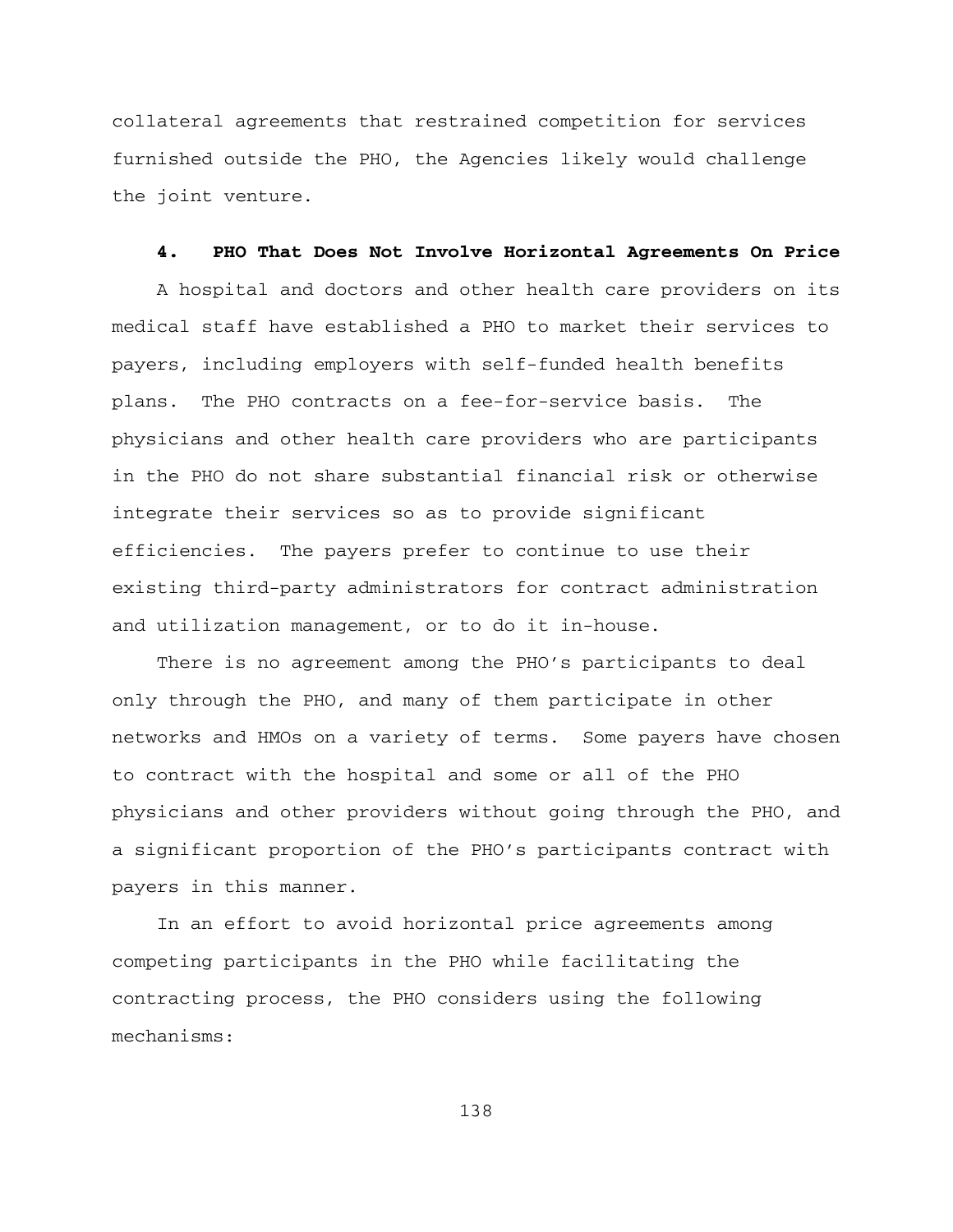A. An agent of the PHO, not otherwise affiliated with any PHO participant, will obtain from each participant a fee schedule or conversion factor that represents the minimum payment that participant will accept from a payer. The agent is authorized to contract on the participants' behalf with payers offering prices at this level or better. The agent does not negotiate pricing terms with the payer and does not share pricing information among competing participants. Price offers that do not meet the authorized fee are conveyed to the individual participant.

B. The same as option A, with the added feature that the agent is authorized, for a specified time, to bind the participant to any contract offers with prices equal, to or better than, those in a contract that the participant has already approved.

C. The same as option A, except that in order to assist payers in developing contract offers, the agent takes the fee authorizations of the various participants and develops a schedule that can be presented to a payer showing the percentages of participants in the network who have authorized contracts at various price levels.

D. The venture hires an agent to negotiate prices with payers on behalf of the PHO's participants. The agent does not disclose to the payer the prices the participants are willing to accept, as in option C, but attempts to obtain the best possible prices for all the participants. The resulting contract offer then is relayed to each participant for acceptance or rejection.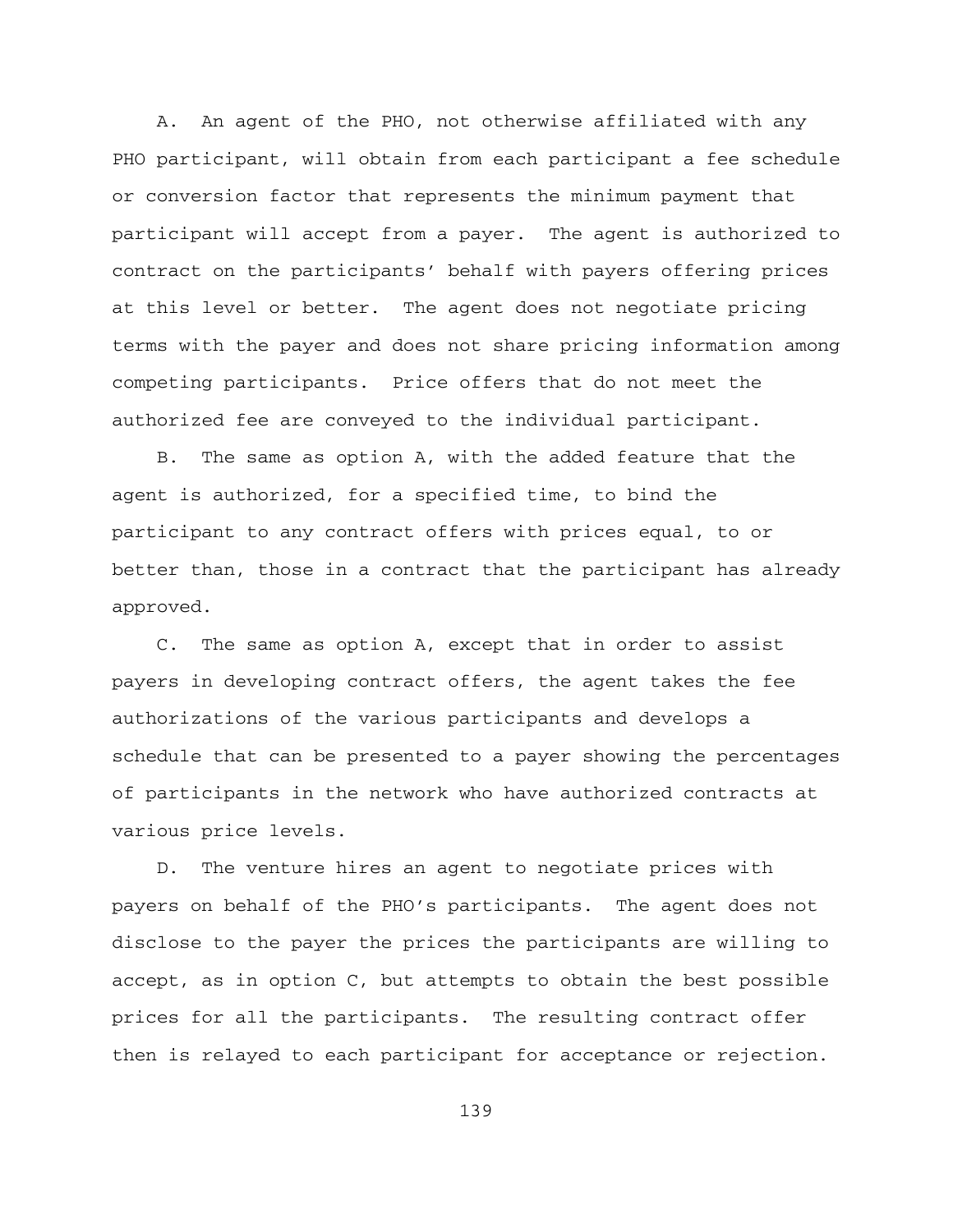#### *Competitive Analysis*

In the circumstances described in options A through D, the Agencies would determine whether there was a horizontal agreement on price or any other competitively significant terms among PHO participants. The Agencies would determine whether such agreements were subject to the per se rule or the rule of reason, and evaluate them accordingly.

The existence of an agreement is a factual question. The PHO's use of options A through C does not establish the existence of a horizontal price agreement. Nor is there sharing of price information or other evidence of explicit or implicit agreements among network participants on price. The agent does not inform PHO participants about others' acceptance or rejection of contract offers; there is no agreement or understanding that PHO participants will only contract through the PHO; and participants deal outside the network on competitive terms.

The PHO's use of option D amounts to a per se unlawful price agreement. The participants' joint negotiation through a common agent confronts the payer with the combined bargaining power of the PHO participants, even though they ultimately have to agree individually to the contract negotiated on their behalf.

\*\*\*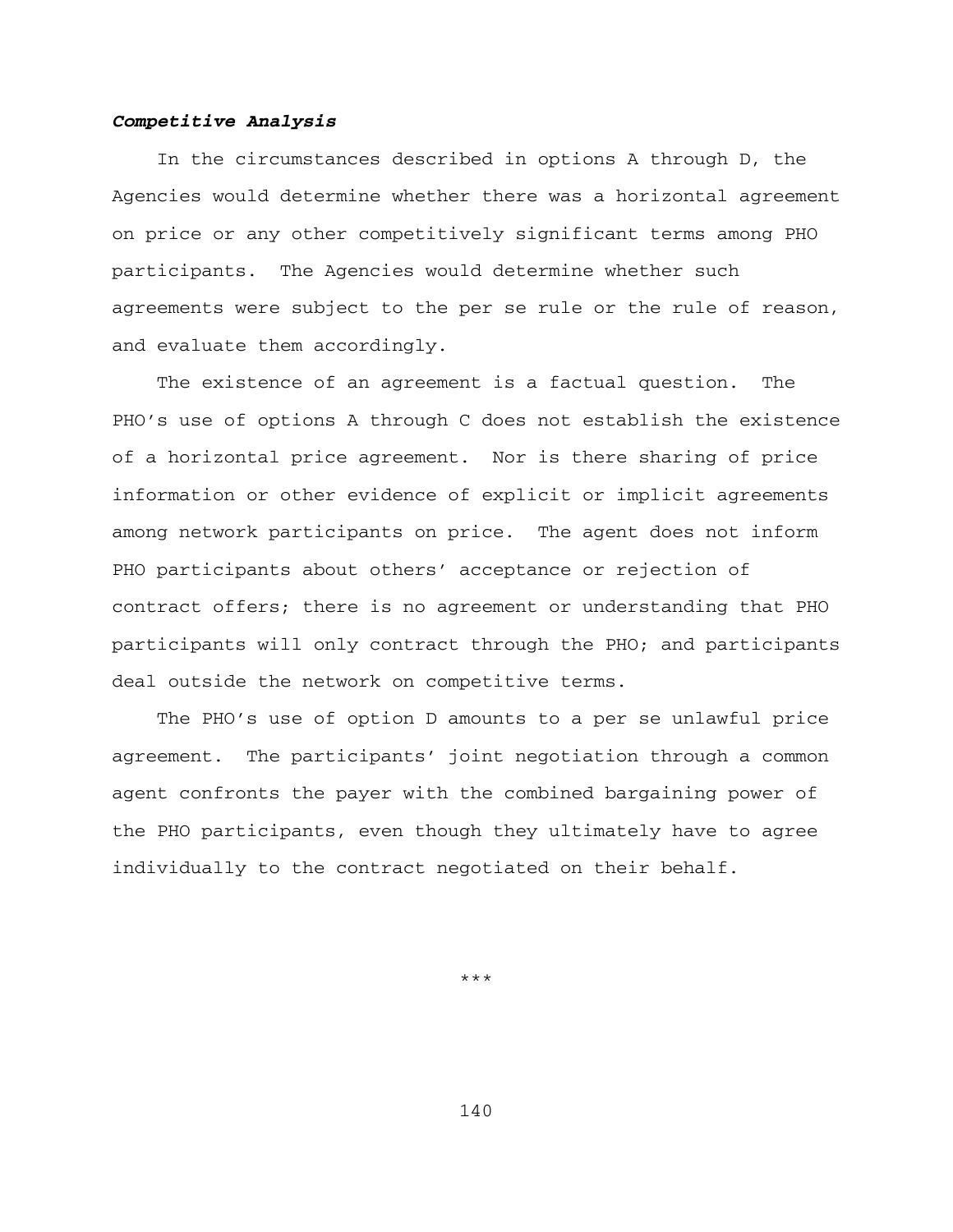Persons who are considering forming multiprovider networks and are unsure of the legality of their conduct under the antitrust laws can take advantage of the Department of Justice's expedited business review procedure for joint ventures and information exchange programs announced on December 1, 1992 (58 Fed. Reg. 6132 (1993)) or the Federal Trade Commission's advisory opinion procedure contained at 16 C.F.R. §§ 1.1-1.4 (1993). The Agencies will respond to a business review or advisory opinion request on behalf of parties considering the formation of a multiprovider network within 120 days after all necessary information is submitted. The Department's December 1, 1992 announcement contains guidance as to information that should be submitted.